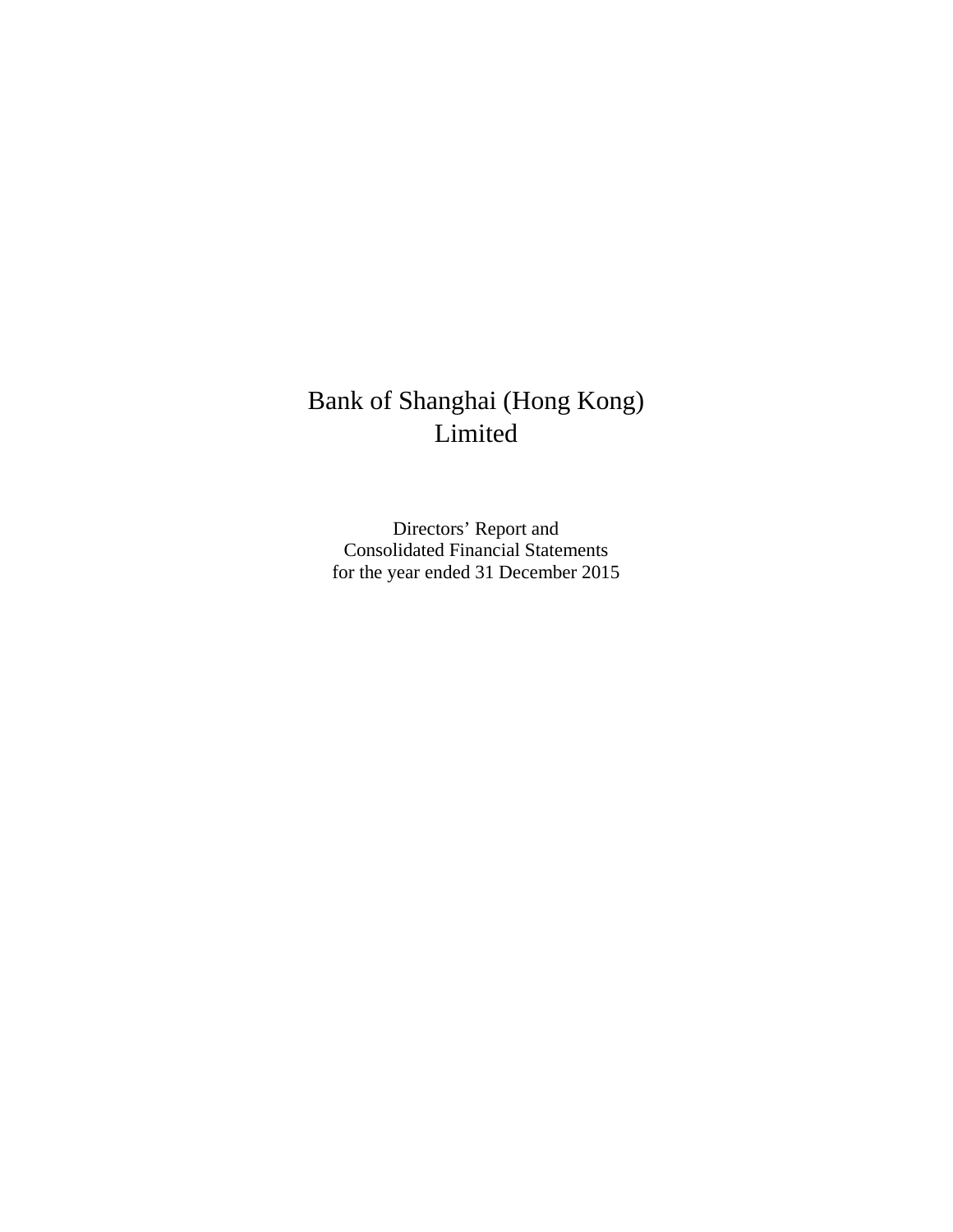| <b>Contents</b>                                                            | Page(s)   |
|----------------------------------------------------------------------------|-----------|
| Report of the Directors                                                    | $1 - 3$   |
| Independent Auditor's Report                                               | $4 - 5$   |
| Consolidated Statement of Profit or Loss and<br>Other Comprehensive Income | 6         |
| <b>Consolidated Statement of Financial Position</b>                        | $7 - 8$   |
| <b>Consolidated Statement of Changes In Equity</b>                         | 9         |
| <b>Consolidated Statement of Cash Flows</b>                                | 10        |
| Notes to the Financial Statements                                          | $11 - 78$ |
| Unaudited Supplementary Financial Information                              | 79 - 103  |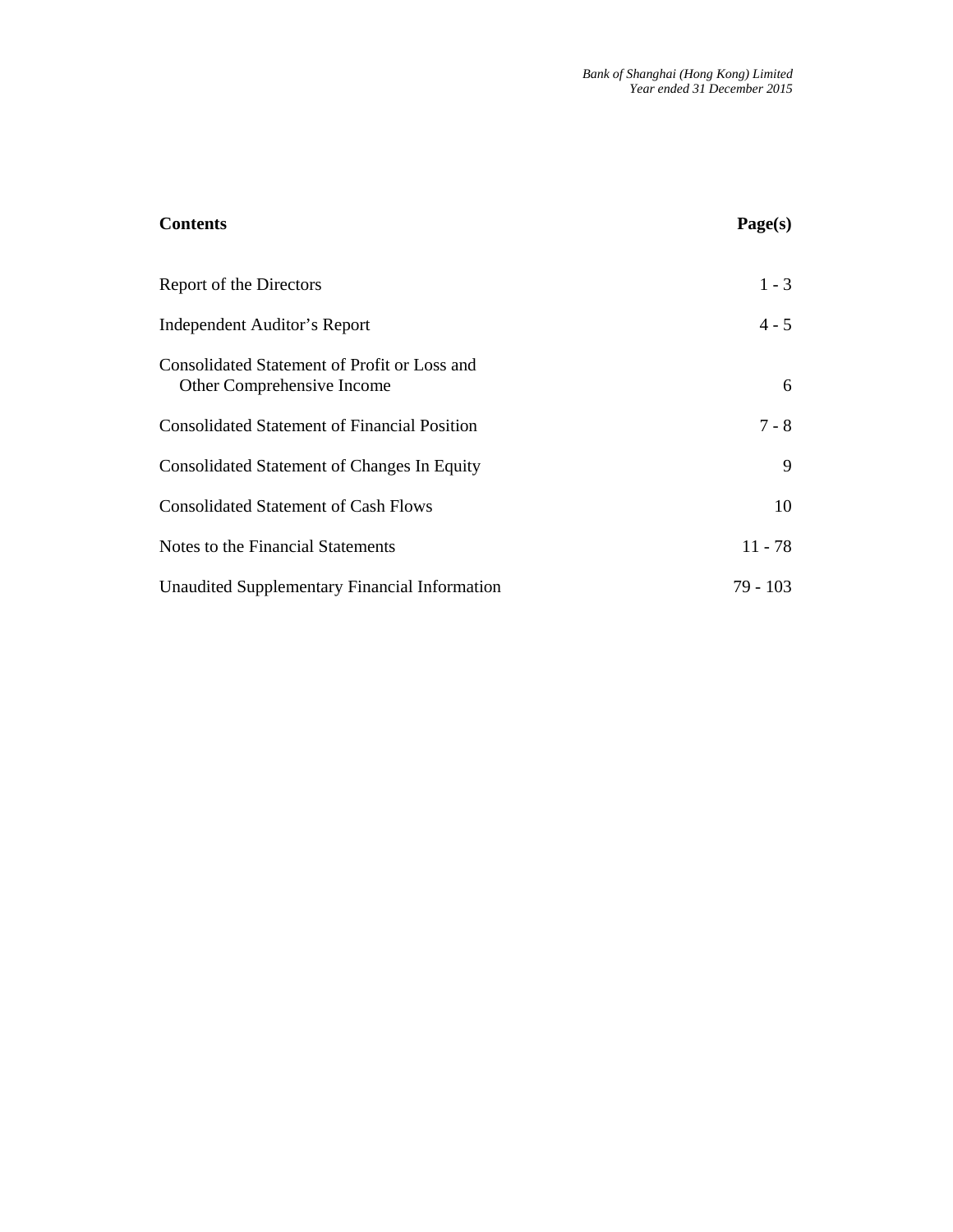## Report of the Directors

The directors have pleasure in submitting their annual report together with the audited financial statements for the year ended 31 December 2015.

#### **Principal place of business**

Bank of Shanghai (Hong Kong) Limited ("the Company") is a restricted licence bank incorporated and domiciled in Hong Kong and had its registered office and principal place of business at 2001-05 ICBC Tower, Citibank Plaza, 3 Garden Road, Hong Kong. Effective from 11 February 2016, the Company has its registered office and principal place of business at 34th Floor, Citibank Tower, Citibank Plaza, 3 Garden Road, Central, Hong Kong.

#### **Principal activities**

The principal activities of the Company are to provide financial services to corporations and individuals. The principal activities and other particulars of the Company's subsidiary are stated in Note 19 to the financial statements.

#### **Financial statements**

The operating results of the Company and its subsidiary (together referred to as the "Group") for the year ended 31 December 2015 and the state of affairs of the Group and of the Company as of that date are shown on pages 6 to 78 of the financial statements.

#### **Transfer to reserves**

The profit attributable to shareholders of HK\$78,060,000 (2014: HK\$58,377,000) has been transferred to reserves. Other movements in reserves are shown in the consolidated statement of changes in equity on page 9.

The directors do not recommend payment of a final dividend for the financial year ended 31 December 2015 (2014: Nil).

#### **Share capital**

Details of share capital of the Company are provided in Note 26(b) to the financial statements. There was no movement during the year.

#### **Charitable donations**

Charitable donations made by the Group during the financial year amounted to HK\$26,500 (2014: HK\$26,500).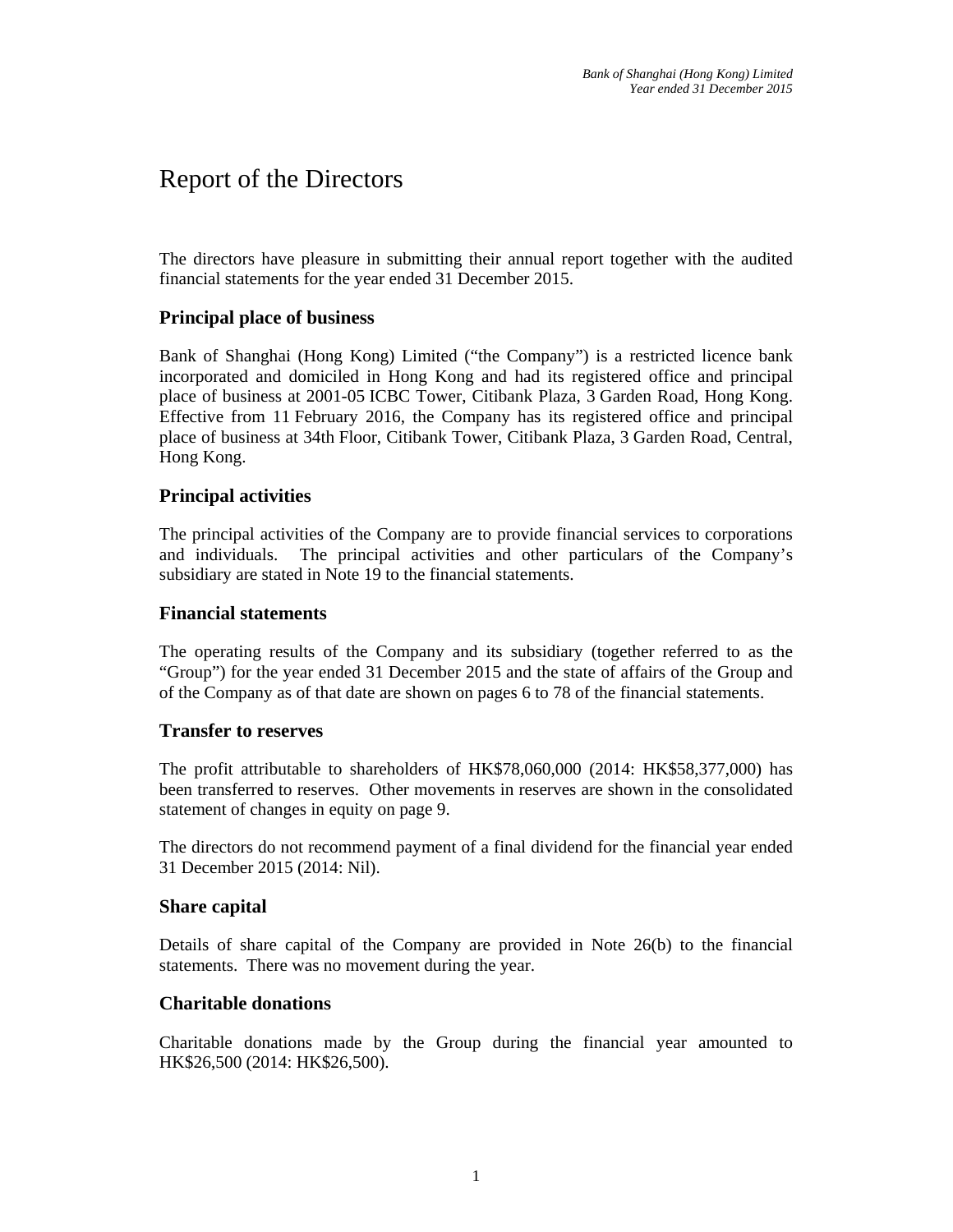#### **Directors**

The directors of the Company during the year and up to the date of this report were:

Jin, Yu Zhang, Weiguo Huang, Tao Ma, Charles Chi Man Tsien, James Steed (appointed on 20 November 2015) Fok, Lawrence Kwong Man (resigned on 18 June 2015)

#### **Directors of subsidiaries**

The names of directors who had served on the board of the Company's subsidiary during the year and up to the date of this report were as follows:

| Du Jian              | (appointed on 15 October 2015) |
|----------------------|--------------------------------|
| Ma, Charles Chi Man  |                                |
| Lau, Chi Wah Alex    | (appointed on 9 January 2015)  |
| Cheng, Mun Wah Heidi | (appointed on 9 January 2015)  |

#### **Directors' interests in shares**

There being no provision in the Company's articles of association in connection with the retirement of directors, all existing directors continue in office for the following year.

At no time during the year was the Company, or any of its holding companies, or fellow subsidiaries a party to any arrangement to enable the directors of the Company to acquire benefits by means of the acquisition of shares in or debentures of the Company or any other body corporate.

#### **Directors' interests in transactions, arrangements or contracts**

No transaction, arrangement or contract of significance to which the Company, or any of its holding companies, subsidiaries or fellow subsidiaries was a party, and in which a director of the Company or an entity connected with a director had a material interest, subsisted at the end of the year or at any time during the year.

#### **Management contracts**

No contracts concerning the management and administration of the whole or any substantial part of any business of the Company were entered into or subsisting during the year.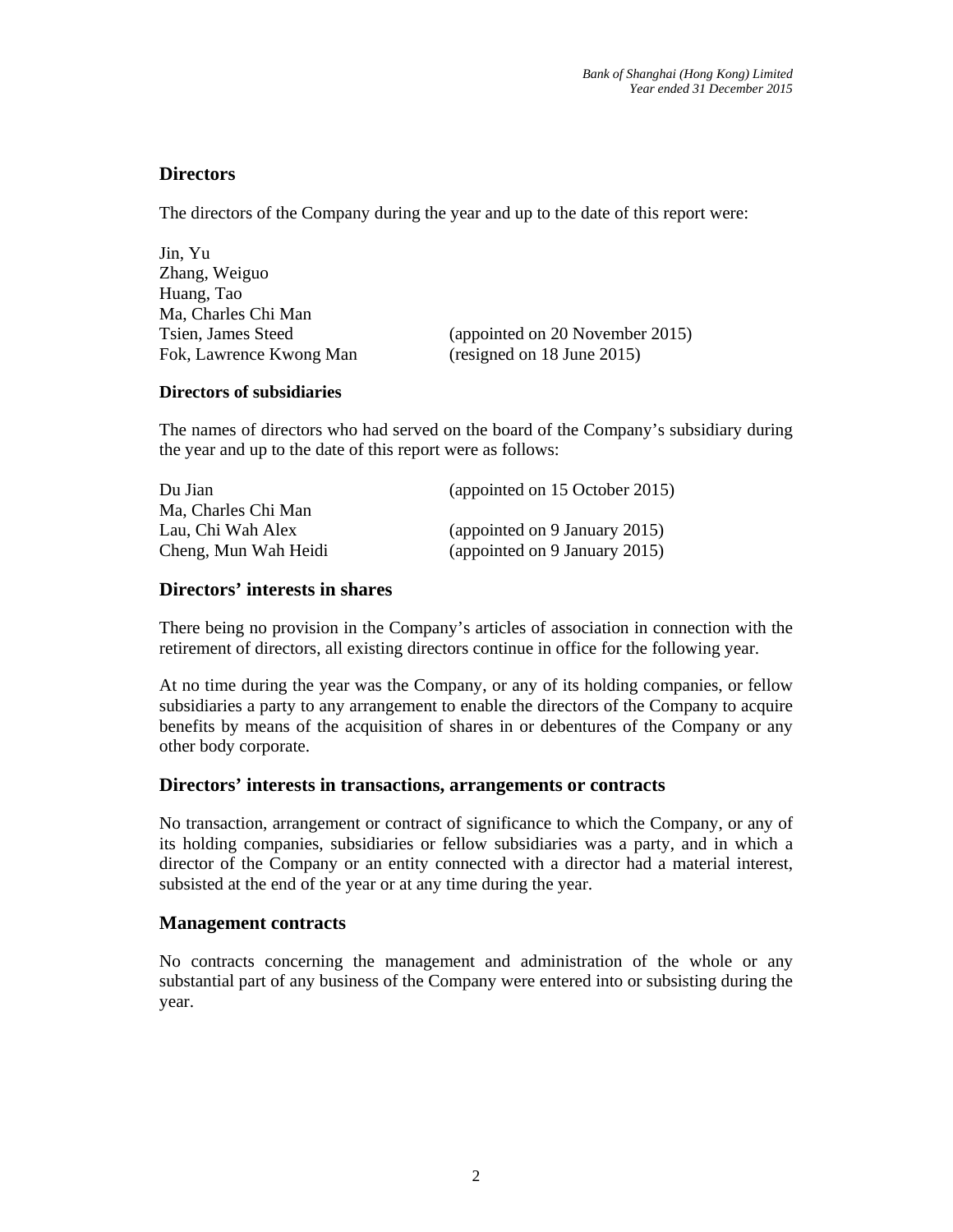### **Indemnity of directors**

A permitted indemnity provision (as defined in section 469 of the Hong Kong Companies Ordinance) for the benefit of the directors of the Company is currently in force and was in force throughout this year.

#### **Statement of compliance**

The financial statements for the year ended 31 December 2015 comply with the applicable disclosure provisions of the Banking (Disclosure) Rules.

#### **Auditors**

KPMG retire and, being eligible, offer themselves for re-appointment. A resolution for the re-appointment of KPMG as auditors of the Company is to be proposed at the forthcoming Annual General Meeting.

On behalf of the board

Charles Mc

Ma, Charles Chi Man

Director

Hong Kong,

27 APR 2016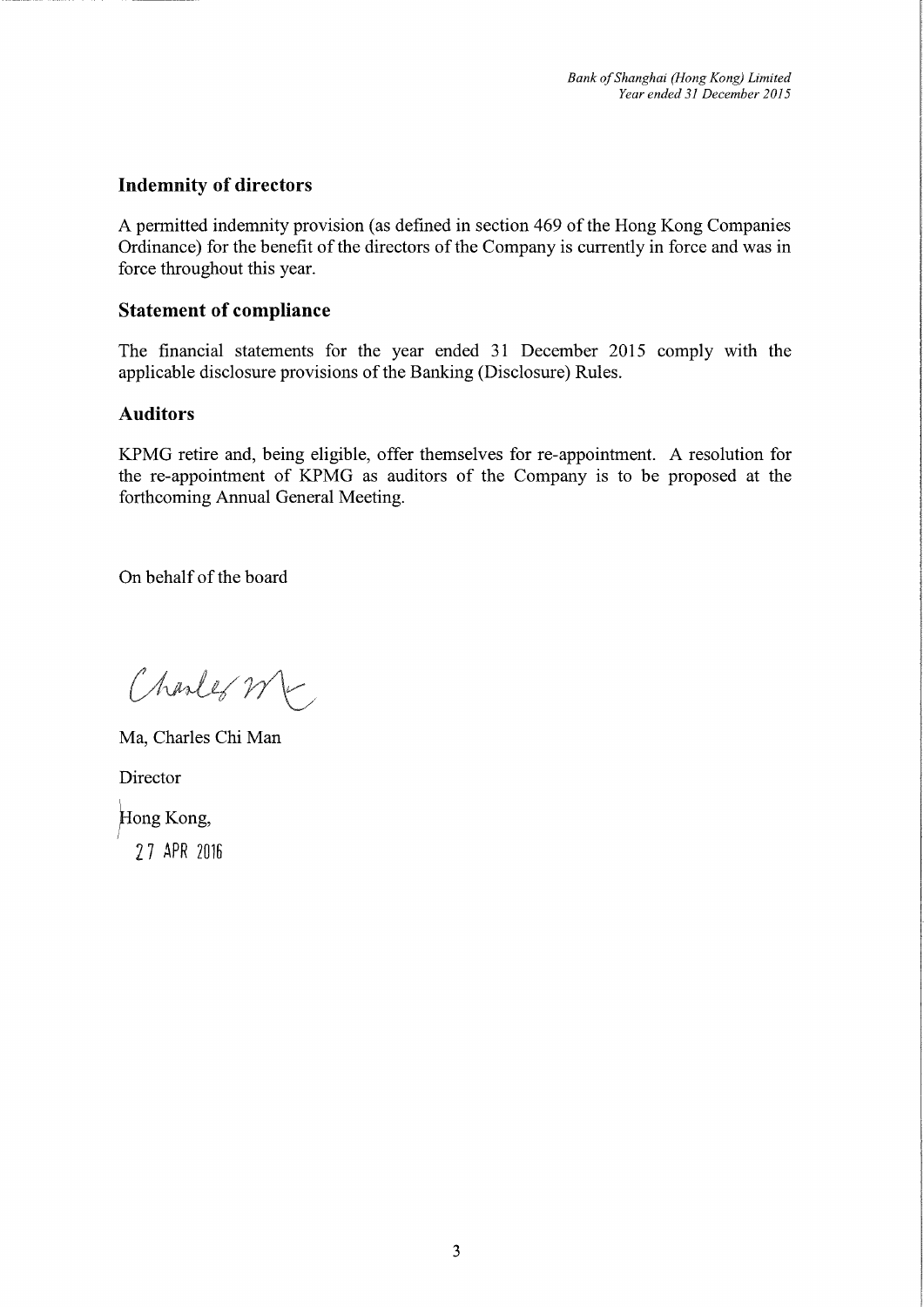## Independent Auditor's Report to the Members of Bank of Shanghai (Hong Kong) Limited

(Incorporated in Hong Kong with limited liability)

We have audited the financial statements of Bank of Shanghai (Hong Kong) Limited ("the Company") and its subsidiary (together the "Group") set out on pages 6 to 78 which comprise the consolidated statement of financial position as at 31 December 2015, and the consolidated statement of profit or loss and other comprehensive income, the consolidated statement of changes in equity and the consolidated statement of cash flows for the year then ended, and a summary of significant accounting policies and other explanatory information.

#### Directors' responsibility for the financial statements

The directors of the Company are responsible for the preparation of consolidated financial statements that give a true and fair view in accordance with Hong Kong Financial Reporting Standards issued by the Hong Kong Institute of Certified Public Accountants, and the Hong Kong Companies Ordinance, and for such internal control as the directors determine is necessary to enable the preparation of financial statements that are free from material misstatement, whether due to fraud or error.

#### Auditor's responsibility

Our responsibility is to express an opinion on these consolidated financial statements based on our audit. This report is made solely to you, as a body, in accordance with section 405 of the/Hong Kong Companies Ordinance, and for no other purpose. We do not assume responsibility towards or accept liability to any other person for the contents of this report.

We conducted our audit in accordance with Hong Kong Standards on Auditing issued by the Hong Kong Institute of Certified Public Accountants. Those standards require that we comply with ethical requirements and plan and perform the audit to obtain reasonable assurance about whether the consolidated financial statements are free from material misstatement.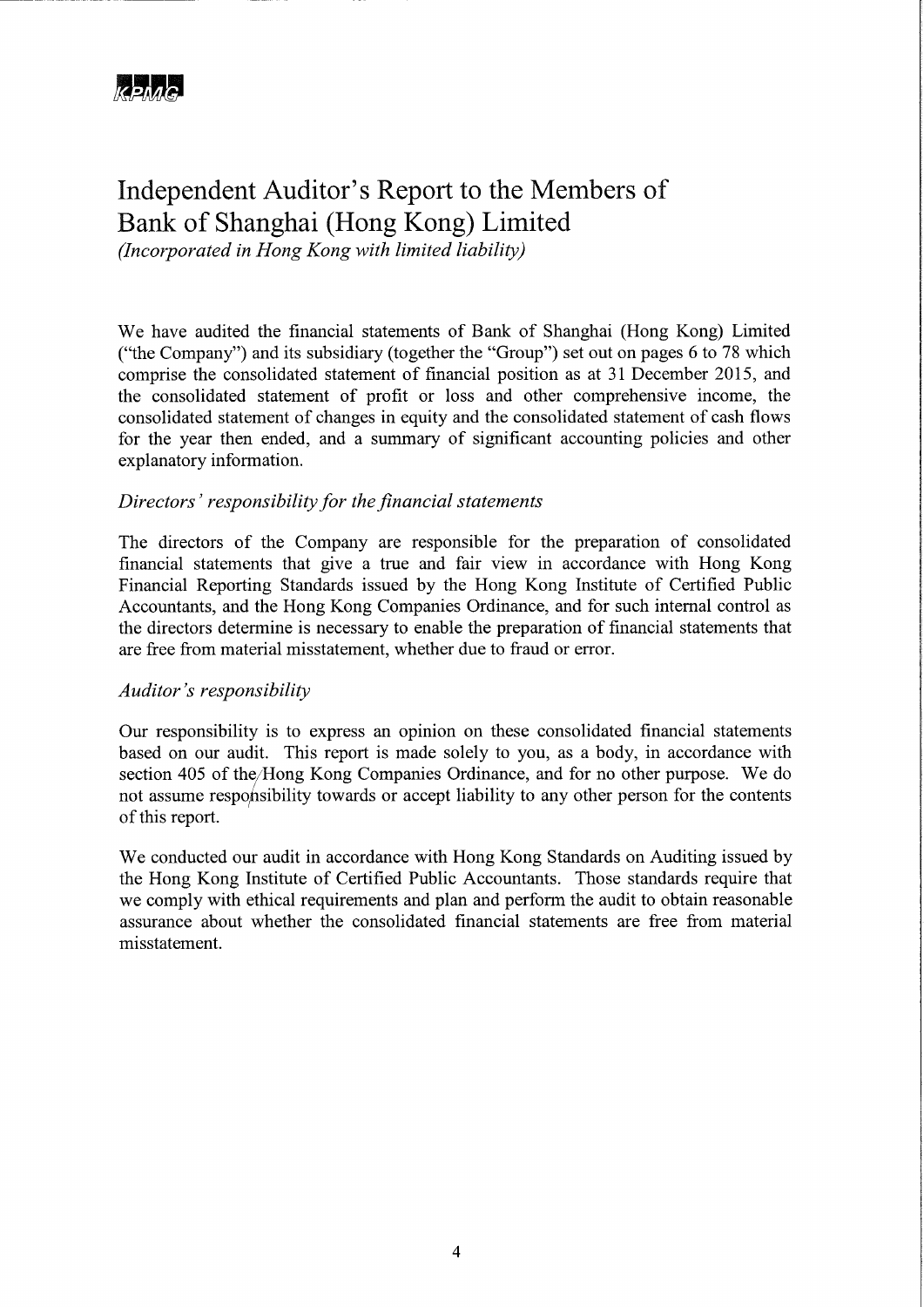### Independent Auditor's Report to the Members of Bank of Shanghai (Hong Kong) Limited (continued) (Incorporated in Hong Kong with limited liability)

### Auditor's responsibility (continued)

An audit involves performing procedures to obtain audit evidence about the amounts and disclosures in the consolidated financial statements. The procedures selected depend on the auditor's judgement, including the assessment of the risks of material misstatement of the consolidated financial statements, whether due to fraud or error. In making those risk assessments, the auditor considers internal control relevant to the entity's preparation of the consolidated financial statements that give a true and fair view in order to design audit procedures that are appropriate in the circumstances, but not for the purpose of expressing an opinion on the effectiveness of the entity's internal control. An audit also includes evaluating the appropriateness of accounting policies used and the reasonableness of accounting estimates made by the directors, as well as evaluating the overall presentation of the consolidated financial statements.

We believe that the audit evidence we have obtained is sufficient and appropriate to provide a basis for our audit opinion.

Opinion

In our opinion, the consolidated financial statements give a true and fair view of the financial position of the Group as at 31 December 2015 and of the Group's financial performance and cash flows for the year then ended in accordance with Hong Kong Financial Reporting Standards and have been properly prepared in compliance with the Hong Kong Companies Ordinance.

KAMY.

**Certified Public Accountants** 

8th Floor, Prince's Building 10 Chater Road Central, Hong Kong 27 APR 2016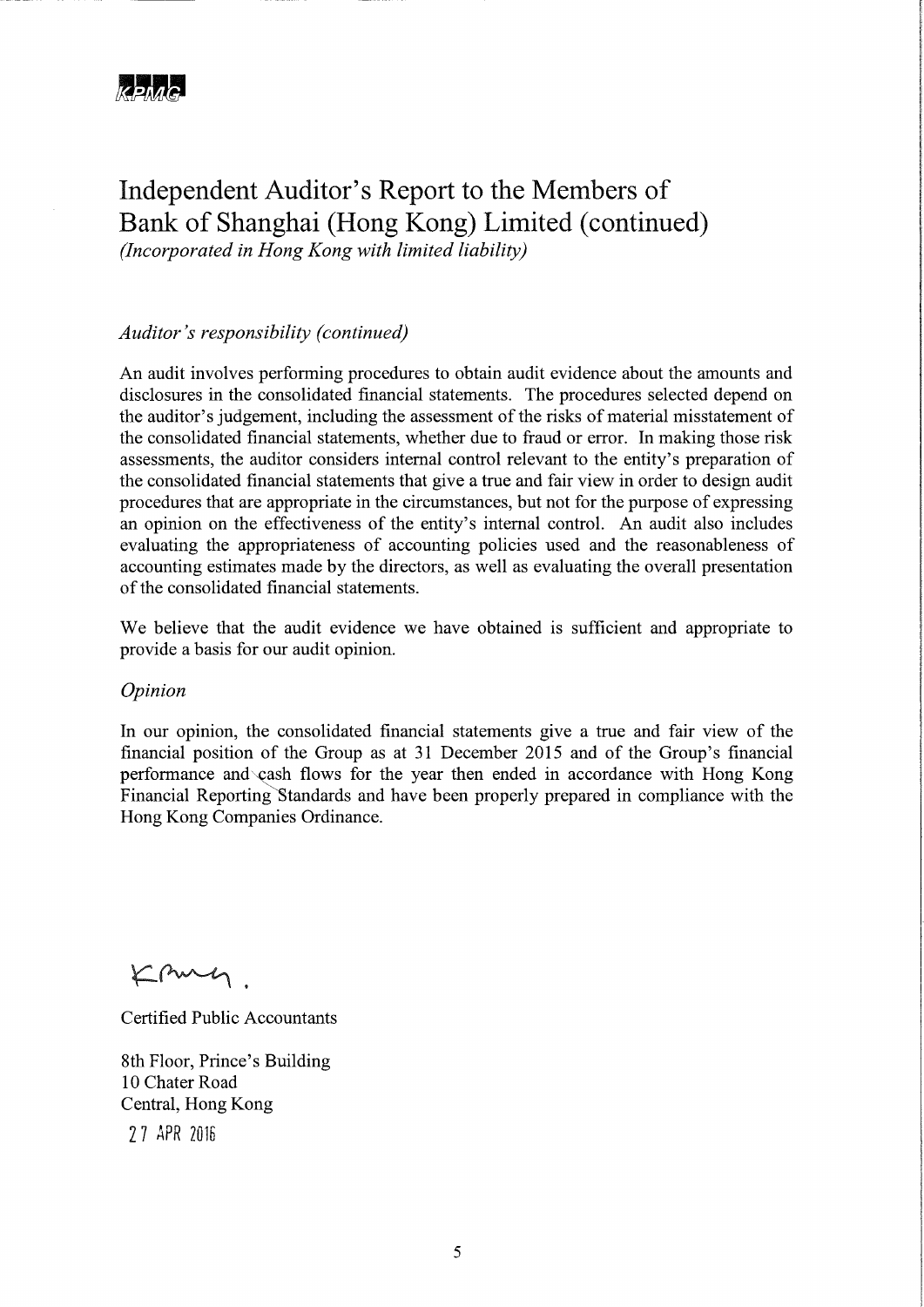## Consolidated Statement of Profit or Loss and Other Comprehensive Income for the year ended 31 December 2015

*(Expressed in Hong Kong dollars)* 

|                                                                 | <b>Note</b> | 2015<br>\$'000   | 2014<br>\$'000 |
|-----------------------------------------------------------------|-------------|------------------|----------------|
| Interest income                                                 | 6           | 370,252          | 249,893        |
| Interest expense                                                | 6           | (170, 985)       | (119,822)      |
| Net interest income                                             |             | 199,267          | 130,071        |
| Fee and commission income                                       | 7           | 96,757           | 52,786         |
| Fee and commission expense                                      | 7           | (4,614)          | (280)          |
| Net fee and commission income                                   |             | 92,143           | 52,506         |
| Net trading loss<br>Other operating income                      | 8           | (70, 820)<br>328 | (31, 725)      |
| <b>Total operating income</b>                                   |             | 220,918          | 150,855        |
| Operating expenses                                              | 9           | (111,250)        | (67, 781)      |
| <b>Operating profit before impairment losses</b>                |             | 109,668          | 83,074         |
| Loan impairment charges                                         | 10          | (17, 872)        | (7,603)        |
| Net profit on sale of available-for-sale financial<br>assets    |             |                  | 111            |
| <b>Profit before taxation</b>                                   |             | 91,796           | 75,582         |
| Taxation                                                        | 12(a)       | (13,736)         | (17,205)       |
| Profit for the year                                             |             | 78,060           | 58,377         |
| Other comprehensive income for the year net<br>of tax           |             |                  |                |
| Item that may be reclassified subsequently to<br>profit or loss |             |                  |                |
| Net movement in available-for-sale fair value<br>reserve        | 14          | (876)            | (1,938)        |
| Total comprehensive income for the year                         |             | 77,184           | 56,439         |
|                                                                 |             |                  |                |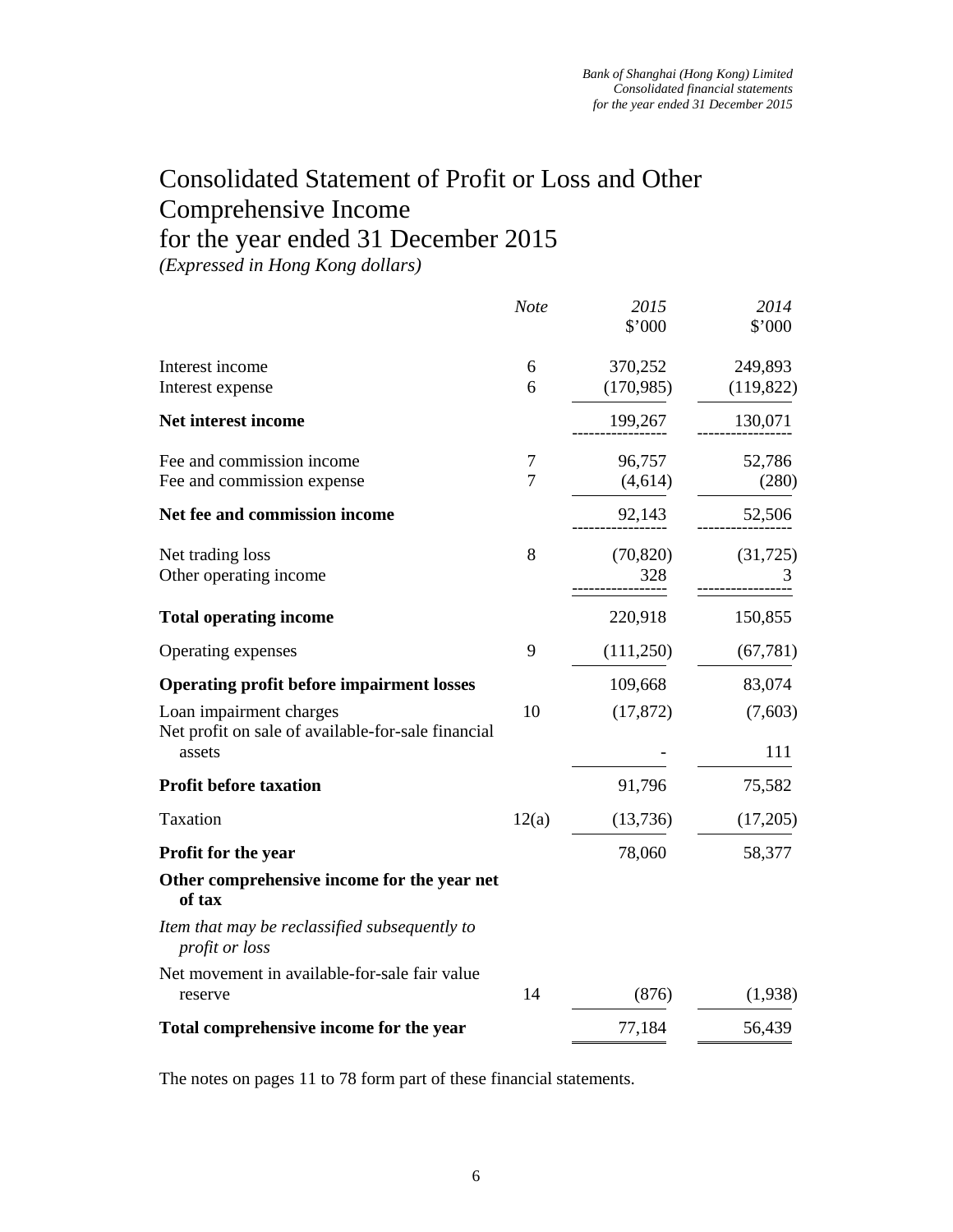## Consolidated Statement of Financial Position as at 31 December 2015

*(Expressed in Hong Kong dollars)* 

|                                               | <b>Note</b> | 2015<br>\$'000 | 2014<br>\$'000 |
|-----------------------------------------------|-------------|----------------|----------------|
| <b>Assets</b>                                 |             |                |                |
| Cash and balances with banks and central bank | 15          | 60,405         | 74,616         |
| Placements with banks                         | 16          | 7,086,084      | 5,147,858      |
| Derivative financial assets                   | 28(b)       | 9,690          | 7,541          |
| Loans and advances to customers               | 17          | 7,954,493      | 3,559,717      |
| Available-for-sale financial assets           | 18          | 204,293        | 211,294        |
| Property and equipments                       | 20          | 22,229         | 13,596         |
| Intangible assets                             | 21          | 6,368          | 6,210          |
| Deferred tax assets                           | 24(b)       | 5,500          |                |
| Other assets                                  | 22          | 113,201        | 94,366         |
| <b>TOTAL ASSETS</b>                           |             | 15,462,263     | 9,115,198      |
| <b>Liabilities</b>                            |             |                |                |
| Deposits from customers                       | 23          | 7,853,990      | 4,308,298      |
| Deposits from banks                           |             | 2,200,372      | 2,278,622      |
| Derivative financial liabilities              | 28(b)       | 9,514          | 9,530          |
| Certificates of deposit issued                |             | 3,114,197      | 418,164        |
| Current tax payable                           | 24(a)       | 754            | 3,534          |
| Deferred tax liabilities                      | 24(b)       | 308            | 401            |
| Other liabilities                             | 25          | 173,425        | 64,130         |
| <b>Total liabilities</b>                      |             | 13,352,560     | 7,082,679      |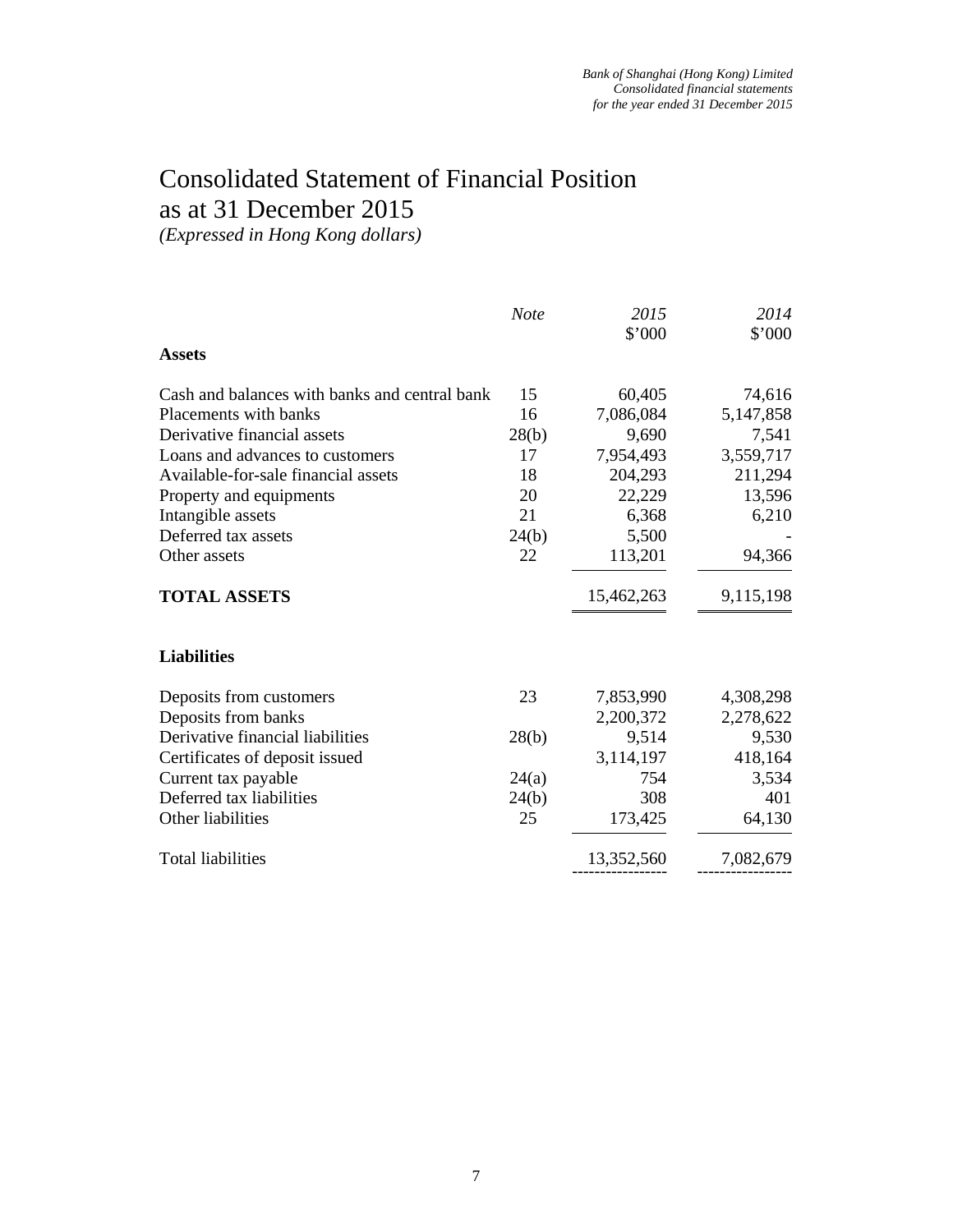# **Consolidated Statement of Financial Position** as at 31 December 2015 (continued)

(Expressed in Hong Kong dollars)

|                                     | <b>Note</b> | 2015<br>\$'000 | 2014<br>\$'000 |
|-------------------------------------|-------------|----------------|----------------|
| <b>Capital and reserves</b>         |             |                |                |
| Share capital                       | 26(b)       | 2,000,000      | 2,000,000      |
| Retained profits                    |             | 57,546         | 5,990          |
| Other reserves                      |             | 52,157         | 26,529         |
| Total equity                        |             | 2,109,703      | 2,032,519      |
| <b>TOTAL EQUITY AND LIABILITIES</b> |             | 15,462,263     | 9,115,198      |

Approved and authorised for issue by the board of directors on  $27$  APR 2016

| Ma, Charles Chi Man<br>herles M | Directors |
|---------------------------------|-----------|
| Tsien, James Steed              |           |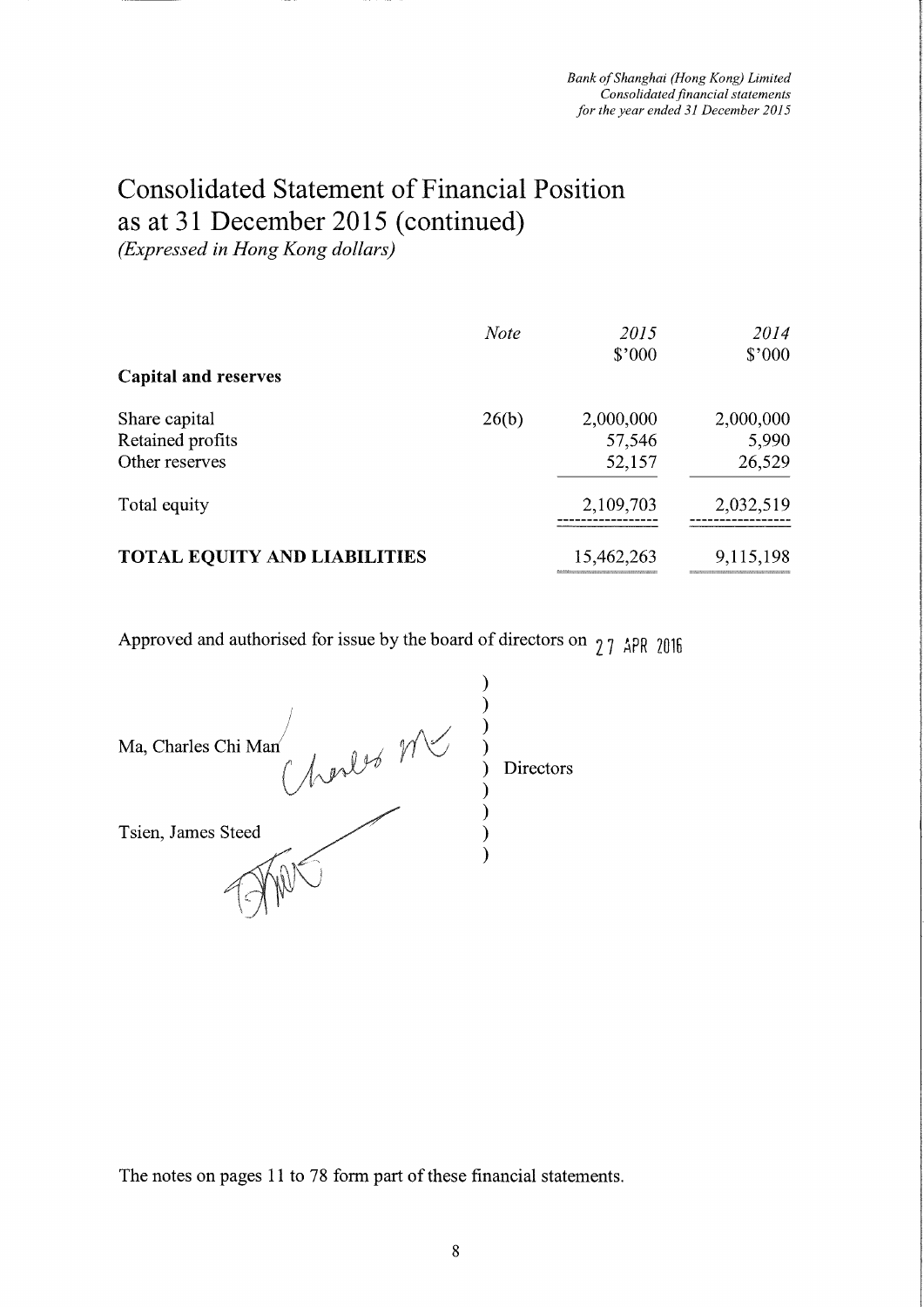## Consolidated Statement of Changes in Equity for the year ended 31 December 2015

*(Expressed in Hong Kong dollars)* 

|                                                           | <b>Note</b> | <b>Share</b><br>capital<br>$$^{\circ}000$ | (Accumulated<br>losses<br>retained<br>profits<br>\$'000 | Available-<br>for-sale<br>fair value<br>reserve<br>\$'000 | Regulatory<br>reserve<br>\$'000 | Total<br>\$'000   |
|-----------------------------------------------------------|-------------|-------------------------------------------|---------------------------------------------------------|-----------------------------------------------------------|---------------------------------|-------------------|
| <b>Balance at 1 January 2014</b>                          |             | 200,000                                   | (25, 856)                                               | 950                                                       | 986                             | 176,080           |
| <b>Changes in equity for 2014:</b>                        |             |                                           |                                                         |                                                           |                                 |                   |
| Profit for the year<br>Other comprehensive income         | 14          |                                           | 58,377                                                  | (1,938)                                                   |                                 | 58,377<br>(1,938) |
| Total comprehensive income                                |             |                                           | 58,377                                                  | (1,938)                                                   |                                 | 56,439            |
| Allotment of new shares<br>Transfer to regulatory reserve | 26(b)       | 1,800,000                                 | (26, 531)                                               |                                                           | 26,531                          | 1,800,000         |
| <b>Balance at 31 December 2014</b><br>and 1 January 2015  |             | 2,000,000                                 | 5,990                                                   | (988)                                                     | 27,517                          | 2,032,519         |
| Changes in equity for 2015:                               |             |                                           |                                                         |                                                           |                                 |                   |
| Profit for the year<br>Other comprehensive income         | 14          |                                           | 78,060                                                  | (876)                                                     |                                 | 78,060<br>(876)   |
| Total comprehensive income                                |             |                                           | 78,060                                                  | (876)                                                     |                                 | 77,184            |
| Transfer to regulatory reserve                            |             |                                           | (26, 504)                                               |                                                           | 26,504                          |                   |
| <b>Balance at 31 December 2015</b>                        |             | 2,000,000                                 | 57,546                                                  | (1,864)                                                   | 54,021                          | 2,109,703         |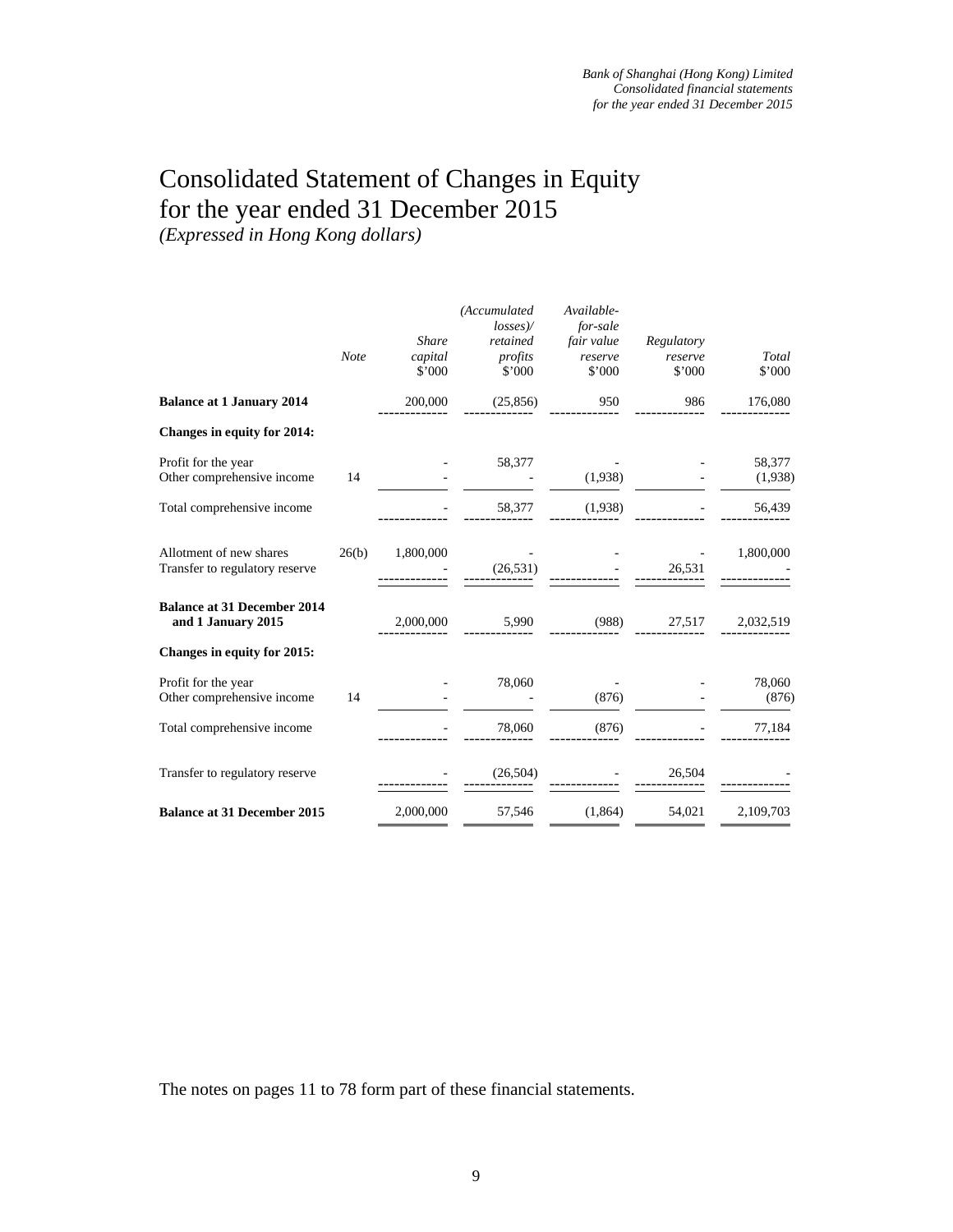### Consolidated Statement of Cash Flows for the year ended 31 December 2015 *(Expressed in Hong Kong dollars)*

*Note 2015 2014*  \$'000 \$'000 **Net cash inflow from operating activities** 31(a) 2,509,413 375,704  $-2(4)$   $-2(9)$ **Investing activities**  Proceeds from sales and redemption of available-for-sale financial assets - 46,633 Purchases of property and equipments and intangible assets (19,769) (5,779) Purchase of available-for-sale financial assets (212,162) Interest received from available-for-sale financial assets 3,910 1,717 **Net cash outflow from investing activities** (15,859) (169,591) **Financing activities**  Proceeds from allotment of new shares  $1,800,000$ Net cash inflow from financing activities **1,800,000**  ----------------- ----------------- **Increase in cash and cash equivalents** 2,493,554 2,006,113 **Cash and cash equivalents at 1 January 2,793,758** 787,645 **Cash and cash equivalents at 31 December** 31(b) 5,287,312 2,793,758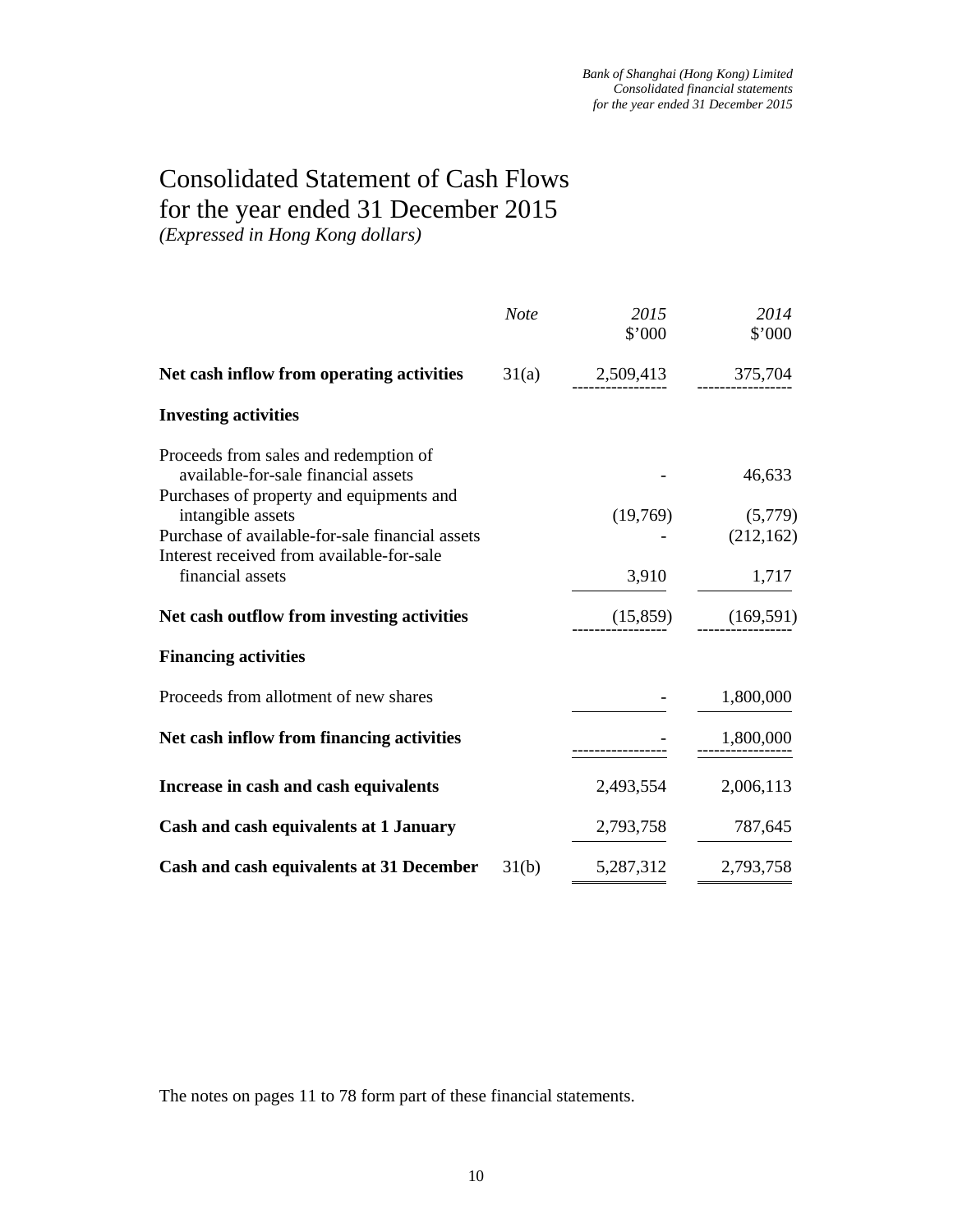### Notes to the Financial Statements

*(Expressed in Hong Kong dollars)* 

### **1 General information and significant accounting policies**

#### *(a) General information*

The principal activities of the Company are to provide financial services to corporations and individuals.

The Company is a restricted licence bank incorporated and domiciled in Hong Kong and had its registered office and principal place of business at 2001-05 ICBC Tower, Citibank Plaza, 3 Garden Road, Hong Kong. Effective from 11 February 2016, the Company has its registered office and principal place of business at 34th Floor, Citibank Tower, Citibank Plaza, 3 Garden Road, Central, Hong Kong.

The Company has a subsidiary, BOSC International Company Limited ("BOSCI"), incorporated on 5 March 2014. Its principal activities and other particulars are set out in Note 19.

#### *(b) Statement of compliance*

These financial statements have been prepared in accordance with all applicable Hong Kong Financial Reporting Standards ("HKFRSs") with collective term includes all applicable individual Hong Kong Financial Reporting Standards, Hong Kong Accounting Standards ("HKASs") and Interpretations issued by the Hong Kong Institute of Certified Public Accountants ("HKICPA") and accounting principles generally accepted in Hong Kong and the disclosure requirements of the Hong Kong Companies Ordinance.

The HKICPA has issued certain new and revised HKFRSs that are first effective or available for early adoption for the current accounting period. Note 2 provides information on any changes in accounting policies resulting from initial application of these developments to the extent that they are relevant to the Group for the current and prior accounting periods reflected in these financial statements.

A summary of the significant accounting policies adopted by the Group and the Company is delineated below.

#### *(c) Basis of preparation*

The consolidated financial statements for the year ended 31 December 2015 comprise the Company and its subsidiary (together the "Group").

The measurement basis used in the preparation of the financial statements is the historical cost basis except that financial instruments classified as trading, designated at fair value through profit or loss, or available-for-sale are stated at their fair value as explained in the accounting policies set out in Note 1(e).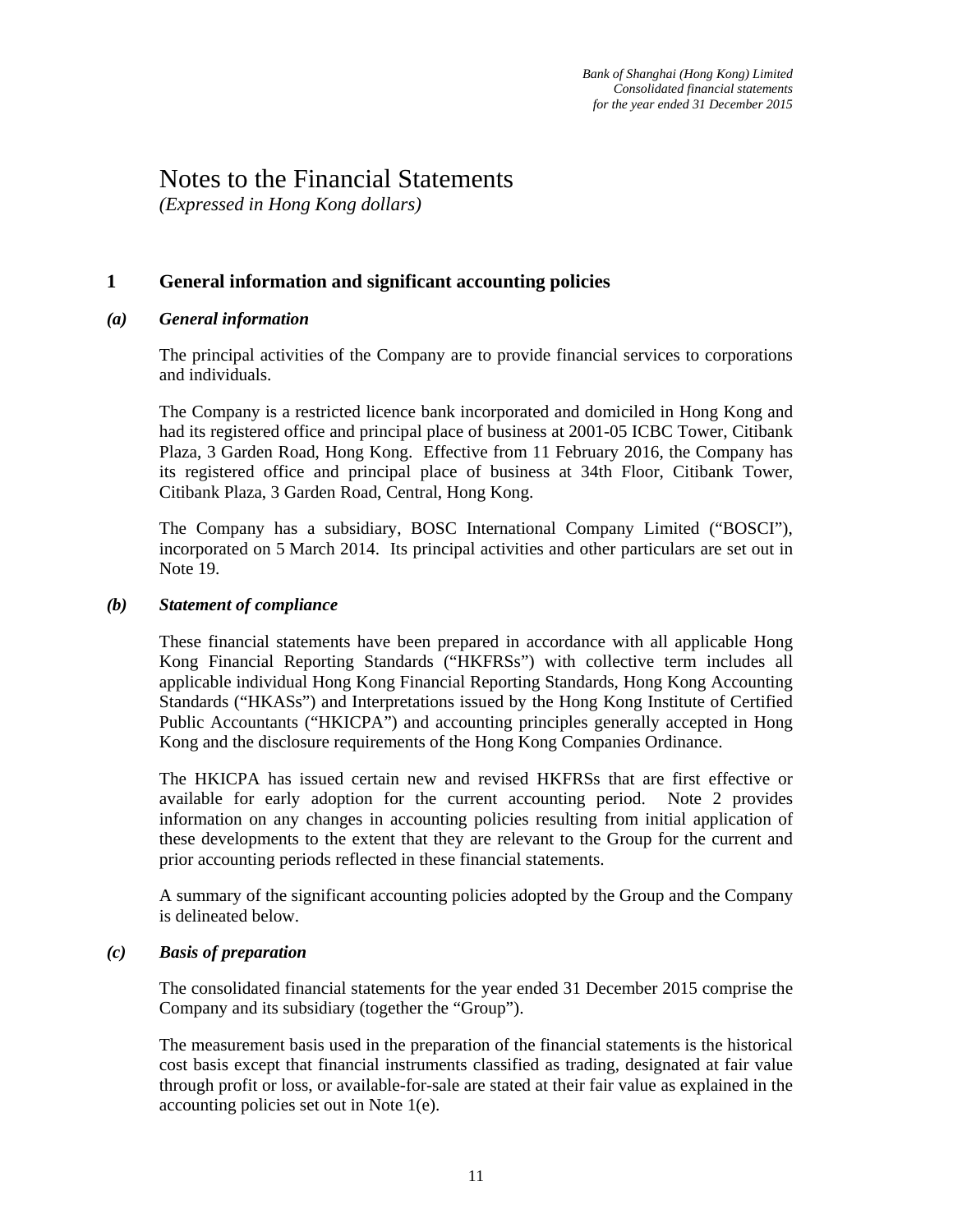#### *(c) Basis of preparation (continued)*

The preparation of financial statements in conformity with HKFRSs requires management to make judgements, estimates and assumptions that affect the application of policies and reported amounts of assets, liabilities, income and expenses. The estimates and associated assumptions are based on historical experience and various other factors that are believed to be reasonable under the circumstances, the results of which form the basis of making the judgements about carrying values of assets and liabilities that are not readily apparent from other sources. Actual results may differ from these estimates.

The estimates and underlying assumptions are reviewed on an ongoing basis. Revisions to accounting estimates are recognised in the period in which the estimate is revised if the revision affects only that period, or in the period of the revision and future periods if the revision affects both current and future periods.

Judgements made by management in the application of HKFRSs that have significant effect in the financial statements and major sources of estimation uncertainty are discussed in Note 3.

#### *(d) Basis of consolidation*

Subsidiary is an entity controlled by the Group. The Group controls an entity when it is exposed, or has rights, to variable returns from its involvement with the entity and has the ability to affect those returns through its power over the entity. When assessing whether the Group has power, only substantive rights (held by the Group and other parties) are considered.

An investment in a subsidiary is consolidated into the consolidated financial statements from the date that control commences until the date that control ceases.

Intra-group balances, transactions and cash flows and any unrealised profits arising from intra-group transactions are eliminated in full in preparing the consolidated financial statements. Unrealised losses resulting from intra-group transactions are eliminated in the same way as unrealised gains but only to the extent that there is no evidence of impairment.

In the Company's statement of financial position, an investment in a subsidiary is stated at cost less impairment losses, unless the investment is classified as held for sale (or included in a disposal group that is classified as held for sale).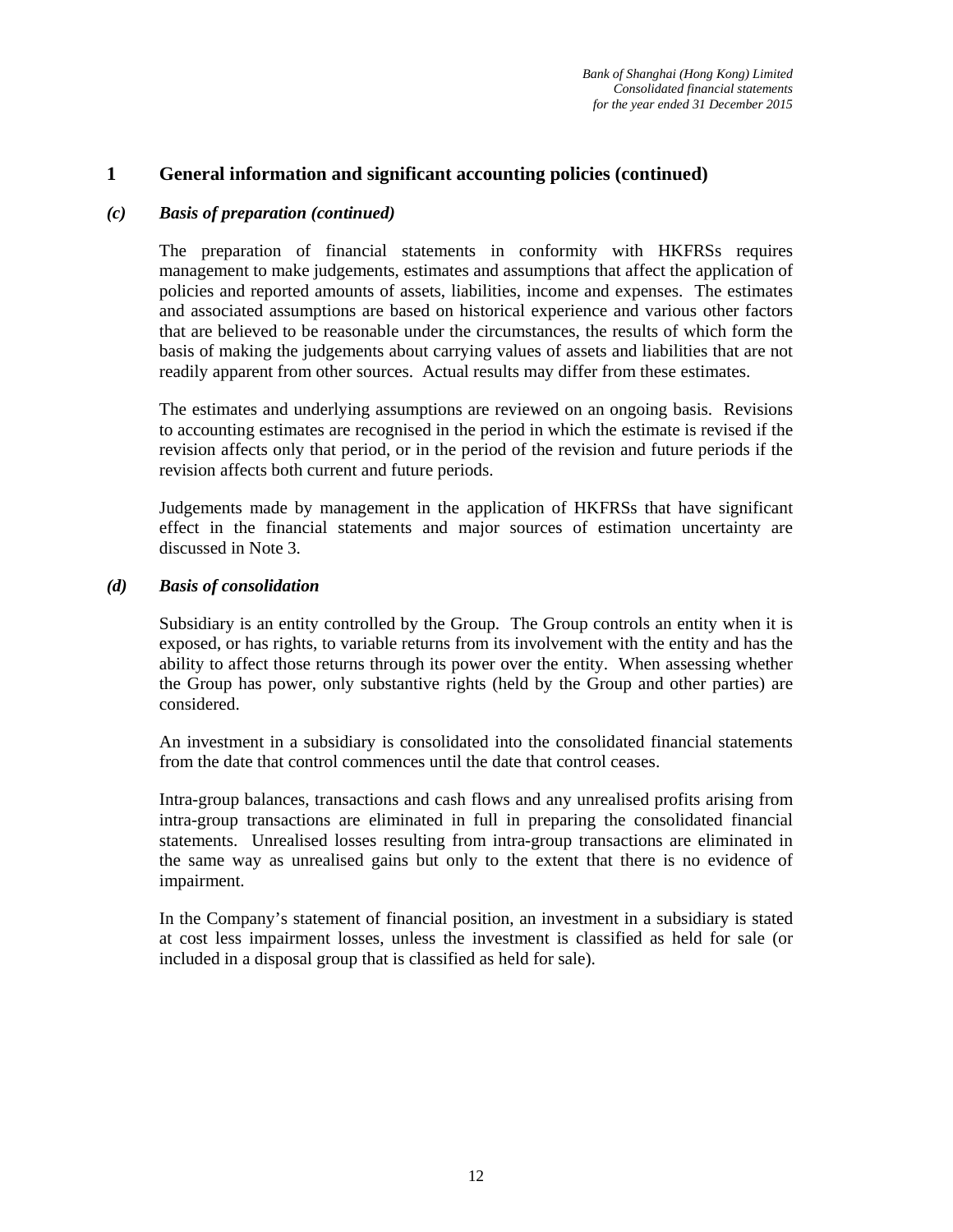#### *(e) Financial instruments*

#### (i) Initial recognition

The Group classifies its financial instruments into different categories at inception, depending on the purpose for which the assets were acquired or the liabilities were incurred. The categories are: fair value through profit or loss, loans and receivables, held-to-maturity investments, available-for-sale financial assets and other financial liabilities.

Financial instruments are measured initially at fair value, which normally will be equal to the transaction price plus, in case of a financial asset or financial liability not held at fair value through profit or loss, transaction costs that are directly attributable to the acquisition of the financial asset or issue of the financial liability. Transaction costs on financial assets and financial liabilities at fair value through profit or loss are expensed immediately.

The Group recognises financial assets and financial liabilities on the date it becomes a party to the contractual provisions of the instrument. A regular way purchase or sale of financial assets and financial liabilities is recognised using trade date accounting. From these dates, any gains and losses arising from changes in fair value of the financial assets or financial liabilities at fair value through profit or loss and available-for-sale financial assets are recorded.

#### (ii) Classification

#### *Fair value through profit or loss*

This category comprises financial assets and financial liabilities held for trading. Trading financial instruments are financial assets or financial liabilities which are acquired or incurred principally for the purpose of trading, or are part of a portfolio of identified financial instruments that are managed together and for which there is evidence of a recent actual pattern of short-term profit-taking. Derivatives that do not qualify for hedge accounting are accounted for as trading instruments.

Financial assets and financial liabilities under this category are carried at fair value. Changes in the fair value are included in profit or loss in the period in which they arise. Upon disposal or repurchase, the difference between the net sale proceeds or the net payment and the carrying value is included in profit or loss.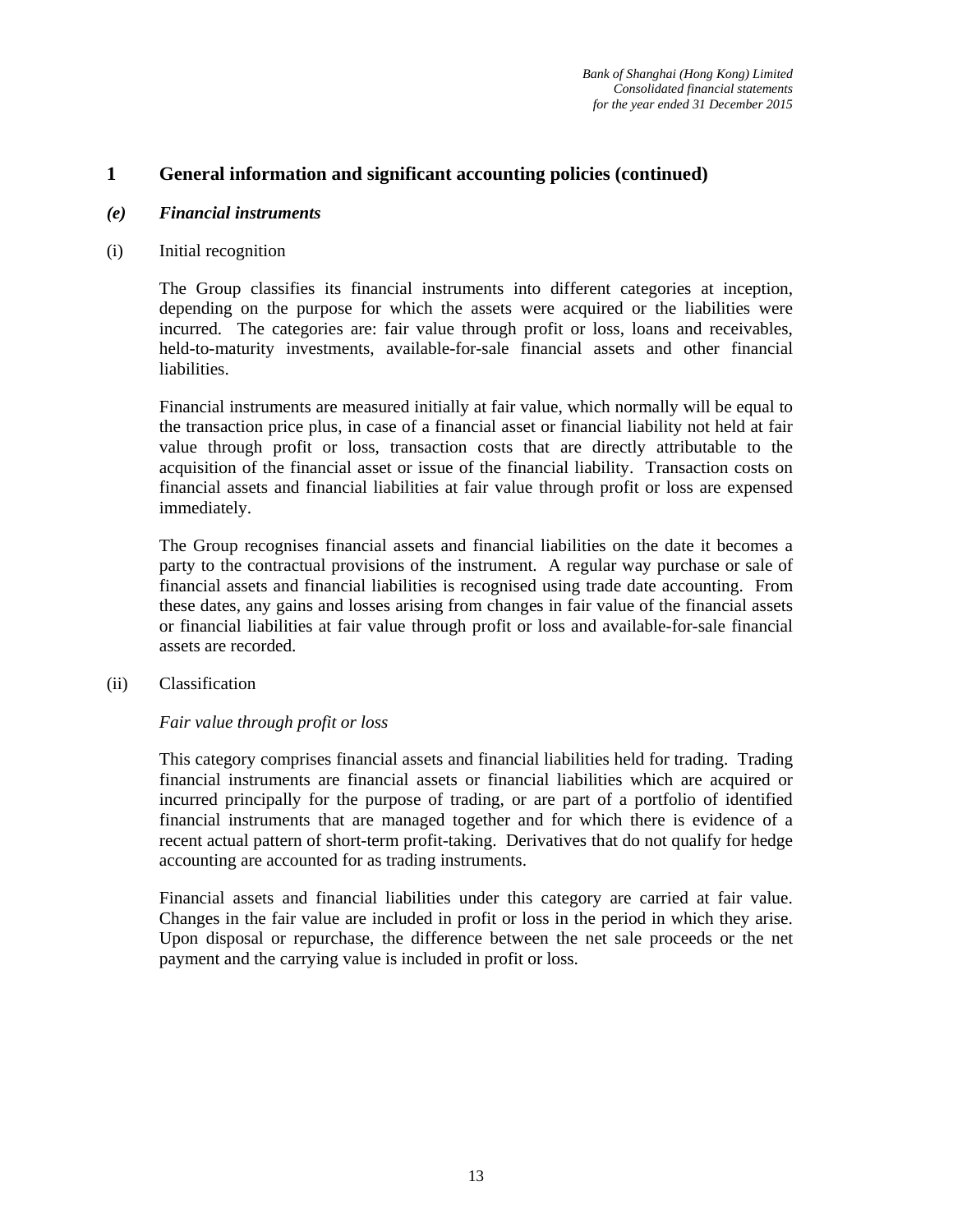#### *(e) Financial instruments (continued)*

(ii) Classification (continued)

#### *Loans and receivables*

Loans and receivables are non-derivative financial assets with fixed or determinable payments that are not quoted in an active market, other than (a) those that the Group intends to sell immediately or in the near term, which will be classified as held for trading; (b) those that the Group, upon initial recognition, designates as at fair value through profit or loss or as available-for-sale; or (c) those where the Group may not recover substantially all of its initial investment, other than because of credit deterioration, which will be classified as available-for-sale. Loans and receivables mainly comprise loans and advances to customers and placements with banks.

Loans and receivables are carried at amortised cost using the effective interest method, less impairment losses, if any (see Note 1(j)).

#### *Available-for-sale financial assets*

Available-for-sale financial assets are non-derivative financial assets that are designated as available-for-sale or are not classified in any of the other two categories above and those not classified as held-to-maturity. They include financial assets intended to be held for an indefinite period of time, but which may be sold in response to needs for liquidity or changes in the market environment.

Available-for-sale financial assets are carried at fair value. Unrealised gains and losses arising from changes in the fair value are recognised in other comprehensive income and accumulated separately in equity, except for impairment losses and foreign exchange gains and losses on monetary items such as debt securities which are recognised directly in profit or loss.

Investments in equity securities that do not have a quoted market price in an active market and which fair value cannot be measured reliably, and derivatives that are linked to and must be settled by delivery of such unquoted equity securities are carried at cost less impairment losses, if any (see Note 1(j)).

When the available-for-sale financial assets are sold, gains or losses on disposal include the difference between the net sale proceeds and the carrying value, and the accumulated fair value adjustments which are previously recognised in other comprehensive income shall be reclassified from equity to profit or loss.

#### *Other financial liabilities*

Financial liabilities, other than trading liabilities, are measured at amortised cost using the effective interest method.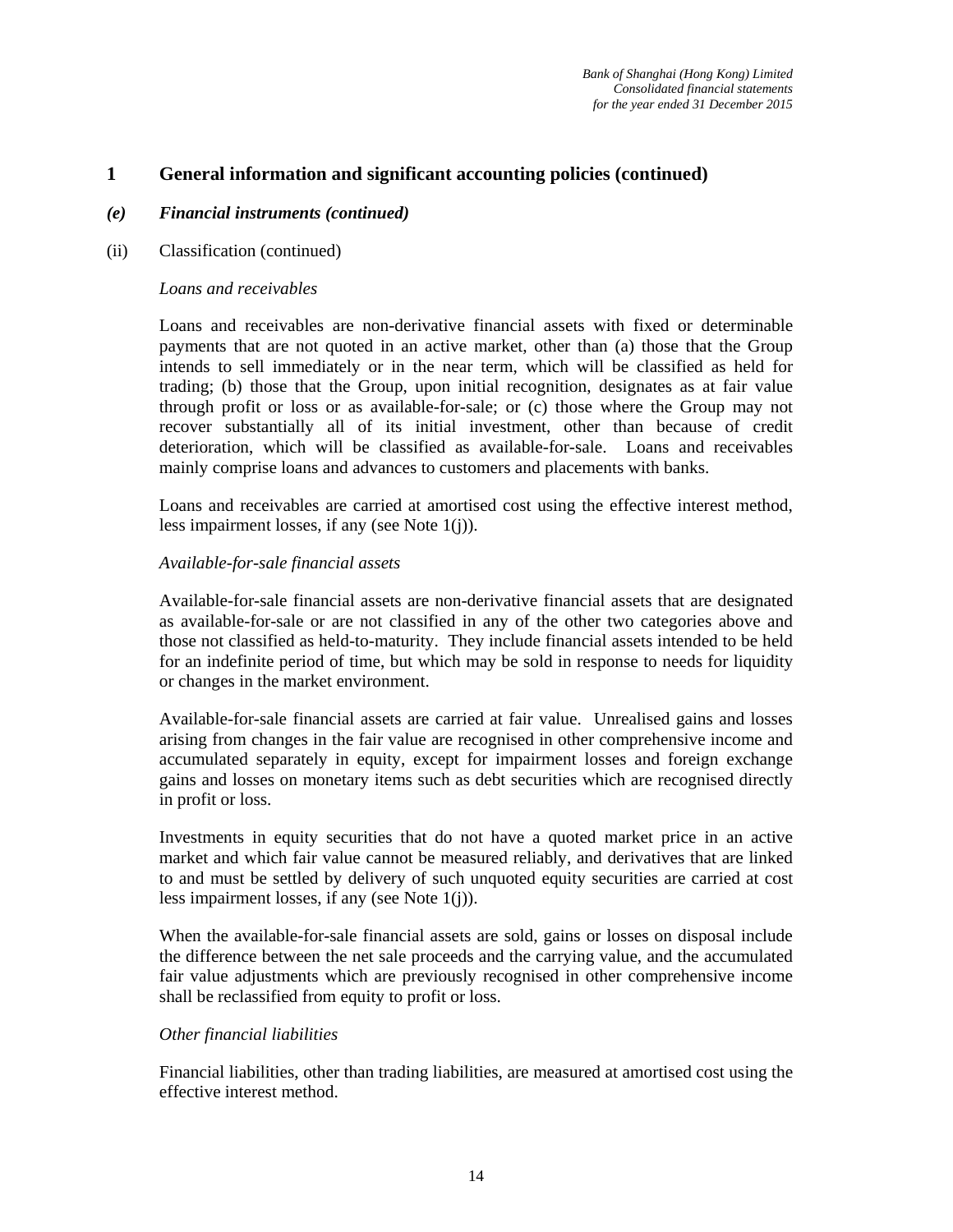#### *(e) Financial instruments (continued)*

#### (iii) Fair value measurement principles

The fair value of financial instruments is based on their quoted market prices at the reporting date without any deduction for estimated future selling costs. Financial assets are priced at current bid prices, while financial liabilities are priced at current offer prices.

If there is no publicly available latest traded price nor a quoted market price on a recognised stock exchange or a price from a broker/dealer for non-exchange-traded financial instruments, or if the market for it is not active, the fair value of the instrument is estimated using valuation techniques that provide a reliable estimate of prices which could be obtained in actual market transactions.

Where discounted cash flow techniques are used, estimated future cash flows are based on management's best estimates and the discount rate used is a market rate at the reporting date applicable for an instrument with similar terms and conditions. Where other pricing models are used, inputs are based on market data at the reporting date.

(iv) Derecognition

A financial asset is derecognised when the contractual rights to receive the cash flows from the financial asset expire, or where the financial asset together with substantially all the risks and rewards of ownership have been transferred.

A financial liability is derecognised when the obligation specified in the contract is discharged, cancelled or expires.

(v) Offsetting

Financial assets and financial liabilities are offset and the net amount is reported in the statement of financial position where there is a legally enforceable right to set off the recognised amounts and there is an intention to settle on a net basis, or realise the asset and settle the liability simultaneously.

#### (vi) Embedded derivatives

An embedded derivative is a component of a hybrid (combined) instrument that includes both the derivative and a host contract with the effect that some of the cash flows of the combined instrument vary in a way similar to a stand-alone derivative. The embedded derivatives are separated from the host contract and accounted for as a derivative when (a) the economic characteristics and risks of the embedded derivative are not closely related to the host contract; and (b) the hybrid (combined) instrument is not measured at fair value with changes in fair value recognised in profit or loss.

When the embedded derivative is separated, the host contract is accounted for in accordance with Note 1(e)(ii) above.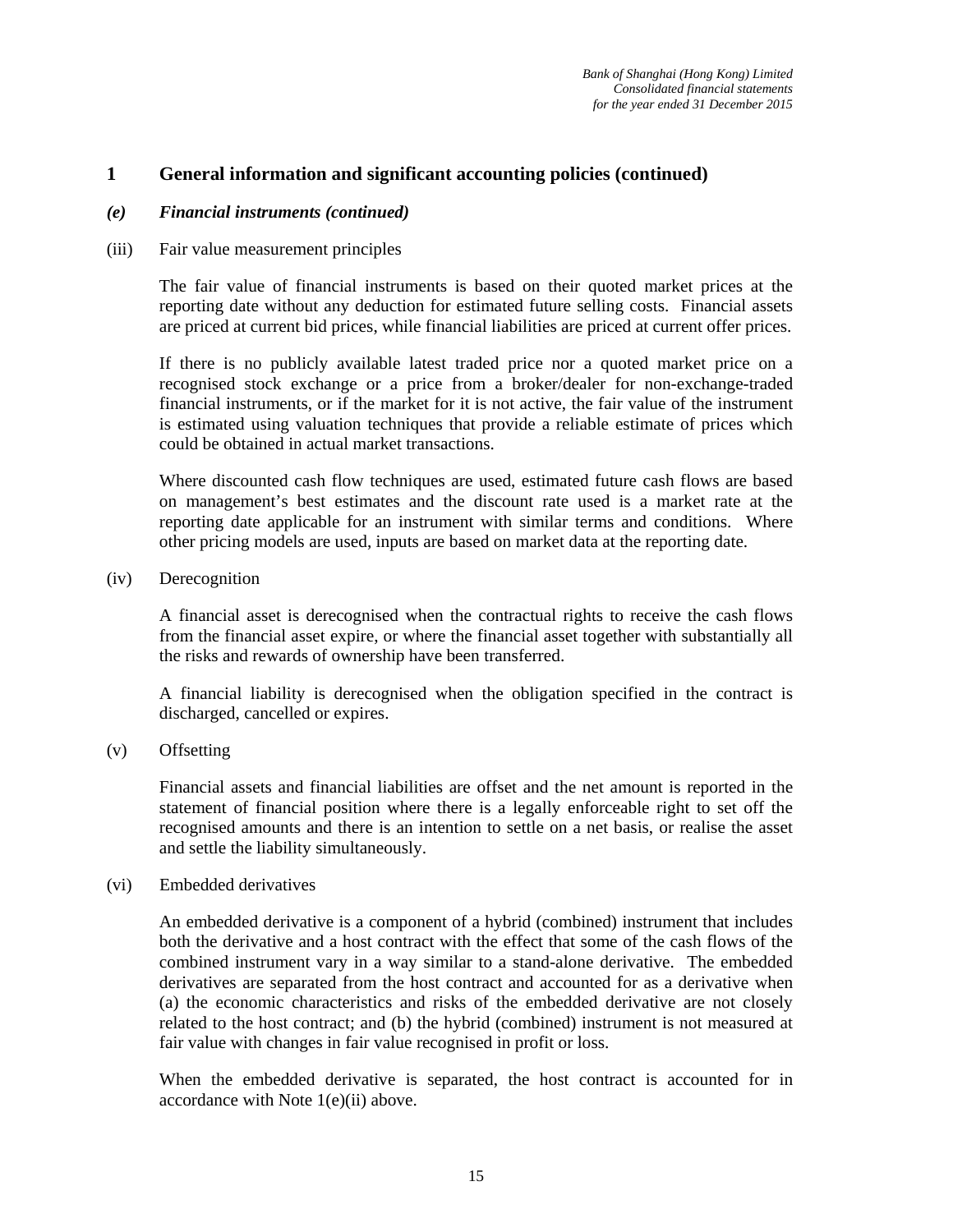#### *(f) Property and equipments*

Property and equipments are stated in the statement of financial position at cost less accumulated depreciation and impairment losses (see Note 1(j)).

Gains or losses arising from the retirement or disposal of an item of property and equipments are determined as the difference between the net disposal proceeds and the carrying amount of the item and are recognised in profit or loss on the date of retirement or disposal.

Depreciation is calculated to write off the cost or valuation of items of property and equipments, less their estimated residual value, if any, using the straight-line method over the estimated useful lives as follows:

| $\overline{\phantom{0}}$ | Leasehold improvements                   | Shorter of the lease term or their<br>estimated useful lives to the Group |
|--------------------------|------------------------------------------|---------------------------------------------------------------------------|
|                          | Furniture, computer and other equipments | $2 - 5$ years                                                             |
|                          | Motor vehicles                           | 4 years                                                                   |

Where parts of an item of property and equipments have different useful lives, the cost of the item is allocated on a reasonable basis between the parts and each part is depreciated separately. Both the useful life of an asset and its residual value, if any, are reviewed annually.

#### *(g) Intangible assets*

Intangible assets included softwares and club membership. Intangible assets are stated in the statement of financial position at cost less accumulated amortisation and impairment losses (see Note 1(j)).

Amortisation of intangible assets with finite useful lives is charged to the consolidated statement of profit or loss and other comprehensive income on a straight-line basis over the assets' estimated useful lives. The following intangible assets with finite useful lives are amortised from the date they are available for use and their estimated useful lives are as follow:

#### Softwares 1 - 5 years 1 - 5 years 1 - 5 years 1 - 5 years 1 - 5 years 1 - 5 years 1 - 5 years 1 - 5 years 1 - 5 years 1 - 5 years 1 - 5 years 1 - 5 years 1 - 5 years 1 - 5 years 1 - 5 years 1 - 5 years 1 - 5 years 1 - 1 -

Both the period and method of amortisation are reviewed annually.

Intangible assets are not amortised while their useful lives are assessed to be indefinite. Any conclusion that the useful life of an intangible asset is indefinite is reviewed annually to determine whether events and circumstances continue to support the indefinite useful life assessment for that asset. If they do not, the change in the useful life assessment from indefinite to definite is accounted for prospectively from the date of change and in accordance with the policy for amortisation of intangible assets with finite lives as set out above.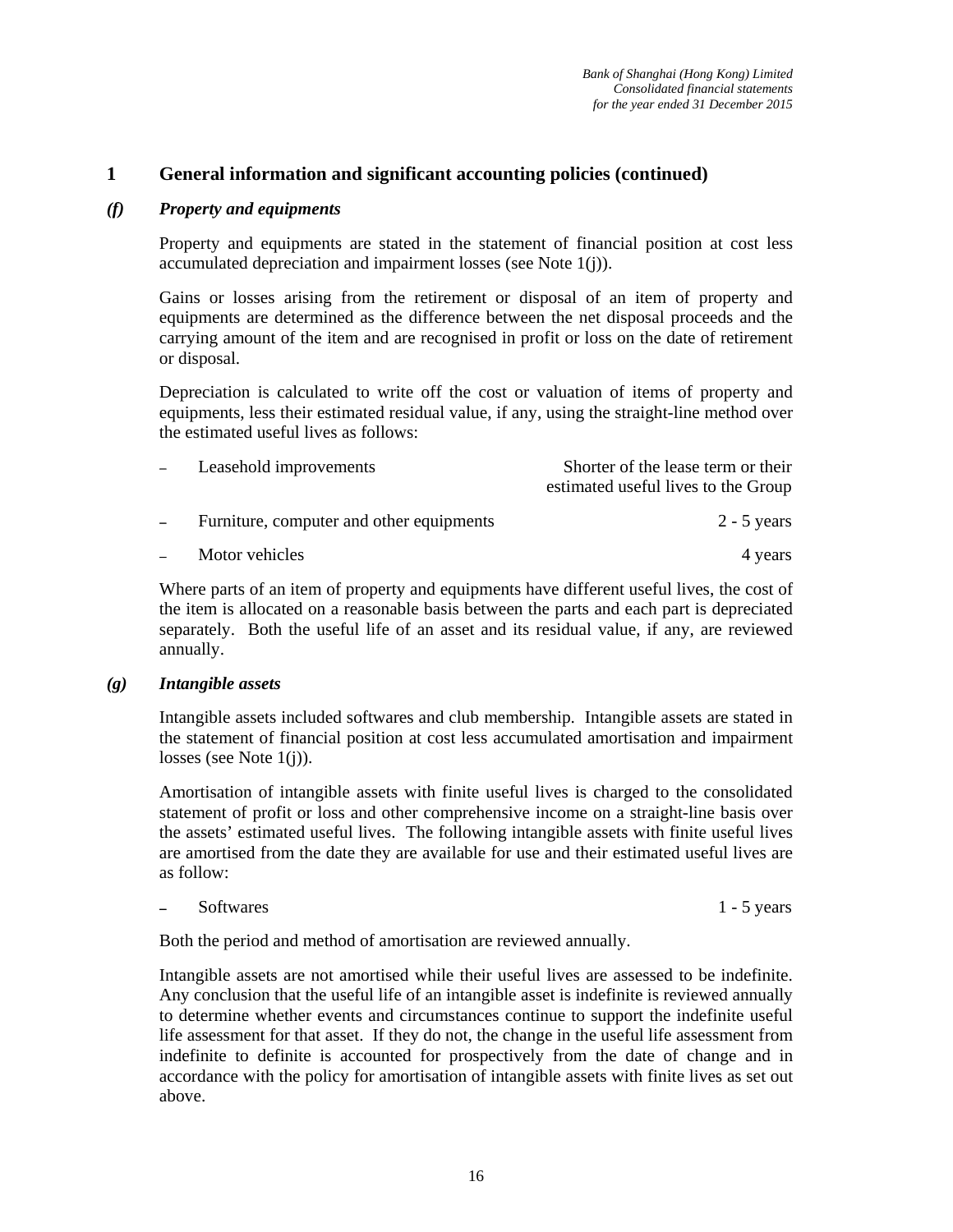#### *(h) Leases and hire purchase contracts*

An arrangement, comprising a transaction or a series of transactions, is or contains a lease if the Group determines that the arrangement conveys a right to use a specific asset or assets for an agreed period of time in return for a payment or a series of payments. Such a determination is made based on an evaluation of the substance of the arrangement and is regardless of whether the arrangement takes the legal form of a lease.

#### (i) Classification

Leases which transfer substantially all the risks and rewards of ownership to the lessee are classified as finance leases. Leases which do not transfer substantially all the risks and rewards of ownership to the lessee are classified as operating leases.

#### (ii) Finance leases

Where the Group is a lessor under finance leases, an amount representing the net investment in the lease is included in the statement of financial position as "Loans and advances to customers". Hire purchase contracts having the characteristics of finance leases are accounted for in the same manner as finance leases. Impairment losses are accounted for in accordance with the accounting policy as set out in Note 1(j).

Where the Group acquires the use of assets under finance leases, the amounts representing the fair value of the leased assets, or, if lower, the present values of the minimum lease payments of such assets, are included in fixed assets and the corresponding liabilities, net of finance charges, are recorded as obligations under finance leases. Depreciation is provided at rates which write off the cost or valuation of the assets over the term of the relevant leases or, where it is likely the Group will obtain ownership of the asset, the life of the asset, as set out in Note 1(f). Impairment losses are accounted for in accordance with the accounting policy as set out in Note  $1(i)$ . Finance charges implicit in the lease payments are charged to profit or loss over the period of the leases so as to produce an approximately constant periodic rate of charge on the remaining balance of the obligations for each accounting period. Contingent rentals are written off as an expense of the accounting period in which they are incurred.

#### (iii) Operating leases

Where the Group has the use of assets held under operating leases, payments made under the leases are charged to profit or loss in equal instalments over the accounting periods covered by the lease term, except where an alternative basis is more representative of the pattern of benefits to be derived from the leased asset. Lease incentives received are recognised in profit or loss as an integral part of the aggregate net lease payments made. Contingent rentals are charged to profit or loss in the accounting period in which they are incurred.

The cost of acquiring land held under an operating lease is amortised on a straight-line basis over the period of the lease term.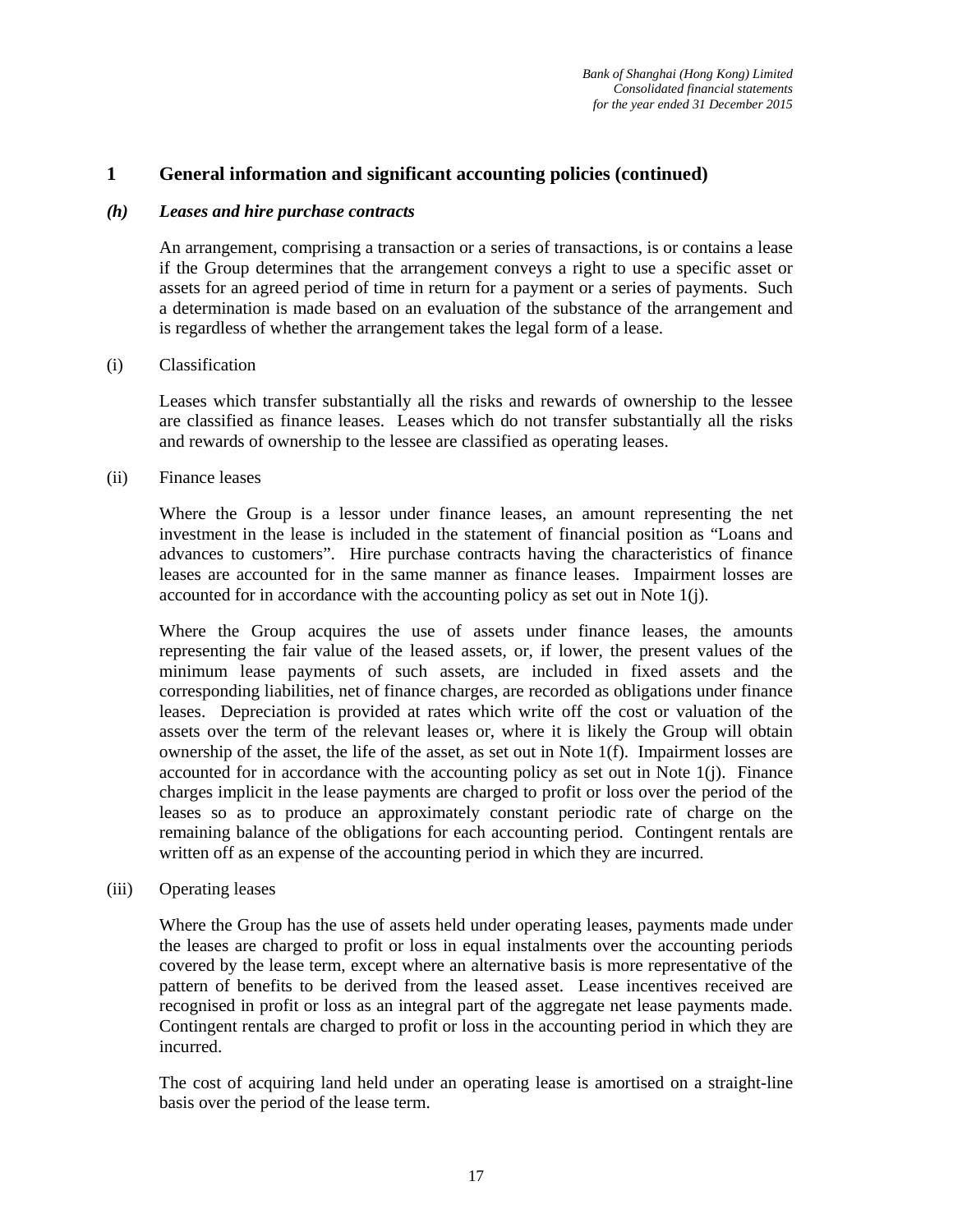#### *(i) Repossessed assets*

In the recovery of impaired loans and advances, the Group may take possession of assets held as collateral through court proceedings or voluntary delivery of possession by the borrowers. Where it is intended to achieve an orderly realisation of the impaired assets and the Group is no longer seeking repayment from the borrowers, repossessed assets are reported in "Other assets". The Group does not hold the repossessed assets for its own use.

Repossessed assets are recorded at the lower of the amount of the related loans and advances and fair value less costs to sell at the date of repossession, and the related loans and advances together with the related impairment allowances are derecognised from the consolidated statement of financial position. They are not depreciated or amortised.

#### *(j) Impairment of assets*

(i) Financial assets

The carrying amount of the Group's assets is reviewed at each reporting date to determine whether there is objective evidence of impairment. Objective evidence that financial assets are impaired includes observable data that comes to the attention of the Group about one or more of the following loss events which has an impact on the future cash flows on the assets that can be estimated reliably:

- delinquency in contractual payments of principal or interest;
- cash flow difficulties experienced by the borrower;
- breach of loans covenants or conditions;
- initiation of bankruptcy proceedings;
- deterioration in the value of collateral; and
- a significant or prolonged decline in the fair value of an investment in an equity instrument below its cost.

If any such evidence exists, the carrying amount is reduced to the estimated recoverable amount by means of a charge to profit or loss.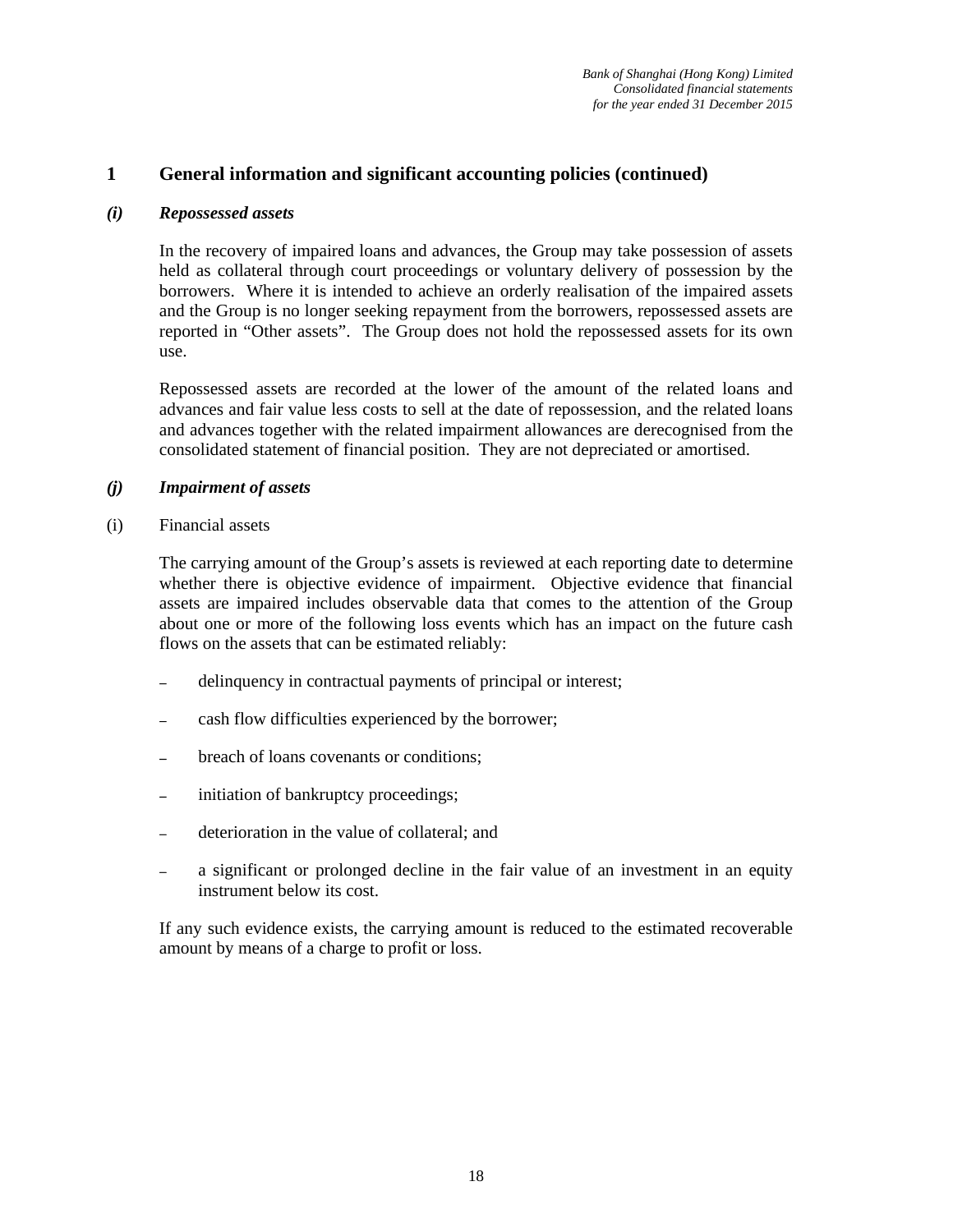#### *(j) Impairment of assets (continued)*

#### (i) Financial assets (continued)

Impairment losses are written off against the corresponding assets directly, except for impairment losses recognised in respect of loans and receivables which are measured at amortised cost, whose recovery is considered doubtful but not remote. In this case, the impairment losses are recorded using an allowance account. When the Group is satisfied that recovery is remote, the amount considered irrecoverable is written off against loans and receivables directly and any amounts held in the allowance account relating to that borrower are reversed. Subsequent recoveries of amounts previously charged to the allowance account are reversed against the allowance account. Other changes in the allowance account and subsequent recoveries of amounts previously written off are recognised in profit or loss.

#### *Loans and receivables*

Impairment losses on loans and receivables are measured as the difference between the asset's carrying amount and the present value of estimated future cash flows discounted at the asset's original effective interest rate (i.e. the effective interest rate computed at initial recognition of these assets). Receivables with a short duration are not discounted if the effect of discounting is immaterial.

The total allowance for credit losses consists of two components: individually assessed impairment allowances and collectively assessed impairment allowances.

The Group first assesses whether objective evidence of impairment exists individually for financial assets that are individually significant, and individually or collectively for financial assets that are not individually significant. If the Group determines that no objective evidence of impairment exists for an individually assessed financial asset, whether significant or not, it includes the asset in a group of financial assets with similar credit risk characteristics and collectively assesses them for impairment. Assets that are individually assessed for impairment and for which an impairment loss is or continues to be recognised are not included in a collective assessment of impairment.

The individually assessed impairment allowance is based upon management's best estimate of the present value of the cash flows which are expected to be received discounted at the original effective interest rate. In estimating these cash flows, management makes judgements about the borrower's financial situation and the net realisable value of any underlying collateral or guarantees in favour of the Group. Each impaired asset is assessed on its own merits.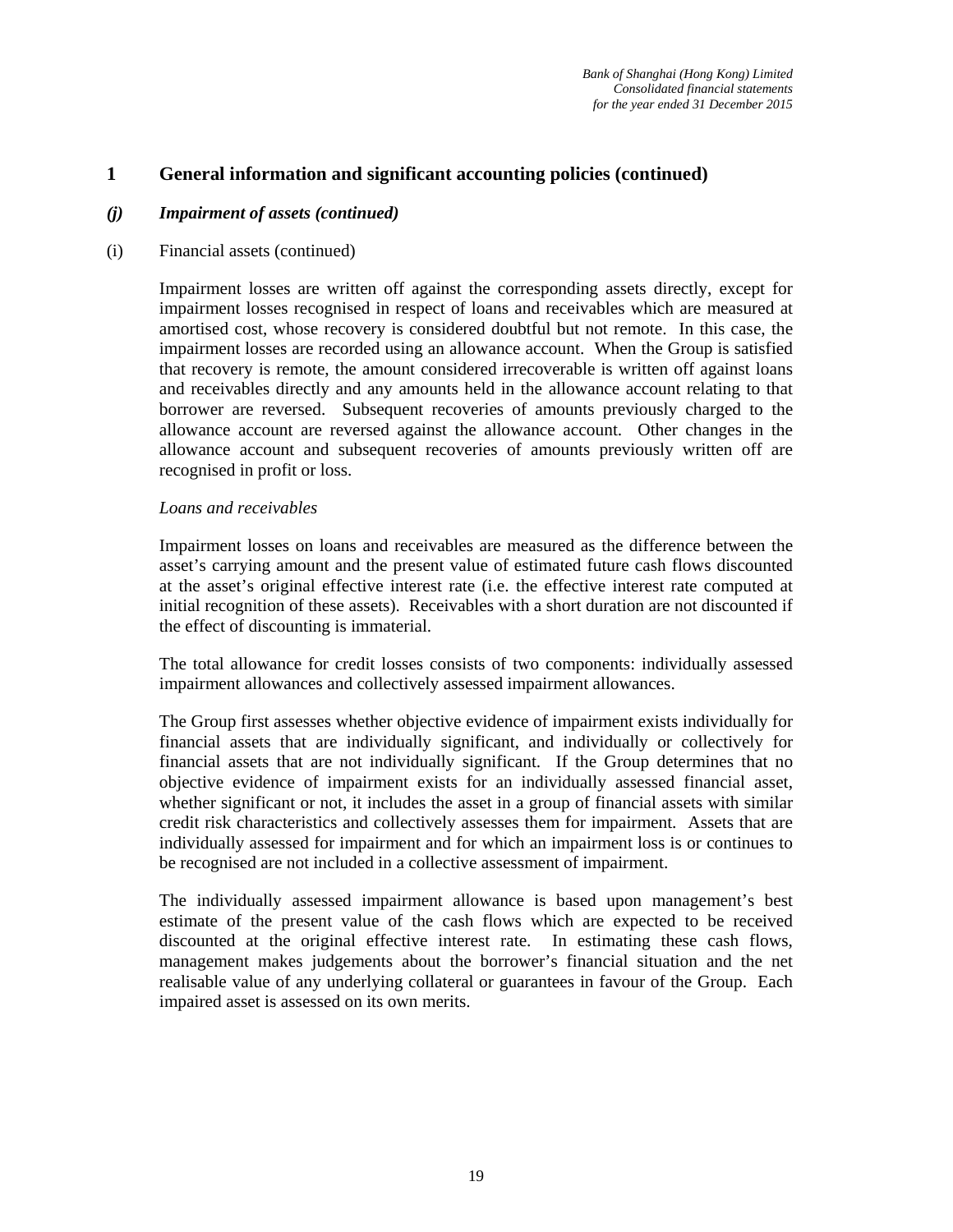#### *(j) Impairment of assets (continued)*

(i) Financial assets (continued)

#### *Loans and receivables (continued)*

For the purposes of a collective evaluation of impairment, financial assets are grouped on the basis of similar credit risk characteristics. Future cash flows in a group of financial assets that are collectively evaluated for impairment are estimated on the basis of the contractual cash flows of the assets in the Group and historical loss experience for assets with credit risk characteristics similar to those of the Group. Historical loss experience is adjusted on the basis of current observable data on economic and credit environment to reflect the effects of current conditions that did not affect the period on which the historical loss experience is based and to remove the effects of conditions in the historical period that do not exist currently.

Any subsequent changes to the amounts and timing of the expected future cash flows compared to the prior estimates that can be linked objectively to an event occurring after the write-down, will result in a change in the impairment allowances on loans and receivables and be charged or credited to profit or loss. A reversal of impairment losses is limited to the loans and receivables' carrying amount that would have been determined had no impairment loss been recognised in prior years.

When there is no reasonable prospect of recovery, the loan and the related interest receivables are written off.

Loans and receivables with renegotiated terms are loans that have been restructured due to deterioration in the borrower's financial position and where the Group has made concessions that it would not otherwise consider. Renegotiated loans and receivables are subject to ongoing monitoring to determine whether they remain impaired or past due.

#### *Available-for-sale financial assets*

When there is objective evidence that an available-for-sale financial asset is impaired, the cumulative loss that had been recognised in the fair value reserve is reclassified to profit or loss. The amount of the cumulative loss that is recognised in profit or loss is the difference between the acquisition cost (net of any principal repayment and amortisation) and current fair value, less any impairment loss on that asset previously recognised in profit or loss.

For unquoted available-for-sale equity securities that are carried at cost, the impairment loss is measured as the difference between the carrying amount of the equity securities and the estimated future cash flows, discounted at the current market rate of return for a similar financial asset where the effect of discounting is material.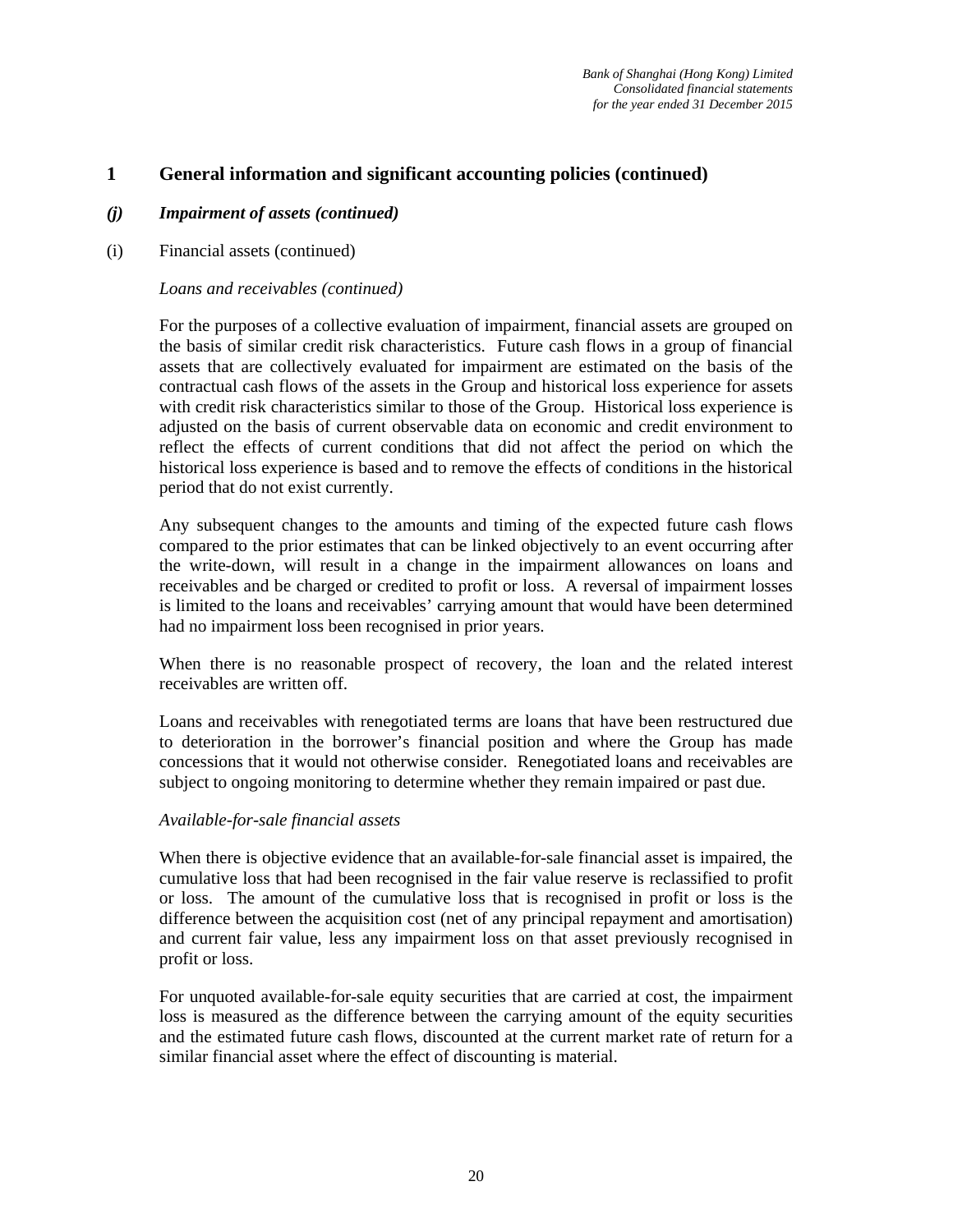#### *(j) Impairment of assets (continued)*

(i) Financial assets (continued)

#### *Available-for-sale financial assets (continued)*

Impairment losses recognised in profit or loss in respect of available-for-sale equity securities are not reversed through profit or loss. Any subsequent increase in the fair value of such assets is recognised in other comprehensive income.

Impairment losses in respect of available-for-sale debt securities are reversed if the subsequent increase in fair value can be objectively related to an event occurring after the impairment loss was recognised. Reversals of impairment losses in such circumstances are recognised in profit or loss.

(ii) Non-financial assets

Internal and external sources of information are reviewed at each reporting date to identify indications that the fixed and intangible assets may be impaired or an impairment loss previously recognised no longer exists or may have decreased.

If any such indication exists, the asset's recoverable amount is estimated. In addition, for intangible assets that are not yet available for use and intangible assets that have indefinite useful lives, the recoverable amount is estimated annually whether or not there is any indication of impairment.

Calculation of recoverable amount

The recoverable amount of an asset is the greater of its fair value less costs to sell and value in use. In assessing value in use, the estimated future cash flows are discounted to their present value using a pre-tax discount rate that reflects current market assessments of time value of money and the risks specific to the asset. Where an asset does not generate cash inflows largely independent of those from other assets, the recoverable amount is determined for the smallest group of assets that generates cash inflows independently (i.e. a cash-generating unit).

Recognition of impairment losses

An impairment loss is recognised in profit or loss whenever the carrying amount of an asset, or the cash-generating unit to which it belongs, exceeds its recoverable amount. Impairment losses recognised in respect of cash-generating units are allocated first to reduce the carrying amount of any goodwill allocated to the cashgenerating unit (or group of units) and then, to reduce the carrying amount of the other assets in the unit (or group of units) on a pro-rata basis, except that the carrying value of an asset will not be reduced below its individual fair value less costs to sell, if measurable, or value in use, if determinable.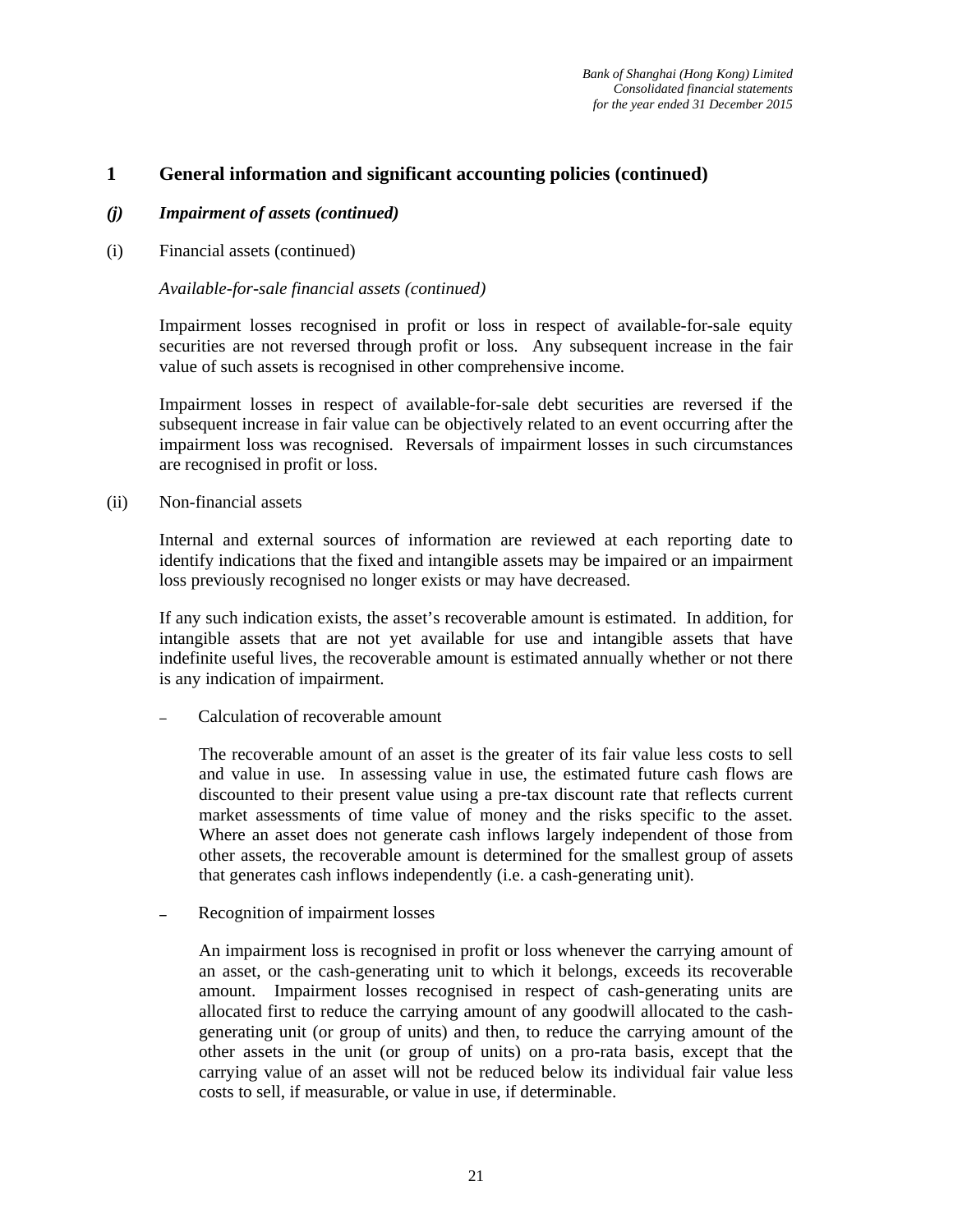#### *(j) Impairment of assets (continued)*

- (ii) Non-financial assets (continued)
	- Reversals of impairment losses

An impairment loss is reversed if there has been a favourable change in the estimates used to determine the recoverable amount.

A reversal of impairment losses is limited to the asset's carrying amount that would have been determined had no impairment loss been recognised in prior years. Reversals of impairment losses are credited to profit or loss in the year in which the reversals are recognised.

#### *(k) Cash and cash equivalents*

Cash and cash equivalents comprise cash and balances with banks and central bank, and short-term, highly liquid inter-bank placements and investments that are readily convertible into known amounts of cash and which are subject to an insignificant risk of changes in value, having been within three months of maturity at acquisition.

For the purpose of the consolidated statement of cash flows, cash and cash equivalents comprise balances with less than three months' maturity from the date of acquisition, including cash and balances with banks and central bank and placements with banks.

#### *(l) Employee benefits*

It represents short-term employee benefits and contributions to defined contribution retirement plans.

Salaries, annual bonuses, paid annual leave, contributions to defined contribution retirement plans and the cost of non-monetary benefits are accrued in the year in which the associated services are rendered by employees of the Group. Where payment or settlement is deferred and the effect would be material, these amounts are stated at their present values.

#### *(m) Income tax*

Income tax for the year comprises current tax and movements in deferred tax assets and liabilities. Current tax and movements in deferred tax assets and liabilities are recognised in profit or loss except to the extent that they relate to items recognised in other comprehensive income or directly in equity, in which case the relevant amounts of tax are recognised in other comprehensive income or directly in equity, separately.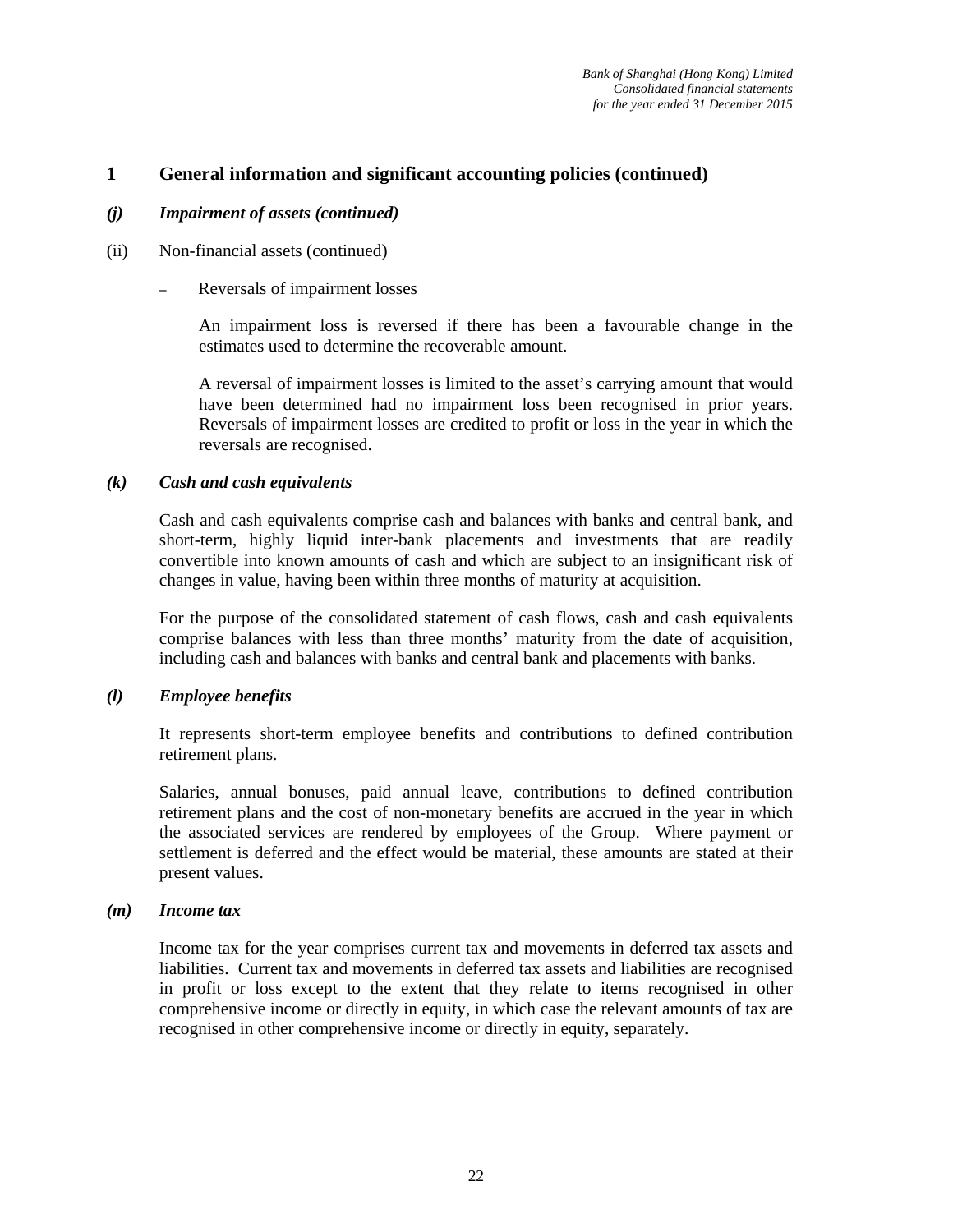#### *(m) Income tax (continued)*

Current tax is the expected tax payable on the taxable income for the year, using tax rates enacted or substantively enacted at the reporting date, and any adjustment to tax payable in respect of previous years.

Deferred tax assets and liabilities arise from deductible and taxable temporary differences respectively, being the differences between the carrying amounts of assets and liabilities for financial reporting purposes and their tax bases. Deferred tax assets also arise from unused tax losses and unused tax credits. Deferred income tax is determined using tax rates and law that have been enacted or substantially enacted by the end of the reporting period and are expected to apply when the related deferred income tax asset is realised or the deferred income tax liability is settled.

The principal temporary differences arise from asset impairment provisions, depreciation of fixed assets, revaluation of certain assets and tax losses carried forward. However, the deferred tax is not recognised if it arises from initial recognition of an asset or liability in a transaction other than a business combination that at the time of the transaction affects neither accounting nor taxable profit or loss.

Deferred tax liabilities are provided in full on all taxable temporary differences and deferred tax assets are recognised to the extent that it is probable that future taxable profits will be available against which the temporary differences can be utilised.

Current tax balances and deferred tax balances, and movements therein are presented separately from each other and are not offset. Current tax assets are offset against current tax liabilities, and deferred tax assets against deferred tax liabilities if the Group or the Company has the legally enforceable right to set off current tax assets against current tax liabilities and the following additional conditions are met:

- in the case of current tax assets and liabilities, the Group or the Company intends either to settle on a net basis, or to realise the asset and settle the liability simultaneously; or
- in the case of deferred tax assets and liabilities, if they relate to income taxes levied by the same taxation authority on either:
	- the same taxable entity; or
	- different taxable entities, which, in each future period in which significant amounts of deferred tax liabilities or assets are expected to be settled or recovered, intend to realise the current tax assets and settle the current tax liabilities on a net basis or realise and settle simultaneously.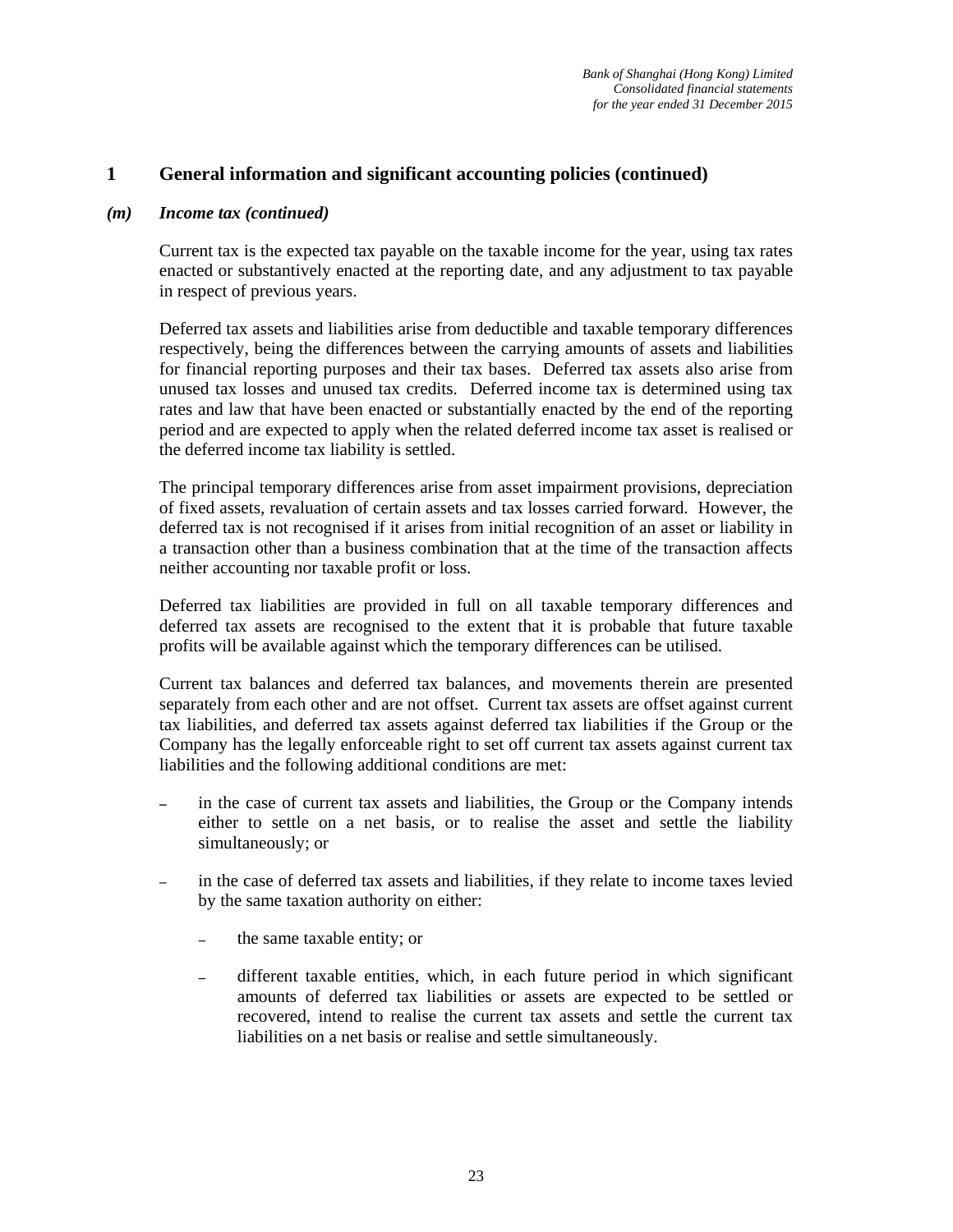#### *(n) Financial guarantees issued, provisions and contingent liabilities*

#### (i) Financial guarantees issued

Financial guarantees are contracts that require the issuer (i.e. the guarantor) to make specified payments to reimburse the beneficiary of the guarantee (the holder) for a loss the holder incurs because a specified debtor fails to make payment when due in accordance with the terms of a debt instrument.

Where the Group issues a financial guarantee to customers, the fair value of the guarantee (being the guarantee fees received) is initially recognised as deferred income within other liabilities.

The deferred income is amortised in profit or loss over the term of the guarantee as income from financial guarantees issued. In addition, provisions are recognised in accordance with Note  $1(n)(ii)$  if and when (i) it becomes probable that the holder of the guarantee will call upon the Group under the guarantee, and (ii) the amount of that claim on the Group is expected to exceed the amount currently carried in other liabilities in respect of that guarantee, i.e. the amount initially recognised, less accumulated amortisation.

(ii) Other provisions and contingent liabilities

Provisions are recognised for liabilities of uncertain timing or amount when the Group or the Company has a legal or constructive obligation arising as a result of a past event, it is probable that an outflow of economic benefits will be required to settle the obligation and a reliable estimate can be made. Where the time value of money is material, provisions are stated at the present value of the expenditure expected to settle the obligation.

Where it is not probable that an outflow of economic benefits will be required, or the amount cannot be estimated reliably, the obligation is disclosed as a contingent liability, unless the probability of outflow of economic benefits is remote. Possible obligations, whose existence will only be confirmed by the occurrence or non-occurrence of one or more future events are also disclosed as contingent liabilities unless the probability of outflow of economic benefits is remote.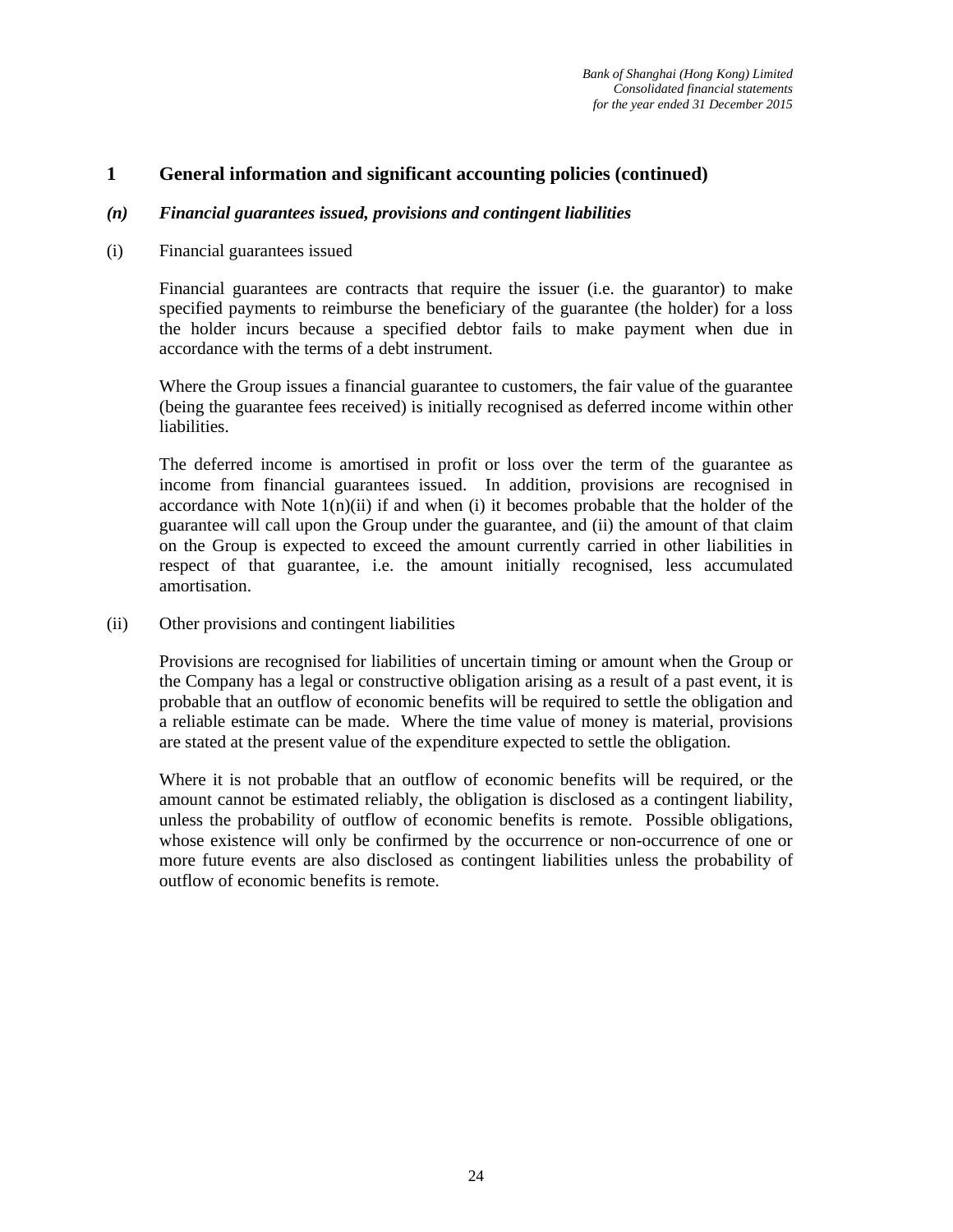#### *(o) Revenue recognition*

Revenue is measured at the fair value of the consideration received or receivable. Provided it is probable that economic benefits will flow to the Group and the revenue and costs, if applicable, can be measured reliably, revenue is recognised in profit or loss as follows:

#### (i) Interest income

Interest income for all interest-bearing financial instruments is recognised in the profit or loss on a time proportion basis using the effective interest method.

The effective interest method is a method of calculating the amortised cost of a financial asset and of allocating the interest income over the relevant period. The effective interest rate is the rate that exactly discounts estimated future cash payments or receipts through the expected life of the financial instrument or, when appropriate, a shorter period to the net carrying amount of the financial asset. When calculating the effective interest rate, the Group estimates cash flows considering all contractual terms of the financial instrument (for example, prepayment, call and similar options) but does not consider future credit losses. The calculation includes all fees and points paid or received between parties to the contract that are an integral part of the effective interest rate, transaction costs and all other premiums or discounts.

For impaired loans, the accrual of interest income based on the original terms of the loan is discontinued, but any increase in the present value of impaired loans due to the passage of time is reported as interest income.

#### (ii) Fee and commission income

Fee and commission income is recognised in profit or loss when the corresponding service is provided, except where the fee is charged to cover the costs of a continuing service to, or risk borne for, the customer, or is interest in nature. In these cases, the fee is recognised as income in the accounting period in which the costs or risk is incurred and is accounted for as interest income.

Origination or commitment fees received/paid by the Group which result in the creation or acquisition of a financial asset are deferred and recognised as an adjustment to the effective interest rate. When a loan commitment is not expected to result in the drawdown of a loan, loan commitment fees are recognised on a straight-line basis over the commitment period.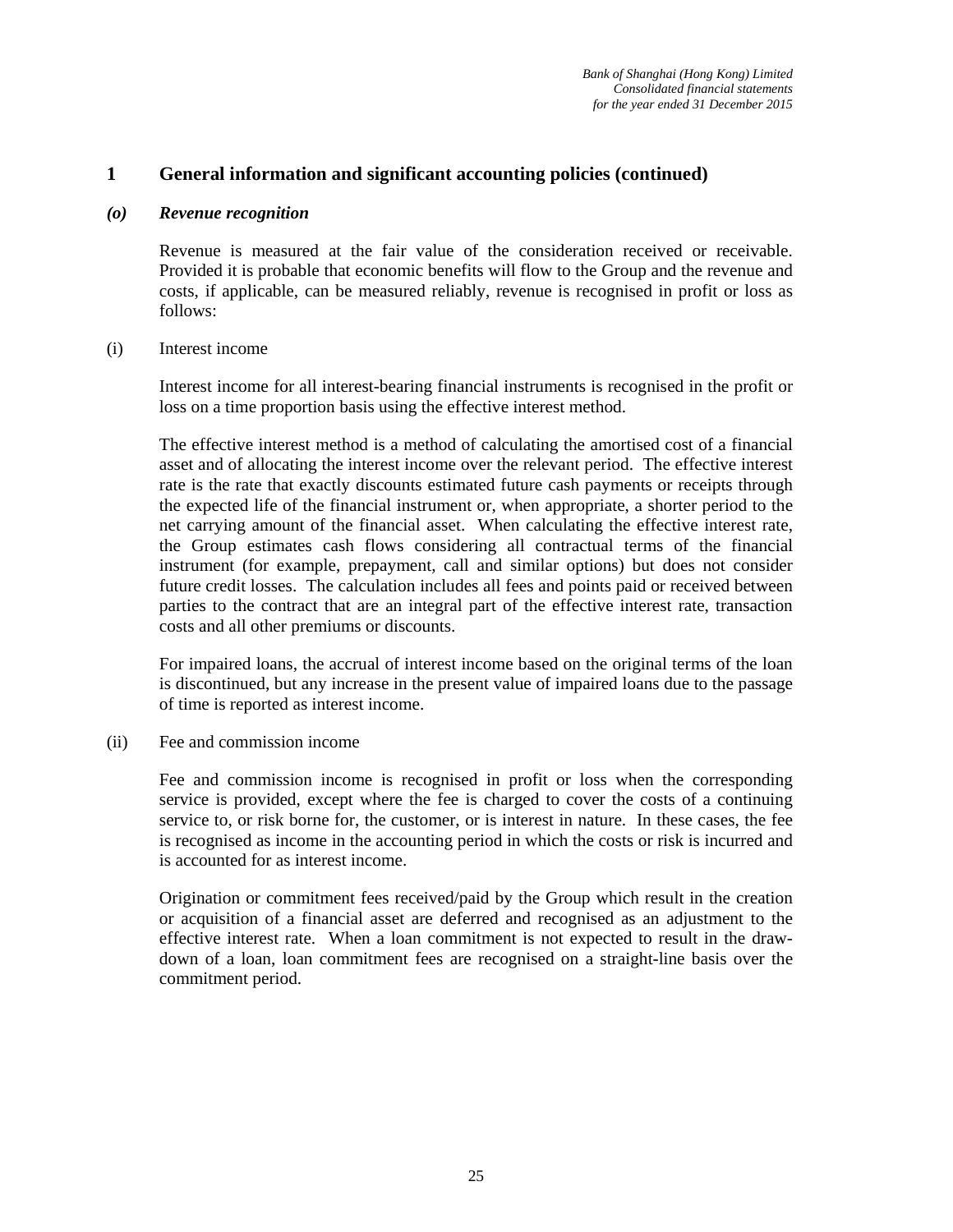#### *(o) Revenue recognition (continued)*

#### (iii) Finance income from finance lease and hire purchase contract

Finance income implicit in finance lease and hire purchase payments is recognised as interest income over the period of the leases so as to produce an approximately constant periodic rate of return on the outstanding net investment in the leases for each accounting period. Contingent rentals receivable are recognised as income in the accounting period in which they are earned. Commission paid to dealers for acquisition of finance lease loans or hire purchase contracts is included in the carrying value of the assets and amortised to profit or loss over the expected life of the lease as an adjustment to interest income.

#### (iv) Dividend income

Dividend income from unlisted investments is recognised when the shareholder's right to receive payment is established. Dividend income from listed investments is recognised when the share price of the investment is quoted ex-dividend.

#### *(p) Translation of foreign currencies*

Foreign currency transactions during the year are translated into Hong Kong dollars at the foreign exchange rates ruling at the transaction dates. Monetary assets and liabilities denominated in foreign currencies are translated into Hong Kong dollars at the foreign exchange rates ruling at the reporting date. Exchange gains and losses are recognised in profit or loss.

Non-monetary assets and liabilities that are measured in terms of historical cost in a foreign currency are translated into Hong Kong dollars using the foreign exchange rates ruling at the transaction dates. Non-monetary assets and liabilities denominated in foreign currencies that are stated at fair value are translated using the foreign exchange rates ruling at the dates the fair value was measured.

Exchange differences relating to derivative financial instruments and monetary items are presented in profit or loss as net trading gain or loss. Differences arising on translation of available-for-sale equity instruments are recognised in other comprehensive income as reserves.

#### *(q) Related parties*

- (a) A person, or a close member of that person's family, is related to the Group if that person:
	- (i) has control or joint control over the Group;
	- (ii) has significant influence over the Group; or
	- (iii) is a member of the key management personnel of the Group or the Group's parent.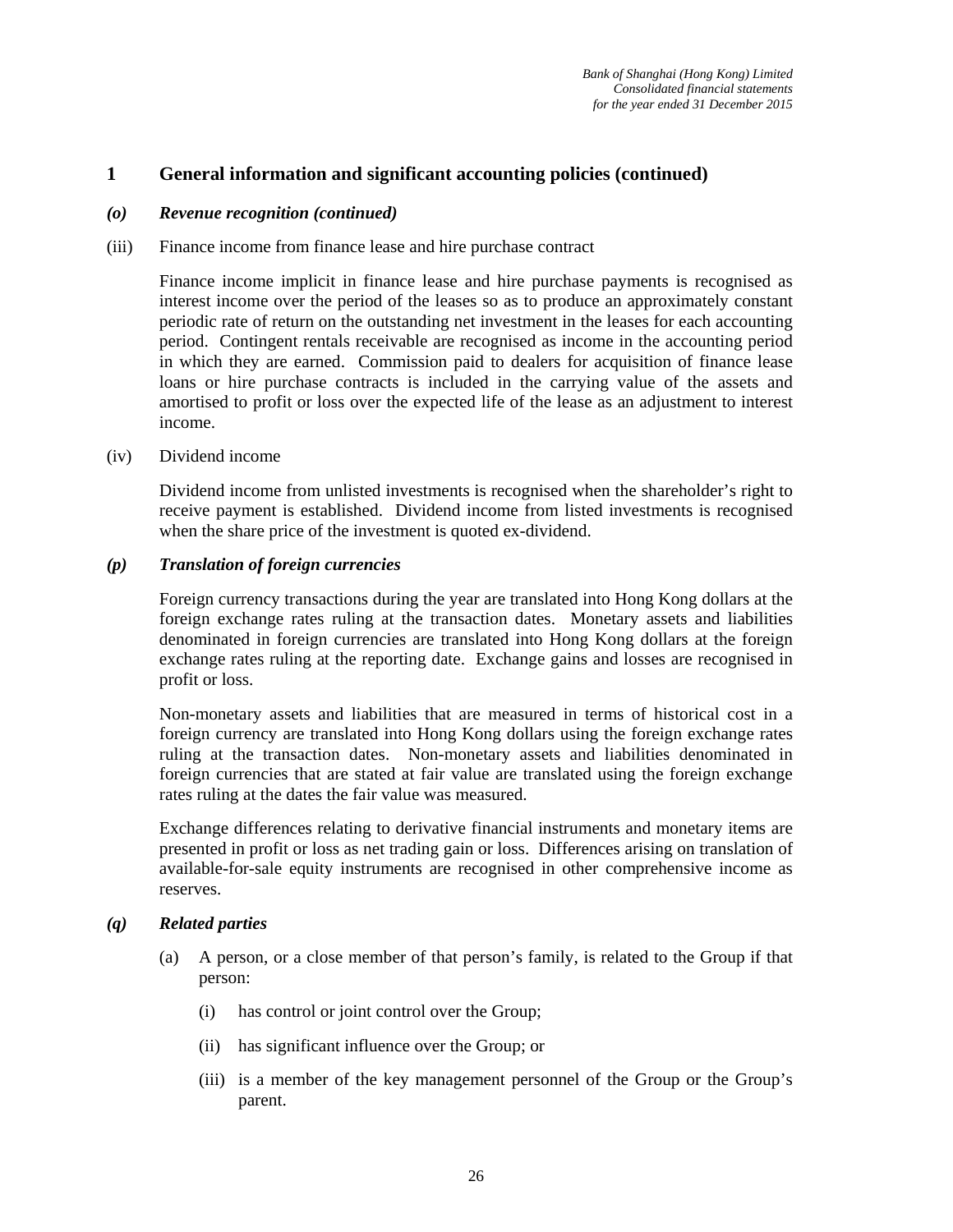#### *(q) Related parties (continued)*

- (b) An entity is related to the Group if any of the following conditions applies:
	- (i) The entity and the Group are members of the same group (which means that each parent, subsidiary and fellow subsidiary is related to the others).
	- (ii) One entity is an associate or joint venture of the other entity (or an associate or joint venture of a member of a group of which the other entity is a member).
	- (iii) Both entities are joint ventures of the same third party.
	- (iv) One entity is a joint venture of a third entity and the other entity is an associate of the third entity.
	- (v) The entity is a post-employment benefit plan for the benefit of employees of either the Group or an entity related to the Group.
	- (vi) The entity is controlled or jointly controlled by a person identified in (a).
	- (vii) A person identified in (a)(i) has significant influence over the entity or is a member of the key management personnel of the entity (or of a parent of the entity).
	- (viii) The entity, or any member of a group of which it is a part, provides key management personnel services to the Group or to the Group's parent.

Close members of the family of a person are those family members who may be expected to influence, or be influenced by, that person in their dealings with the entity.

#### **2 Changes in accounting policies**

The HKICPA has issued several amendments to HKFRSs that are first effective for the current accounting period of the Group. The Group has adopted the following amendments to standards which have insignificant or no effect on the consolidated financial statements of the Group:

- *Annual Improvements to HKFRSs 2010-2012 Cycle*
- *Annual Improvements to HKFRSs 2011-2013 Cycle*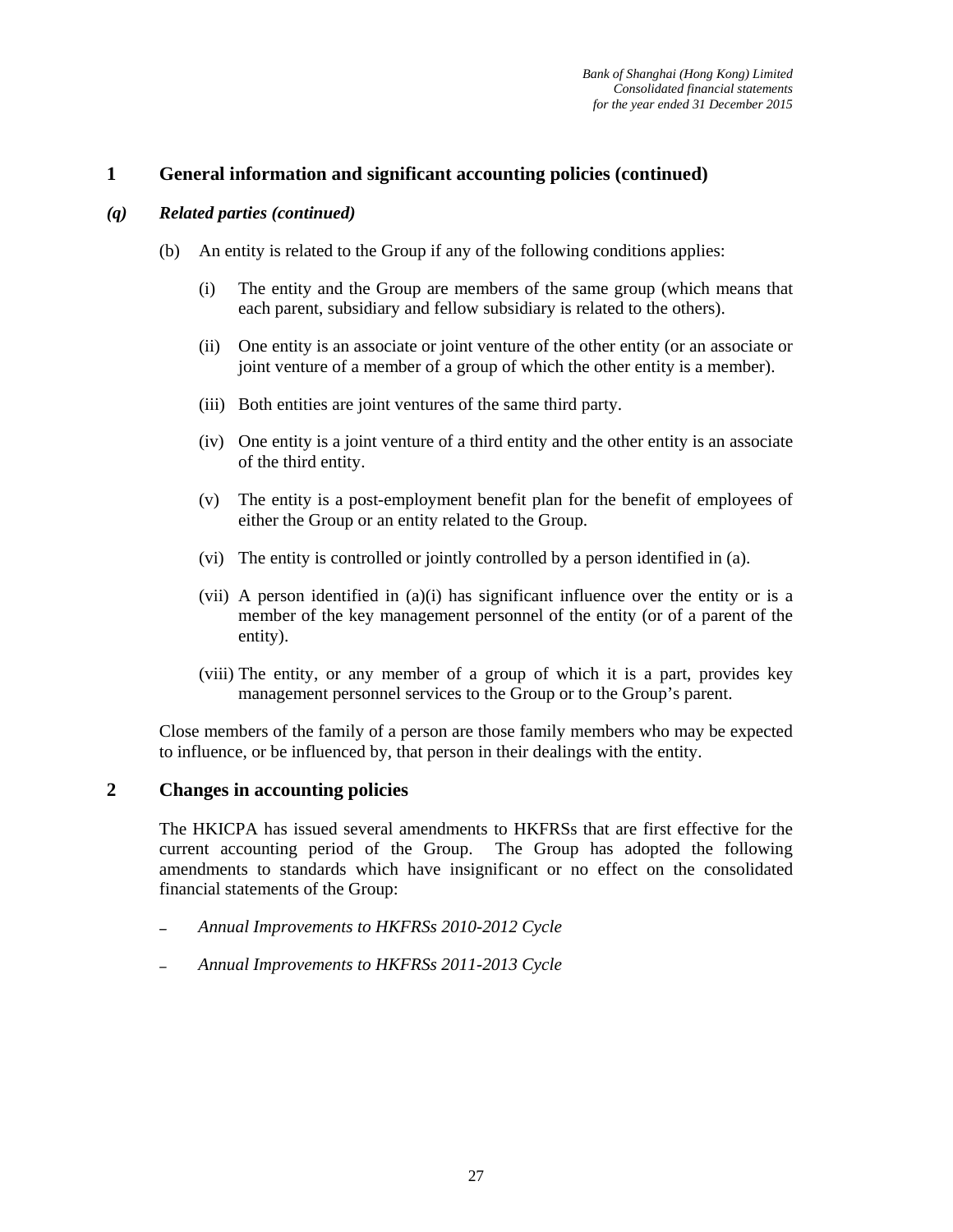#### **2 Changes in accounting policies (continued)**

#### **Annual Improvements to HKFRSs 2010-2012 Cycle and 2011-2013 Cycle**

These two cycles of annual improvements contain amendments to nine standards with consequential amendments to other standards. Among them, HKAS 24, *Related party disclosures* has been amended to expand the definition of a "related party" to include a management entity that provides key management personnel services to the reporting entity, and to require the disclosure of the amounts incurred for obtaining the key management personnel services provided by the management entity. These amendments do not have an impact on the Group's related party disclosures as the Group does not obtain key management personnel services from management entities.

The Group has not applied any new standard or interpretation that is not yet effective for the current accounting period (see Note 33).

#### **3 Accounting estimates and assumptions**

The Group makes estimates and assumptions that affect the reported amounts of assets and liabilities. Estimates and assumptions are continually evaluated and are based on historical experience and other factors, including expectations of future events that are believed to be reasonable under the circumstances.

#### *Impairment allowance*

#### *Loans and advances to customers*

Loan portfolios are reviewed periodically to assess whether impairment losses exist. The Group makes judgements as to whether there is any objective evidence that a loan portfolio is impaired, i.e. whether there is a decrease in estimated future cash flows. Objective evidence for impairment is described in Note 1(j). If management has determined, based on their judgement, that objective evidence of impairment exists, expected future cash flows are estimated based on historical loss experience for assets with credit risk characteristics similar to those of the Group. Historical loss experience is adjusted on the basis of the current observable data. Management reviews the methodology and assumptions used in estimating future cash flows regularly to reduce any difference between loss estimates and actual loss experience.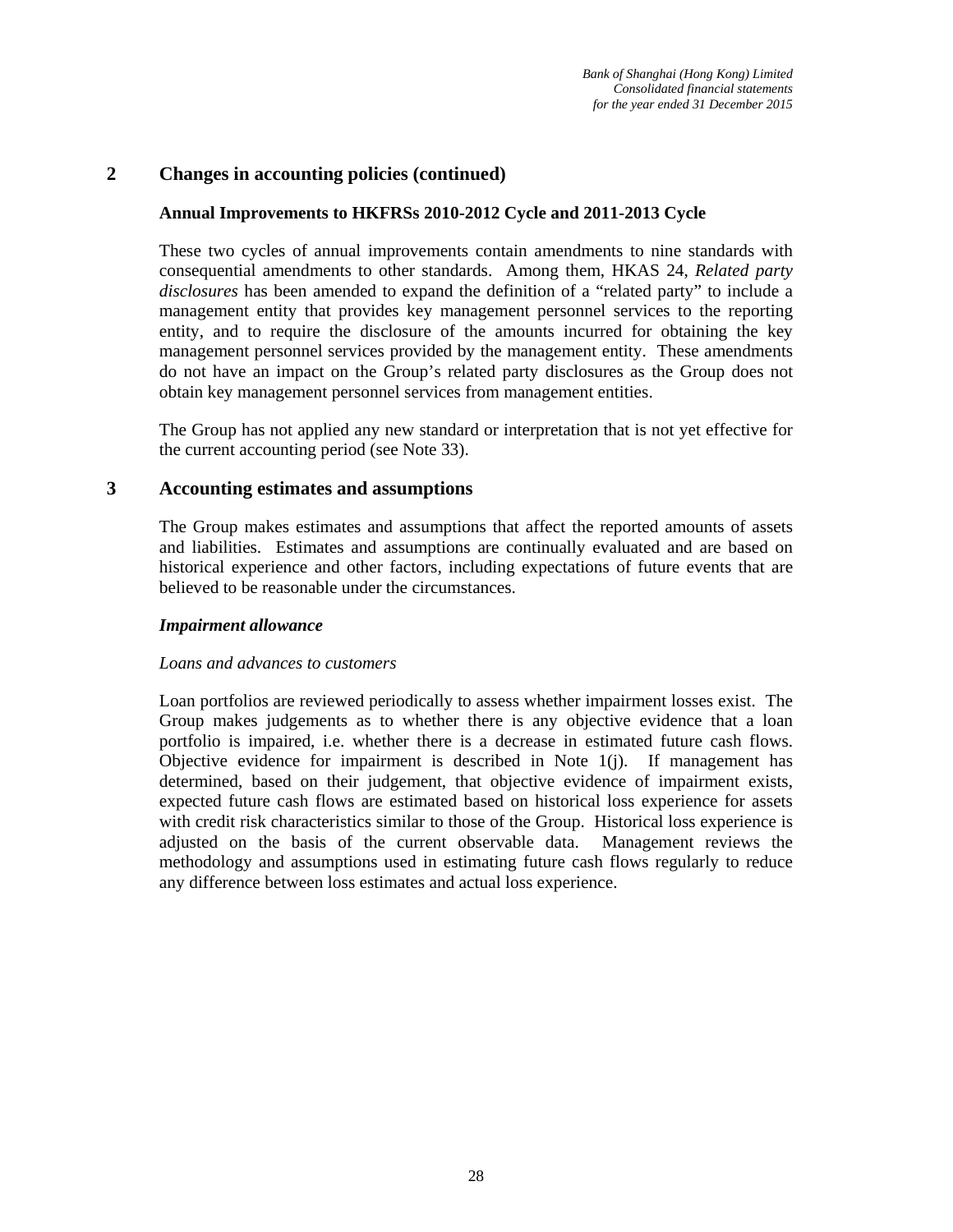### **4 Company-level statement of financial position**

|                                               | <b>Note</b> | 2015        | 2014      |
|-----------------------------------------------|-------------|-------------|-----------|
|                                               |             | \$'000      | \$'000    |
| <b>Assets</b>                                 |             |             |           |
| Cash and balances with banks and central bank |             | 30,790      | 74,616    |
| Placements with banks                         |             | 7,086,084   | 5,147,858 |
| Derivative financial assets                   |             | 9,690       | 7,541     |
| Loans and advances to customers               |             | 7,954,493   | 3,559,717 |
| Available-for-sale financial assets           |             | 204,293     | 211,294   |
| Investment in a subsidiary                    | 19          | 90,000      | 10,000    |
| Property and equipments                       |             | 20,661      | 13,596    |
| Intangible assets                             |             | 6,072       | 6,210     |
| Deferred tax assets                           |             | 5,500       |           |
| Other assets                                  |             | 102,493     | 97,488    |
| <b>TOTAL ASSETS</b>                           |             | 15,510,076  | 9,128,320 |
| <b>Liabilities</b>                            |             |             |           |
| Deposits from customers                       |             | 7,914,903   | 4,318,298 |
| Deposits from banks                           |             | 2,200,372   | 2,278,622 |
| Derivative financial liabilities              |             | 9,514       | 9,530     |
| Certificates of deposit issued                |             | 3, 114, 197 | 418,164   |
| Current tax payable                           |             | 601         | 3,534     |
| Deferred tax liabilities                      |             |             | 401       |
| Other liabilities                             |             | 163,440     | 63,856    |
| <b>Total liabilities</b>                      |             | 13,403,027  | 7,092,405 |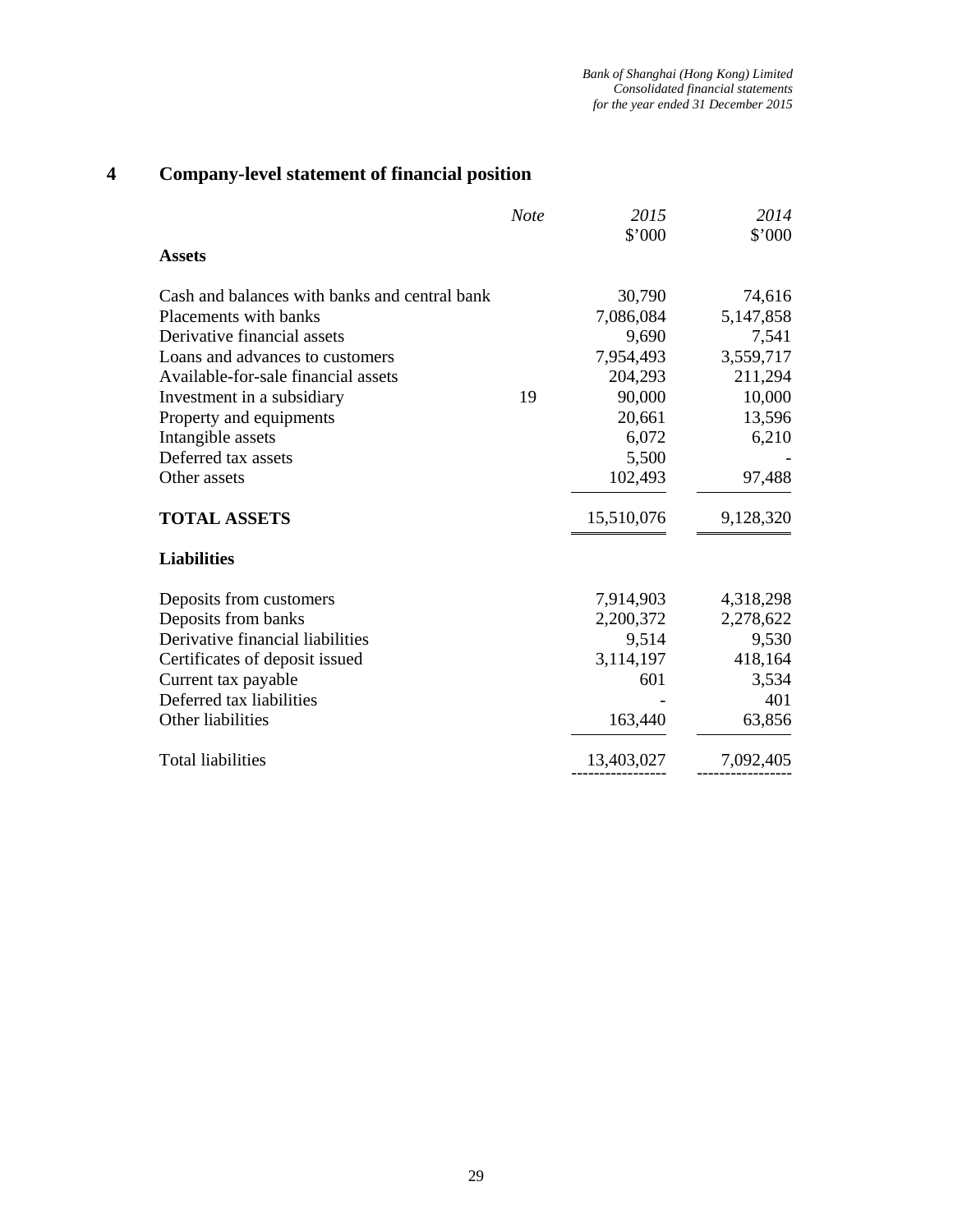#### Company-level statement of financial position (continued)  $\overline{\mathbf{4}}$

|                                                     | Note  | 2015<br>\$'000                | 2014<br>\$'000               |
|-----------------------------------------------------|-------|-------------------------------|------------------------------|
| Share capital and reserves                          | 26(a) |                               |                              |
| Share capital<br>Retained profits<br>Other reserves |       | 2,000,000<br>54,892<br>52,157 | 2,000,000<br>9,386<br>26,529 |
| Total equity                                        |       | 2,107,049                     | 2,035,915                    |
| <b>TOTAL EQUITY AND LIABILITIES</b>                 |       | 15,510,076                    | 9,128,320                    |

Approved and authorised for issue by the board of directors on  $27$  APR 2016

Marts Mr Ma, Charles Chi Man  $\mathcal{E}$  $\mathcal{E}$ Tsien, James Steed  $\mathcal{E}$ 

Directors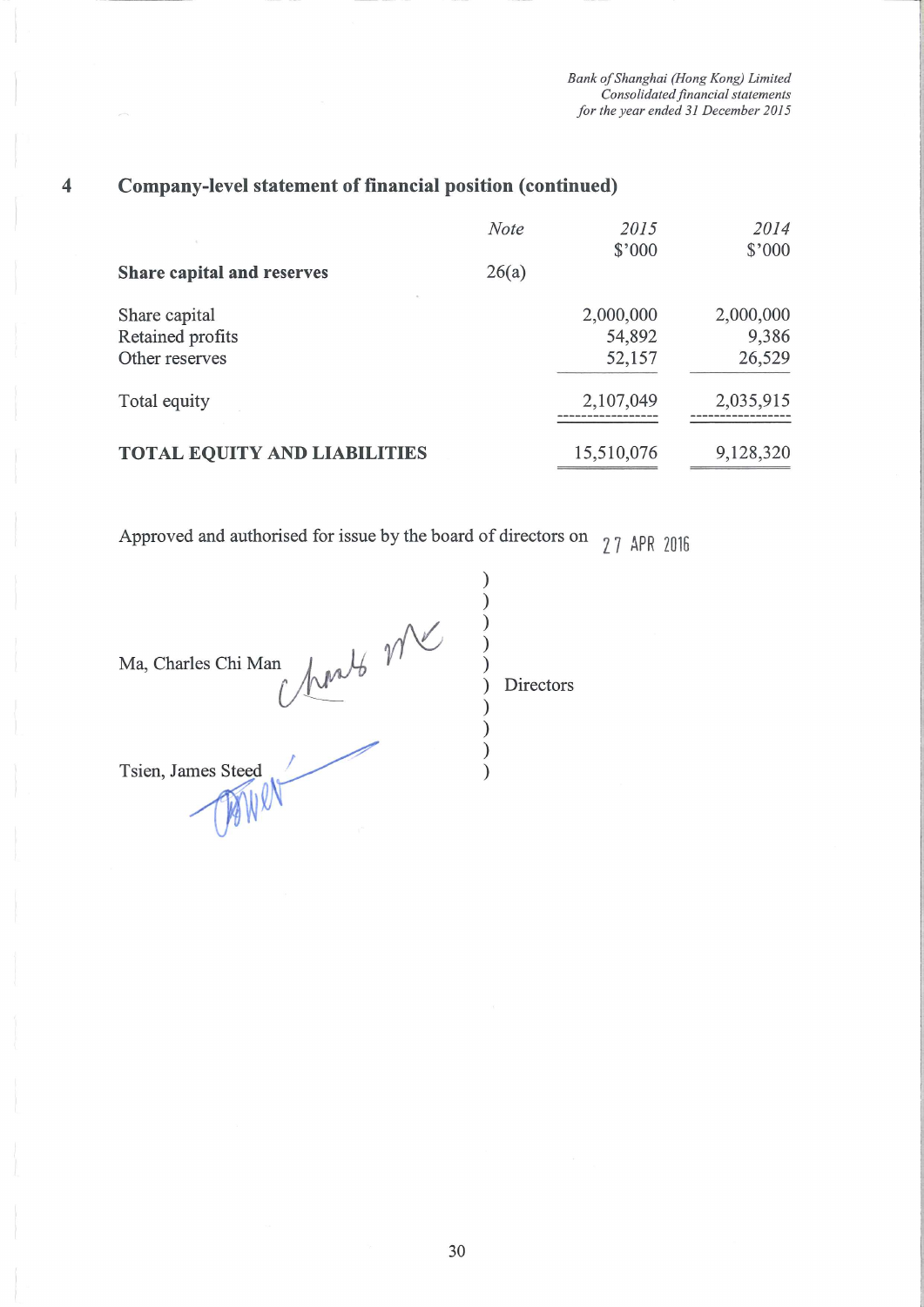#### **5 Financial risk management**

The Group's activities expose it to a variety of financial and operational risks and those activities involve analysis, evaluation, acceptance and management of some degree of risk or combination of risks. The most important types of financial risks are credit risk, market risk and liquidity risk. Market risk includes currency risk, interest rate and price risk.

Taking risk is core to the financial business, and the financial and operational risks are an inevitable consequence of being in business. The Group's aim is therefore to achieve an appropriate balance between risk and return and minimise potential adverse effects on the Group's financial performance.

The Group's risk management policies are designed to identify and analyse these risks so as to set appropriate risk limits and controls, and to monitor the risks and adhere to limits by means of reliable and up-to-date information systems. The Group regularly reviews its risk management policies and systems to cope with changes in markets, products and industry best practice.

Risk management functions are carried out by the specialised committees and the functional departments under the oversight of the Board of Directors. The Board provides guiding principles and directives for overall risk management including necessary policies covering the important risks as described below.

#### *(a) Credit risk*

Credit risk is the potential losses caused by obligor's inability to fulfil their contractual debt obligations. It arises from lending, treasury, derivatives and other activities undertaken by the Group. Credit exposures arise principally in loans and advances and debt securities in the Group's asset portfolio. There is also credit risk in off-balance sheet financial arrangements such as loan commitments.

The Group has established core procedures to foster its credit discipline in accordance with its credit policies.

The Group's approach to credit risk management focuses on monitoring and managing credit portfolios. Regular portfolio analyses are conducted to track the asset quality and support credit underwriting strategies on an ongoing basis. The Group's exposures to individuals, counterparties and products are subject to various risk control limits which are reviewed and approved from time to time. The senior management of the Group evaluates new product proposals as well as credit criteria for new account relationship approval and credit limit management. As a rule, credit quality takes precedence over opportunistic business development.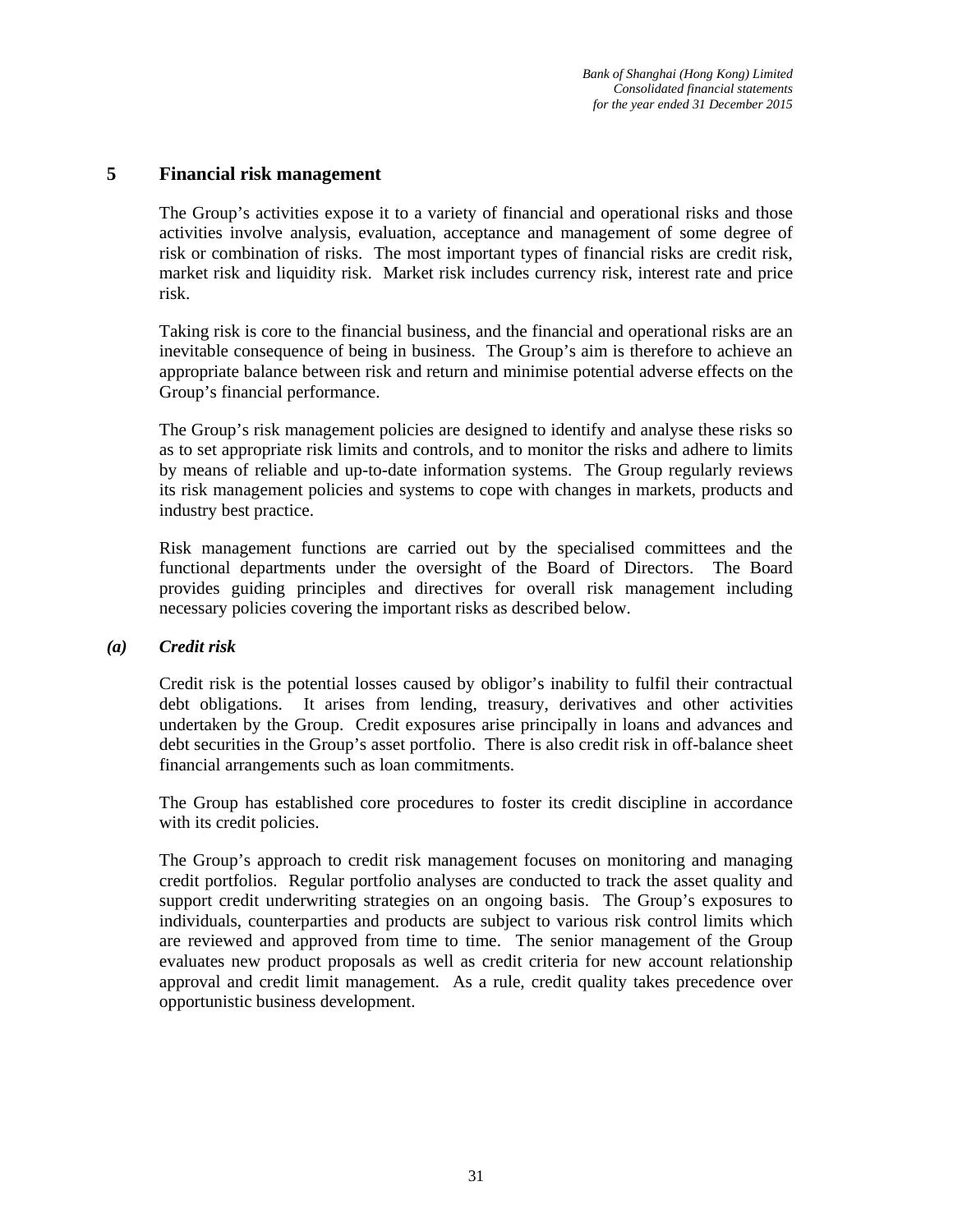#### **5 Financial risk management (continued)**

#### *(a) Credit risk (continued)*

Facility requests are processed in the prescribed format and those conforming to defined credit criteria are approved within delegated credit approval authorities in compliance with established policies, standards and procedures. The Group's credit risk is being mitigated by taking of security under its secured lending transactions. Credit exceptions to defined criteria must be approved by an officer with sufficient exception approval authority. Exceptions are documented, tracked and submitted for review by senior management on a regular basis.

All credit exposures are subject to stringent collection, classification and charge-off policies. In addition, the Group performs loan loss analyses, taking into consideration the economic factors and loss identification periods, to determine the appropriate level of impairment allowances.

#### (i) Maximum exposure

The table below shows the maximum exposure to credit risk at the reporting date without taking into consideration any collateral held or other credit enhancements. For onbalance sheet assets, the exposures shown below are based on the carrying amount of each financial asset in the consolidated statement of financial position after deducting any impairment allowance. For loan commitments and other credit related commitments that are irrevocable over the life of the respective facilities or revocable in the extent of significant adverse change, the maximum exposure to credit risk is disclosed as the full amount of the committed facilities sought on these balances.

|                                                                         | 2015       | 2014      |
|-------------------------------------------------------------------------|------------|-----------|
|                                                                         | \$'000     | \$'000    |
| Cash and balances with banks and central bank                           | 60,405     | 74,616    |
| Placements with banks                                                   | 7,086,084  | 5,147,858 |
| Derivative financial assets                                             | 9,690      | 7,541     |
| Loans and advances to customers                                         | 7,954,493  | 3,559,717 |
| Available-for-sale financial assets                                     | 204,293    | 211,294   |
| Other assets                                                            | 113,201    | 94,366    |
| Financial guarantees and other credit related<br>contingent liabilities | 263,313    | 5,868     |
| Loan commitments and other credit related                               |            |           |
| commitments                                                             | 1,987,171  | 622,197   |
|                                                                         | 17.678.650 | 9,723,457 |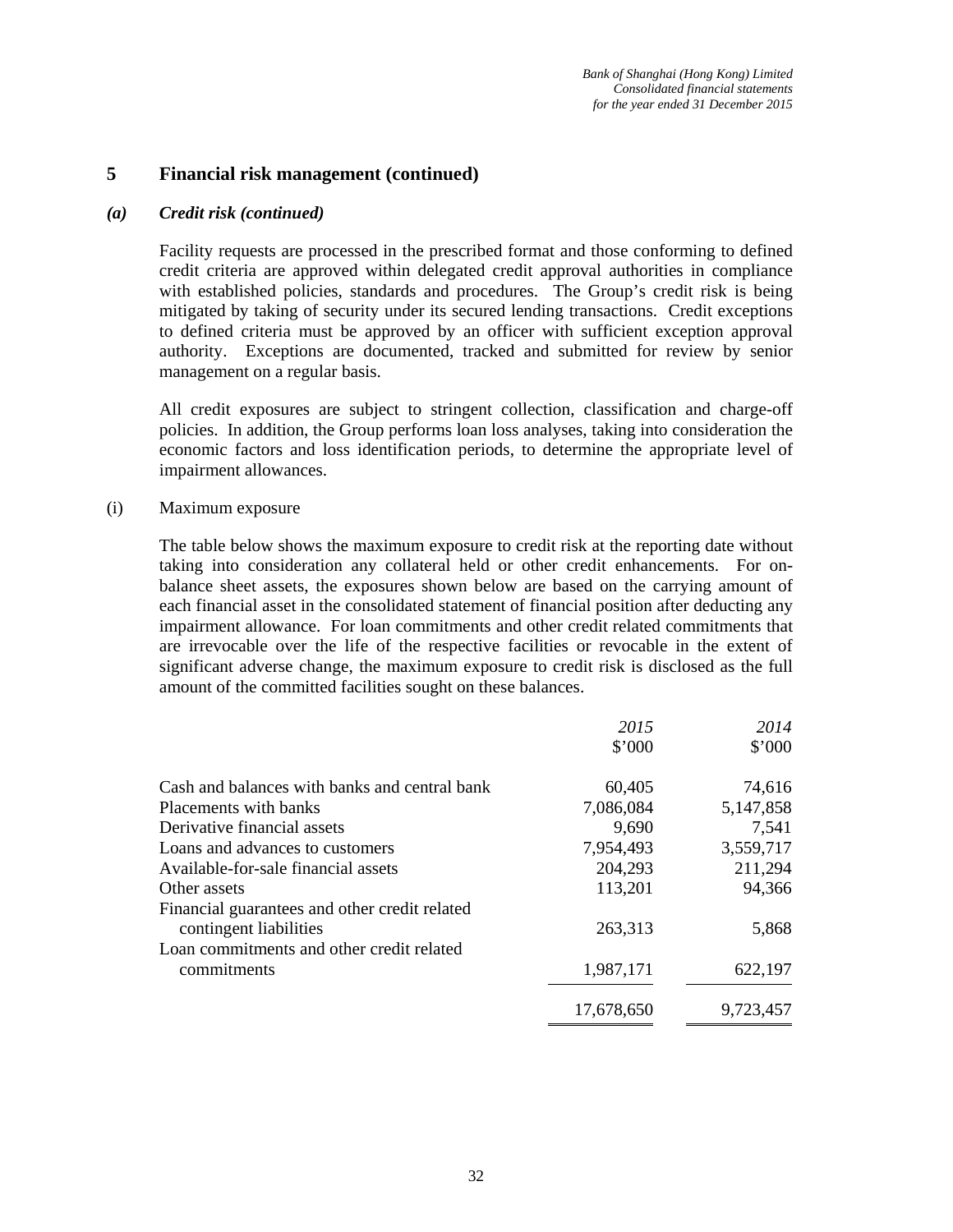#### **5 Financial risk management (continued)**

- *(a) Credit risk (continued)*
- (i) Maximum exposure (continued)

#### *Credit risk mitigation, collateral and other credit enhancement*

The Group uses a variety of techniques to reduce the credit risk arising from its lending activities. Enforceable legal documentation establishes the Group's direct, irrevocable and unconditional recourse to any collateral, security or other credit enhancement provided. The table below describes the nature of collateral held and their financial effect by class of financial asset:

| Balances and placements<br>with banks and central<br>bank |                | These exposures are generally considered to be low risk<br>due to the nature of the counterparties. Collateral is<br>generally not sought on these balances.                                                                                                                                                                                                                                                               |
|-----------------------------------------------------------|----------------|----------------------------------------------------------------------------------------------------------------------------------------------------------------------------------------------------------------------------------------------------------------------------------------------------------------------------------------------------------------------------------------------------------------------------|
| Derivative financial assets                               | $\ddot{\cdot}$ | Master netting agreements are typically used to enable<br>the effects of derivative financial assets and liabilities<br>with the same counterparty to be offset in case of<br>default.                                                                                                                                                                                                                                     |
| Available-for-sale financial<br>assets                    | $\ddot{\cdot}$ | No collateral is sought directly from the issuer. The fair<br>value of these assets has reflected the credit risk<br>element.                                                                                                                                                                                                                                                                                              |
| Loans and advances to<br>customers                        |                | These exposures are secured, partially secured or<br>unsecured depending on the type of customers and the<br>products offered to them. Collaterals accepted by the<br>Group includes residential properties, commercial real<br>estates, share listed on a recognised stock exchange,<br>standby letter of credit issued by banks accepted by the<br>Group, bank deposits, etc.                                            |
| Contingent liabilities and<br>commitments                 | $\ddot{\cdot}$ | The components and the nature of contingent liabilities<br>and commitments are disclosed in Note 29.<br>For<br>commitments that are unconditionally cancellable, the<br>Group would assess whether the credit facilities should<br>be withdrawn whenever the Group is aware of the<br>deterioration of borrower's credit quality. Accordingly,<br>these commitments do not expose the Group to<br>significant credit risk. |
|                                                           |                | For.<br>that<br>commitments<br>unconditionally<br>are<br>not<br>cancellable, including letter of credit issued and other<br>credit facilities, they are secured, partially secured or<br>unsecured depending on the type of customers and the<br>products offered to them.                                                                                                                                                 |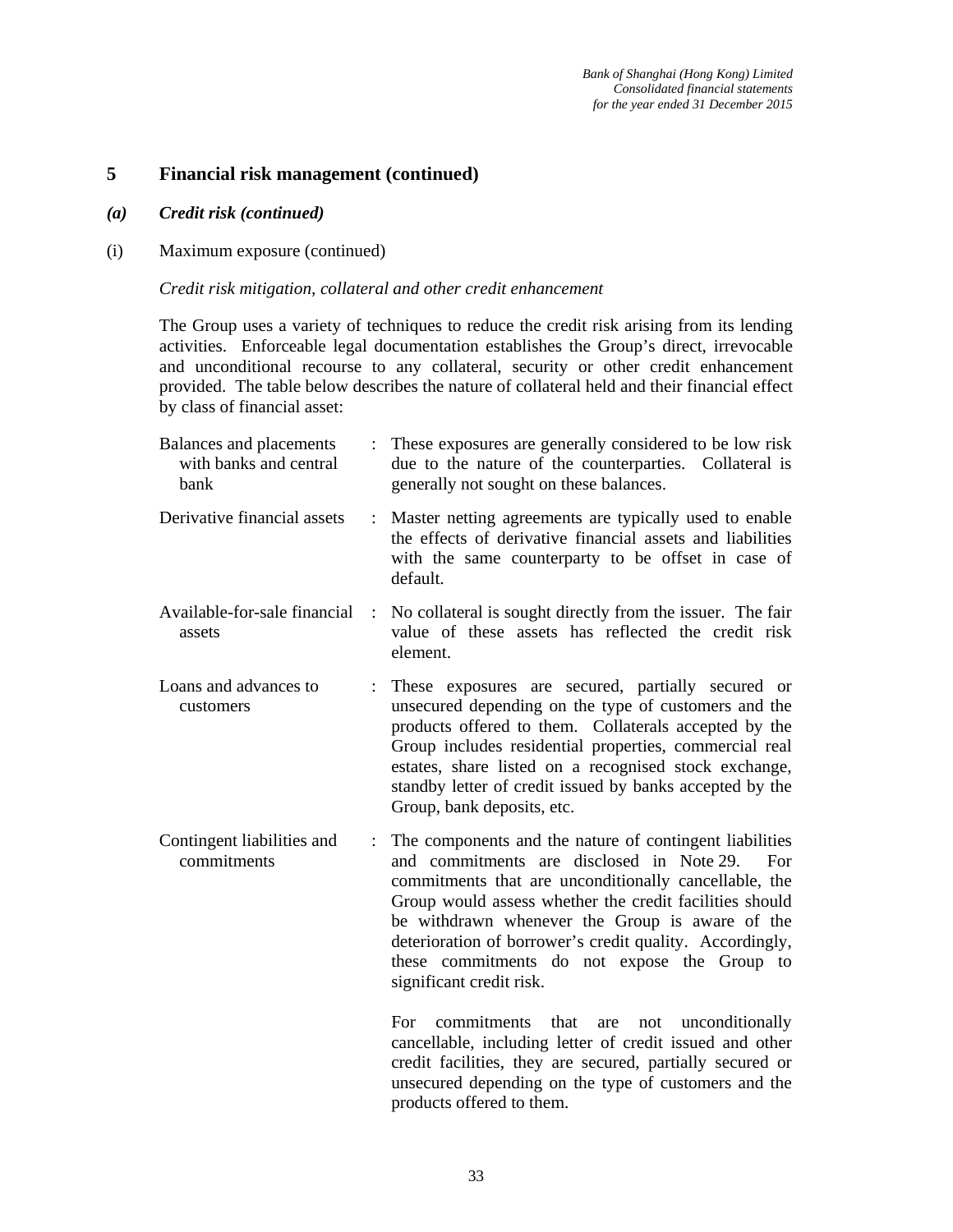#### **5 Financial risk management (continued)**

#### *(a) Credit risk (continued)*

#### (ii) Credit quality of loans and advances

As at 31 December 2015 and 2014, all placements with banks were neither past due nor impaired. Note 17(e) provides information on credit quality of the loans and advances to customers.

#### (iii) Credit quality of available-for-sale financial assets

As at 31 December 2015, all available-for-sale financial assets were neither past due nor impaired. The following table presents an analysis of available-for-sale debt securities investments by rating agency designation at the reporting date, based on Standard and Poor's Rating Services or Moody's Investors Services, to the respective issues of the debt securities. In the absence of such issue ratings, the ratings designated for the issuers are reported. If there are different ratings for the same securities, the securities are reported against the lower rating.

|               | 2015<br>\$'000 | 2014<br>\$'000 |
|---------------|----------------|----------------|
| $AA+$ to $A-$ | 204,293        | 211,294        |

#### (iv) Enforceable netting arrangements or similar agreements

For the financial assets and liabilities subject to enforceable netting arrangements or similar agreements, each agreement between the Group and the counterparty allows for net settlement of the relevant financial assets and liabilities when both elect to settle on a net basis, in the absence of such an election, financial assets and liabilities will be settled on a gross basis. However, each party to the master netting arrangement or similar agreement will have the option to settle all such amounts on a net basis in the event of default of the other party.

The tables below present details of financial instruments subject to enforceable netting arrangements and similar agreements.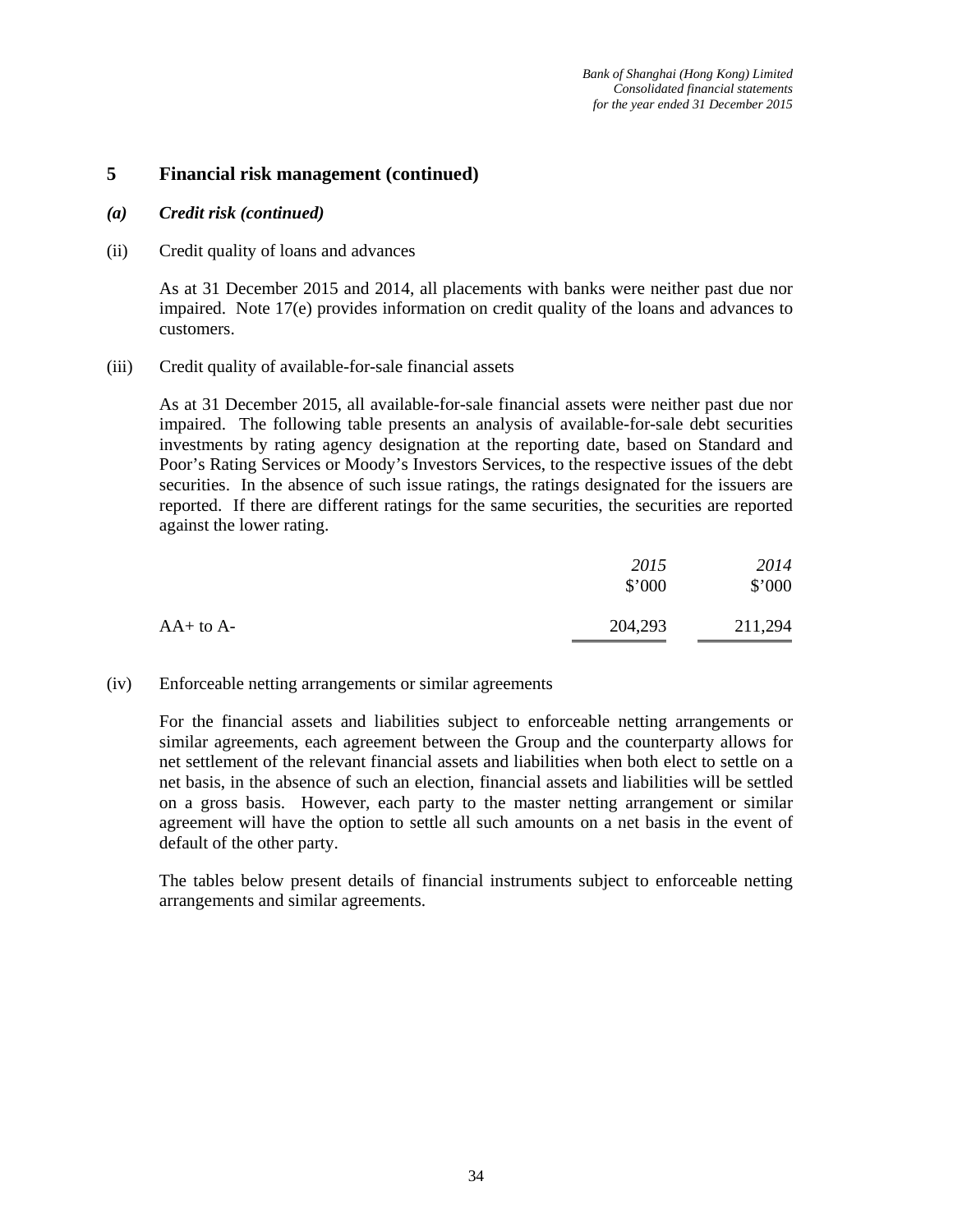## *(a) Credit risk (continued)*

## (iv) Enforceable netting arrangements or similar agreements (continued)

*As at 31 December 2015* 

|                         |                   | Gross             | <b>Net</b>        |                |                                    |                |
|-------------------------|-------------------|-------------------|-------------------|----------------|------------------------------------|----------------|
|                         |                   | <i>amounts of</i> | <i>amounts of</i> |                |                                    |                |
|                         |                   | recognised        | financial         |                |                                    |                |
|                         |                   | financial         | assets            |                |                                    |                |
|                         | Gross             | liabilities       | presented         |                | Related amounts not set off in the |                |
|                         | <i>amounts of</i> | set off in the    | in the            |                | statement of financial position    |                |
|                         | recognised        | statement of      | statement         |                | Cash                               |                |
|                         | financial         | financial         | of financial      | Financial      | collateral                         |                |
|                         | assets            | position          | position          | instruments    | received                           | Net amount     |
|                         | \$7000            | \$'000            | $$^{\circ}000$    | $$^{\circ}000$ | $$^{\circ}000$                     | $$^{\circ}000$ |
| Derivative<br>financial |                   |                   |                   |                |                                    |                |
| assets                  | 9.690             |                   | 9.690             | (867)          |                                    | 8.823          |

|                         |                                    | Gross                           | <b>Net</b>                                 |                                            |                                                                       |                              |
|-------------------------|------------------------------------|---------------------------------|--------------------------------------------|--------------------------------------------|-----------------------------------------------------------------------|------------------------------|
|                         |                                    | <i>amounts of</i>               | <i>amounts of</i>                          |                                            |                                                                       |                              |
|                         |                                    | recognised                      | financial                                  |                                            |                                                                       |                              |
|                         |                                    | financial                       | liabilities                                |                                            |                                                                       |                              |
|                         | Gross<br><i>amounts of</i>         | assets<br>set off in the        | presented<br>in the                        |                                            | Related amounts not set off in the<br>statement of financial position |                              |
|                         | recognised                         | statement of                    | statement                                  |                                            | Cash                                                                  |                              |
|                         | financial<br>liabilities<br>\$'000 | financial<br>position<br>\$'000 | of financial<br>position<br>$$^{\circ}000$ | Financial<br>instruments<br>$$^{\circ}000$ | collateral<br>pledged<br>$$^{\circ}000$                               | Net amount<br>$$^{\circ}000$ |
| Derivative<br>financial |                                    |                                 |                                            |                                            |                                                                       |                              |
| liabilities             | 867                                |                                 | 867                                        | (867)                                      |                                                                       |                              |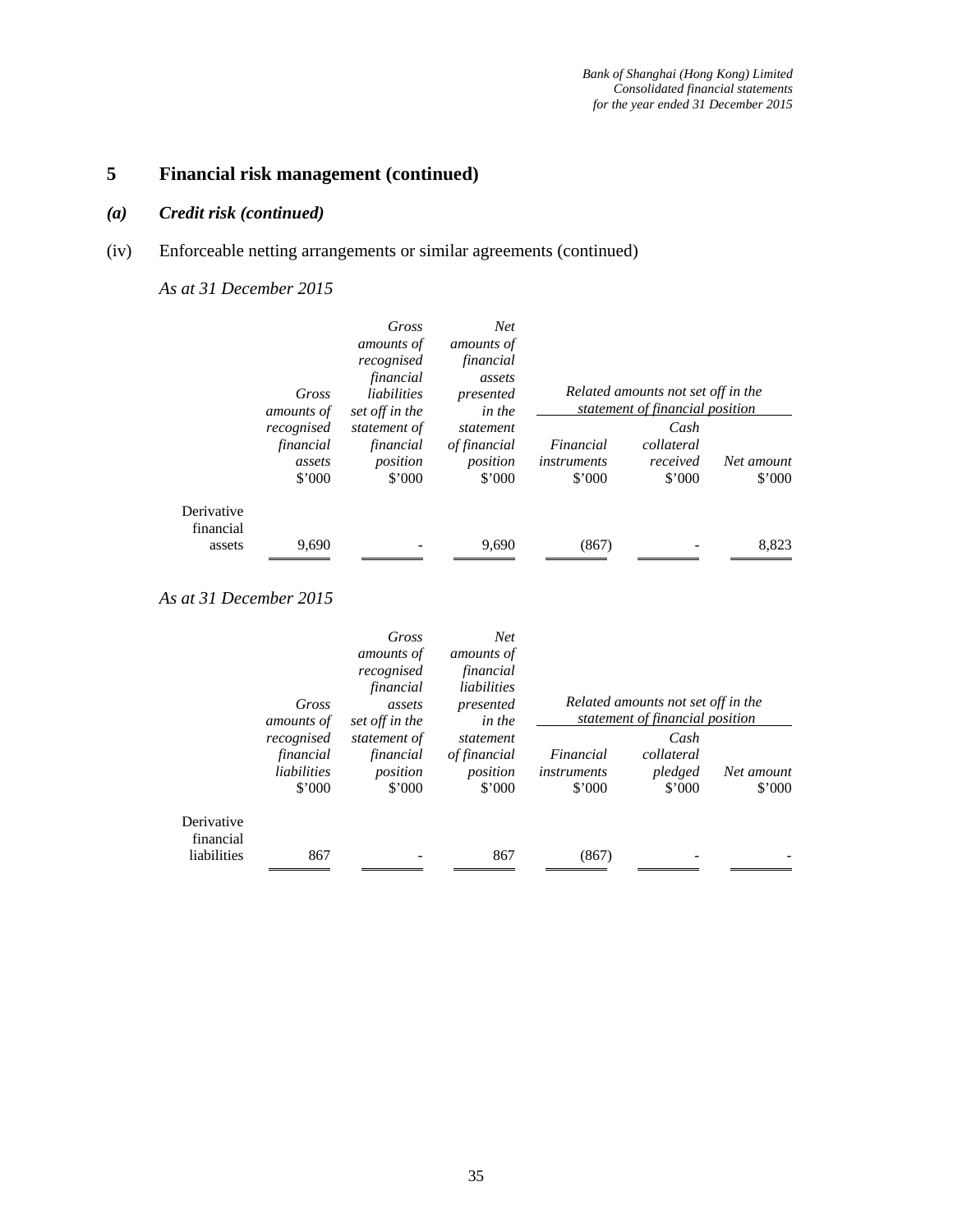#### *(a) Credit risk (continued)*

#### (iv) Enforceable netting arrangements or similar agreements (continued)

*As at 31 December 2014* 

|                         |                   | Gross             | <b>Net</b>     |             |                                    |                |
|-------------------------|-------------------|-------------------|----------------|-------------|------------------------------------|----------------|
|                         |                   | <i>amounts of</i> | amounts of     |             |                                    |                |
|                         |                   | recognised        | financial      |             |                                    |                |
|                         |                   | financial         | assets         |             |                                    |                |
|                         | Gross             | liabilities       | presented      |             | Related amounts not set off in the |                |
|                         | <i>amounts of</i> | set off in the    | in the         |             | statement of financial position    |                |
|                         | recognised        | statement of      | statement      |             | Cash                               |                |
|                         | financial         | financial         | of financial   | Financial   | collateral                         |                |
|                         | assets            | position          | position       | instruments | received                           | Net amount     |
|                         | $$^{\circ}000$    | $$^{\circ}000$    | $$^{\circ}000$ | \$'000      | $$^{\circ}000$                     | $$^{\circ}000$ |
| Derivative<br>financial |                   |                   |                |             |                                    |                |
| assets                  | 2,051             |                   | 2.051          | (1.921)     |                                    | 130            |

### *As at 31 December 2014*

|                                        | Gross<br>amounts of                                      | Gross<br>amounts of<br>recognised<br>financial<br>assets<br>set off in the | <b>Net</b><br><i>amounts of</i><br>financial<br>liabilities<br>presented<br>in the |                                            | Related amounts not set off in the<br>statement of financial position |                              |
|----------------------------------------|----------------------------------------------------------|----------------------------------------------------------------------------|------------------------------------------------------------------------------------|--------------------------------------------|-----------------------------------------------------------------------|------------------------------|
|                                        | recognised<br>financial<br>liabilities<br>$$^{\circ}000$ | statement of<br>financial<br>position<br>\$'000                            | statement<br>of financial<br>position<br>\$'000                                    | Financial<br>instruments<br>$$^{\circ}000$ | Cash<br>collateral<br>pledged<br>$$^{\circ}000$                       | Net amount<br>$$^{\circ}000$ |
| Derivative<br>financial<br>liabilities | 9,530                                                    |                                                                            | 9,530                                                                              | (1,921)                                    |                                                                       | 7,609                        |

#### *(b) Market risk*

Market risk is the risk of loss on assets, liabilities and commitments arising from the net effect of changes in market rates, such as foreign exchange rates and interest rates.

The Group entered into foreign exchange, interest rate and money market transactions, solely for the purpose of hedging, funding or deployment of surplus liquidity. Financial instruments entered into in respect of the above objectives mainly include forward foreign exchange contracts and money market transactions.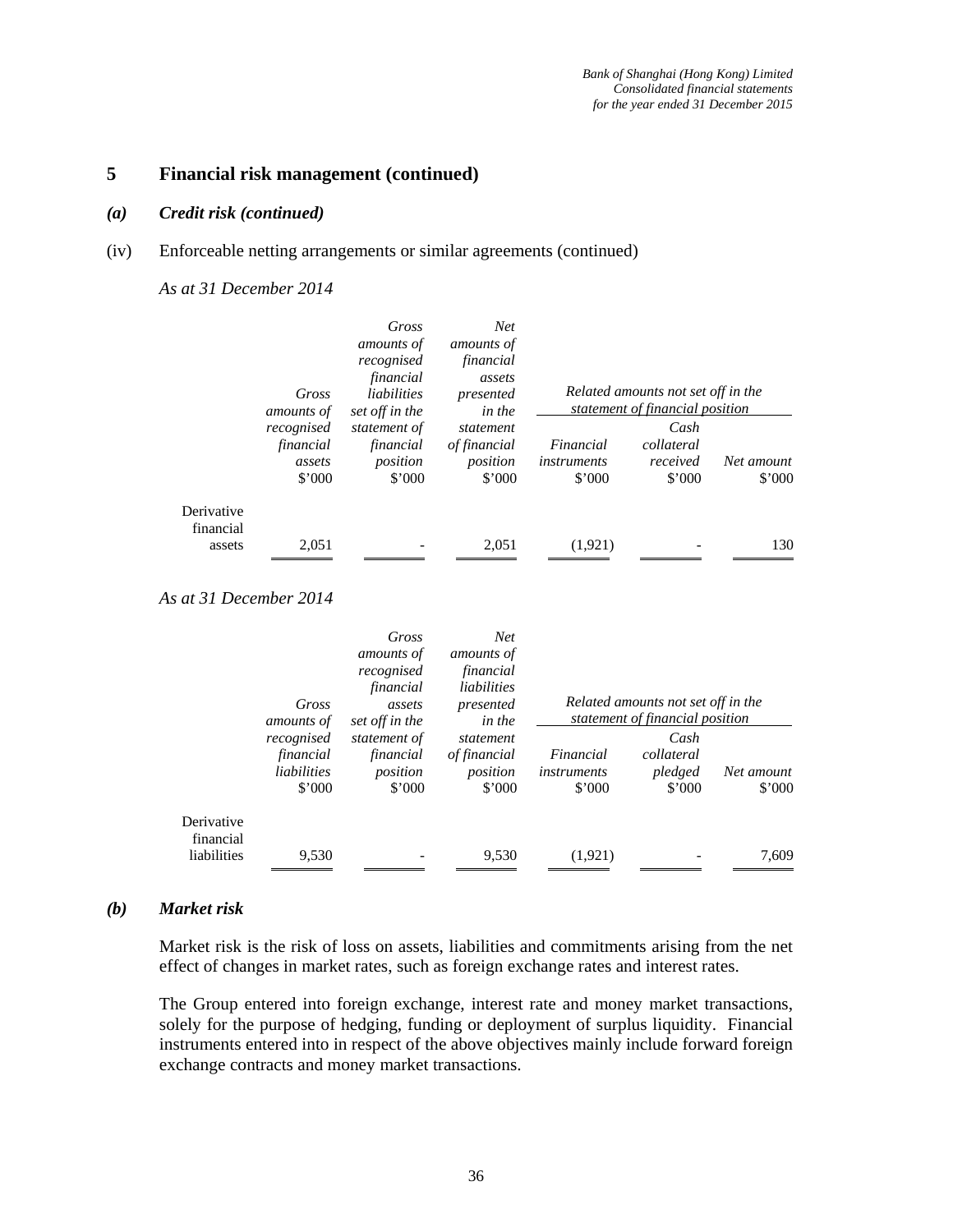#### *(b) Market risk (continued)*

#### (i) Currency risk

The Group took on exposure due to effects of fluctuations in the prevailing foreign currency exchange rates on its financial position and cash flows. The Board set limits on the level of certain foreign exchange exposures, which were managed by Treasury Department and monitored by Risk Management Department. The Group employed forward foreign currency exchange contracts, if applicable, to maintain its overall foreign currency exposure within such currency limit. The table below summarises the Group's exposures to foreign currency exchange rate risks that are recorded in the statement of financial position.

The following table indicates the currency concentration of the assets and liabilities at carrying amounts in Hong Kong dollars equivalent, categorised by original currency.

|                                | <b>HKD</b><br>\$'000 | <b>USD</b><br>\$'000 | <b>EUR</b><br>\$'000 | RMB<br>\$'000 | <b>Others</b><br>\$'000  | Total<br>\$'000 |
|--------------------------------|----------------------|----------------------|----------------------|---------------|--------------------------|-----------------|
| <b>Assets</b>                  |                      |                      |                      |               |                          |                 |
| Cash and balances with         |                      |                      |                      |               |                          |                 |
| banks and central bank         | 30,761               | 25,504               | 15                   | 3,958         | 167                      | 60,405          |
| Placements with banks          | 1,198,000            | 3,857,144            |                      | 2,030,940     | $\overline{\phantom{a}}$ | 7,086,084       |
| Derivative financial assets    |                      | 9,649                |                      |               | 41                       | 9,690           |
| Loans and advances to          |                      |                      |                      |               |                          |                 |
| customers                      | 1,891,782            | 5,053,131            | 41,041               | 968,539       |                          | 7,954,493       |
| Available-for-sale financial   |                      |                      |                      |               |                          |                 |
| assets                         | 99,917               |                      |                      | 104,376       |                          | 204,293         |
| Property and equipments        | 22,229               |                      |                      |               |                          | 22,229          |
| Intangible assets              | 6,368                |                      |                      |               |                          | 6,368           |
| Deferred tax assets            | 5,500                |                      |                      |               |                          | 5,500           |
| Other assets                   | 30,131               | 46,625               | 12,496               | 23,921        | 28                       | 113,201         |
| Spot assets                    | 3,284,688            | 8,992,053            | 53,552               | 3,131,734     | 236                      | 15,462,263      |
| <b>Liabilities</b>             |                      |                      |                      |               |                          |                 |
| Deposits from customers        | 2,607,701            | 3,520,137            | 15,076               | 1,711,076     |                          | 7,853,990       |
| Deposits from banks            | 55,000               | 2,074,587            |                      | 70,785        |                          | 2,200,372       |
| Derivative financial           |                      |                      |                      |               |                          |                 |
| liabilities                    |                      | 9,514                |                      |               |                          | 9,514           |
| Certificates of deposit issued |                      | 3,114,197            |                      |               |                          | 3,114,197       |
| Current tax payable            | 678                  |                      |                      | 76            |                          | 754             |
| Deferred tax liabilities       | 308                  |                      |                      |               |                          | 308             |
| Other liabilities              | 97,761               | 62,960               | 1                    | 12,703        |                          | 173,425         |
| Spot liabilities               | 2,761,448            | 8,781,395            | 15,077               | 1,794,640     |                          | 13,352,560      |
| Net long position              | 523,240              | 210,658              | 38,475               | 1,337,094     | 236                      | 2,109,703       |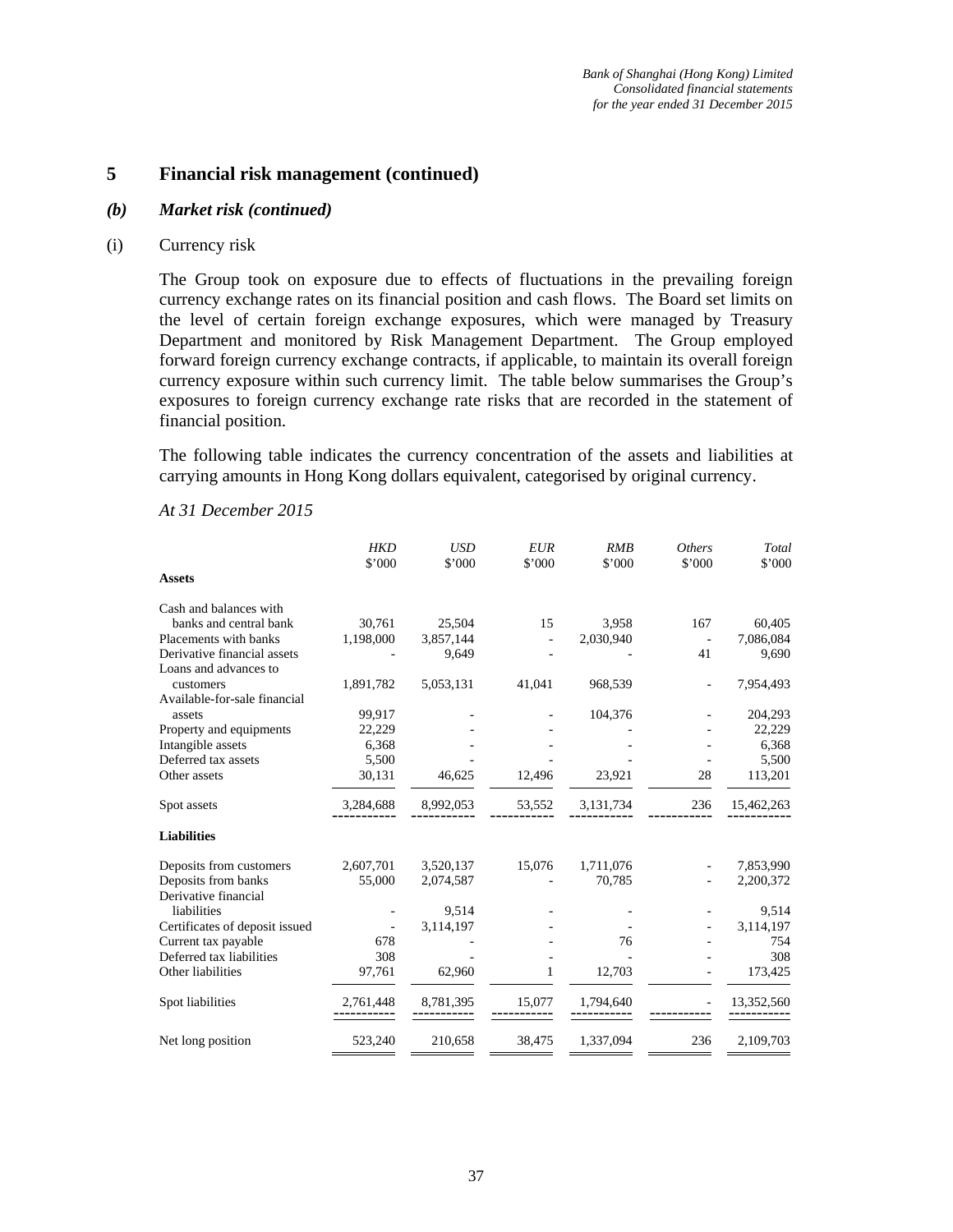#### *(b) Market risk (continued)*

#### (i) Currency risk (continued)

#### *At 31 December 2014*

| <b>Assets</b>                  | <b>HKD</b><br>\$'000 | <b>USD</b><br>\$'000 | <b>EUR</b><br>\$'000 | RMB<br>\$'000 | <b>Others</b><br>\$'000 | Total<br>\$'000 |
|--------------------------------|----------------------|----------------------|----------------------|---------------|-------------------------|-----------------|
| Cash and balances with         |                      |                      |                      |               |                         |                 |
| banks and central bank         | 32,381               | 14,564               | 2,234                | 25,243        | 194                     | 74,616          |
| Placements with banks          | 10,000               | 1,473,488            |                      | 3,664,370     |                         | 5,147,858       |
| Derivative financial assets    | 7,541                |                      |                      |               |                         | 7,541           |
| Loans and advances to          |                      |                      |                      |               |                         |                 |
| customers                      | 1,320,021            | 2,149,276            | 28,260               | 62,160        |                         | 3,559,717       |
| Available-for-sale financial   |                      |                      |                      |               |                         |                 |
| assets                         | 99,923               |                      |                      | 111,371       |                         | 211,294         |
| Property and equipments        | 13,596               |                      |                      |               |                         | 13,596          |
| Intangible assets              | 6,210                |                      |                      |               |                         | 6,210           |
| Other assets                   | 8,608                | 34,350               | 16.880               | 34,528        |                         | 94,366          |
| Spot assets                    | 1,498,280            | 3,671,678            | 47,374               | 3,897,672     | 194                     | 9,115,198       |
| <b>Liabilities</b>             |                      |                      |                      |               |                         |                 |
| Deposits from customers        | 268,916              | 1,486,849            | 45,532               | 2,507,001     |                         | 4,308,298       |
| Deposits from banks            | 150,000              | 1,907,779            |                      | 220,843       |                         | 2,278,622       |
| Derivative financial           |                      |                      |                      |               |                         |                 |
| liabilities                    | 9,530                |                      |                      |               |                         | 9,530           |
| Certificates of deposit issued |                      | 418,164              |                      |               |                         | 418,164         |
| Current tax payable            |                      | 1,132                |                      | 2,402         |                         | 3,534           |
| Deferred tax liabilities       | 401                  |                      |                      |               |                         | 401             |
| Other liabilities              | 15,407               | 22,084               |                      | 26,616        | 23                      | 64,130          |
| Spot liabilities               | 444,254              | 3,836,008            | 45,532               | 2,756,862     | 23                      | 7,082,679       |
| Net long/(short) position      | 1,054,026            | (164, 330)           | 1,842                | 1,140,810     | 171                     | 2,032,519       |

#### (ii) Interest rate risk

Cash flow interest rate risk is the risk that the future cash flows of a financial instrument will fluctuate because of changes in market interest rates. Fair value interest rate risk is the risk that the value of a financial instrument will fluctuate because of changes in market interest rates.

The Group took on exposure to the effects of fluctuations in the prevailing levels of market interest rates on both its fair value and cash flow interest rate risk. Interest margins may increase as a result of such changes but may reduce or create losses in the event that unexpected movements arise. The Board set limits on the level of mismatch of interest rate repricing that may be undertaken, which were managed by Treasury Department and monitored by Risk Management Department.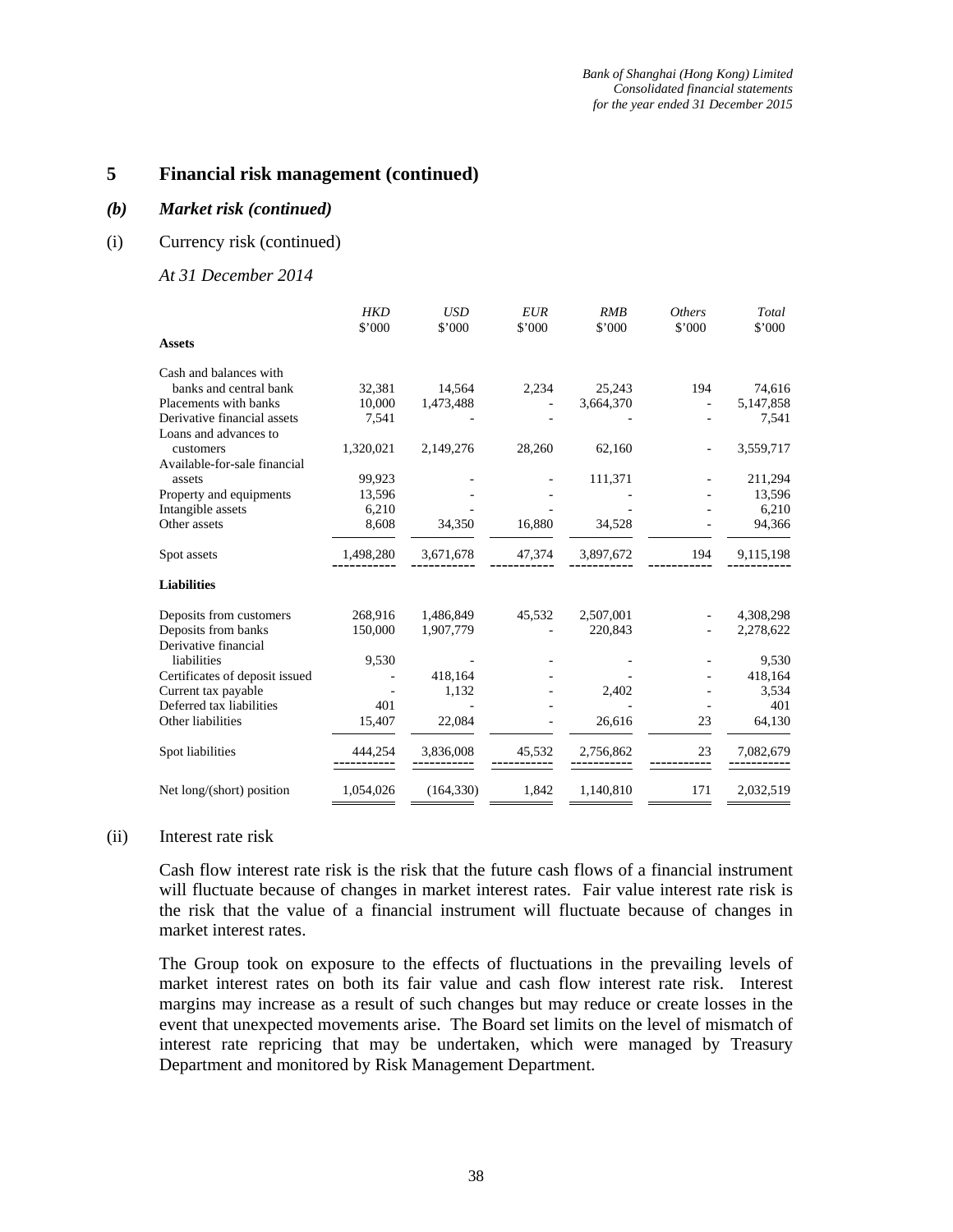#### *(b) Market risk (continued)*

#### (ii) Interest rate risk (continued)

As at 31 December 2015, if market interest rates were 1% higher while other variables maintained constant, profit before taxation for the year would have been \$24.8 million higher (2014: \$19.4 million higher). However, if market interest rates were 1% lower while other variables held constant, profit before taxation for the year would have been \$27.8 million lower (2014: \$22.8 million lower).

The table below summarises the Group's exposure to interest rate risk. It includes the Group's financial instruments at carrying amounts, categorised by the earlier of contractual repricing or maturity dates.

| <b>Assets</b>                  | Within<br>1 month<br>\$'000 | Over<br>1 month<br>but within<br>3 months<br>\$'000 | Over<br>3 months<br>but within<br>$1$ year<br>\$'000 | Over<br>1 year<br>but within<br>5 years<br>\$'000 | $Non-$<br>interest<br>bearing<br>\$'000 | Total<br>\$'000 |
|--------------------------------|-----------------------------|-----------------------------------------------------|------------------------------------------------------|---------------------------------------------------|-----------------------------------------|-----------------|
| Cash and balances with         |                             |                                                     |                                                      |                                                   |                                         |                 |
| banks and central bank         | 60,405                      |                                                     |                                                      |                                                   |                                         | 60,405          |
| Placements with banks          | 3,795,631                   | 1,431,276                                           | 1,859,177                                            |                                                   |                                         | 7,086,084       |
| Derivate financial assets      |                             |                                                     |                                                      |                                                   | 9,690                                   | 9,690           |
| Loans and advances to          |                             |                                                     |                                                      |                                                   |                                         |                 |
| customers                      | 2,908,309                   | 3,684,701                                           | 1,245,946                                            | 141,570                                           | (26,033)                                | 7,954,493       |
| Available-for-sale financial   |                             |                                                     |                                                      |                                                   |                                         |                 |
| assets                         |                             |                                                     | 99,917                                               | 104,376                                           |                                         | 204,293         |
| Property and equipments        |                             |                                                     |                                                      |                                                   | 22,229                                  | 22,229          |
| Intangible assets              |                             |                                                     |                                                      |                                                   | 6,368                                   | 6,368           |
| Deferred tax assets            |                             |                                                     |                                                      |                                                   | 5,500                                   | 5,500           |
| Other assets                   |                             |                                                     |                                                      |                                                   | 113,201                                 | 113,201         |
| <b>Total assets</b>            | 6,764,345                   | 5,115,977                                           | 3,205,040                                            | 245,946                                           | 130,955                                 | 15,462,263      |
| <b>Liabilities</b>             |                             |                                                     |                                                      |                                                   |                                         |                 |
| Deposits from customers        | 4,339,792                   | 1,993,844                                           | 1,503,801                                            |                                                   | 16,553                                  | 7,853,990       |
| Deposits from banks            | 138,730                     | 465,015                                             | 1,596,627                                            |                                                   |                                         | 2,200,372       |
| Derivative financial           |                             |                                                     |                                                      |                                                   |                                         |                 |
| liabilities                    |                             |                                                     |                                                      |                                                   | 9,514                                   | 9,514           |
| Certificates of deposit issued | 496,003                     | 565,694                                             | 2,052,500                                            |                                                   | $\overline{\phantom{a}}$                | 3,114,197       |
| Current tax payable            |                             |                                                     |                                                      |                                                   | 754                                     | 754             |
| Deferred tax liabilities       |                             |                                                     |                                                      |                                                   | 308                                     | 308             |
| Other liabilities              |                             |                                                     |                                                      | 67                                                | 173,358                                 | 173,425         |
| <b>Total liabilities</b>       | 4,974,525                   | 3,024,553                                           | 5,152,928                                            | 67                                                | 200,487                                 | 13,352,560      |
| Net repricing gap              | 1,789,820                   | 2,091,424                                           | (1,947,888)                                          | 245,879                                           | (69, 532)                               | 2,109,703       |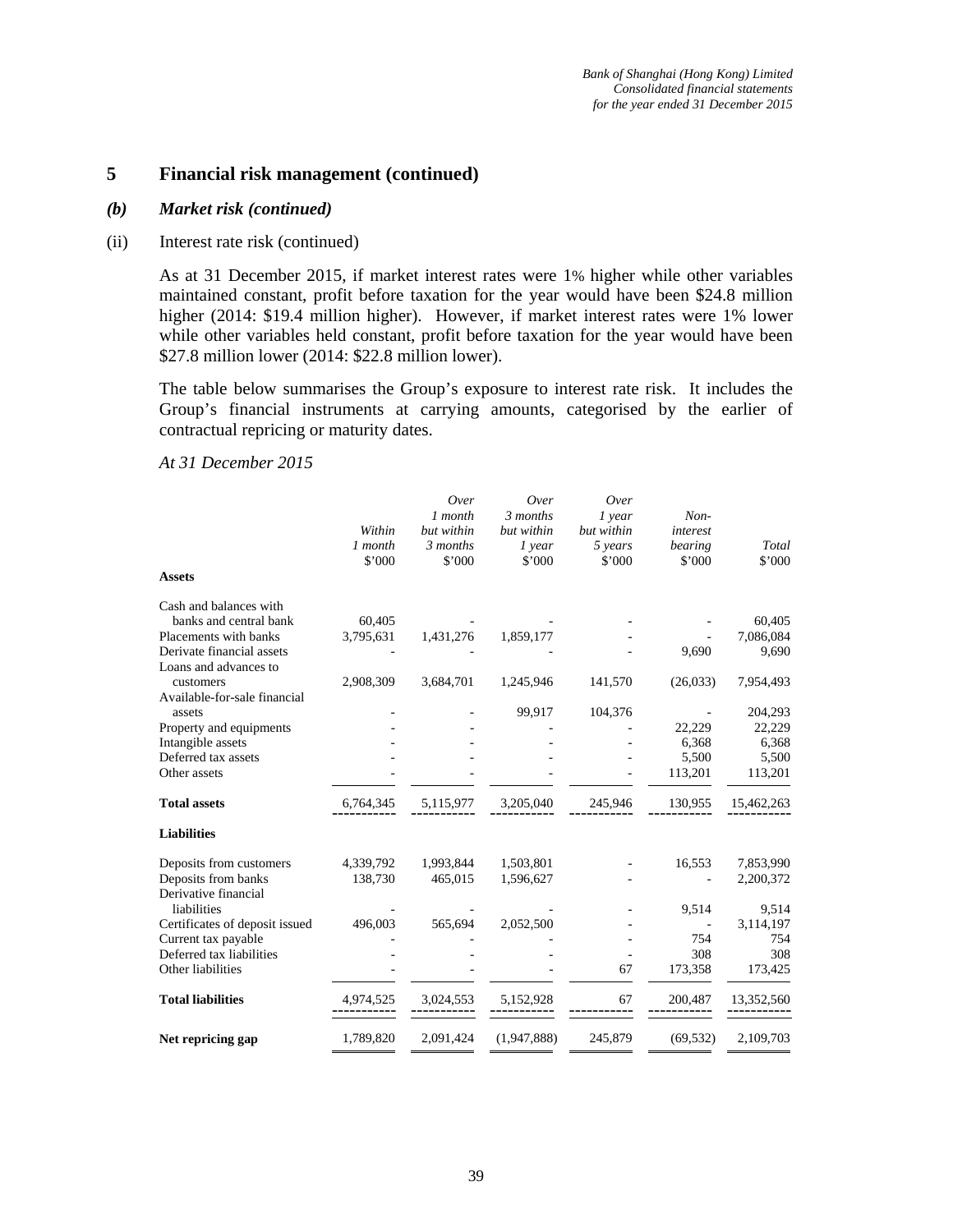## *(b) Market risk (continued)*

## (ii) Interest rate risk (continued)

| <b>Assets</b>                                        | Within<br>1 month<br>\$'000 | Over<br>1 month<br>but within<br>3 months<br>\$'000 | Over<br>3 months<br>but within<br>$1$ year<br>\$'000 | Over<br>$1$ year<br>but within<br>5 years<br>\$'000 | Non-<br>interest<br>bearing<br>\$'000 | Total<br>\$'000 |
|------------------------------------------------------|-----------------------------|-----------------------------------------------------|------------------------------------------------------|-----------------------------------------------------|---------------------------------------|-----------------|
| Cash and balances with                               |                             |                                                     |                                                      |                                                     |                                       |                 |
| banks and central bank                               | 38,042                      |                                                     |                                                      |                                                     | 36,574                                | 74,616          |
| Placements with banks                                | 2,334,869                   | 1,753,978                                           | 1,059,011                                            |                                                     |                                       | 5,147,858       |
| Derivative financial assets<br>Loans and advances to |                             |                                                     |                                                      |                                                     | 7,541                                 | 7,541           |
| customers<br>Available-for-sale financial            | 1,175,095                   | 2,151,705                                           | 241,078                                              |                                                     | (8,161)                               | 3,559,717       |
| assets                                               |                             |                                                     | 99,923                                               | 111,371                                             |                                       | 211,294         |
| Property and equipments                              |                             |                                                     |                                                      |                                                     | 13,596                                | 13,596          |
| Intangible assets                                    |                             |                                                     |                                                      |                                                     | 6,210                                 | 6,210           |
| Other assets                                         |                             |                                                     |                                                      |                                                     | 94,366                                | 94,366          |
| <b>Total assets</b>                                  | 3,548,006                   | 3,905,683                                           | 1,400,012                                            | 111,371                                             | 150,126                               | 9,115,198       |
| <b>Liabilities</b>                                   |                             |                                                     |                                                      |                                                     |                                       |                 |
| Deposits from customers                              | 1,541,289                   | 1,694,777                                           | 1,071,203                                            |                                                     | 1,029                                 | 4,308,298       |
| Deposits from banks                                  | 786,905                     | 946,134                                             | 545,583                                              |                                                     |                                       | 2,278,622       |
| Derivative financial                                 |                             |                                                     |                                                      |                                                     |                                       |                 |
| liabilities                                          |                             |                                                     |                                                      |                                                     | 9,530                                 | 9,530           |
| Certificates of deposit issued                       |                             |                                                     | 418,164                                              |                                                     |                                       | 418,164         |
| Current tax payable                                  |                             |                                                     |                                                      |                                                     | 3,534                                 | 3,534           |
| Deferred tax liabilities                             |                             |                                                     |                                                      |                                                     | 401                                   | 401             |
| Other liabilities                                    |                             |                                                     |                                                      | 85                                                  | 64,045                                | 64,130          |
| <b>Total liabilities</b>                             | 2,328,194                   | 2,640,911                                           | 2,034,950                                            | 85                                                  | 78,539                                | 7,082,679       |
| Net repricing gap                                    | 1,219,812                   | 1,264,772                                           | (634,938)                                            | 111,286                                             | 71,587                                | 2,032,519       |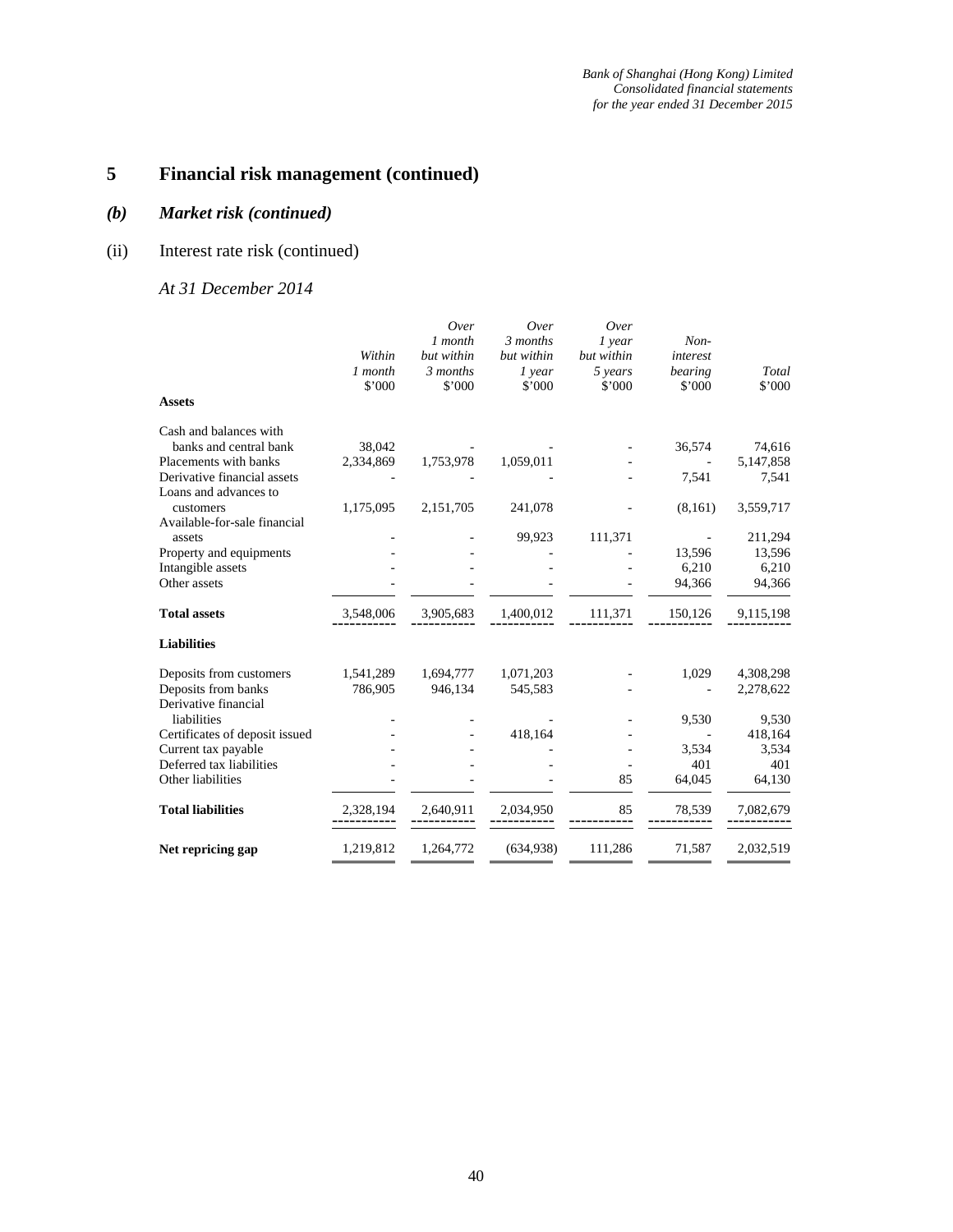## *(b) Market risk (continued)*

(ii) Interest rate risk (continued)

The table below summarises the effective interest rates for interest-bearing financial instruments at the reporting date:

|                                               | 2015 | 2014 |
|-----------------------------------------------|------|------|
|                                               | $\%$ | $\%$ |
| <b>Assets</b>                                 |      |      |
| Cash and balances with banks and central bank | 0.16 | 0.50 |
| Placements with banks                         | 1.80 | 4.13 |
| Loans and advances to customers               | 3.77 | 3.66 |
| Available-for-sale financial assets           | 1.79 | 1.86 |
| <b>Liabilities</b>                            |      |      |
| Deposits from customers                       | 1.56 | 2.77 |
| Deposits from banks                           | 1.13 | 1.27 |
| Certificates of deposit issued                | 1.63 | 1.91 |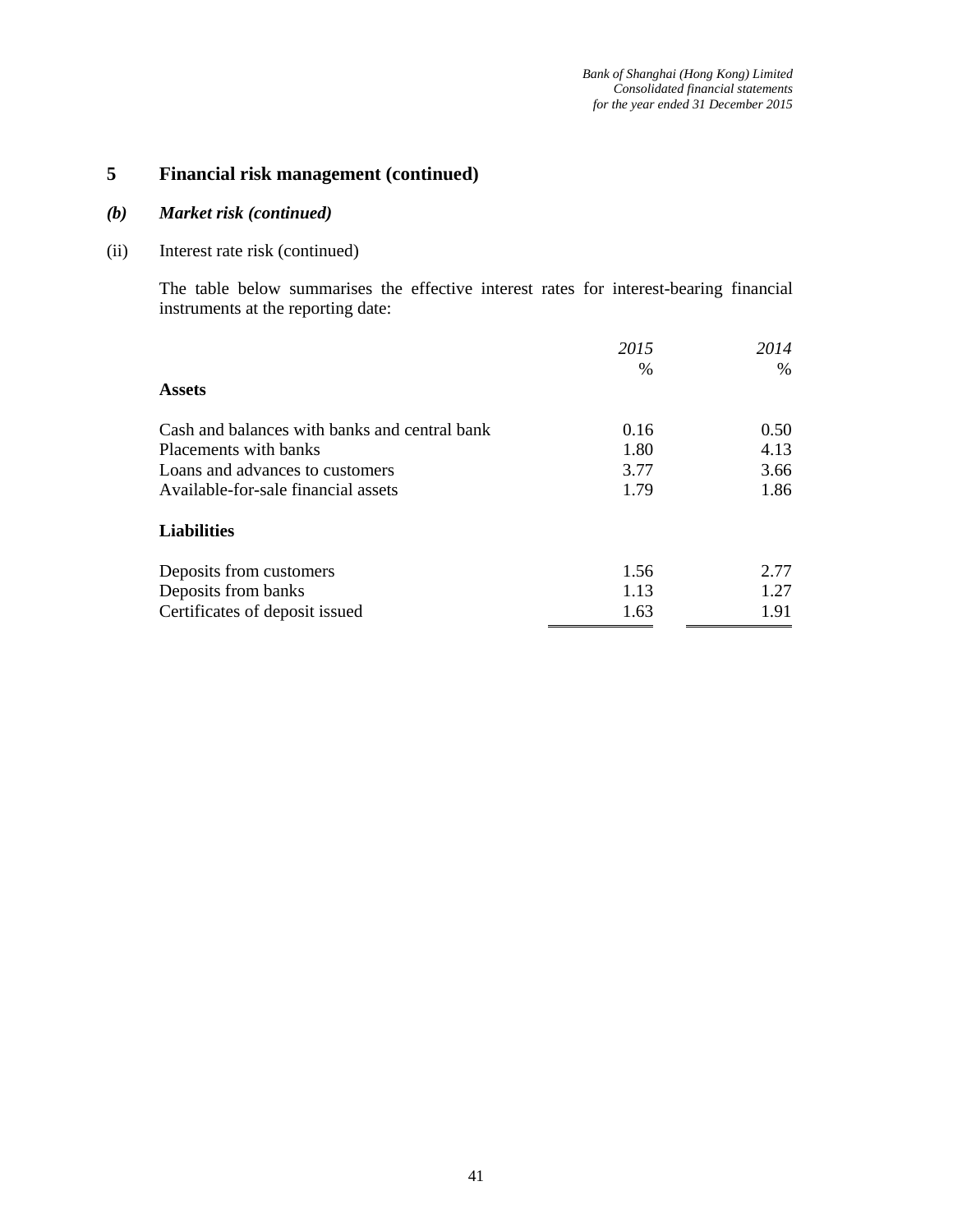#### *(c) Liquidity risk*

Liquidity risk is the risk that the Group may not be able to fund its increase in assets or meet its financial obligations as they fall due. This may be caused by market disruption or liquidity squeeze whereby the Group may only unwind specific exposures at significantly discounted values. The Group adopts a prudent risk appetite in setting liquidity risk tolerance. Risk appetite is set in the form of liquidity risk limit and metrics.

The Asset and Liability Committee ("ALCO") is a management committee delegated by the Board to oversee the liquidity risk of the Group. ALCO is responsible for reviewing and approving liquidity risk management strategies and, with the delegation to the Market Risk Division, monitoring the Group's liquidity position.

Monitoring and reporting took the form of cash flow measurement and projections for the next day, week and month respectively, as these were key periods for liquidity management. Sources of liquidity are reviewed to maintain a diversification of provider, product and term.

Liquidity stress testing is regularly conducted to project the Group's cash flow condition under stress scenarios and evaluate the sufficiency of liquidity. The stress test results are regularly reported to the ALCO.

Treasury Department is responsible for the day-to-day liquidity management, includes:

- day-to-day funding managed by monitoring future cash flows to ensure that requirements can be met. This includes replenishment of funds as they mature or provision of funds to be borrowed by customers;
- maintaining a portfolio of highly marketable assets that can easily be liquidated as protection against any unforeseen interruption to cash flow;
- managing the concentration and profile of debt maturities; and
- monitoring unmatched medium-term assets, the level and type of undrawn lending commitments and the impact of contingent liabilities.

Market Risk Division and the Finance Department produce relevant liquidity reports for internal monitoring and regulatory reporting purpose.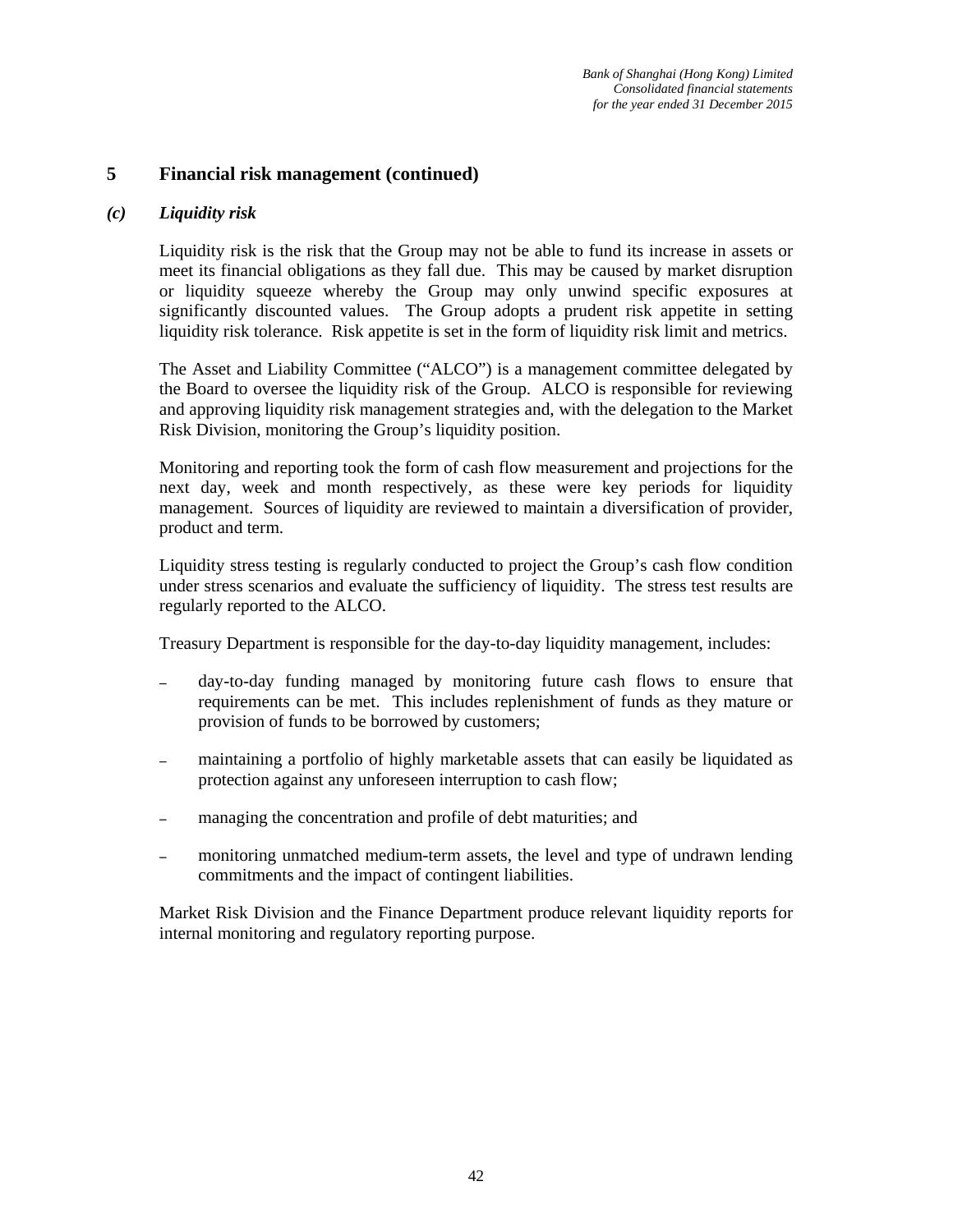### *(c) Liquidity risk (continued)*

## (i) Maturity analysis

The table below shows the maturity profile of assets and liabilities analysed by the remaining period to repayment as at the reporting date:

| <b>Assets</b>                                     | Repayable<br>on demand<br>\$'000 | Within<br>1 month<br>\$'000 | Over<br>1 month<br>but within<br>3 months<br>\$'000 | Over<br>3 months<br>but within<br>$1$ year<br>\$'000 | Over<br>$1$ year<br>but within<br>5 years<br>\$'000 | Over<br>5 years<br>\$'000 | <b>Undated</b><br>\$'000 | Total<br>\$'000        |
|---------------------------------------------------|----------------------------------|-----------------------------|-----------------------------------------------------|------------------------------------------------------|-----------------------------------------------------|---------------------------|--------------------------|------------------------|
| Cash and balances                                 |                                  |                             |                                                     |                                                      |                                                     |                           |                          |                        |
| with banks and<br>central bank<br>Placements with | 60,405                           |                             |                                                     |                                                      |                                                     |                           |                          | 60,405                 |
| banks                                             |                                  | 3,795,631                   | 1,431,276                                           | 1,859,177                                            |                                                     |                           |                          | 7,086,084              |
| Derivative financial<br>assets                    |                                  |                             |                                                     |                                                      |                                                     |                           | 9,690                    | 9,690                  |
| Loans and advances<br>to customers                | 994                              | 558,682                     | 1,153,339                                           | 2,237,440                                            | 4,030,071                                           |                           | (26,033)                 | 7,954,493              |
| Available-for-sale<br>financial assets            |                                  |                             |                                                     | 99,917                                               | 104,376                                             |                           |                          | 204,293                |
| Property and<br>equipments                        |                                  |                             |                                                     |                                                      |                                                     |                           | 22,229                   | 22,229                 |
| Intangible assets<br>Deferred tax assets          |                                  |                             |                                                     |                                                      |                                                     |                           | 6,368<br>5,500           | 6,368<br>5,500         |
| Other assets                                      | 6,216                            | 9,175                       | 31,067                                              | 32,121                                               | 24,655                                              |                           | 9,967                    | 113,201                |
| <b>Total assets</b>                               | 67,615                           | 4,363,488                   | 2,615,682                                           | 4,228,655                                            | 4,159,102                                           |                           | 27,721                   | 15,462,263             |
| <b>Liabilities</b>                                |                                  |                             |                                                     |                                                      |                                                     |                           |                          |                        |
| Deposits from                                     |                                  |                             |                                                     |                                                      |                                                     |                           |                          |                        |
| customers<br>Deposits from banks                  |                                  | 4,723,516<br>138,730        | 1,994,321<br>465,015                                | 1,136,153<br>1,596,627                               |                                                     |                           |                          | 7,853,990<br>2,200,372 |
| Derivative financial<br>liabilities               |                                  |                             |                                                     |                                                      |                                                     |                           | 9,514                    | 9,514                  |
| Certificates of deposit<br>issued                 |                                  | 496,003                     | 565,694                                             | 2,052,500                                            |                                                     |                           |                          | 3,114,197              |
| Current tax payable                               |                                  |                             |                                                     | 754                                                  |                                                     |                           |                          | 754                    |
| Deferred tax<br>liabilities<br>Other liabilities  |                                  | 93,684                      | 24,708                                              | 37,724                                               |                                                     |                           | 308<br>17,309            | 308<br>173,425         |
| <b>Total liabilities</b>                          |                                  | 5,451,933                   | 3,049,738                                           | 4,823,758                                            |                                                     |                           | 27,131                   | 13,352,560             |
|                                                   |                                  |                             |                                                     |                                                      |                                                     |                           |                          |                        |
| Net liquidity gap                                 | 67,615                           | (1,088,445)                 | (434, 056)                                          | (595, 103)                                           | 4,159,102                                           |                           | 590                      | 2,109,703              |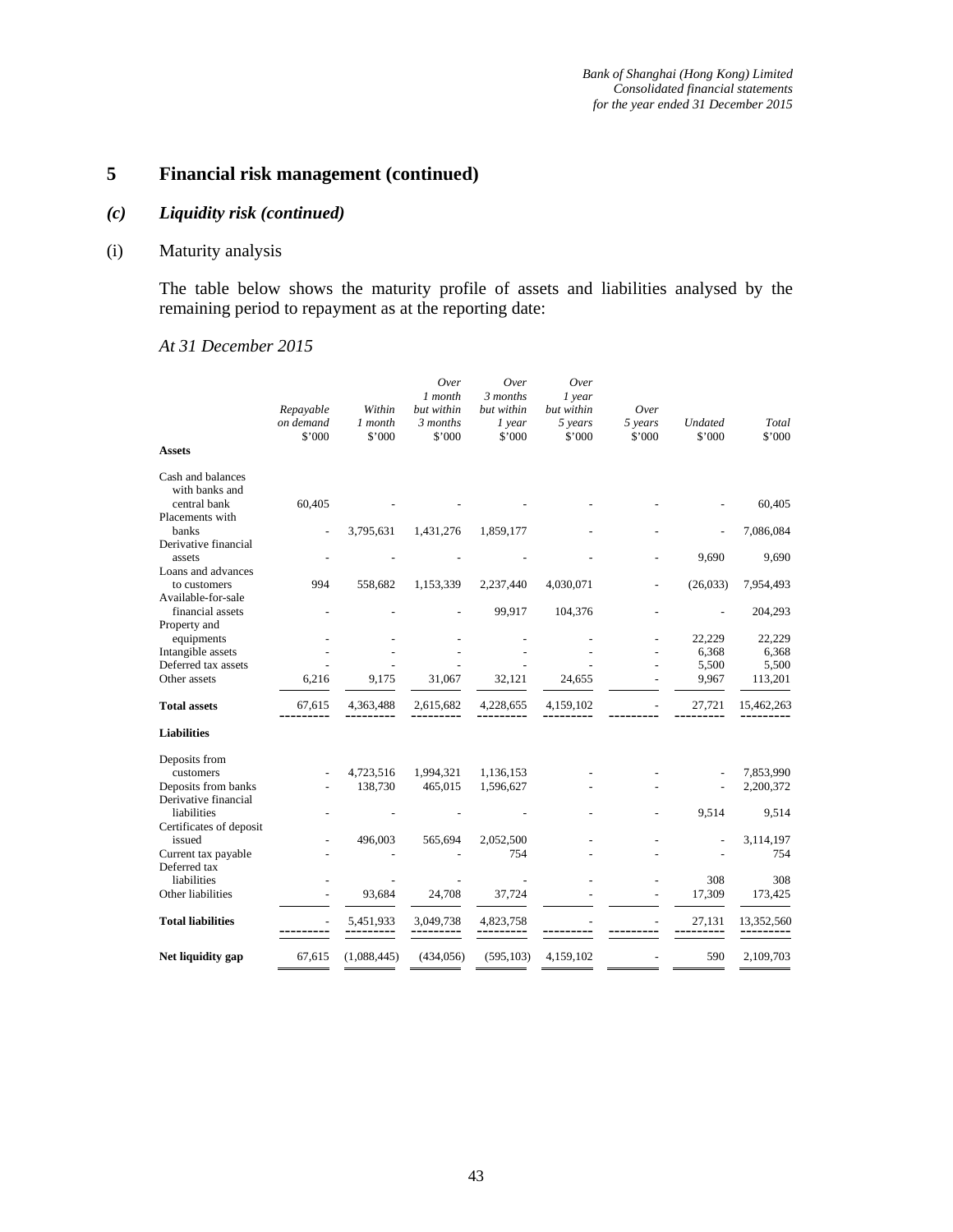## *(c) Liquidity risk (continued)*

## (i) Maturity analysis (continued)

| <b>Assets</b>                                       | Repayable<br>on demand<br>\$'000 | Within<br>1 month<br>\$'000 | Over<br>1 month<br>but within<br>3 months<br>\$'000 | Over<br>3 months<br>but within<br>$1$ year<br>\$'000 | Over<br>$1$ year<br>but within<br>5 years<br>\$'000 | Over<br>5 years<br>\$'000 | Undated<br>\$'000 | Total<br>\$'000 |
|-----------------------------------------------------|----------------------------------|-----------------------------|-----------------------------------------------------|------------------------------------------------------|-----------------------------------------------------|---------------------------|-------------------|-----------------|
|                                                     |                                  |                             |                                                     |                                                      |                                                     |                           |                   |                 |
| Cash and balances<br>with banks and<br>central bank | 74,616                           |                             |                                                     |                                                      |                                                     |                           |                   | 74,616          |
| Placements with<br>banks                            |                                  | 2,334,869                   | 1,753,978                                           | 1,059,011                                            |                                                     |                           |                   | 5,147,858       |
| Derivative financial<br>assets                      |                                  |                             |                                                     |                                                      |                                                     |                           | 7,541             | 7,541           |
| Loans and advances<br>to customers                  |                                  | 203,235                     | 738,018                                             | 1,480,773                                            | 1,132,303                                           | 13,549                    | (8,161)           | 3,559,717       |
| Available-for-sale                                  |                                  |                             |                                                     |                                                      |                                                     |                           |                   |                 |
| financial assets<br>Property and                    |                                  |                             |                                                     | 99,923                                               | 111,371                                             |                           |                   | 211,294         |
| equipments                                          |                                  |                             |                                                     |                                                      |                                                     |                           | 13,596            | 13,596          |
| Intangible assets<br>Other assets                   |                                  | 32,548                      | 25,252                                              | 29,392                                               | 5,198                                               |                           | 6,210<br>1,976    | 6,210<br>94,366 |
| <b>Total assets</b>                                 | 74,616                           | 2,570,652                   | 2,517,248                                           | 2,669,099                                            | 1,248,872                                           | 13,549                    | 21,162            | 9,115,198       |
| <b>Liabilities</b>                                  |                                  |                             |                                                     |                                                      |                                                     |                           |                   |                 |
| Deposits from                                       |                                  |                             |                                                     |                                                      |                                                     |                           |                   |                 |
| customers                                           |                                  | 1,542,318                   | 1,694,777                                           | 1,071,203                                            |                                                     |                           |                   | 4,308,298       |
| Deposits from banks<br>Derivative financial         |                                  | 786,905                     | 946,134                                             | 545,583                                              |                                                     |                           |                   | 2,278,622       |
| liabilities<br>Certificates of deposit              |                                  |                             |                                                     |                                                      |                                                     |                           | 9,530             | 9,530           |
| issued                                              |                                  |                             |                                                     | 418,164                                              |                                                     |                           |                   | 418,164         |
| Current tax payable<br>Deferred tax                 |                                  | 728                         | 1,140                                               | 1,666                                                |                                                     |                           |                   | 3,534           |
| liabilities                                         |                                  |                             |                                                     |                                                      |                                                     |                           | 401               | 401             |
| Other liabilities                                   |                                  | 11,965                      | 25,579                                              | 24,836                                               | 205                                                 |                           | 1,545             | 64,130          |
| <b>Total liabilities</b>                            |                                  | 2,341,916                   | 2,667,630                                           | 2,061,452                                            | 205                                                 |                           | 11,476            | 7,082,679       |
| Net liquidity gap                                   | 74,616                           | 228,736                     | (150, 382)                                          | 607,647                                              | 1,248,667                                           | 13,549                    | 9,686             | 2,032,519       |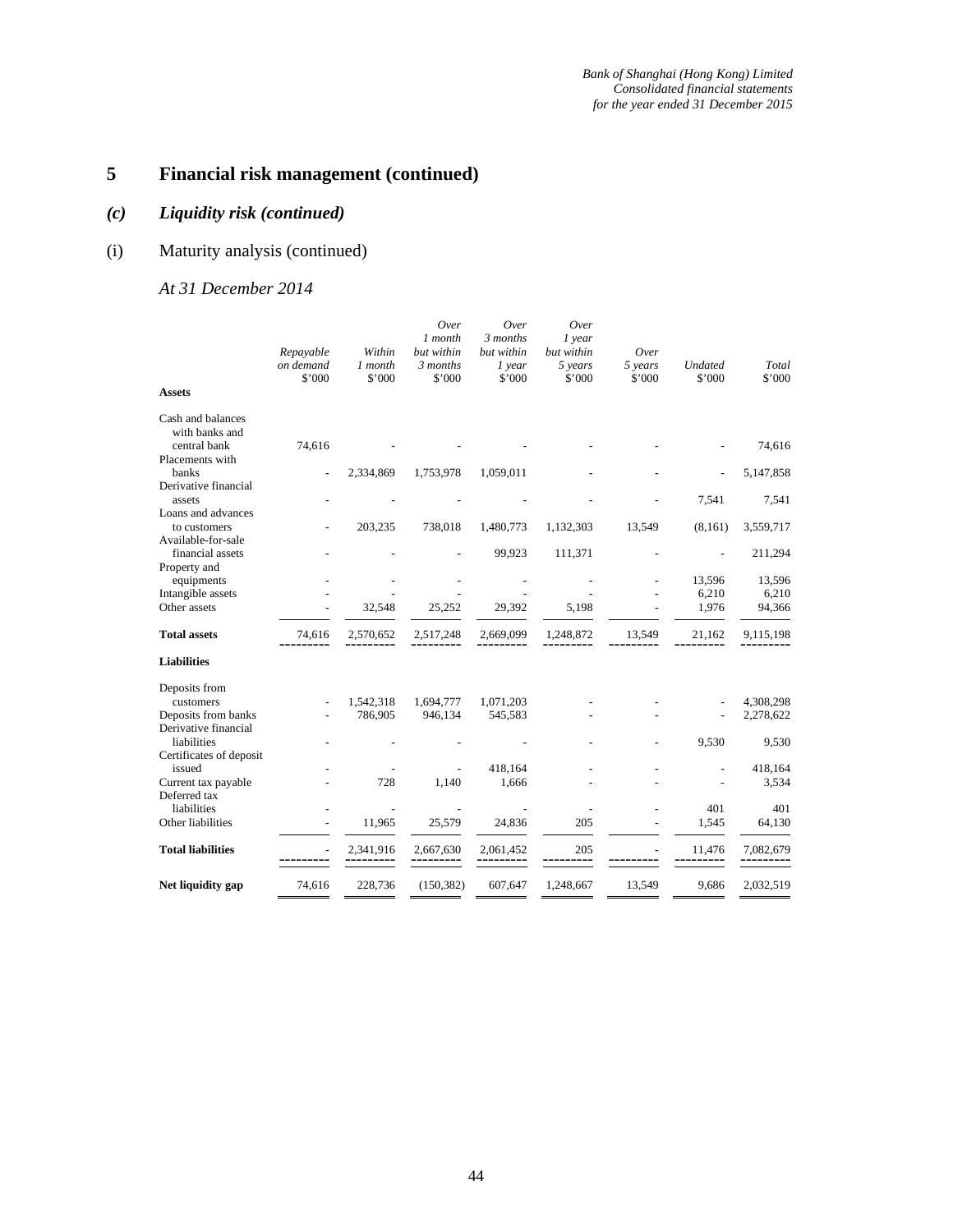#### *(c) Liquidity risk (continued)*

#### (ii) Undiscounted cash flows by contractual maturities

The table below presents the cash flows payable by the Group under non-derivative financial liabilities and derivative financial instruments by remaining contractual maturities at the reporting date, and also the cash flows payable in respect of other offbalance sheet items by the earliest date they could be called. The amounts disclosed in the table were the contractual undiscounted cash flows (including interest payments computed using contractual rates or, if floating based on rates prevailing at the reporting date), whereas the Group manages the inherent liquidity risk based on expected undiscounted cash flows.

|                                                                                            | Within<br>1 month<br>\$'000 | Over<br>1 month<br>but within<br>3 months<br>\$'000 | Over<br>3 months<br>but within<br>$1$ year<br>\$'000 | Total<br>\$'000        |
|--------------------------------------------------------------------------------------------|-----------------------------|-----------------------------------------------------|------------------------------------------------------|------------------------|
| Non-derivative financial<br>liabilities                                                    |                             |                                                     |                                                      |                        |
| Deposits from customers<br>Deposits from banks                                             | 4,736,731<br>139,414        | 2,001,734<br>469,715                                | 1,151,134<br>1,615,818                               | 7,889,599<br>2,224,947 |
| Certificates of deposit issued<br>Other liabilities                                        | 504,906<br>73,590           | 575,963<br>9,099                                    | 2,078,317<br>13,953                                  | 3,159,186<br>96,642    |
|                                                                                            | 5,454,641                   | 3,056,511                                           | 4,859,222                                            | 13,370,374             |
| Derivative cash flow settled on<br>a gross basis                                           |                             |                                                     |                                                      |                        |
| Total inflow<br><b>Total outflow</b>                                                       | 378,364<br>(378, 483)       | 130,927<br>(130, 824)                               | 371,701<br>(371, 508)                                | 880,992<br>(880, 815)  |
|                                                                                            | (119)                       | 103                                                 | 193                                                  | 177                    |
| Other off-balance sheet items                                                              |                             |                                                     |                                                      |                        |
| Loan commitments and other<br>credit related commitments<br>Financial guarantees and other | 1,987,171                   |                                                     |                                                      | 1,987,171              |
| credit related contingent<br>liabilities                                                   | 263,313                     |                                                     |                                                      | 263,313                |
|                                                                                            | 2,250,484                   |                                                     |                                                      | 2,250,484              |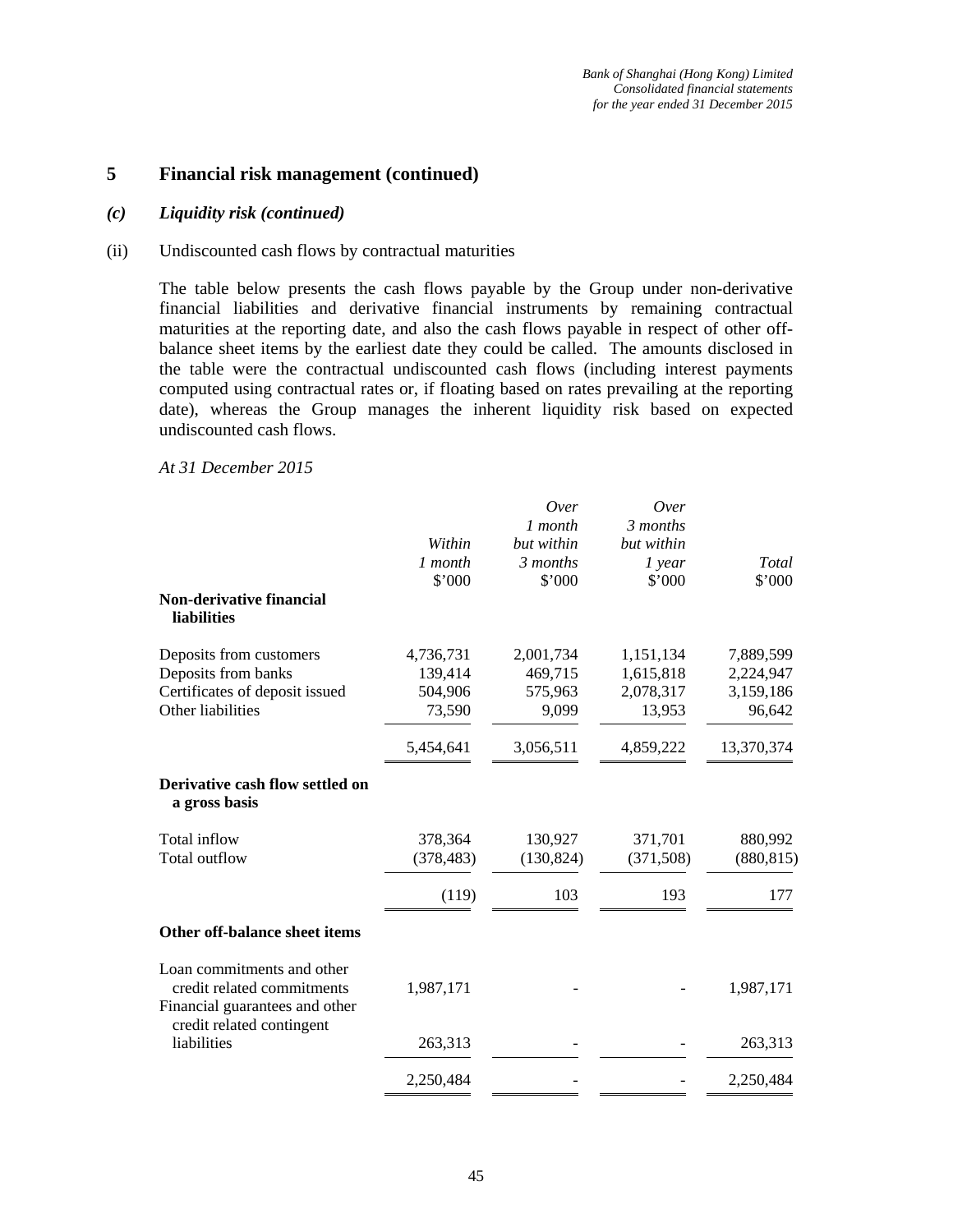## *(c) Liquidity risk (continued)*

## (ii) Undiscounted cash flows by contractual maturities (continued)

|                                                             |             | Over       | Over        |             |
|-------------------------------------------------------------|-------------|------------|-------------|-------------|
|                                                             |             | 1 month    | 3 months    |             |
|                                                             | Within      | but within | but within  |             |
|                                                             | 1 month     | 3 months   | $1$ year    | Total       |
|                                                             | \$'000      | \$'000     | \$'000      | \$'000      |
| <b>Non-derivative financial</b><br><b>liabilities</b>       |             |            |             |             |
| Deposits from customers                                     | 1,549,941   | 1,707,270  | 1,098,622   | 4,355,833   |
| Deposits from banks                                         | 788,201     | 955,364    | 557,081     | 2,300,646   |
| Certificates of deposit issued                              |             |            | 425,880     | 425,880     |
| Other liabilities                                           | 1,573       | 5,064      | 3,112       | 9,749       |
|                                                             | 2,339,715   | 2,667,698  | 2,084,695   | 7,092,108   |
| Derivative cash flow settled on<br>a gross basis            |             |            |             |             |
| Total inflow                                                | 1,744,044   | 239,990    | 1,022,155   | 3,006,189   |
| Total outflow                                               | (1,742,852) | (240, 408) | (1,020,966) | (3,004,226) |
|                                                             | 1,192       | (418)      | 1,189       | 1,963       |
| Other off-balance sheet items                               |             |            |             |             |
| Loan commitments and other<br>credit related commitments    | 622,197     |            |             | 622,197     |
| Financial guarantees and other<br>credit related contingent |             |            |             |             |
| liabilities                                                 | 5,868       |            |             | 5,868       |
|                                                             | 628,065     |            |             | 628,065     |
|                                                             |             |            |             |             |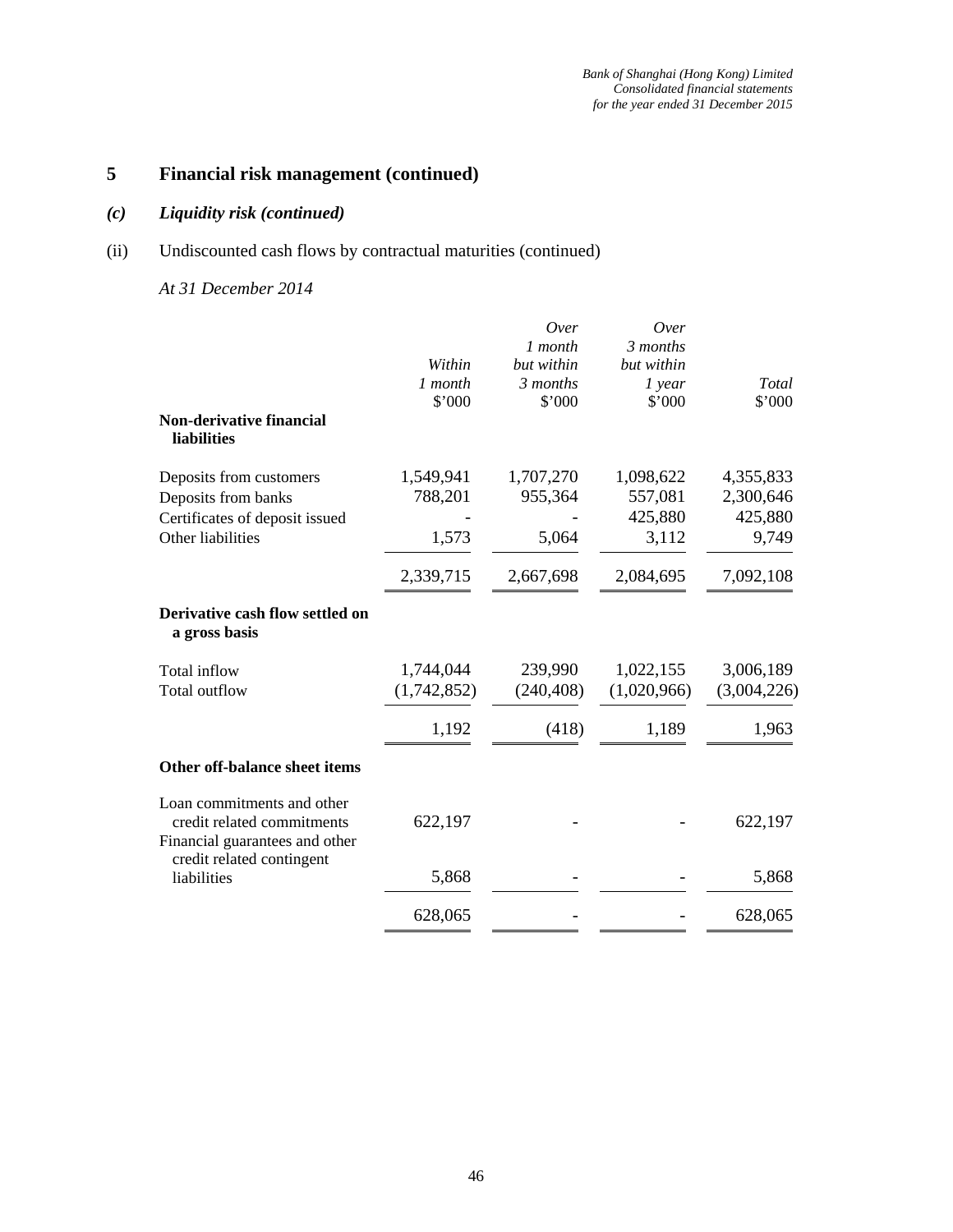#### *(d) Capital management*

Being an authorised institution incorporated in Hong Kong, the Group is regulated by the HKMA which sets and monitors capital requirements for the Group.

The HKMA has issued the Banking (Capital) Rules, which require the Group to maintain adequate regulatory capital to support credit risk, market risk and operational risk.

In addition to meeting the regulatory requirements, the Group's primary objective in managing its capital is to ensure the Group's ability to continue as a going concern so that it can continue to provide returns and benefits to shareholders and other stakeholders. To achieve the targeted return, products and services are priced to commensurate with the level of risk and funds are acquired at a reasonable cost.

The Group actively and regularly reviews and manages its capital structure to maintain a balance between satisfactory shareholder returns and adequate security afforded by a sound capital position, and makes adjustments to the capital structure in light of any significant changes in economic conditions.

The Group monitors its capital structure with due consideration of the capital adequacy ratio as calculated in accordance with the Banking (Capital) Rules. The Group has adopted the Standardised (Credit Risk) Approach in calculating credit risk for nonsecuritisation exposures.

Throughout the years of 2015 and 2014, the Group fully complied with the capital requirements imposed by the HKMA.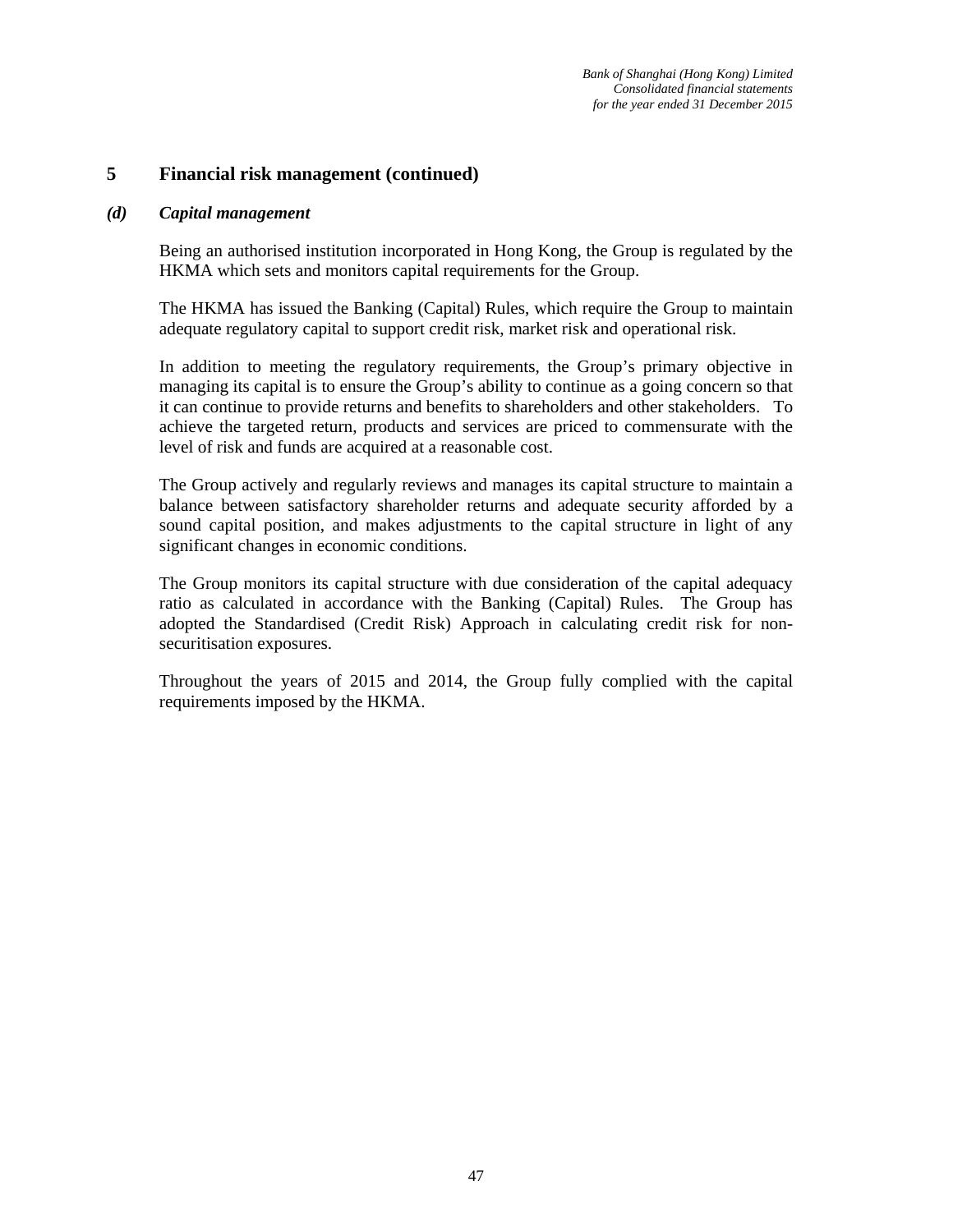#### *(e) Fair value of financial assets and liabilities*

(i) Financial assets and liabilities measured at fair value

Fair value estimates are generally subjective in nature, and are made as of a specific point in time based on the characteristics of the financial instruments and relevant market information. The Group measures fair value using the following fair value hierarchy that reflects the significance of the inputs used in making the measurements:

- Level 1: fair value measured using quoted market prices (unadjusted) in active markets for identical assets and liabilities.
- Level 2: fair value measured using valuation techniques based on observable inputs, either directly or indirectly. This category includes quoted prices in active markets for similar financial instruments, or quoted prices for identical or similar instruments in markets that are considered less than active, or other valuation techniques where all significant inputs are directly or indirectly observable from market data.
- Level 3: fair value measured using significant unobservable inputs. This category includes inputs to valuation techniques not based on observable data and the unobservable inputs have a significant effect on the instrument's valuation. This category includes instruments that are valued based on quoted prices for similar instruments where significant unobservable adjustments or assumptions are required to reflect difference between the instruments.

Where available, the most suitable measure for fair value is the quoted market price. In absence of organised secondary markets for most of the unlisted securities and over-thecounter derivatives, direct market prices of these financial instruments may not be available. The fair values of such instruments are therefore calculated based on established valuation techniques using current market parameters or market prices provided by counterparties.

The fair value of forward foreign exchange contracts is determined using forward exchange market rates at the reporting date. For other derivative financial instruments, the Group uses estimated discounted cash flows to determine their fair value and the discount rate used is a discount rate at the end of reporting period applicable for an instrument with similar terms and conditions.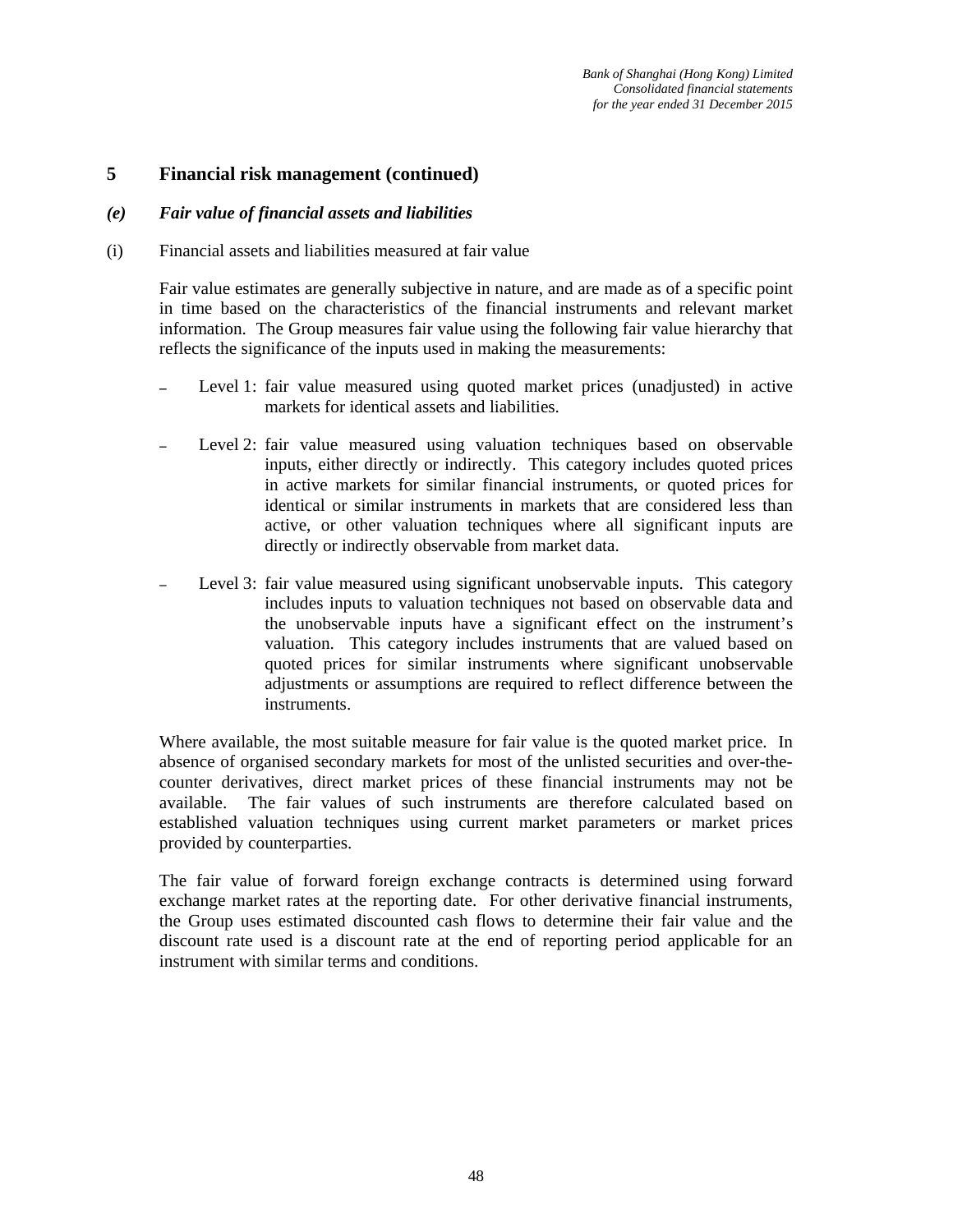#### *(e) Fair value of financial assets and liabilities (continued)*

#### (i) Financial assets and liabilities measured at fair value (continued)

The table below analyses financial instruments, measured at fair value as at 31 December 2015, by the level in the fair value hierarchy into which the fair value treatment is categorised:

|                                                             |                   | 2015              |                   |                 |
|-------------------------------------------------------------|-------------------|-------------------|-------------------|-----------------|
|                                                             | Level 1<br>\$'000 | Level 2<br>\$'000 | Level 3<br>\$'000 | Total<br>\$'000 |
| <b>Recurring fair value</b><br>measurements                 |                   |                   |                   |                 |
| Assets                                                      |                   |                   |                   |                 |
| Derivative financial assets<br>Available-for-sale financial |                   | 9,690             |                   | 9,690           |
| assets                                                      | 99,917            | 104,376           |                   | 204,293         |
| Liabilities                                                 |                   |                   |                   |                 |
| Derivative financial liabilities                            |                   | 9,514             |                   | 9,514           |
|                                                             |                   | 2014              |                   |                 |
|                                                             | Level 1<br>\$'000 | Level 2<br>\$'000 | Level 3<br>\$'000 | Total<br>\$'000 |
| <b>Recurring fair value</b><br>measurements                 |                   |                   |                   |                 |
| Assets                                                      |                   |                   |                   |                 |
| Derivative financial assets<br>Available-for-sale financial |                   | 7,287             | 254               | 7,541           |
| assets                                                      | 99,923            | 111,371           |                   | 211,294         |
| Liabilities                                                 |                   |                   |                   |                 |
| Derivative financial liabilities                            |                   | 9,530             |                   | 9,530           |

During the years of 2015 and 2014, there were no transfers of financial instruments between Level 1 and Level 2. The Group's policy is to recognise transfers between levels of fair value hierarchy as at the end of the reporting period in which they occur.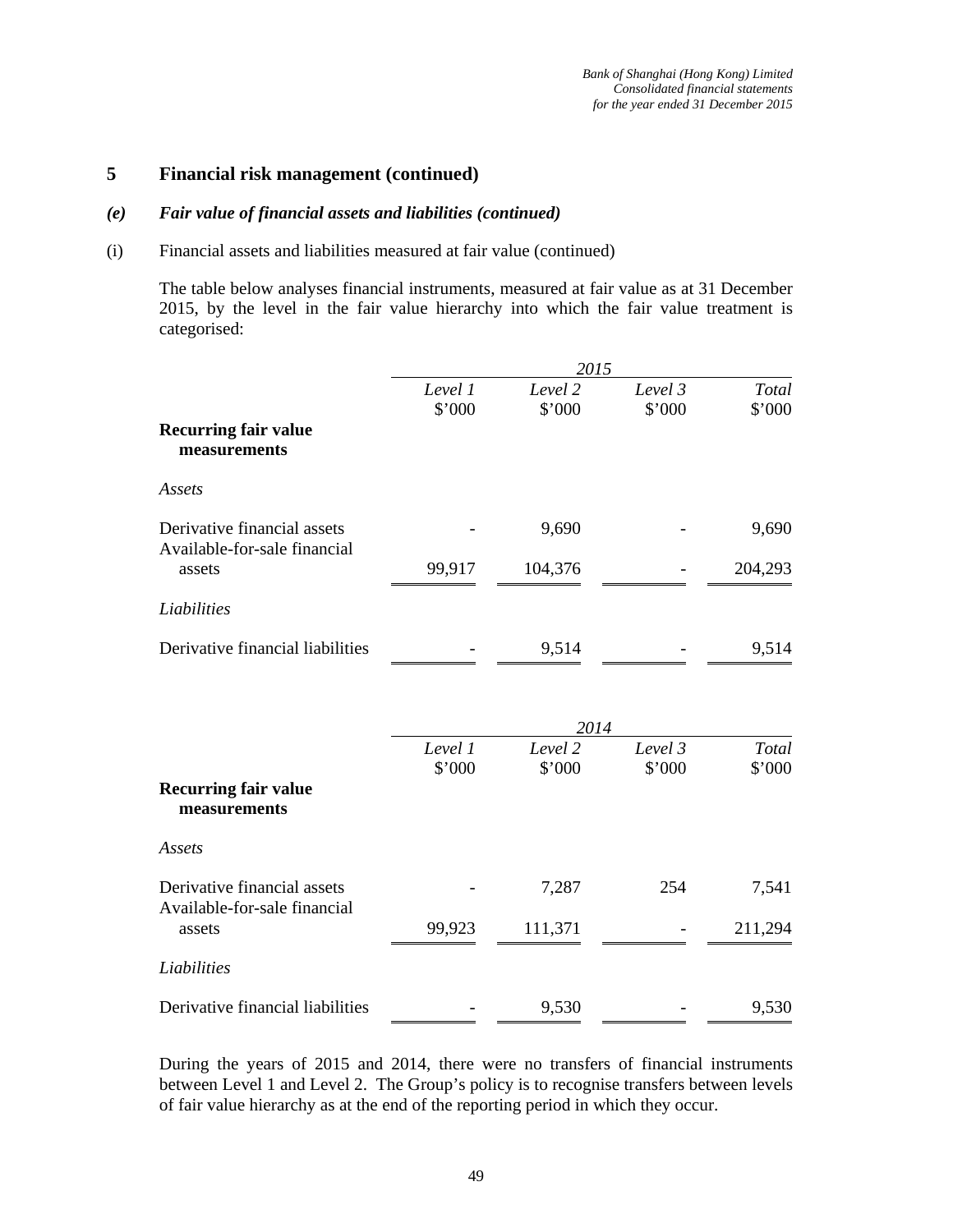#### *(e) Fair value of financial assets and liabilities (continued)*

#### (i) Financial assets and liabilities measured at fair value (continued)

*Valuation of financial instruments with significant unobservable inputs* 

The following table shows a reconciliation from the beginning balance to the ending balance for fair value measurements in Level 3 of the fair value hierarchy:

|                                                                                                                                         | Derivative financial assets |        |
|-----------------------------------------------------------------------------------------------------------------------------------------|-----------------------------|--------|
|                                                                                                                                         | 2015                        | 2014   |
|                                                                                                                                         | \$'000                      | \$'000 |
| At 1 January                                                                                                                            | 254                         |        |
| Purchases/initiation                                                                                                                    |                             | 973    |
| Sales                                                                                                                                   |                             |        |
| Settlements                                                                                                                             |                             |        |
| Transfer in                                                                                                                             |                             |        |
| Transfer out                                                                                                                            |                             |        |
| Changes in fair value recognised in the profit or loss:                                                                                 |                             |        |
| - Net trading loss                                                                                                                      | (254)                       | (719)  |
| At 31 December                                                                                                                          |                             | 254    |
| Total gains or losses for the year included in the profit<br>or loss for assets held at the end of the reporting<br>period recorded in: |                             |        |
| Net trading loss                                                                                                                        | (254)                       | (719)  |

The equity derivative embedded in loans and advances to customers was expired with renewal of the loan facility letter in September 2015.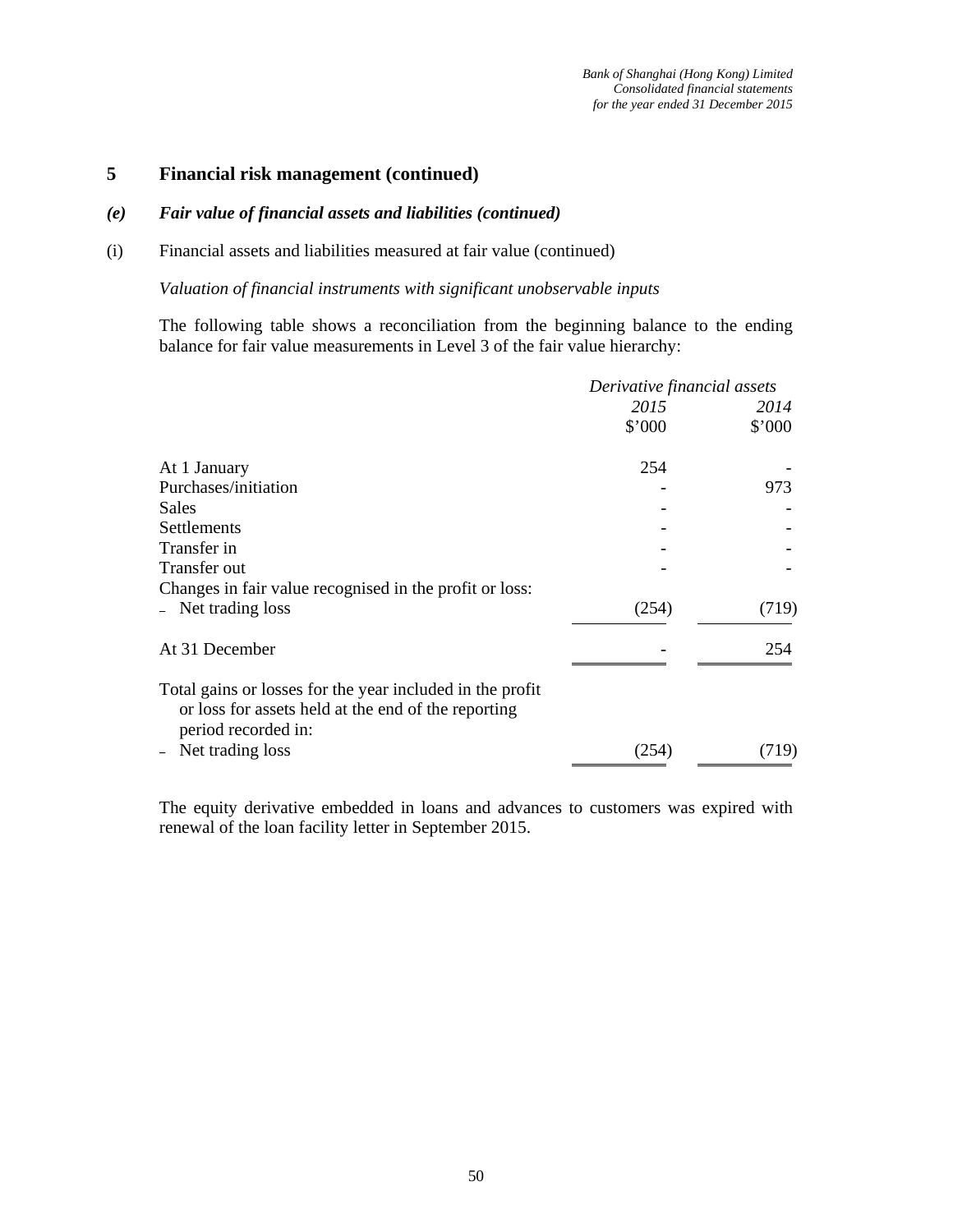#### *(e) Fair value of financial assets and liabilities (continued)*

(i) Financial assets and liabilities measured at fair value (continued)

The table below sets out information about significant unobservable inputs used at year end of 2014 in measuring financial instruments categorised as Level 3 in the fair value hierarchy.

|                                                                     | Valuation<br>techniques | Significant<br>unobservable<br>input | Range               | Fair value<br>measurement<br>sensitivity to<br>unobservable<br>inputs  |
|---------------------------------------------------------------------|-------------------------|--------------------------------------|---------------------|------------------------------------------------------------------------|
| Equity derivative<br>embedded in loans and<br>advances to customers | Trinomial<br>Tree model | Volatility of<br>stock price         | 30.53% to<br>52.93% | Increase in the<br>volatility would<br>result in higher<br>fair value. |
|                                                                     |                         | Credit spread                        | 14.91% to<br>28.77% | Increase in credit<br>spread would<br>result in lower<br>fair value.   |

*Effect of changes in significant unobservable assumptions to reasonably possible alternative assumptions* 

Although the Group believes that its estimates of fair value are appropriate, the use of different methodologies or assumptions could lead to different measurements of fair value. For fair value measurements in Level 3 of the fair value hierarchy, changing one or more of the unobservable inputs used for reasonably possible alternative assumptions would have the following effects:

|                               | Reflected in profit or loss |                     |
|-------------------------------|-----------------------------|---------------------|
|                               | Favourable                  | <b>Unfavourable</b> |
|                               | changes                     | changes             |
|                               | \$'000                      | \$'000              |
| 2014                          |                             |                     |
| Derivative financial assets   |                             |                     |
| - Embedded equity derivatives | 646                         | (254)               |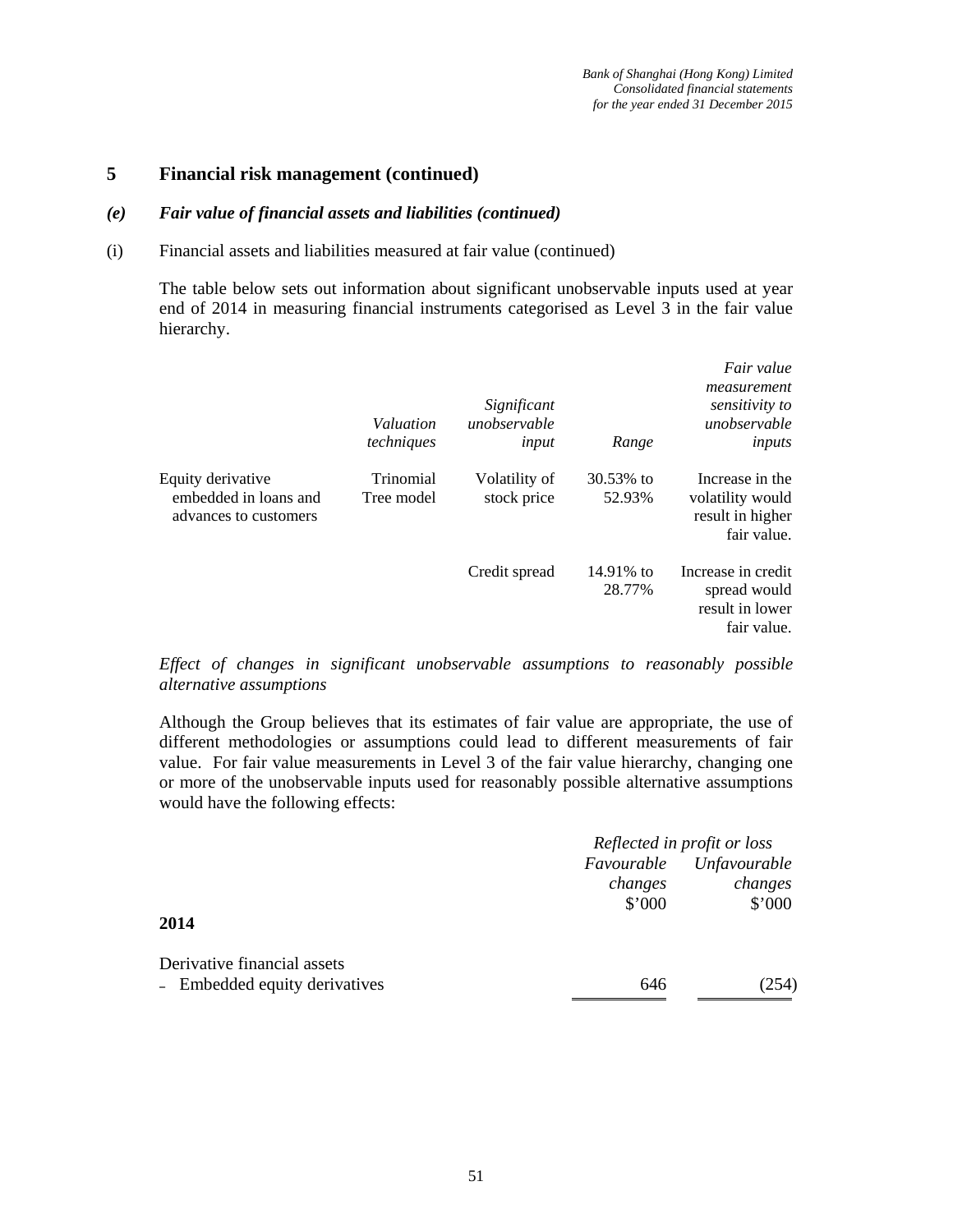#### *(e) Fair value of financial assets and liabilities (continued)*

#### (ii) Financial assets and liabilities not measured at fair value

Financial assets and liabilities that are presented not at their fair value on the Group's consolidated statement of financial position and the Company's statement of financial position mainly represent cash and balances with banks and central bank, placements with banks, and loans and advances to customers. These financial assets are measured at amortised cost less impairment. Financial liabilities not presented at their fair value on the Group's consolidated statement of financial position and the Company's statement of financial position mainly represent deposits from banks, deposits from customers and certificates of deposit issued. These financial liabilities are measured at amortised cost.

The Group assessed that the differences between fair values and carrying amounts of those financial assets and liabilities not presented on the Group's and the Company's statement of financial position at their fair values are minimal as most of the Group's and the Company's financial assets and liabilities are either short-term or priced at floating rates.

#### *(f) Transfers of financial assets*

The Group enters into transactions in the normal course of business which transfers recognised financial assets directly to third party. In 2015, all these transfers resulted in full derecognition of the financial assets concerned as the Group transferred its contractual right to receive cash flows from these financial assets, or retained the rights but assumed an obligation to pass on the cash flows from these financial assets, and transferred substantially all the risks and rewards of ownership. The risks included credit, interest rate, currency, prepayment and other price risks.

As at 31 December 2015 and 2014, there were no outstanding transferred financial assets in which the Group had a continuing involvement, that were derecognised in their entirety.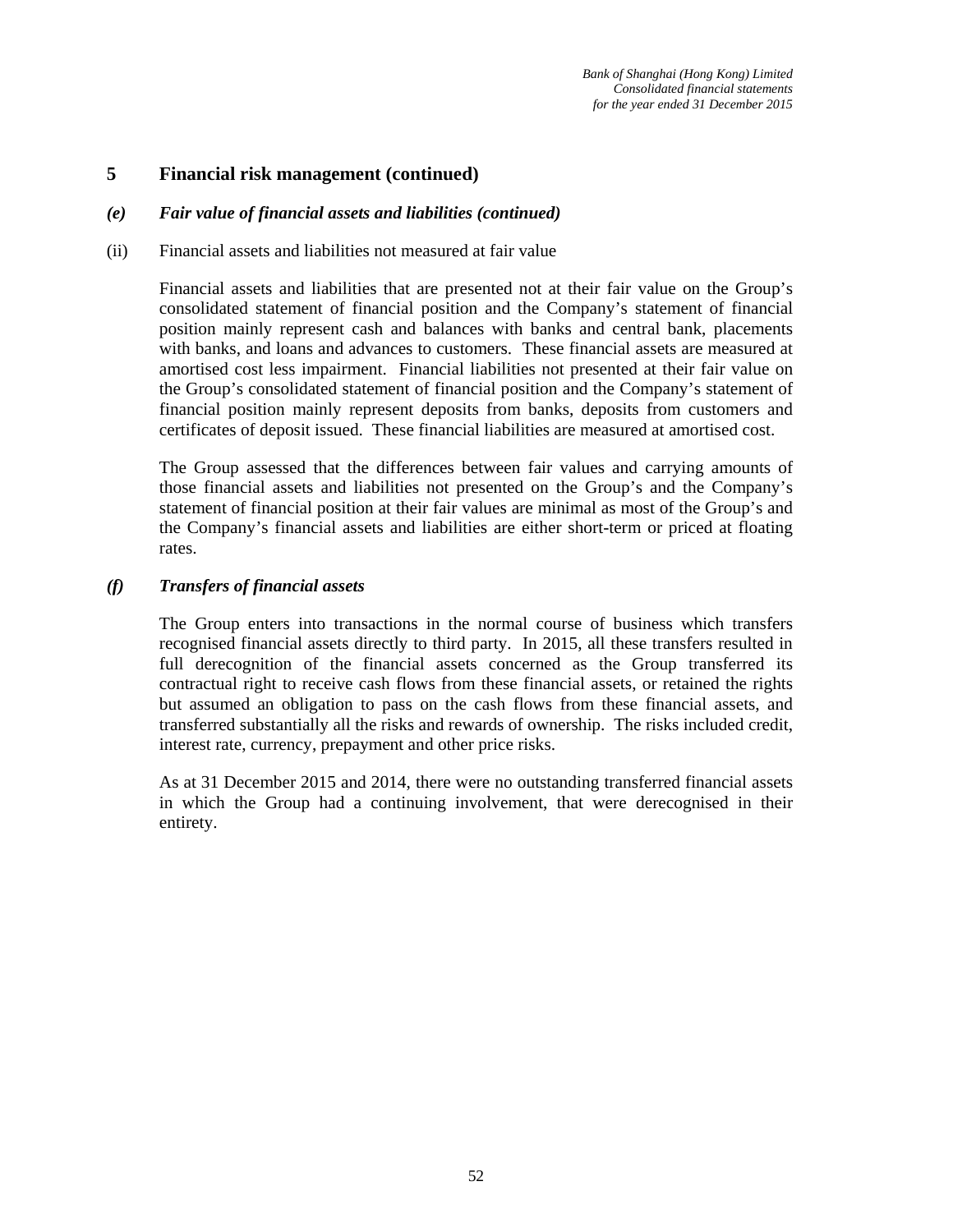## **6 Net interest income**

|                                                                                                                   | 2015<br>\$'000 | 2014<br>\$'000 |
|-------------------------------------------------------------------------------------------------------------------|----------------|----------------|
| <b>Interest income</b>                                                                                            |                |                |
| Interest income arising from financial assets that are<br>not measured at fair value through profit or loss       |                |                |
| Balances and placements with banks                                                                                | 159,786        | 173,552        |
| Loans and advances to customers                                                                                   | 206,589        | 73,783         |
| Unlisted available-for-sale financial assets                                                                      | 76             | 555            |
| Listed available-for-sale financial assets                                                                        | 3,801          | 2,003          |
|                                                                                                                   | 370,252        | 249,893        |
| <b>Interest expense</b>                                                                                           |                |                |
| Interest expense arising from financial liabilities that<br>are not measured at fair value through profit or loss |                |                |
| Deposits from banks                                                                                               | (25, 450)      | (18,750)       |
| Deposits from customers                                                                                           | (103, 893)     | (99, 778)      |
| Certificates of deposit issued                                                                                    | (41, 637)      | (1,288)        |
| Others                                                                                                            | (5)            | (6)            |
|                                                                                                                   | (170,985)      | (119, 822)     |
| Net interest income                                                                                               | 199,267        | 130,071        |

There was no interest income accrued on impaired financial assets and on unwinding of discount on loan impairment losses for the years ended 31 December 2015 and 2014.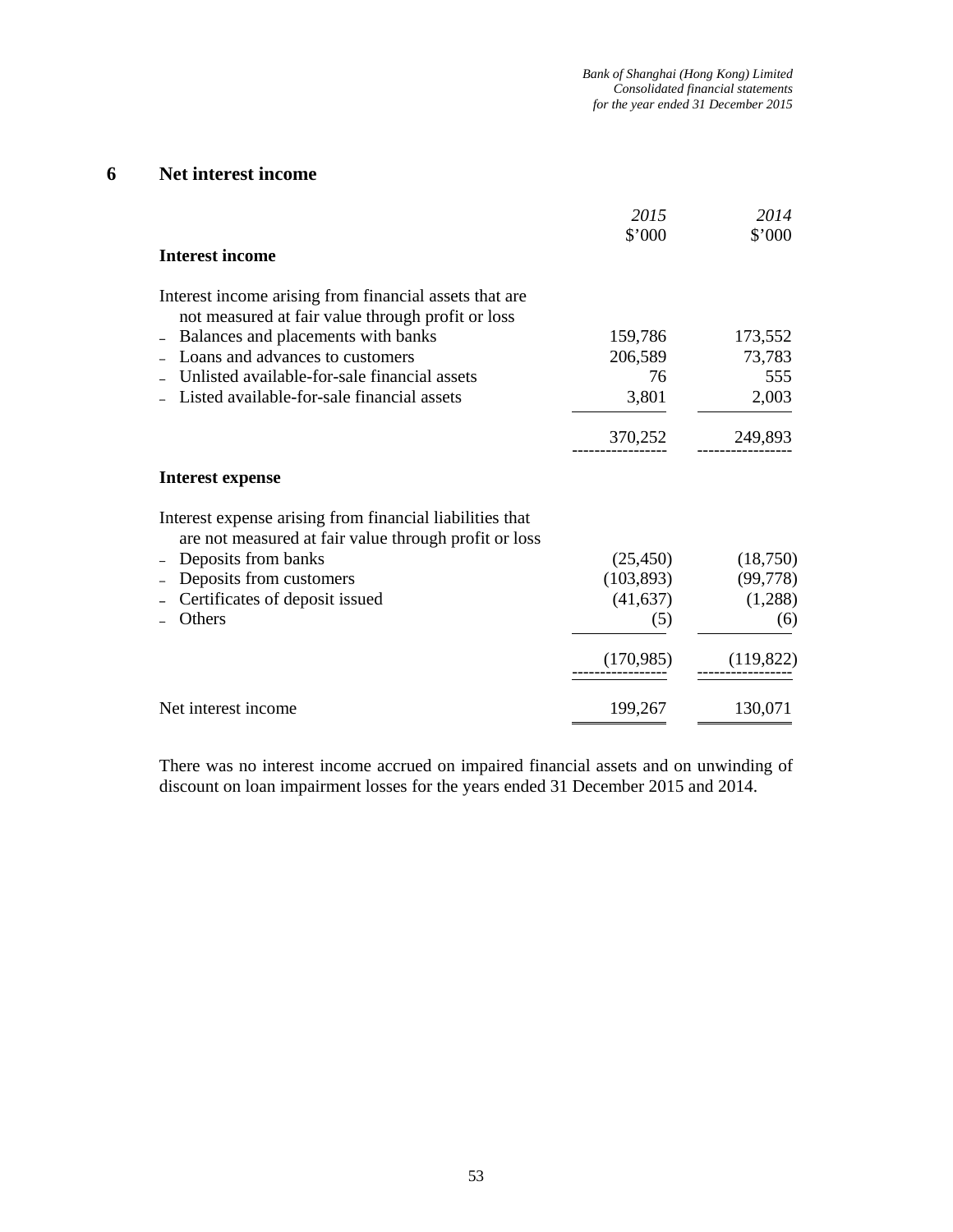## **7 Net fee and commission income**

|                               | 2015    | 2014   |
|-------------------------------|---------|--------|
|                               | \$'000  | \$'000 |
| Fee and commission income     |         |        |
| - Credit facilities           | 49,296  | 51,614 |
| - Trade services              | 1,285   | 881    |
| - IPO sponsorship             | 10,910  |        |
| - Corporate advisory          | 26,799  |        |
| Others                        | 8,467   | 291    |
|                               | 96,757  | 52,786 |
| Fee and commission expense    | (4,614) | (280)  |
| Net fee and commission income | 92,143  | 52,506 |

All the fee and commission income of \$96,757,000 (2014: \$52,786,000) and fee and commission expense of \$4,614,000 (2014: \$280,000) for the year ended 31 December 2015 arose from financial assets and financial liabilities that were not measured at fair value through profit or loss.

No net fee and commission income arose from trust or other fiduciary activities in which the Group held or invested on behalf of its customers for the years ended 31 December 2015 and 2014.

#### **8 Net trading loss**

|                                            | 2015<br>\$'000 | 2014<br>\$'000 |
|--------------------------------------------|----------------|----------------|
| Foreign exchange loss<br>Other derivatives | 70,566<br>254  | 31,006<br>719  |
|                                            | 70,820         | 31,725         |

The foreign exchange loss in 2015 included the translation loss of \$84 million (2014: \$47 million) on those RMB assets funded by the Company's capital denominated in RMB (which is recorded on these financial statements at historical exchange rate) due to the depreciation of RMB against HKD in 2015. Excluding this translation loss, foreign exchange trading gain from normal activities was \$13 million (2014: \$16 million).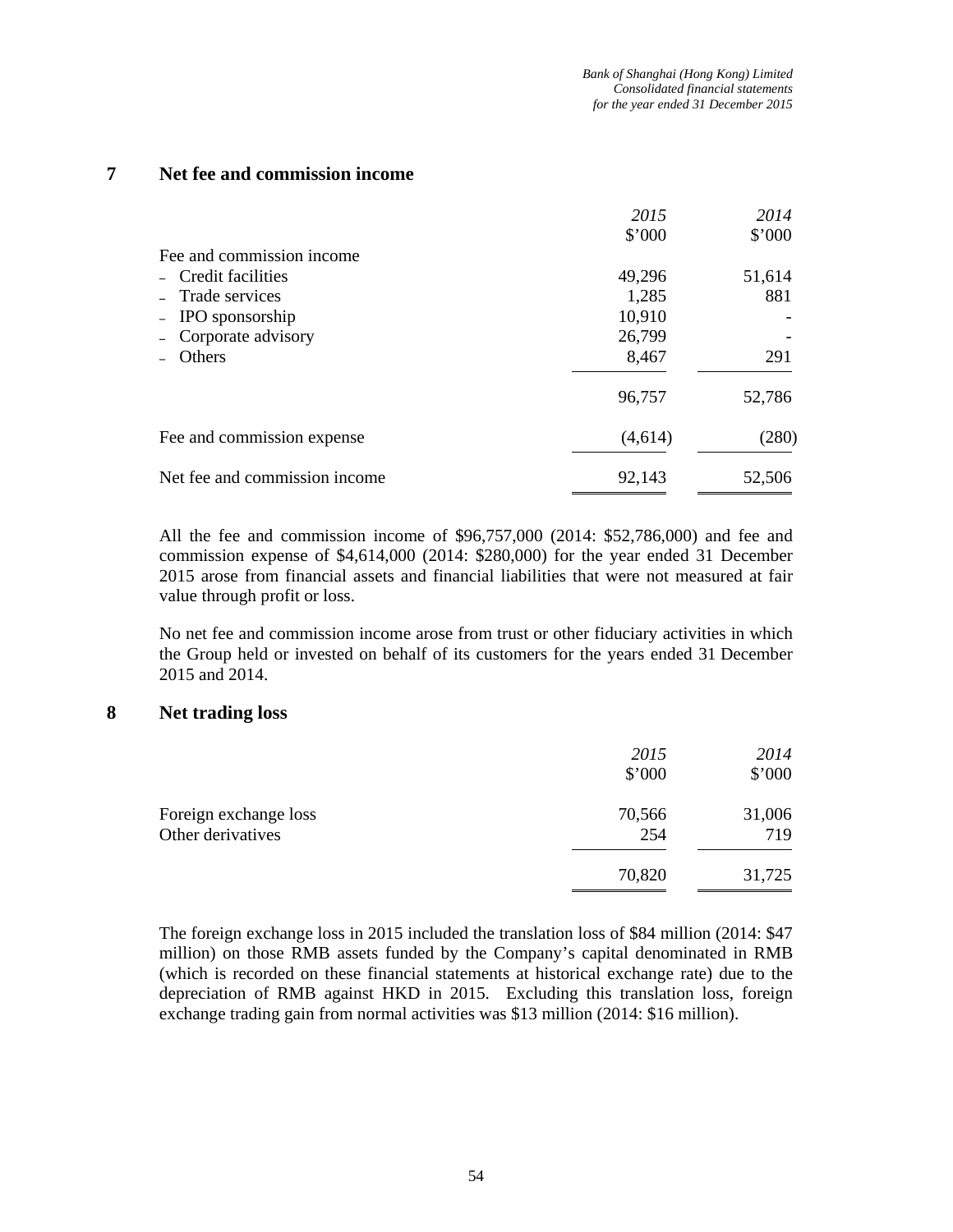# **9 Operating expenses**

|                                                                  | 2015<br>\$'000     | 2014<br>\$'000 |
|------------------------------------------------------------------|--------------------|----------------|
| Staff costs                                                      |                    |                |
| Salaries and other benefits                                      | 64,941             | 36,543         |
| Pension and provident fund costs                                 | 4,004              | 2,257          |
|                                                                  | 68,945             | 38,800         |
| Premises and equipment expenses excluding<br>depreciation        |                    |                |
| Rental of premises                                               | 13,523             | 8,398          |
| Maintenance and office facility expenses                         | 3,450              | 1,226          |
| Others                                                           | 976                | 721            |
|                                                                  | 17,949             | 10,345         |
|                                                                  |                    |                |
| Auditor's remuneration                                           | 775                | 500            |
| Depreciation of property and equipments                          | 7,946              | 6,119          |
| Amortisation of intangible assets<br>Legal and professional fees | 2,088<br>3,877     | 1,864<br>2,798 |
| IT and system expenses                                           | 4,658              | 4,141          |
| Other operating expenses                                         | 5,012              | 3,214          |
|                                                                  | 24,356<br>-------- | 18,636         |
|                                                                  | 111,250            | 67,781         |
| 10<br>Loan impairment charges                                    |                    |                |
|                                                                  |                    |                |
|                                                                  | 2015               | 2014           |
|                                                                  | \$'000             | \$'000         |
| Loan impairment charges (Note 17(b))                             | 17,872             | 7,603          |
| <b>Representing:</b>                                             |                    |                |
| New provision (Note $17(b)$ )                                    | 17,872             | 7,603          |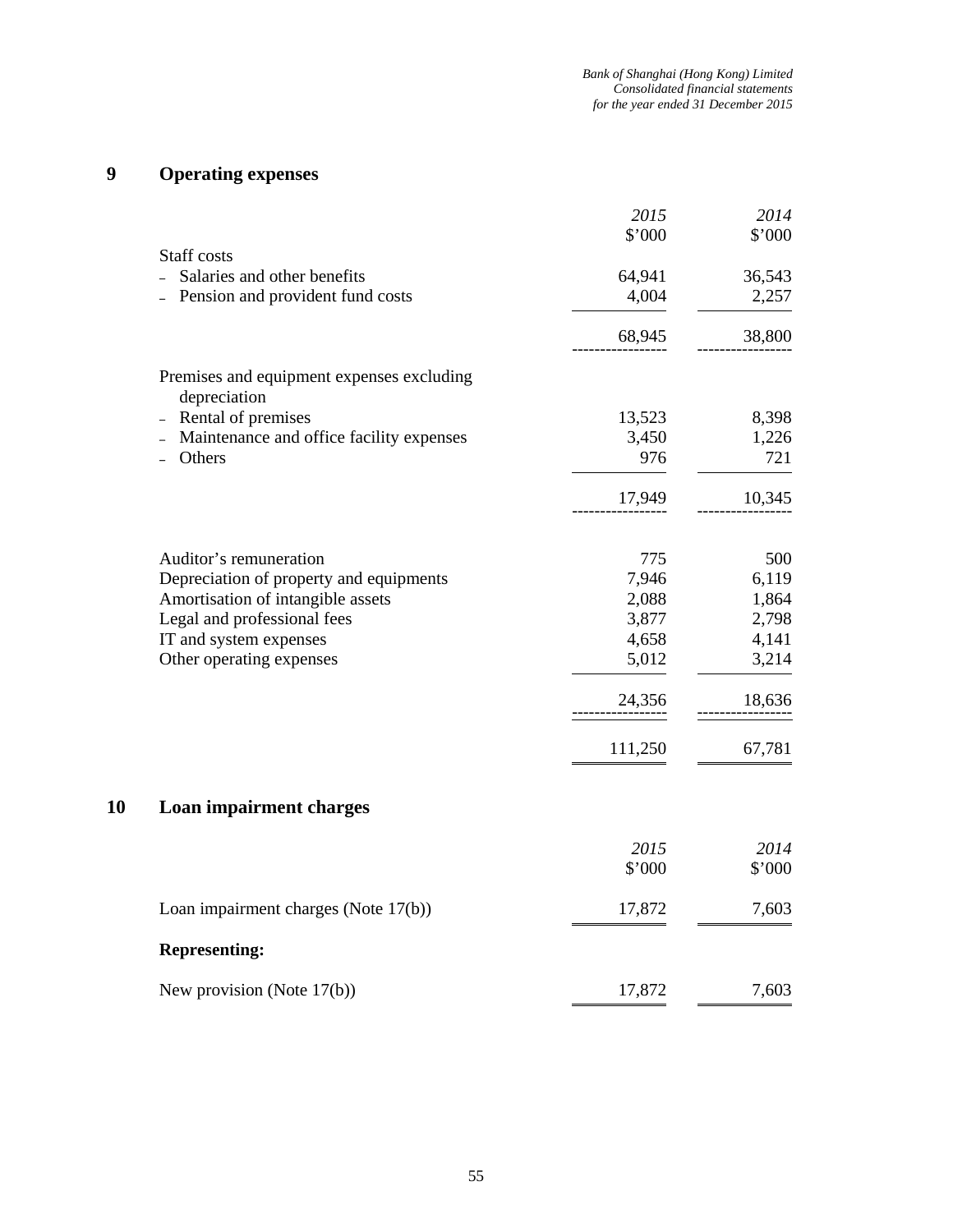## **11 Directors' emoluments**

Directors' emoluments disclosed pursuant to section 383(1) of the Hong Kong Companies Ordinance and Part 2 of the Companies (Disclosure of Information about Benefits of Directors) Regulation are as follows:

|                                | 2015   | 2014   |
|--------------------------------|--------|--------|
|                                | \$'000 | \$'000 |
| Fees                           | 77     | 120    |
| Other emoluments               | 4,547  | 4,139  |
| Contribution to provident fund | 209    | 197    |
|                                | 4,833  | 4,456  |

### **12 Taxation**

### *(a) Taxation in the consolidated statement of comprehensive income represents:*

|                                                                                   | 2015<br>\$'000 | 2014<br>\$'000 |
|-----------------------------------------------------------------------------------|----------------|----------------|
| <b>Current tax</b>                                                                |                |                |
| Hong Kong Profits Tax<br>- Provision for the year<br>Over-provision in prior year | 15,022         | (10)           |
|                                                                                   | 15,022         | (10)           |
| Taxation outside Hong Kong<br>- Withholding tax in the People's Republic of China | 4,307          | 12,032         |
| <b>Deferred tax</b>                                                               |                |                |
| Origination and reversal of temporary differences                                 | (5,593)        | 5,183          |
|                                                                                   | 13,736         | 17,205         |

The provision of Hong Kong Profits Tax for 2015 was calculated at 16.5% (2014: 16.5%) of the estimated assessable profits for the year.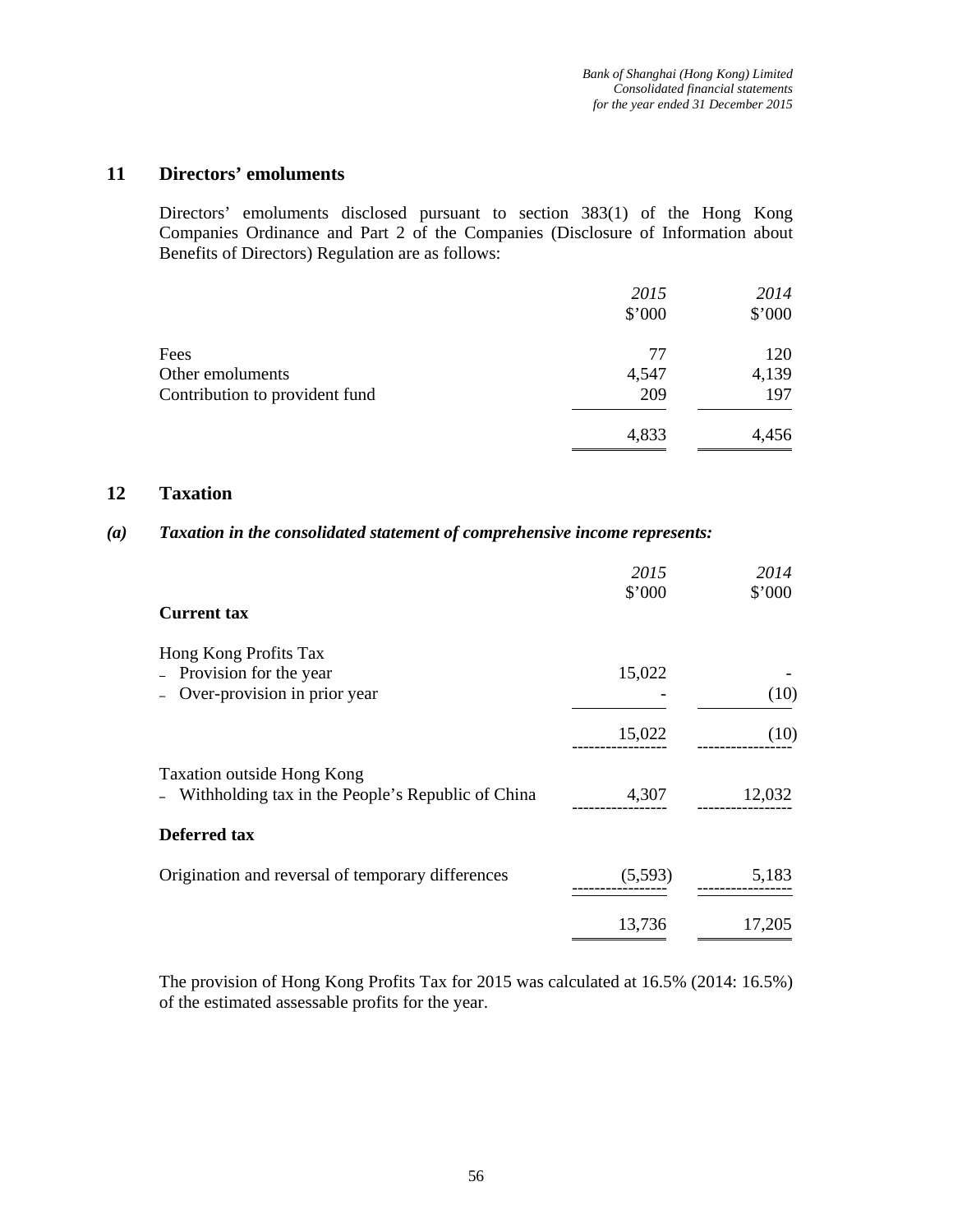## **12 Taxation (continued)**

#### *(b) Reconciliation between tax expense and accounting profit at applicable tax rates:*

|                                                      | 2015<br>\$'000 | 2014<br>\$'000 |
|------------------------------------------------------|----------------|----------------|
| Profit before taxation                               | 91,796         | 75,582         |
| Notional tax on profit before taxation, calculated   |                |                |
| at the tax rate of 16.5%                             | 15,146         | 12,471         |
| Tax effect of income/expense not subject to taxation | (5,168)        | (7,320)        |
| Tax effect of unused current year tax loss not       |                |                |
| recognised                                           |                | 549            |
| Utilisation of tax loss previously not recognised    | (549)          | (344)          |
| Over-provision in prior year                         |                | (10)           |
| Foreign withholding tax                              | 4,307          | 12,032         |
| Others                                               |                | (173)          |
| Actual tax expense                                   | 13,736         | 17,205         |

## **13 Profit attributable to equity shareholders of the Company**

The consolidated profit attributable to equity shareholder of the Group included a profit of \$72,010,000 (2014: profit of \$61,773,000) which has been dealt with the financial statements of the Company.

## **14 Other comprehensive income**

## *(a) Tax effects relating to each component of other comprehensive income*

|                                                                                                     | 2015                                   |                          | 2014                                     |                                |                                  |                                          |
|-----------------------------------------------------------------------------------------------------|----------------------------------------|--------------------------|------------------------------------------|--------------------------------|----------------------------------|------------------------------------------|
|                                                                                                     | Before tax<br>amount<br>$$^{\circ}000$ | Tax<br>expense<br>\$'000 | $Net-of-tax$<br>amount<br>$$^{\circ}000$ | Before tax<br>amount<br>\$'000 | Tax<br>expense<br>$$^{\circ}000$ | $Net-of-tax$<br>amount<br>$$^{\circ}000$ |
| Available-for-sale financial<br>assets: net movement in<br>available-for-sale fair<br>value reserve | (876)                                  |                          | (876)                                    | (1,938)                        |                                  | (1,938)                                  |
|                                                                                                     |                                        |                          |                                          |                                |                                  |                                          |
| Other profit or loss and other<br>comprehensive income                                              | (876)                                  |                          | (876)                                    | (1,938)                        |                                  | (1,938)                                  |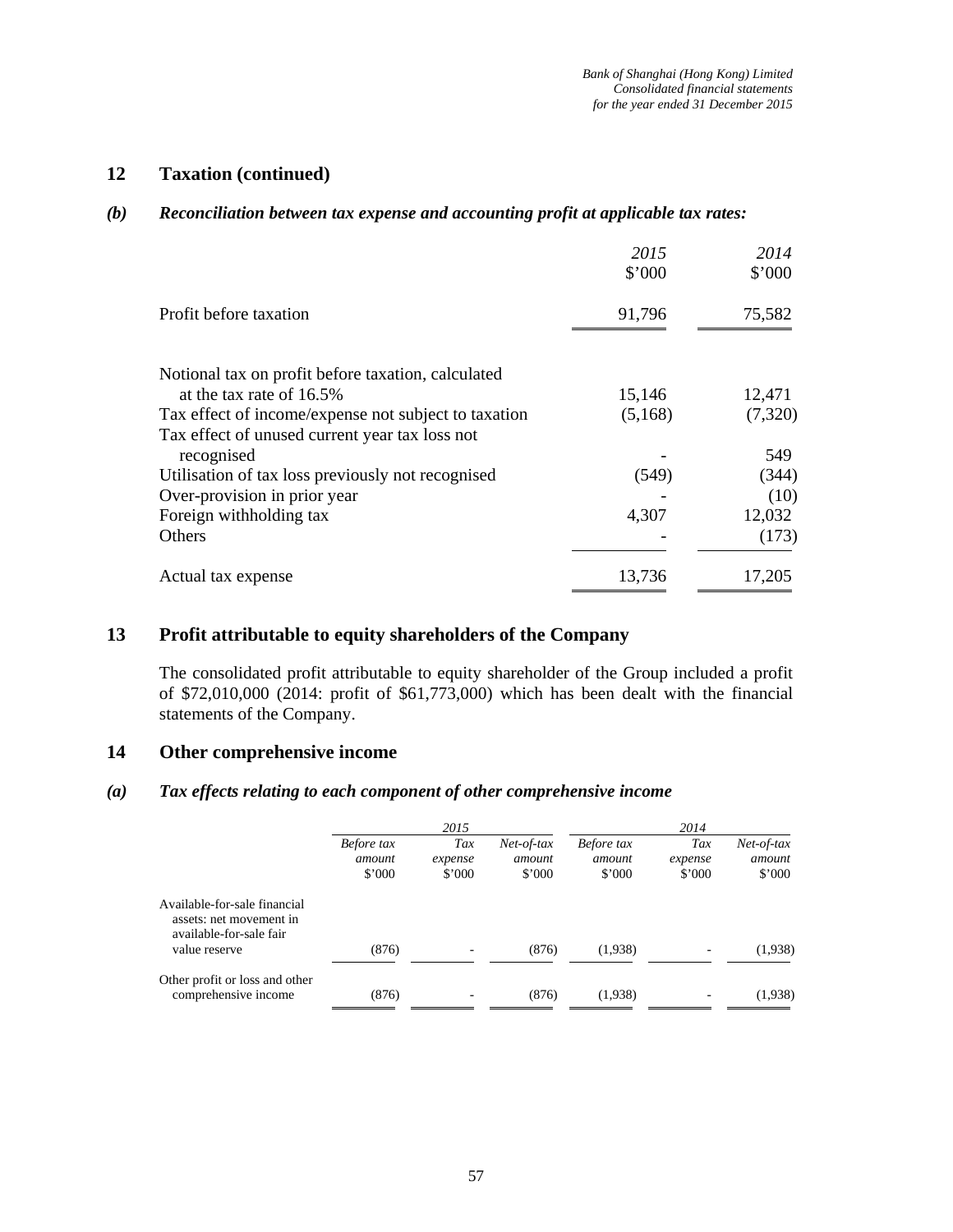## **14 Other comprehensive income (continued)**

## *(b) Components of other comprehensive income*

| 2014      |
|-----------|
| \$'000    |
| (983)     |
| (955)     |
|           |
| (1,938)   |
|           |
| 2014      |
| \$'000    |
| 46,428    |
| 28,188    |
| 74,616    |
|           |
| 2014      |
| \$'000    |
| 2,334,869 |
| 2,812,989 |
| 5,147,858 |
|           |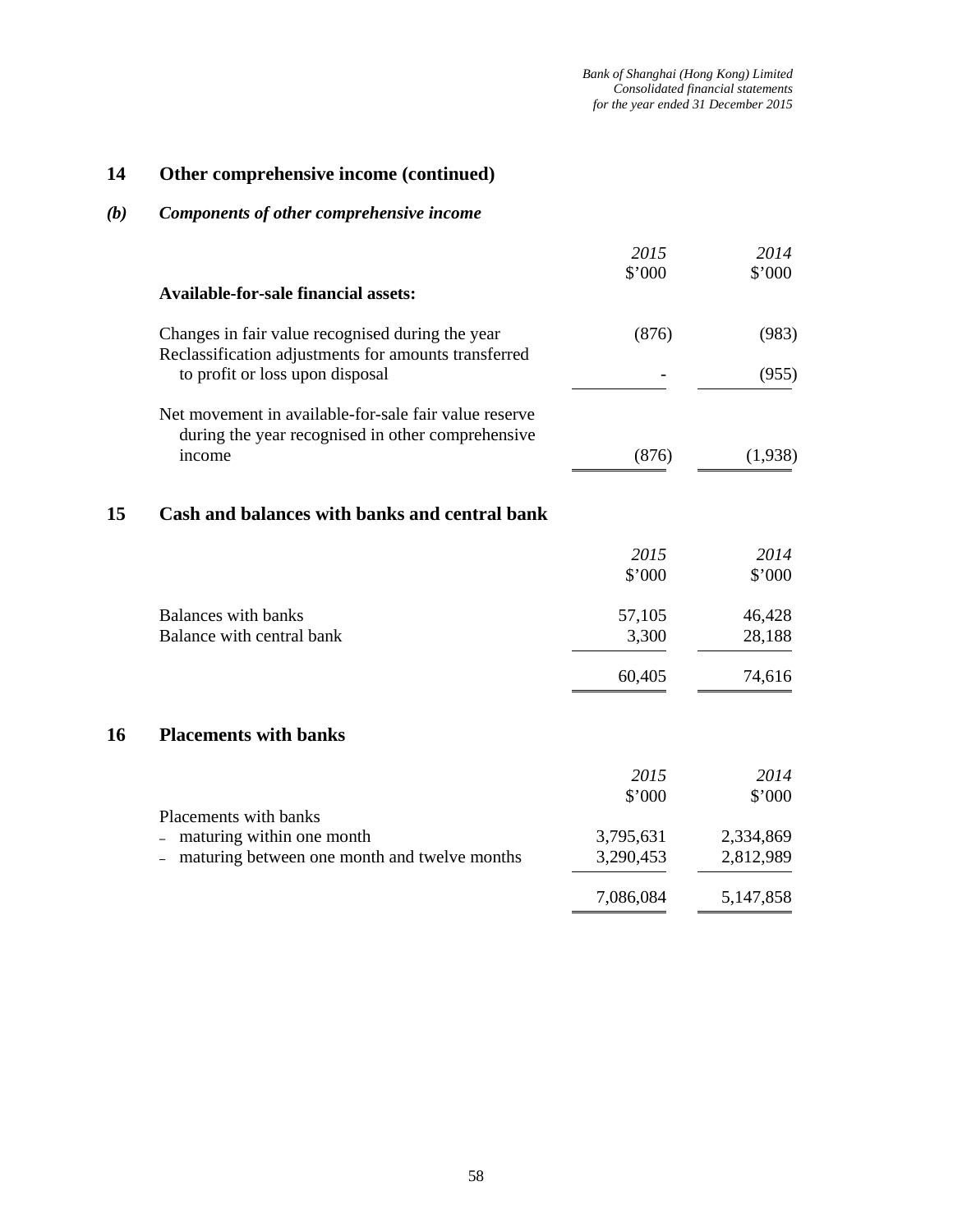## **17 Loans and advances to customers**

### *(a) Loans and advances to customers*

|                                                                           | 2015<br>\$'000 | 2014<br>\$'000 |
|---------------------------------------------------------------------------|----------------|----------------|
| Gross loans and advances to customers<br>Less: loan impairment allowances | 7,980,526      | 3,567,878      |
| - individually assessed                                                   | (249)          |                |
| - collectively assessed                                                   | (25, 784)      | (8,161)        |
|                                                                           | 7,954,493      | 3,559,717      |

## *(b) Loan impairment allowances against loans and advances to customers*

|                                   | Individually<br>assessed<br>\$'000 | Collectively<br>assessed<br>\$'000 | <b>Total</b><br>\$'000 |
|-----------------------------------|------------------------------------|------------------------------------|------------------------|
| At 1 January 2014                 |                                    | (558)                              | (558)                  |
| New impairment allowances charges |                                    | (7,603)                            | (7,603)                |
| At 31 December 2014 and 1 January |                                    |                                    |                        |
| 2015                              |                                    | (8,161)                            | (8,161)                |
| New impairment allowances charges | (249)                              | (17,623)                           | (17, 872)              |
| At 31 December 2015               | (249)                              | (25, 784)                          | (26, 033)              |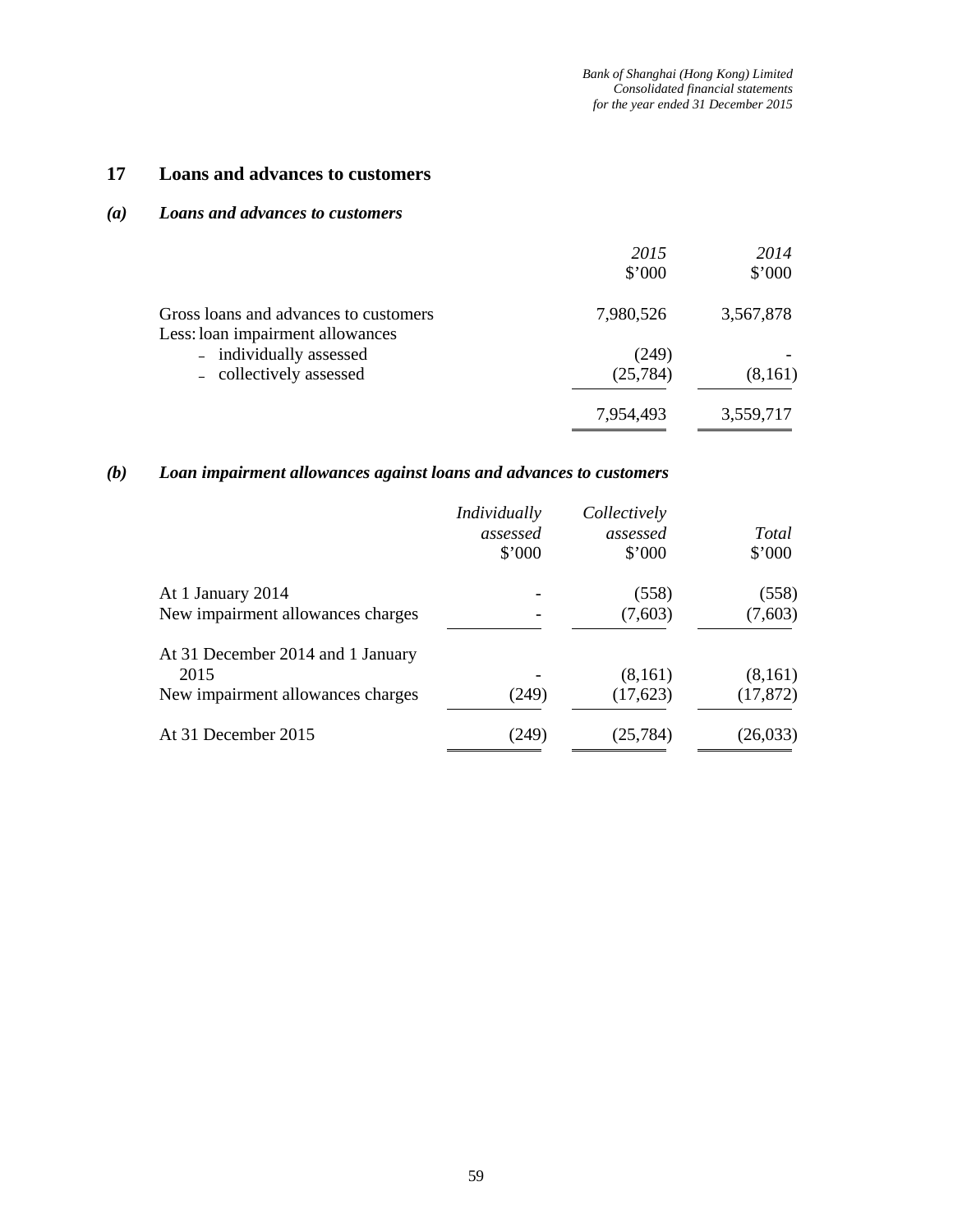## **17 Loans and advances to customers (continued)**

## *(c) Gross loans and advances to customers by industry sector*

|                                                          | 2015      |                                      | 2014      |                                      |
|----------------------------------------------------------|-----------|--------------------------------------|-----------|--------------------------------------|
|                                                          |           | % of gross<br>advances<br>covered by |           | % of gross<br>advances<br>covered by |
|                                                          | \$'000    | collateral                           | \$'000    | collateral                           |
| <b>Gross loans and advances</b>                          |           |                                      |           |                                      |
| to customers for use in<br><b>Hong Kong</b>              |           |                                      |           |                                      |
| Industrial, commercial and<br>financial sectors          |           |                                      |           |                                      |
| property development                                     | 804,155   | 68.3                                 | 265,000   | 62.3                                 |
| property investment                                      | 22,788    | 100.0                                | 15,792    | 100.0                                |
| financial concerns                                       | 466,293   | 8.4                                  | 1,013,306 | 77.3                                 |
| wholesale and retail trade                               | 463,338   | 36.1                                 | 304,369   | 18.8                                 |
| - manufacturing                                          | 881,504   | 6.1                                  | 31,000    | 10.5                                 |
| electricity and gas                                      | 126,700   | 100                                  |           |                                      |
| stockbrokers<br>$\qquad \qquad -$                        | 275,243   |                                      |           |                                      |
| recreational activities                                  | 52,978    |                                      |           |                                      |
| transport and transport<br>$\qquad \qquad -$             |           |                                      |           |                                      |
| equipment                                                | 241,855   | 2.2                                  |           |                                      |
| others                                                   | 193,756   |                                      | 12,000    |                                      |
|                                                          | 3,528,610 | 27.3                                 | 1,641,467 | 62.4                                 |
| <b>Individuals</b>                                       | 240,600   | 0.7                                  | 215,100   |                                      |
| <b>Total gross loans and</b><br>advances for use in Hong |           |                                      |           |                                      |
| Kong                                                     | 3,769,210 | 25.6                                 | 1,856,567 | 55.2                                 |
| <b>Trade finance</b>                                     | 483,753   | 3.0                                  | 145,803   | 85.0                                 |
| <b>Gross loans and advances</b><br>for use outside Hong  |           |                                      |           |                                      |
| Kong                                                     | 3,727,563 | 21.7                                 | 1,565,508 | 61.6                                 |
| <b>Gross loans and advances</b>                          |           |                                      |           |                                      |
| to customers                                             | 7,980,526 | 22.4                                 | 3,567,878 | 59.2                                 |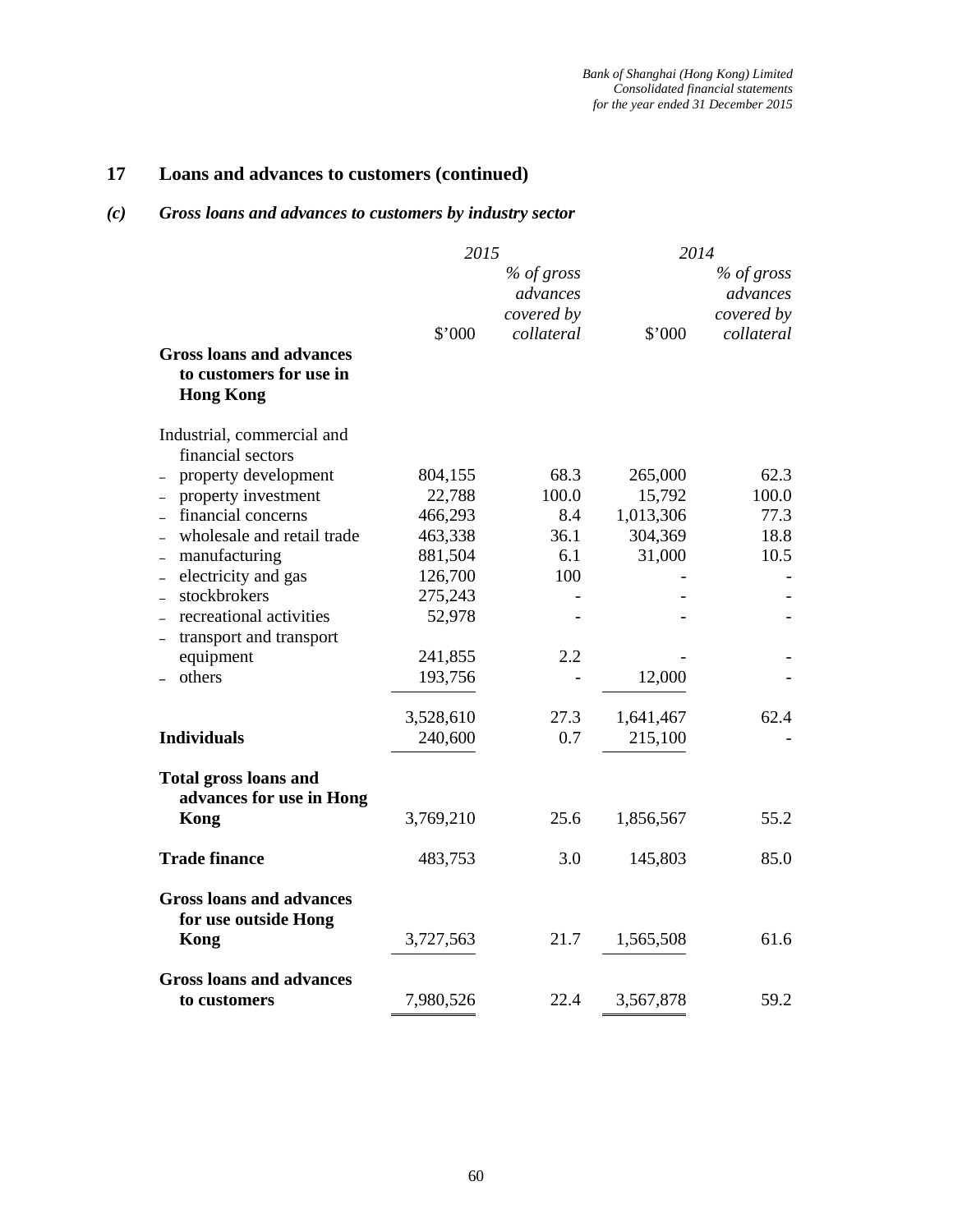### **17 Loans and advances to customers (continued)**

#### *(d) Segmental analysis of loans and advances to customers by geographical area*

Loans and advances to customers by geographical area are classified according to the location of the counterparties after taking into account the transfer of risk. In general, risk transfer applies when a loan is guaranteed by a party located in an area that is different from that of the counterparty.

|                        | Gross                              | Individually                    |                                 |                                          |                                  |
|------------------------|------------------------------------|---------------------------------|---------------------------------|------------------------------------------|----------------------------------|
|                        | loans and                          | impaired                        | Overdue                         | Individually                             | Collectively                     |
|                        | advances to<br>customers<br>\$'000 | loans and<br>advances<br>\$'000 | loans and<br>advances<br>\$'000 | assessed<br>allowances<br>$$^{\circ}000$ | assessed<br>allowances<br>\$'000 |
| At 31 December 2015    |                                    |                                 |                                 |                                          |                                  |
| - Hong Kong            | 3,643,397                          | 994                             | 994                             | (249)                                    | (12,891)                         |
| - Rest of Asia-Pacific | 4,337,129                          |                                 |                                 |                                          | (12, 893)                        |
|                        | 7,980,526                          | 994                             | 994                             | (249)                                    | (25, 784)                        |
| At 31 December 2014    |                                    |                                 |                                 |                                          |                                  |
| - Hong Kong            | 956,291                            |                                 |                                 |                                          | (3, 443)                         |
| Rest of Asia-Pacific   | 2,611,587                          |                                 |                                 |                                          | (4,718)                          |
|                        | 3,567,878                          |                                 |                                 |                                          | (8,161)                          |
|                        |                                    |                                 |                                 |                                          |                                  |

#### *(e) Gross loans and advances to customers by credit quality*

|                     | 2015<br>\$'000   | 2014<br>\$'000 |
|---------------------|------------------|----------------|
| Pass<br>Substandard | 7,979,532<br>994 | 3,567,878      |
|                     | 7,980,526        | 3,567,878      |

The above table shows the grading according to the loan classification system as defined by the HKMA.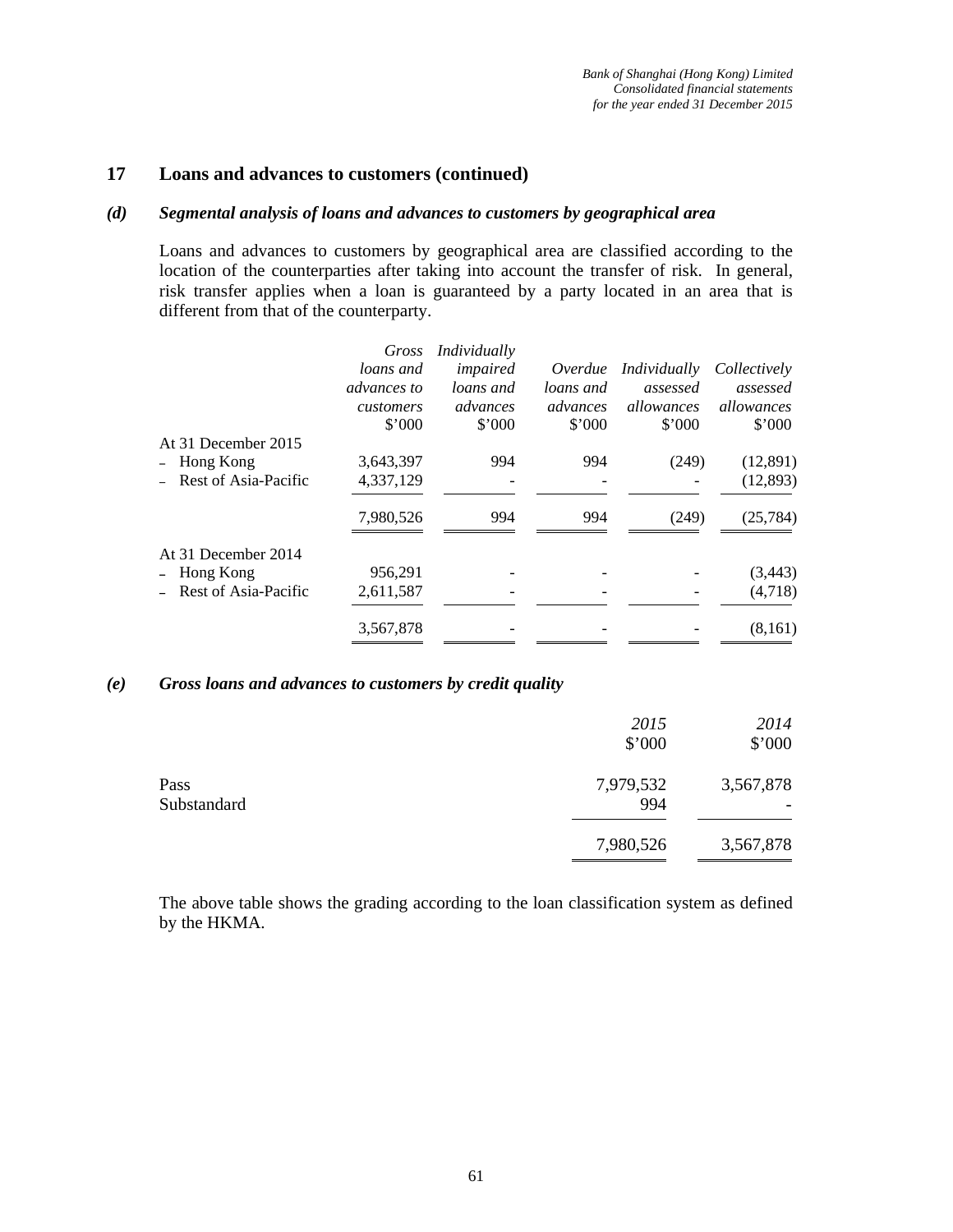## **18 Available-for-sale financial assets**

|                             | 2015    | 2014    |
|-----------------------------|---------|---------|
|                             | \$'000  | \$'000  |
| Exchange fund bills         | 99,917  | 99,923  |
| Debt securities             | 104,376 | 111,371 |
|                             | 204,293 | 211,294 |
| Issued by:                  |         |         |
| Sovereigns                  | 99,917  | 99,923  |
| <b>Banks</b>                | 104,376 | 111,371 |
|                             | 204,293 | 211,294 |
| Analysed by listing status: |         |         |
| Listed                      | 104,376 | 111,371 |
| Unlisted                    | 99,917  | 99,923  |
|                             | 204,293 | 211,294 |

As at 31 December 2015 and 2014, there were no available-for-sale debt securities individually determined to be impaired.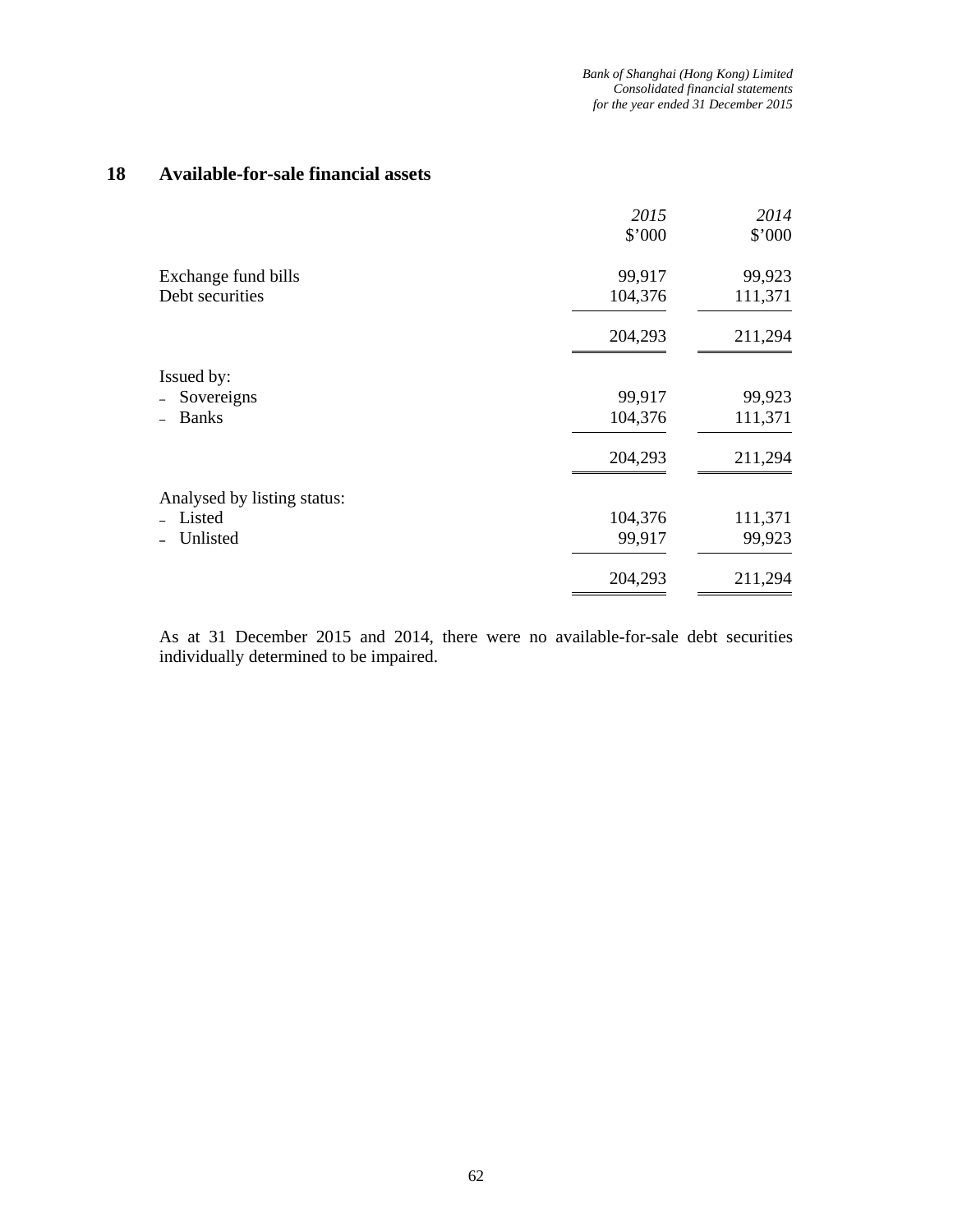## **19 Investment in a subsidiary**

| Unlisted shares, at cost | 2015<br>\$'000   | 2014<br>\$'000 |
|--------------------------|------------------|----------------|
| At 1 January<br>Addition | 10,000<br>80,000 | 10,000         |
| At 31 December           | 90,000           | 10,000         |

Particulars of the subsidiary at 31 December 2015 are as follows:

| Name of Company                                              | Place of<br>incorporation<br>and place of<br>business | Particulars of<br>issued shares<br>held | Proportion<br>of ownership<br>interest | Principal<br>activities |
|--------------------------------------------------------------|-------------------------------------------------------|-----------------------------------------|----------------------------------------|-------------------------|
| <b>BOSC</b> International<br>Company<br>Limited<br>("BOSCI") | Hong Kong                                             | 9,000,000<br>shares of<br>HK\$10 each   | 100%                                   | Corporate<br>finance    |

The proportion of voting rights in the subsidiary did not differ from the proportion of ordinary shares held. There was no non-controlling interest in BOSCI.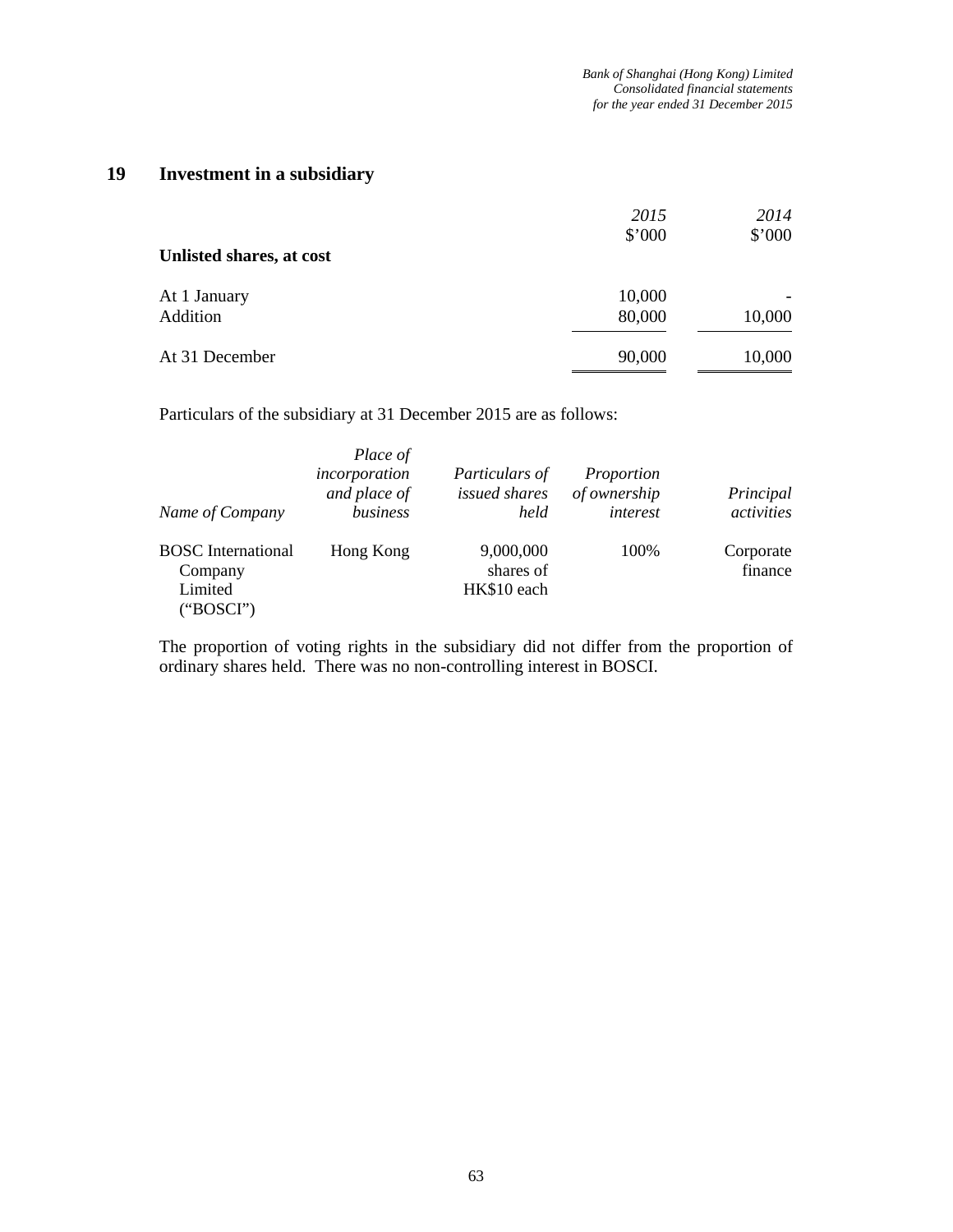## **20 Property and equipments**

Details of movement of property and equipments are as follows:

|                                          | Leasehold<br>improvements<br>\$'000 | Furniture,<br>computer<br>and other<br>equipment<br>\$'000 | <b>Motor</b><br>vehicles<br>\$'000 | Total<br>\$'000      |
|------------------------------------------|-------------------------------------|------------------------------------------------------------|------------------------------------|----------------------|
| Cost:                                    |                                     |                                                            |                                    |                      |
| At 1 January 2014<br><b>Additions</b>    | 5,298<br>4,018                      | 10,274<br>1,877                                            | 1,007                              | 16,579<br>5,895      |
| At 31 December 2014                      | 9,316                               | 12,151                                                     | 1,007                              | 22,474               |
| At 1 January 2015<br>Additions           | 9,316<br>14,478                     | 12,151<br>2,101                                            | 1,007                              | 22,474<br>16,579     |
| At 31 December 2015                      | 23,794                              | 14,252                                                     | 1,007                              | 39,053               |
| <b>Accumulated depreciation:</b>         |                                     |                                                            |                                    |                      |
| At 1 January 2014<br>Charge for the year | (1, 124)<br>(2,985)                 | (1, 488)<br>(2,882)                                        | (147)<br>(252)                     | (2,759)<br>(6,119)   |
| At 31 December 2014                      | (4,109)                             | (4,370)                                                    | (399)                              | (8, 878)             |
| At 1 January 2015<br>Charge for the year | (4,109)<br>(4, 474)                 | (4,370)<br>(3,220)                                         | (399)<br>(252)                     | (8, 878)<br>(7, 946) |
| At 31 December 2015                      | (8,583)                             | (7,590)                                                    | (651)                              | (16, 824)            |
| Net book value:                          |                                     |                                                            |                                    |                      |
| At 31 December 2015                      | 15,211                              | 6,662                                                      | 356                                | 22,229               |
| At 31 December 2014                      | 5,207                               | 7,781                                                      | 608                                | 13,596               |

The Group had leased equipment under finance lease expiring in 5 years. None of these leases contained contingent rentals.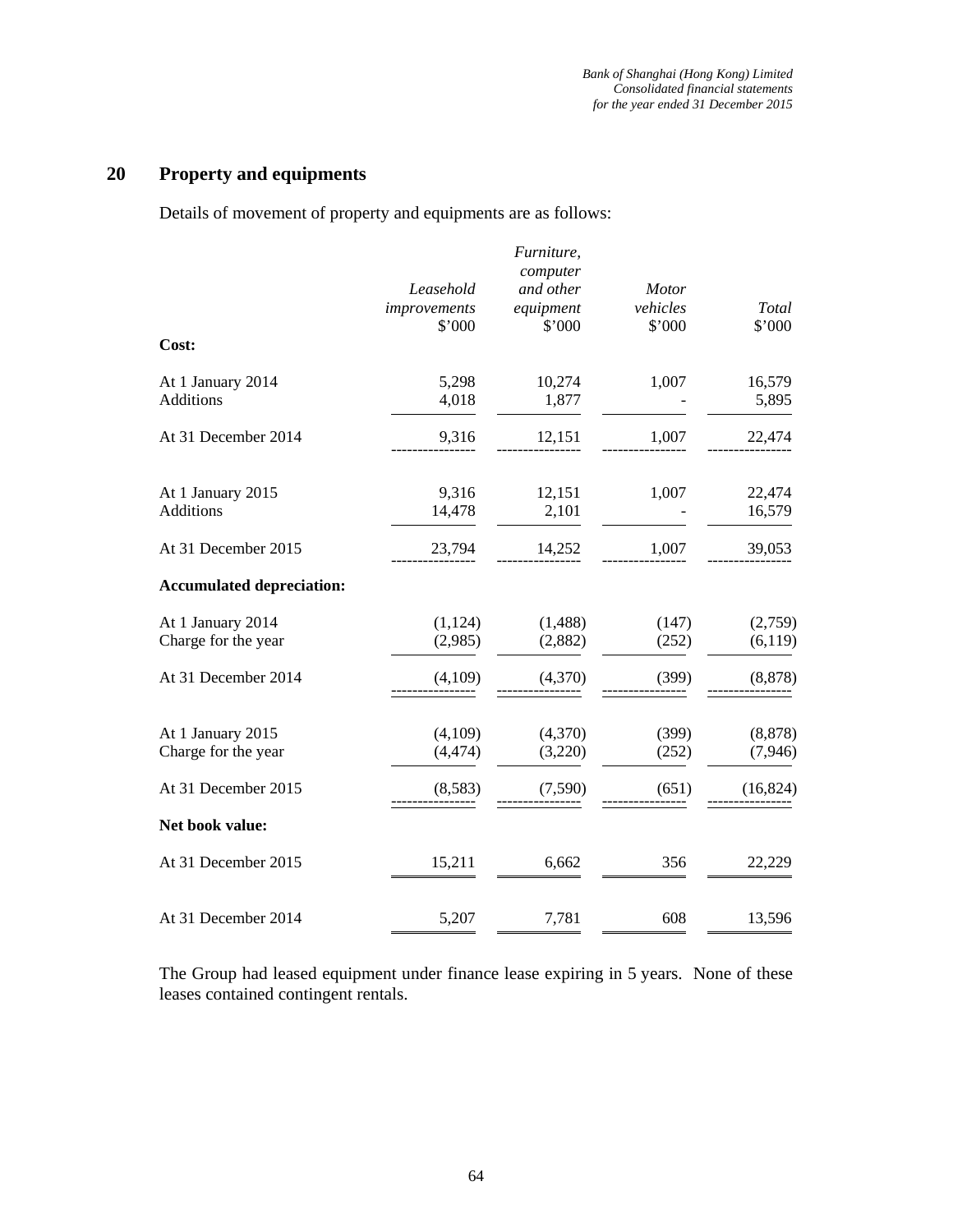## **21 Intangible assets**

|                 | 2015<br>\$'000 | 2014<br>\$'000 |
|-----------------|----------------|----------------|
| Softwares       | 6,218          | 6,060          |
| Club membership | 150            | 150            |
|                 | 6,368          | 6,210          |

Details of movement of intangible assets are as follows:

|                                                       | 2015                          | 2014                         |
|-------------------------------------------------------|-------------------------------|------------------------------|
| Cost:                                                 | \$'000                        | \$'000                       |
| At 1 January<br>Additions                             | 9,002<br>2,246                | 7,738<br>1,264               |
| At 31 December                                        | 11,248                        | 9,002                        |
| <b>Accumulated amortisation:</b>                      |                               |                              |
| At 1 January<br>Charge for the year<br>At 31 December | (2,792)<br>(2,088)<br>(4,880) | (928)<br>(1, 864)<br>(2,792) |
| Net book value:                                       |                               |                              |
| At 31 December                                        | 6,368                         | 6,210                        |

During 2015 and 2014, there was no impairment on intangible assets.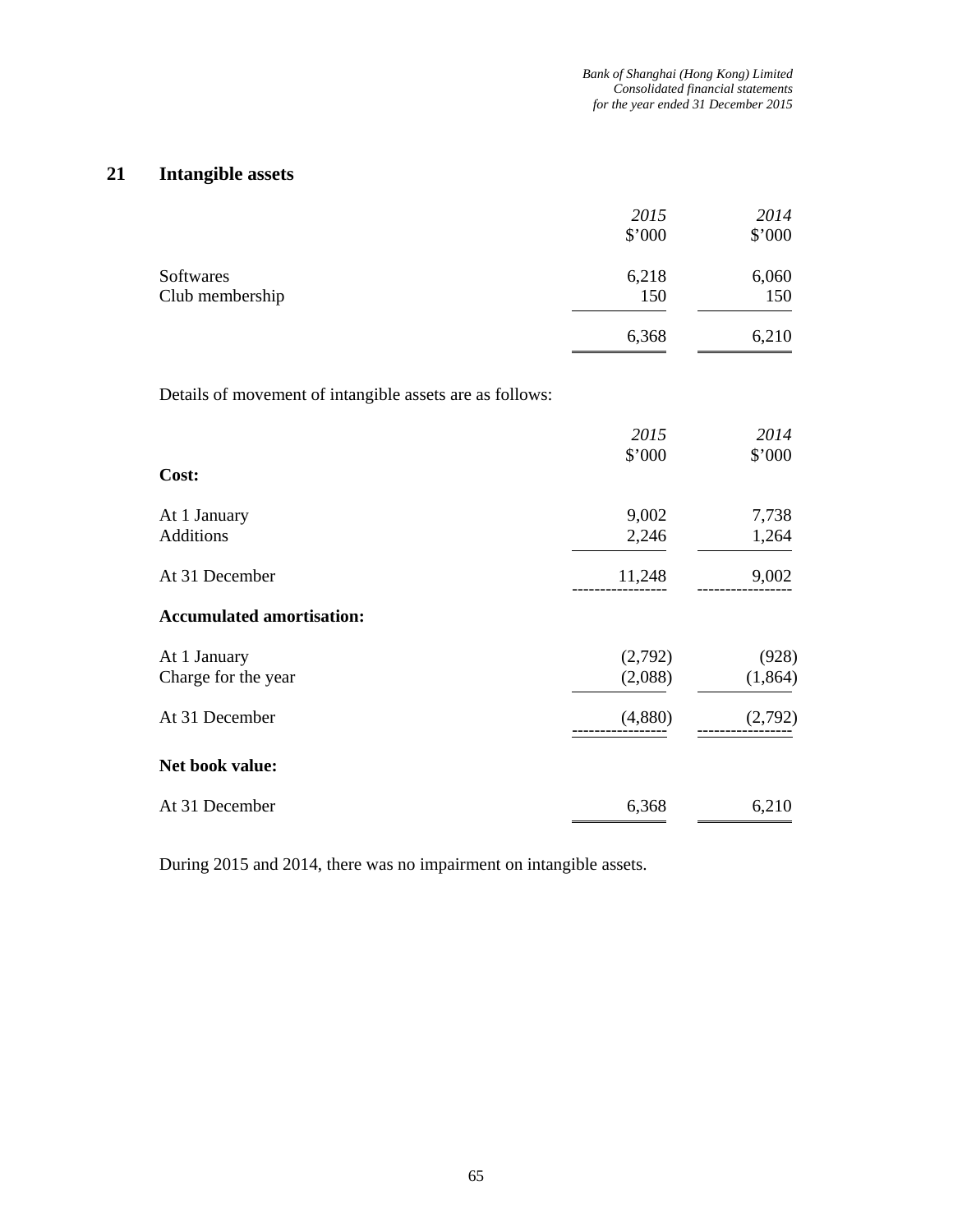## **22 Other assets**

|    |                                      | 2015<br>\$'000 | 2014<br>\$'000 |
|----|--------------------------------------|----------------|----------------|
|    | Interest receivable                  | 63,812         | 61,188         |
|    | Fee receivable                       | 20,261         | 18,417         |
|    | Customer liability under acceptances | 4,823          | 9,458          |
|    | Prepaid expenses                     | 6,767          | 1,976          |
|    | <b>Others</b>                        | 17,538         | 3,327          |
|    |                                      | 113,201        | 94,366         |
| 23 | <b>Deposits from customers</b>       |                |                |
|    |                                      | 2015           | 2014           |

|                                  | \$2000    | \$'000    |
|----------------------------------|-----------|-----------|
| Deposits from customers          |           |           |
| - Time, call and notice deposits | 7,853,990 | 4,308,298 |

## **24 Income tax in the consolidated statement of financial position**

## *(a) Current tax in the consolidated statement of financial position represents:*

|                                                                                  | 2015<br>\$'000      | 2014<br>\$'000 |
|----------------------------------------------------------------------------------|---------------------|----------------|
| Provision for Hong Kong Profits Tax for the year<br>Provisional Profits Tax paid | 15,022<br>(14, 344) |                |
|                                                                                  | 678                 |                |
| Provision of withholding tax in the People's Republic<br>of China                | 76                  | 3,534          |
|                                                                                  | 754                 | 3,534          |
| <b>Representing:</b>                                                             |                     |                |
| Current tax payable                                                              | 754                 | 3,534          |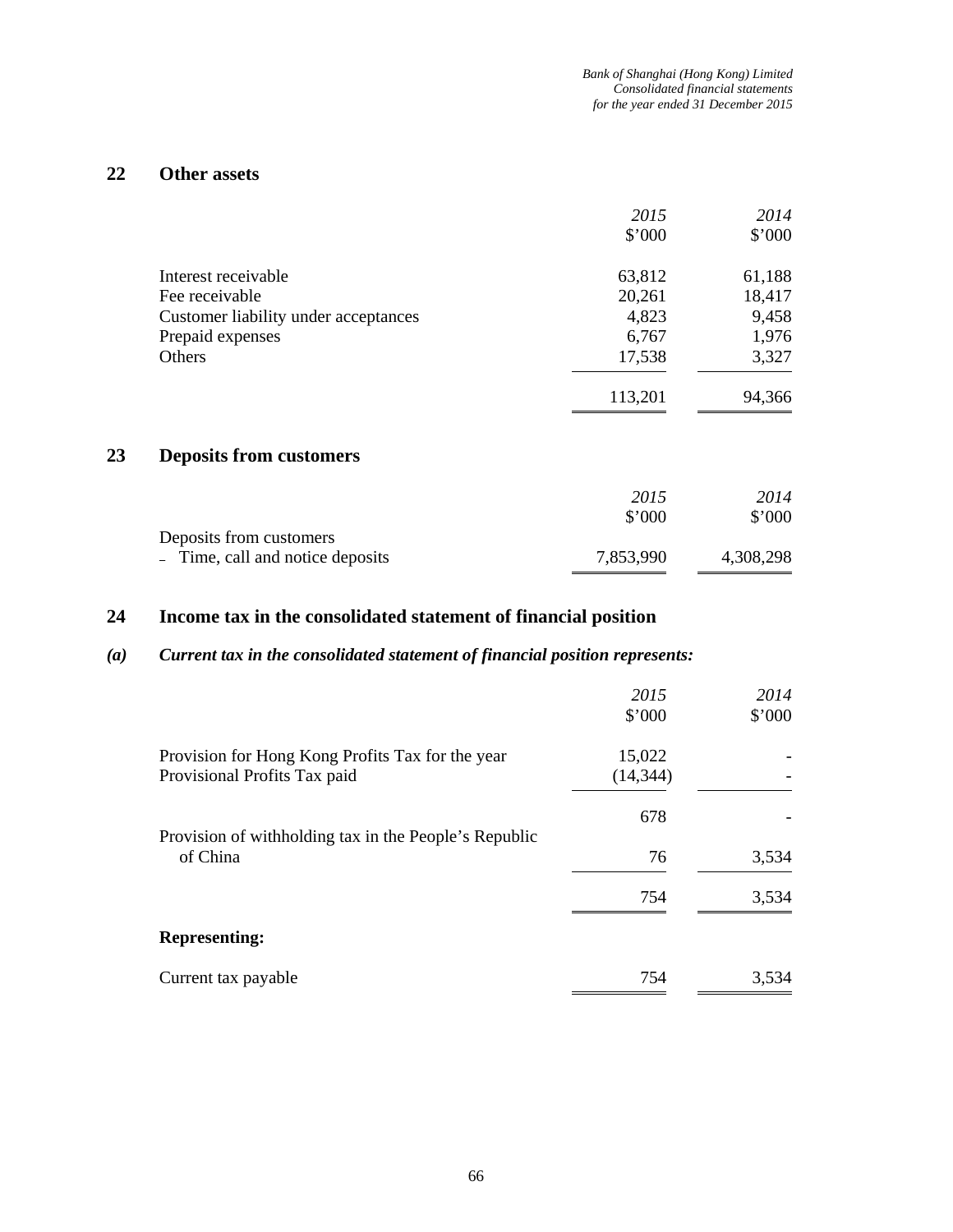## **24 Income tax in the consolidated statement of financial position (continued)**

#### *(b) Deferred tax assets and liabilities recognised:*

|                                                                                             | Depreciation<br>allowances<br>in excess of<br>the related<br>depreciation<br>\$'000 | Amortisation<br>of intangible<br>assets<br>\$'000 | Loan<br>impairment<br>allowance<br>\$'000 | Tax losses<br>\$'000 | <b>Others</b><br>\$'000 | Total<br>\$'000 |
|---------------------------------------------------------------------------------------------|-------------------------------------------------------------------------------------|---------------------------------------------------|-------------------------------------------|----------------------|-------------------------|-----------------|
| At 1 January 2014<br>Charged/(credited) to<br>consolidated<br>statement of<br>comprehensive | 845                                                                                 | 1,099                                             | (92)                                      | (6,602)              | (32)                    | (4,782)         |
| income                                                                                      | (98)                                                                                | (99)                                              | (1,254)                                   | 6,602                | 32                      | 5,183           |
| At 31 December 2014                                                                         | 747                                                                                 | 1,000                                             | (1,346)                                   |                      |                         | 401             |
| At 1 January 2015<br>Charged/(credited) to<br>consolidated<br>statement of                  | 747                                                                                 | 1,000                                             | (1,346)                                   |                      |                         | 401             |
| comprehensive<br>income                                                                     | (921)                                                                               | 51                                                | (2,908)                                   |                      | (1, 815)                | (5,593)         |
| At 31 December 2015                                                                         | (174)                                                                               | 1,051                                             | (4,254)                                   |                      | (1, 815)                | (5,192)         |
|                                                                                             |                                                                                     |                                                   |                                           |                      |                         |                 |
|                                                                                             |                                                                                     |                                                   |                                           |                      | 2015<br>\$'000          | 2014<br>\$'000  |

Net deferred tax assets (5,500)  $-$ Net deferred tax liabilities 308 401  $(5,192)$  401

At 31 December 2015 and 2014, there were no significant deferred tax assets or liabilities not recognised.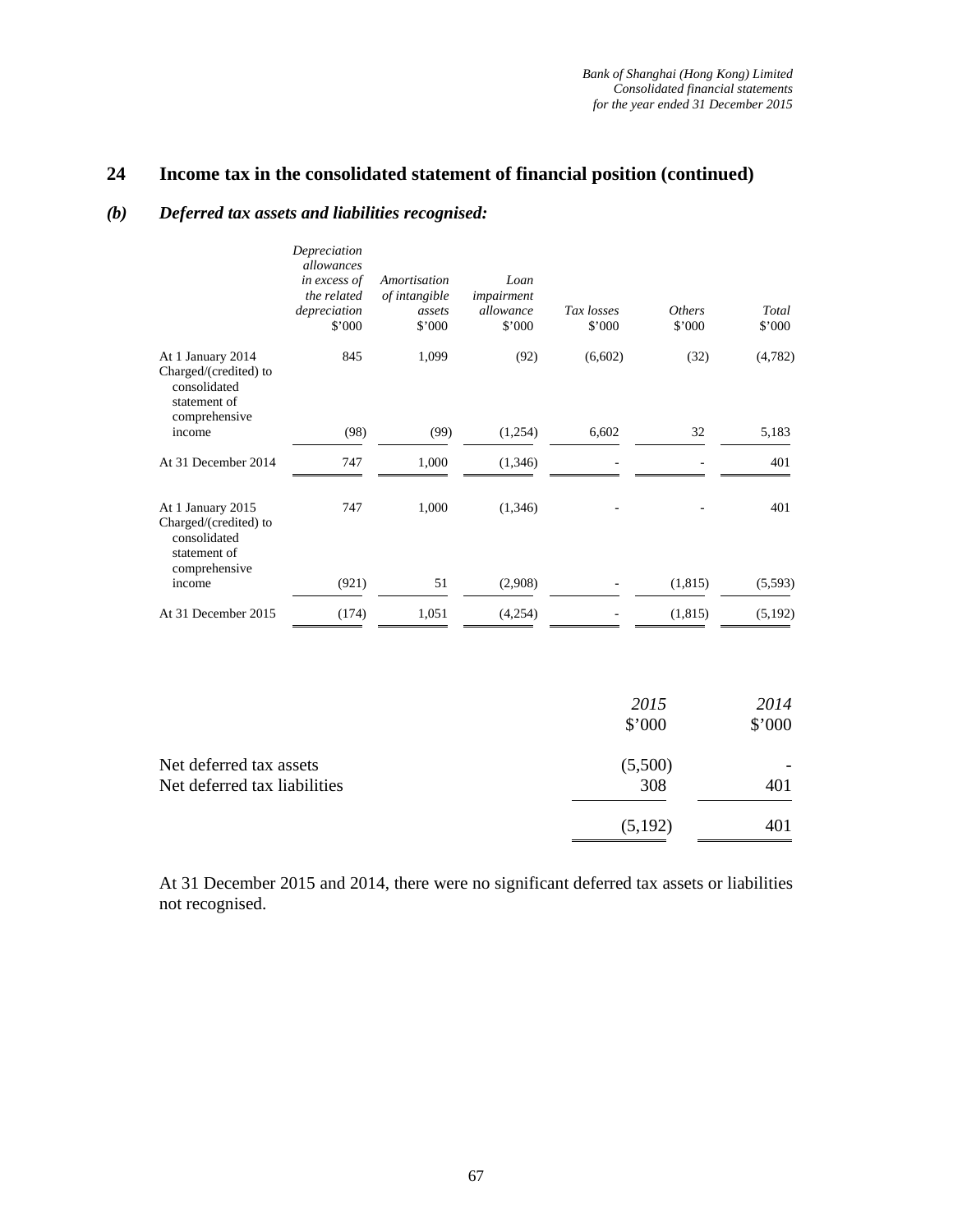## **25 Other liabilities**

|                                            | 2015    | 2014   |
|--------------------------------------------|---------|--------|
|                                            | \$'000  | \$'000 |
| Interest payable                           | 59,473  | 39,279 |
| Acceptances outstanding                    | 4,823   | 9,458  |
| Accounts payable                           | 664     | 266    |
| Accrued expenses                           | 4,539   | 2,804  |
| Provision for short-term employee benefits | 17,784  | 10,000 |
| Obligations under finance leases           | 61      | 85     |
| Others                                     | 86,081  | 2,238  |
|                                            | 173,425 | 64,130 |

### **26 Capital and reserves**

#### *(a) Movement in components of equity*

The reconciliation between the opening and closing balances of each component of the Group's consolidated equity is set out in the consolidated statement of changes in equity. Details of the changes in the Company's individual components of equity between the beginning and the end of the year are set out below:

|                                                           | <b>Note</b> | <b>Share</b><br>capital<br>\$'000 | (Accumulated<br>losses<br>retained<br>profits<br>$$^{\circ}000$ | Available-<br>for-sale<br>fair value<br>reserve<br>\$'000 | Regulatory<br>reserve<br>\$'000 | Total<br>\$'000   |
|-----------------------------------------------------------|-------------|-----------------------------------|-----------------------------------------------------------------|-----------------------------------------------------------|---------------------------------|-------------------|
| <b>Balance at 1 January 2014</b>                          |             | 200,000                           | (25, 856)                                                       | 950                                                       | 986                             | 176,080           |
| Changes in equity for 2014:                               |             |                                   |                                                                 |                                                           |                                 |                   |
| Profit for the year<br>Other comprehensive income         | 13          |                                   | 61,773                                                          | (1,938)                                                   |                                 | 61,773<br>(1,938) |
| Total comprehensive income                                |             |                                   | 61,773                                                          | (1,938)                                                   |                                 | 59,835            |
| Allotment of new shares<br>Transfer to regulatory reserve | 26(b)       | 1,800,000                         | (26, 531)                                                       |                                                           | 26,531                          | 1,800,000         |
| <b>Balance at 31 December 2014</b><br>and 1 January 2015  |             | 2,000,000                         | 9,386                                                           | (988)                                                     | 27,517                          | 2,035,915         |
| Changes in equity for 2015:                               |             |                                   |                                                                 |                                                           |                                 |                   |
| Profit for the year<br>Other comprehensive income         | 13          |                                   | 72,010                                                          | (876)                                                     |                                 | 72,010<br>(876)   |
| Total comprehensive income                                |             |                                   | 72,010                                                          | (876)                                                     |                                 | 71,134            |
| Allotment of new shares<br>Transfer to regulatory reserve | 26(b)       |                                   | (26, 504)                                                       |                                                           | 26,504                          |                   |
| <b>Balance at 31 December 2015</b>                        |             | 2,000,000                         | 54,892                                                          | (1,864)                                                   | 54,021                          | 2,107,049         |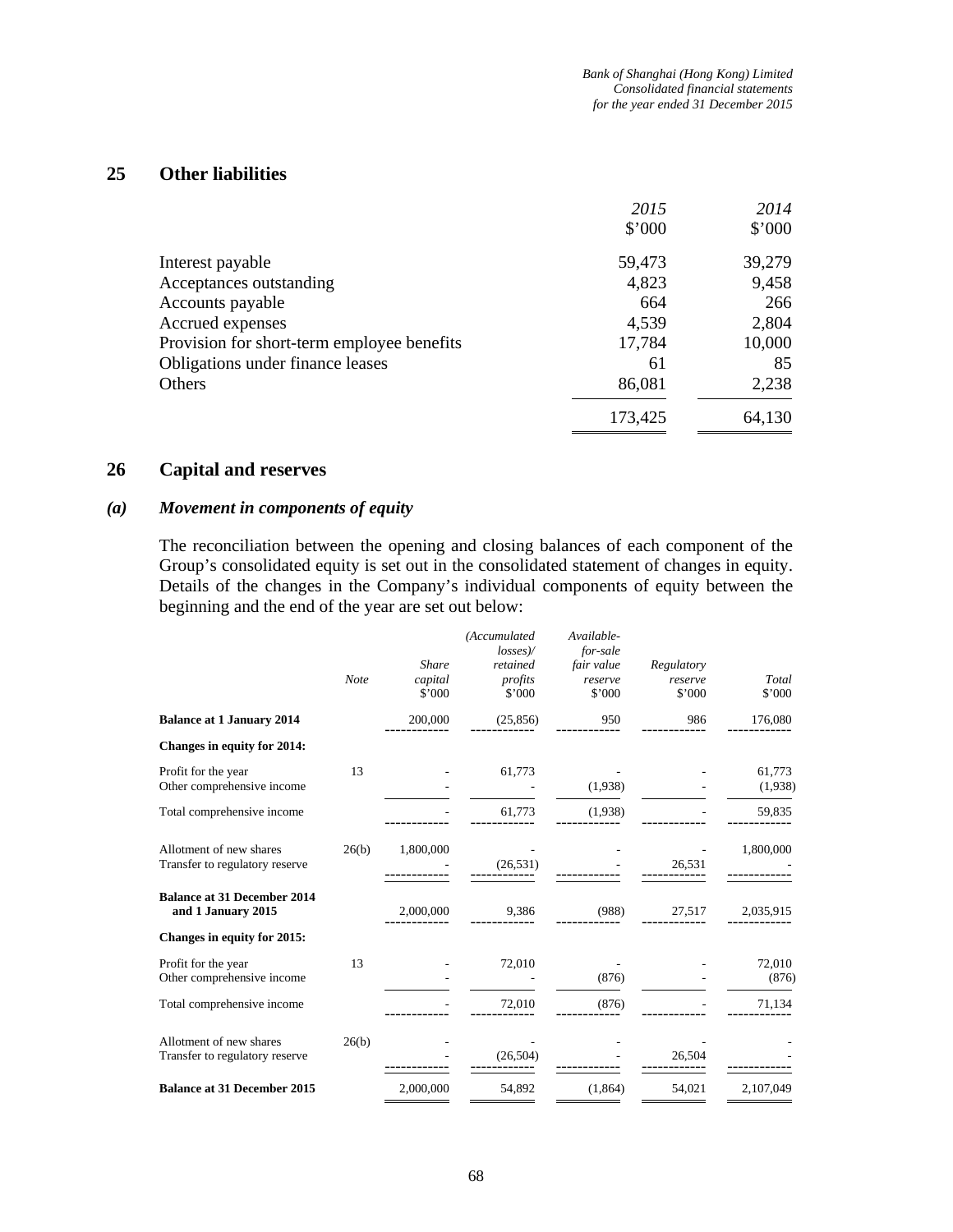## **26 Capital and reserves (continued)**

#### *(b) Share capital*

|                                            | 2015                     |           | 2014                    |           |
|--------------------------------------------|--------------------------|-----------|-------------------------|-----------|
|                                            | No. of<br>shares<br>000' | \$'000    | No. of<br>shares<br>000 | \$'000    |
| Ordinary shares, issued and<br>fully paid: |                          |           |                         |           |
| At 1 January                               | 160,439                  | 2,000,000 | 20,000                  | 200,000   |
| Allotment of new shares                    |                          |           | 140,439                 | 1,800,000 |
| At 31 December                             | 160,439                  | 2,000,000 | 160,439                 | 2,000,000 |

The holders of ordinary shares are entitled to receive dividends as declared from time to time and are entitled to one vote per share at meetings of the Company. All ordinary shares rank equally with regards to the Company's residual assets.

#### *(c) Dividends*

|                                           | 2015   | 2014   |
|-------------------------------------------|--------|--------|
|                                           | \$'000 | \$'000 |
| Dividend approved or paid during the year | -      |        |
|                                           |        |        |

#### *(d) Nature and purpose of reserves*

#### (i) Available-for-sale fair value reserve

This comprises the cumulative net change in the fair value of available-for-sale financial assets until the financial assets are derecognised and is dealt with in accordance with the accounting policies adopted for the measurement of the available-for-sale financial assets at fair value.

#### (ii) Retained profits/accumulated losses

The Group is required to maintain minimum capital adequacy ratio set by the HKMA. The minimum capital requirements could therefore potentially restrict the amount of retained profits available for distribution to the shareholders.

#### (iii) Regulatory reserve

The regulatory reserve is maintained in accordance with Hong Kong Banking regulations. At 31 December 2015, a regulatory reserve of \$54,021,000 (2014: \$27,517,000) was maintained to satisfy the provisions of the Hong Kong Banking Ordinance for prudential supervision purposes. Movement in this reserve was made directly through retained profits under consultation with the HKMA. The regulatory reserve is non-distributable.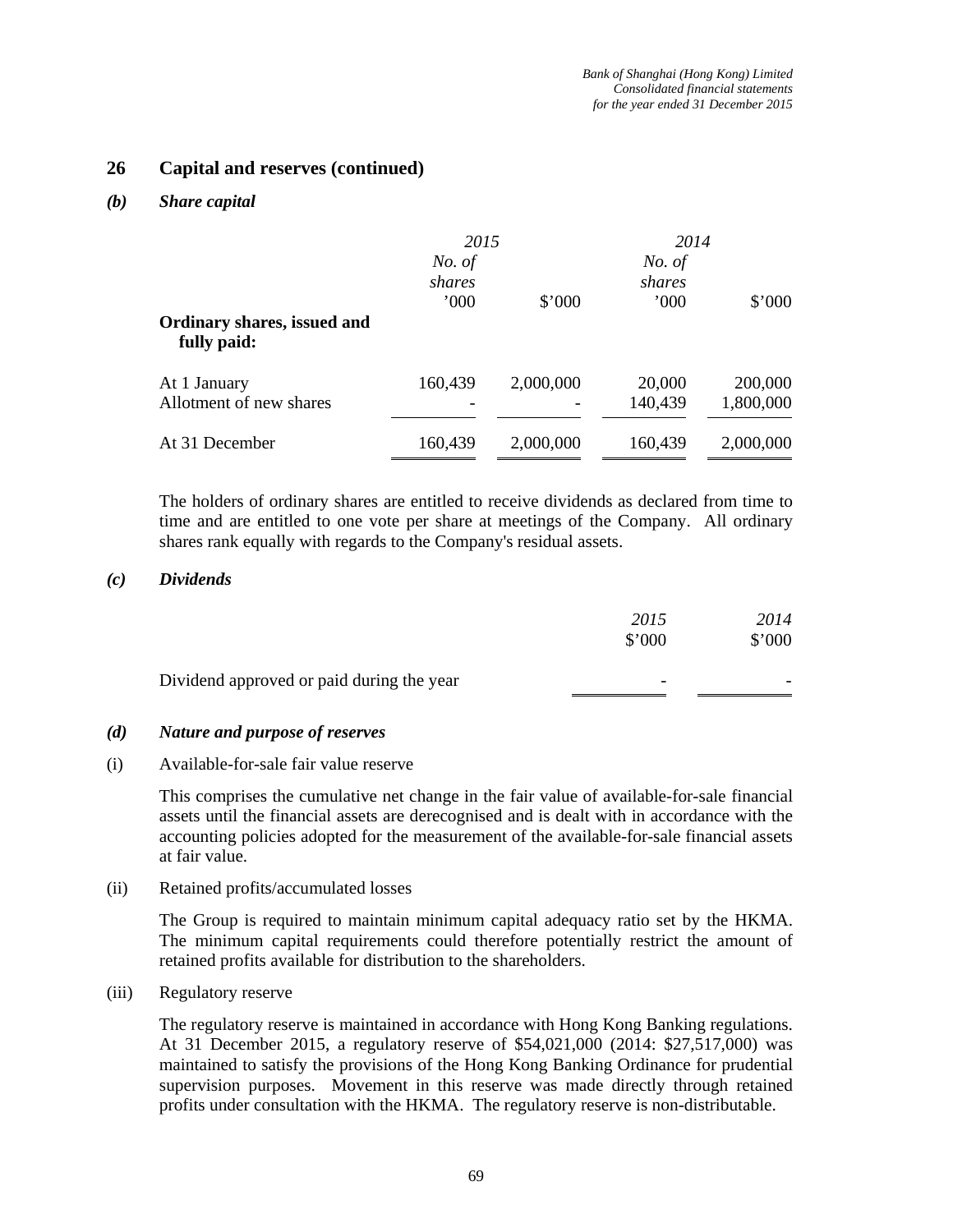## **27 Material related party transactions**

During the year, the Group entered into transactions with related parties in the normal course of business including accepting and placement of inter-bank deposits, conducting correspondent banking and foreign exchange transactions. All these related party transactions were priced at the relevant market rates at the time of each transaction.

#### *(a) The amount of material related party transactions during the year and outstanding balances at the reporting date are set out below:*

|                                                        | Immediate holding company |         |  |
|--------------------------------------------------------|---------------------------|---------|--|
|                                                        | 2015                      | 2014    |  |
|                                                        | \$'000                    | \$'000  |  |
| <b>Consolidated statement of comprehensive income:</b> |                           |         |  |
| Interest income                                        | 2,223                     | 62,426  |  |
| Interest expense                                       | (5,038)                   | (3,486) |  |
| <b>Consolidated statement of financial position:</b>   |                           |         |  |
| Amounts due from:                                      |                           |         |  |
| Cash and balances with banks and central bank          | 6                         | 8       |  |
| - Placements with banks                                | 99,978                    | 226,707 |  |
| Derivative financial assets                            | 8,845                     | 5,236   |  |
| Other assets                                           | 630                       | 4,320   |  |
| Amounts due to:                                        |                           |         |  |
| Deposits from banks                                    | 286,732                   | 474,046 |  |
| Derivative financial liabilities                       | 862                       |         |  |
| Other liabilities                                      | 65,204                    | 817     |  |
| Derivative contracts:                                  |                           |         |  |
| Foreign currency exchange derivative contract          |                           |         |  |
| amount                                                 | 332,869                   | 587,412 |  |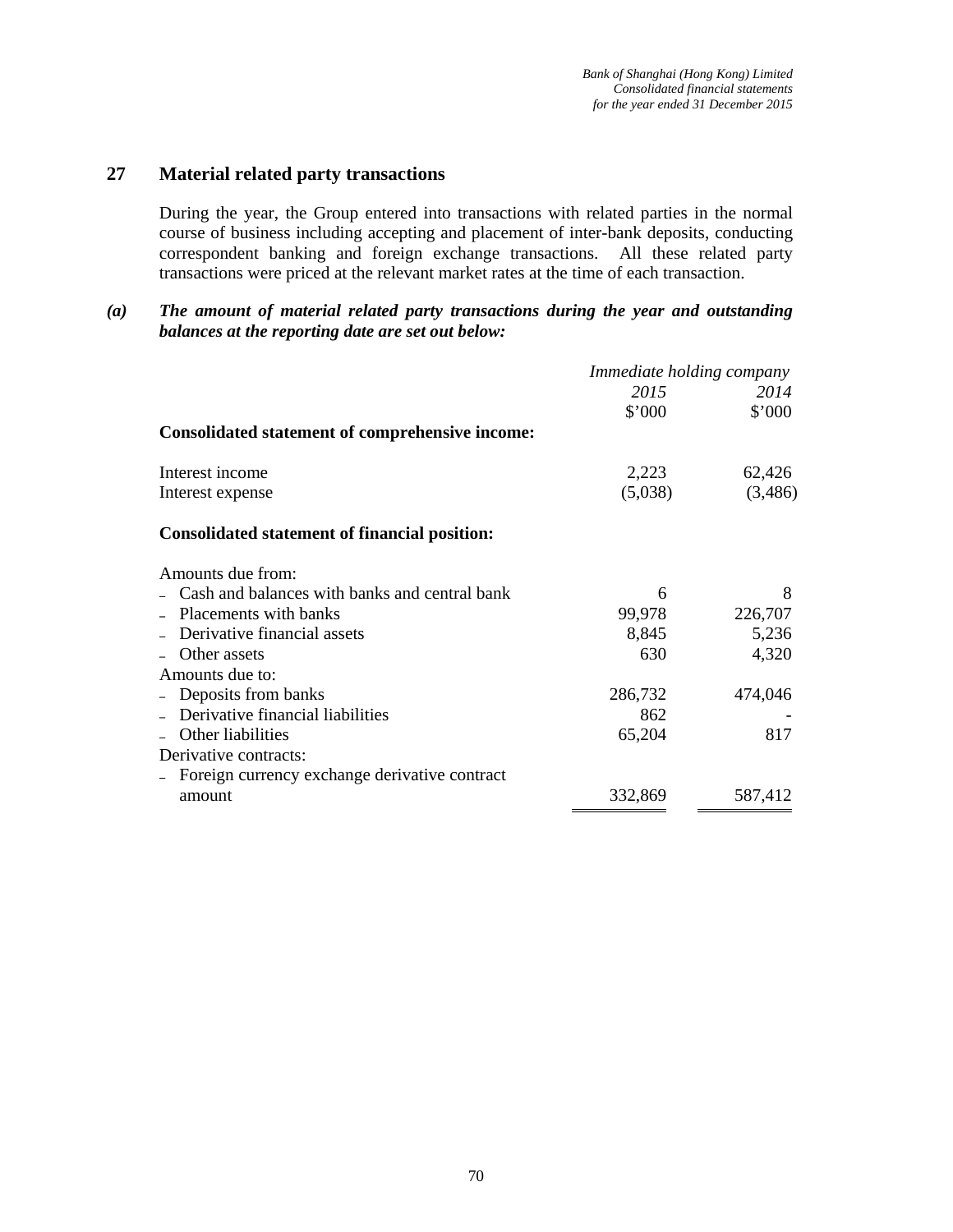## **27 Material related party transactions (continued)**

#### *(b) Directors and key management personnel*

During the year, the Group did not provide any credit facilities nor accept any deposits from the directors and key management personnel of the Group and its holding companies as well as their close family members and companies controlled or significantly influenced by them.

Remunerations, for key management personnel, including amounts paid to the Group's directors as disclosed in Note 11, are as follows:

|                                | 2015   | 2014   |
|--------------------------------|--------|--------|
|                                | \$'000 | \$'000 |
| Salaries and other benefits    | 8,622  | 6,499  |
| Contribution to provident fund | 791    | 599    |
| Variable bonuses               | 5,485  | 4,630  |

#### **28 Derivative financial instruments**

Derivatives entered into by the Group include foreign exchange forward and swap contracts. The Group used these derivatives in its own assets and liabilities management and also sold these products to customers as normal banking activities. For these transactions entered into with customers, they were actively managed through offsetting deals with external parties to ensure the Group's net exposures were within acceptable level of risk. No significant proprietary positions were maintained by the Group at 31 December 2015 and 2014.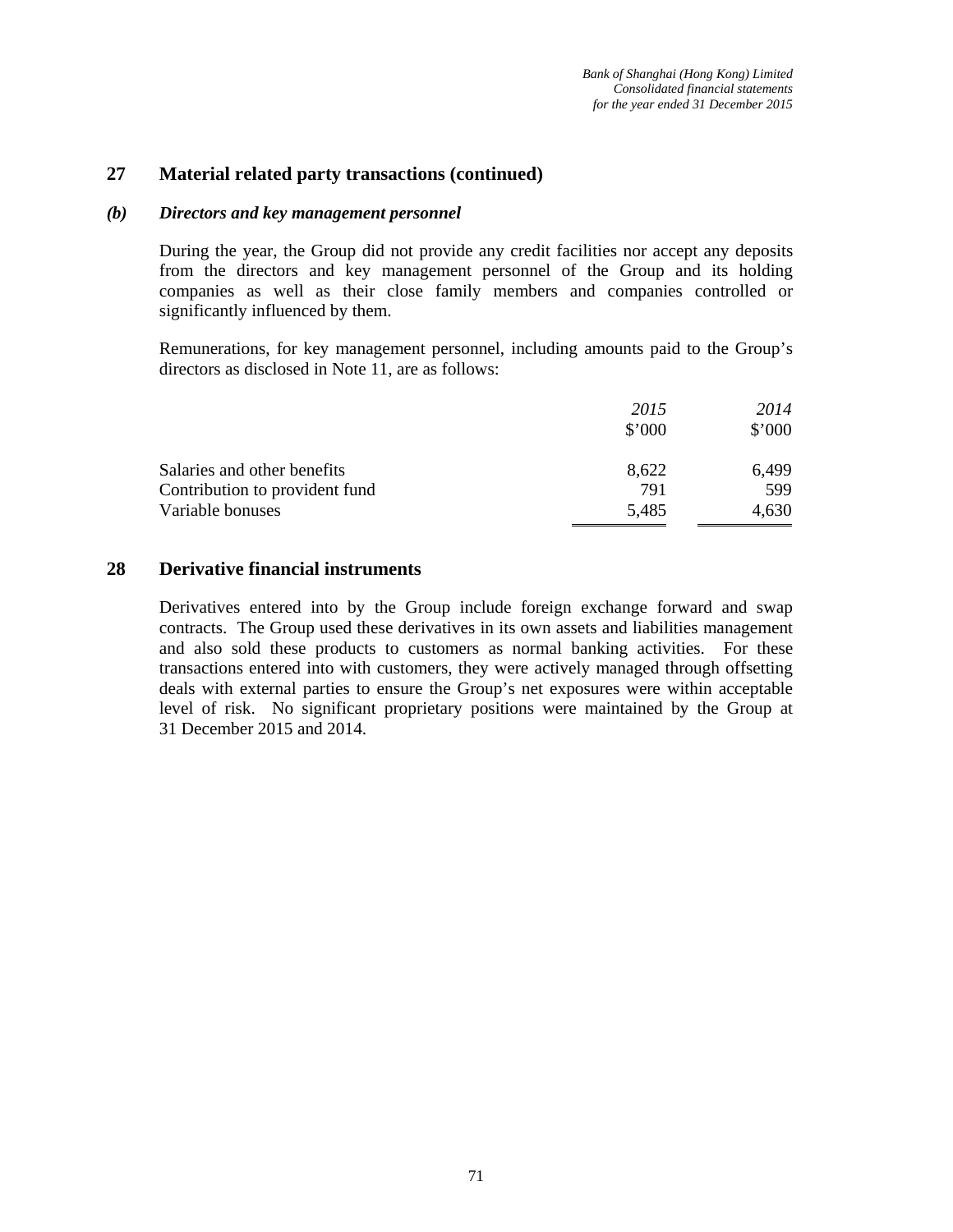## **28 Derivative financial instruments (continued)**

#### *(a) Notional amounts of derivatives*

Derivatives refer to financial contracts, the value of which links to the value of one or more underlying assets or indices. The notional amount of these instruments represents the volume of outstanding transactions and not the amount at risk.

*At 31 December 2015* 

|                         | Held for<br>trading<br>\$'000 | <b>Total</b><br>\$'000 |
|-------------------------|-------------------------------|------------------------|
| Exchange rate contracts |                               |                        |
| - Forwards              | 659,962                       | 659,962                |
| - Swaps                 | 221,031                       | 221,031                |
|                         | 880,993                       | 880,993                |

#### *At 31 December 2014*

|                         | Held for<br>trading<br>\$'000 | Total<br>\$'000 |
|-------------------------|-------------------------------|-----------------|
| Exchange rate contracts |                               |                 |
| - Forwards              | 1,177,679                     | 1,177,679       |
| - Swaps                 | 1,828,510                     | 1,828,510       |
| Equity contracts        | 104,000                       | 104,000         |
|                         | 3,110,189                     | 3,110,189       |

All these derivatives were with residual maturity of one year or less.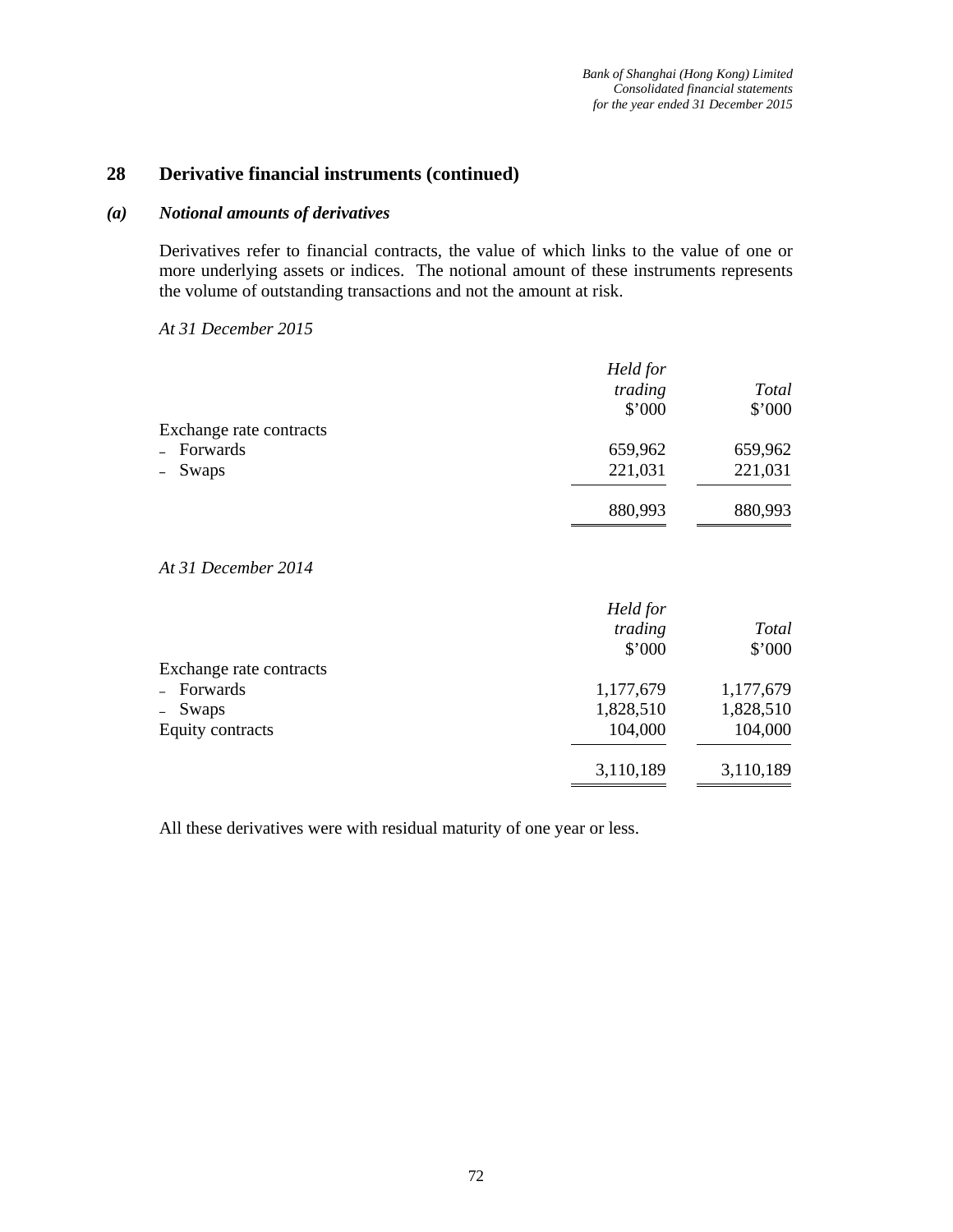## **28 Derivative financial instruments (continued)**

#### *(b) Fair values and credit risk-weighted amounts of derivatives*

Credit risk-weighted amount refers to the amount as computed in accordance with the Banking (Capital) Rules and depends on the status of the counterparty and the residual maturity of the transaction. The risk-weight factor for derivatives outstanding at 31 December 2015 ranged from 20% to 50% (2014: 20% to 100%).

Derivative financial instruments are presented in net when there is a legally enforceable right to set off the recognised amounts, and there is an intention to settle them on a net basis or realise the asset and settle the liability simultaneously. As at 31 December 2015, no derivative financial instruments have fulfilled the above criteria, therefore no derivative financial instruments were offset on the statement of financial position (2014: Nil).

*At 31 December 2015* 

|                         | Derivative | Derivative  | Credit         |
|-------------------------|------------|-------------|----------------|
|                         | financial  | financial   | risk-weighted  |
|                         | assets     | liabilities | amounts        |
|                         | \$'000     | \$'000      | $$^{\circ}000$ |
| Exchange rate contracts |            |             |                |
| - Forwards              | 9,649      | 9,510       | 8,124          |
| - Swaps                 | 41         | 4           | 16             |
|                         | 9,690      | 9,514       | 8,140          |

*At 31 December 2014* 

|                         | Derivative | Derivative  | Credit        |
|-------------------------|------------|-------------|---------------|
|                         | financial  | financial   | risk-weighted |
|                         | assets     | liabilities | amounts       |
|                         | \$'000     | \$'000      | \$'000        |
| Exchange rate contracts |            |             |               |
| - Forwards              | 5,236      | 4,893       | 8,124         |
| - Swaps                 | 2,051      | 4,637       | 3,588         |
| Equity contracts        | 254        |             | 6,495         |
|                         | 7,541      | 9,530       | 18,207        |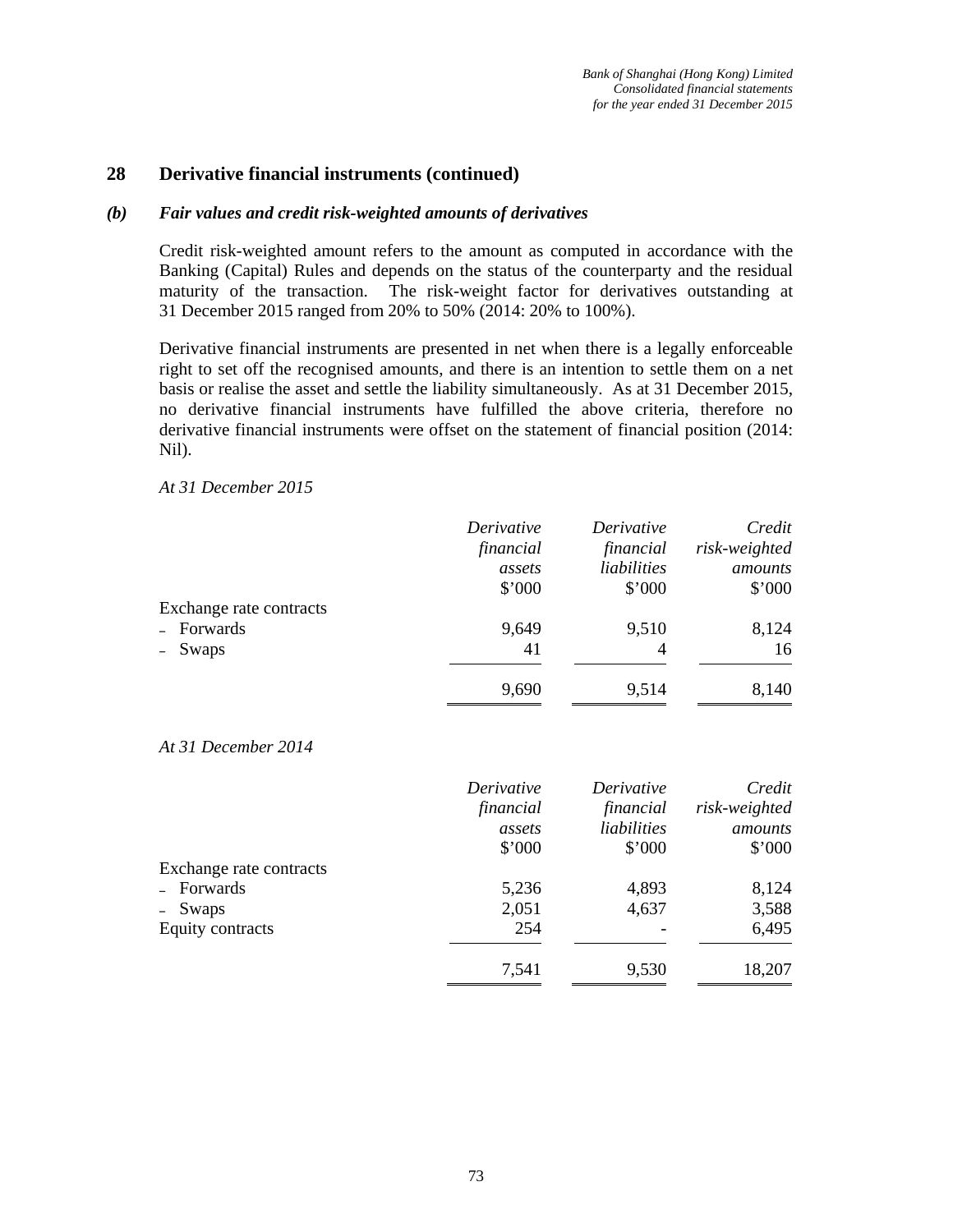## **29 Contingent liabilities and commitments**

#### *(a) Contingent liabilities and commitment to extend credit*

|                                          | 2015      | 2014    |
|------------------------------------------|-----------|---------|
|                                          | \$'000    | \$'000  |
| Contract amounts                         |           |         |
| - Direct credit substitutes              | 90,990    |         |
| - Trade-related contingencies            | 1,478     | 4,838   |
| - Transaction-related contingencies      | 170,845   | 1,030   |
| Other commitments                        |           |         |
| - which are unconditionally cancellable  | 1,260,536 | 362,066 |
| with an original maturity under one year | 463,691   | 155,117 |
| with an original maturity over one year  | 262,944   | 105,014 |
|                                          | 2,250,484 | 628,065 |
| Credit risk-weighted amounts             | 255,591   | 84,374  |

Contingent liabilities and commitments are credit related instruments. The risk involved in these credit-related instruments is essentially the same as the credit risk involved in extending loan facilities to customers. The contractual amounts represent the amounts at risk should the contract be fully drawn and the customer would be in default. As the facilities may expire without being drawn, the contract amounts do not represent expected future cash flows.

The risk-weight factor for the computation of credit risk-weighted amounts range from 0% to 100%.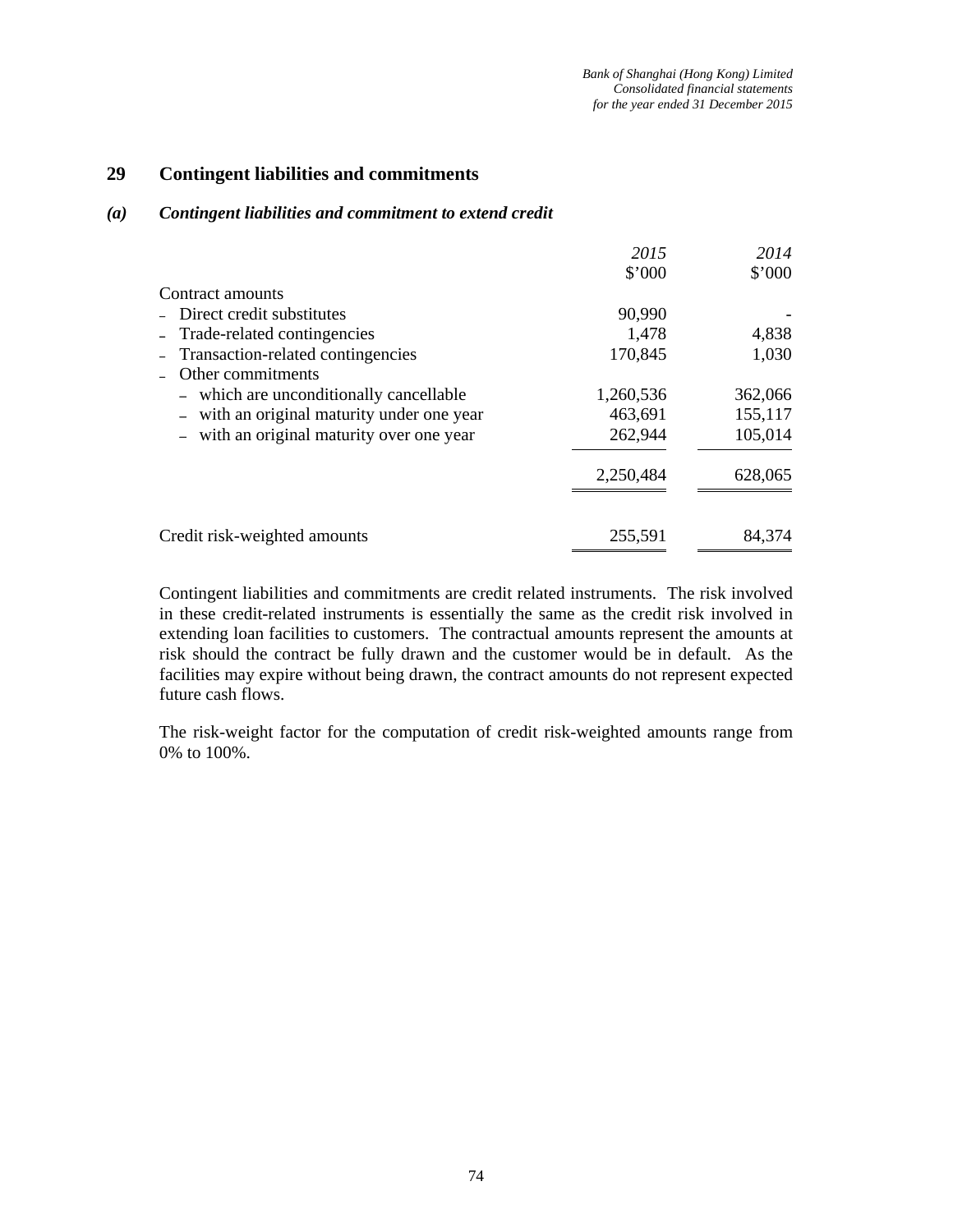## **29 Contingent liabilities and commitments (continued)**

#### *(b) Lease commitments*

At 31 December 2015, the total future minimum lease payments under non-cancellable operating leases are as follows:

|                                 | 2015   | 2014   |
|---------------------------------|--------|--------|
|                                 | \$'000 | \$'000 |
| Within 1 year                   | 21,012 | 12,144 |
| After 1 year but within 5 years | 35,711 | 1,880  |
|                                 | 56,723 | 14,024 |

The Group leases properties under operating leases. These leases run for an initial period of 3 years, with an option to renew the lease subject to renegotiation of the terms of the lease. None of the leases contains contingent rentals.

## **30 Loans to directors and entities connected with directors**

Loans of directors of the Company and entities connected with directors, disclosed pursuant to section 383(1)(d) of the Hong Kong Companies Ordnance and Part 3 of the Companies (Disclosure of Information about Benefits of Directors) Regulation are as follows:

|                                                                                                  | 2015<br>\$'000 | 2014<br>\$'000 |
|--------------------------------------------------------------------------------------------------|----------------|----------------|
| Aggregate amount in respect of principal and interest<br>as at 31 December                       |                |                |
| The maximum aggregate amount outstanding in<br>respect of principal and interest during the year |                |                |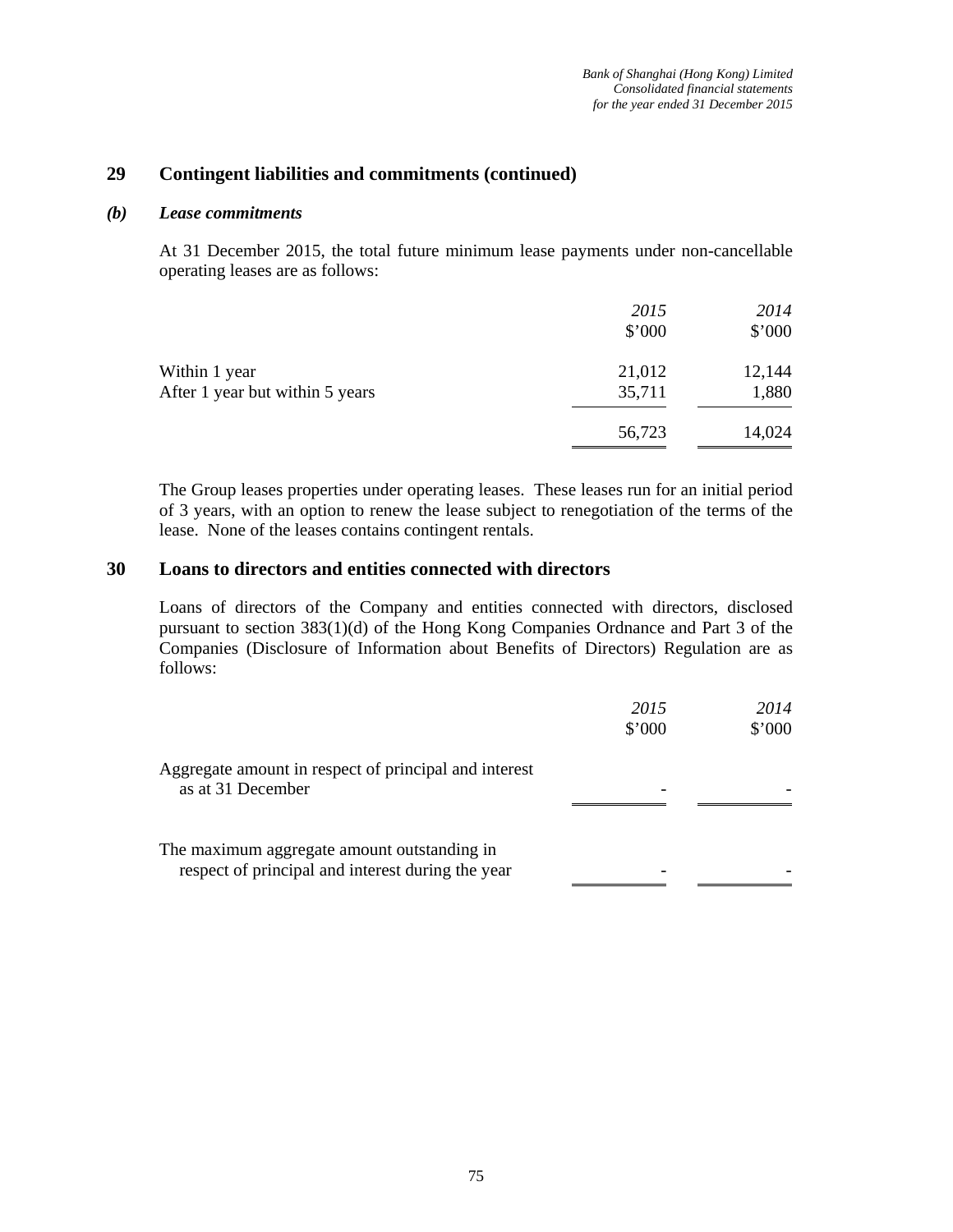## **31 Notes to consolidated statement of cash flows**

## *(a) Reconciliation of profit before taxation to net cash inflow from operating activities*

|                                                    | 2015        | 2014        |
|----------------------------------------------------|-------------|-------------|
|                                                    | \$'000      | \$'000      |
| Profit before taxation                             | 91,796      | 75,582      |
| Adjustments for:                                   |             |             |
| Interest income                                    | (370, 252)  | (249, 893)  |
| Interest expense                                   | 170,985     | 119,822     |
| Depreciation of property and equipments            | 7,946       | 6,119       |
| Amortisation of intangible assets                  | 2,088       | 1,864       |
| Loan impairment charges                            | 17,872      | 7,603       |
| Net profit on sale of available-for-sale financial |             |             |
| assets                                             |             | (111)       |
| Interest received                                  | 361,983     | 191,081     |
| Interest paid                                      | (150,791)   | (84, 431)   |
| Operating profit before changes in working capital | 131,627     | 67,636      |
| Change in balances and placements with banks with  |             |             |
| original maturity beyond three months              | 569,538     | (2,170,173) |
| Change in gross loans and advances to customers    | (4,412,648) | (3,411,781) |
| Change in other assets                             | (19,293)    | (16,759)    |
| Change in deposits from customers                  | 3,545,691   | 3,340,737   |
| Change in deposits from banks                      | (78,250)    | 2,147,636   |
| Change in certificates of deposit issued           | 2,696,033   | 418,024     |
| Change in other liabilities                        | 94,681      | 6,237       |
| Elimination of exchange differences and other      |             |             |
| non-cash items                                     | 4,040       | 2,764       |
| Cash generated from operating activities           | 2,531,419   | 384,321     |
| Hong Kong Profits Tax (paid)/refunded              | (14, 344)   | 434         |
| PRC withholding tax paid                           | (7,662)     | (9,051)     |
| Net cash inflow from operating activities          | 2,509,413   | 375,704     |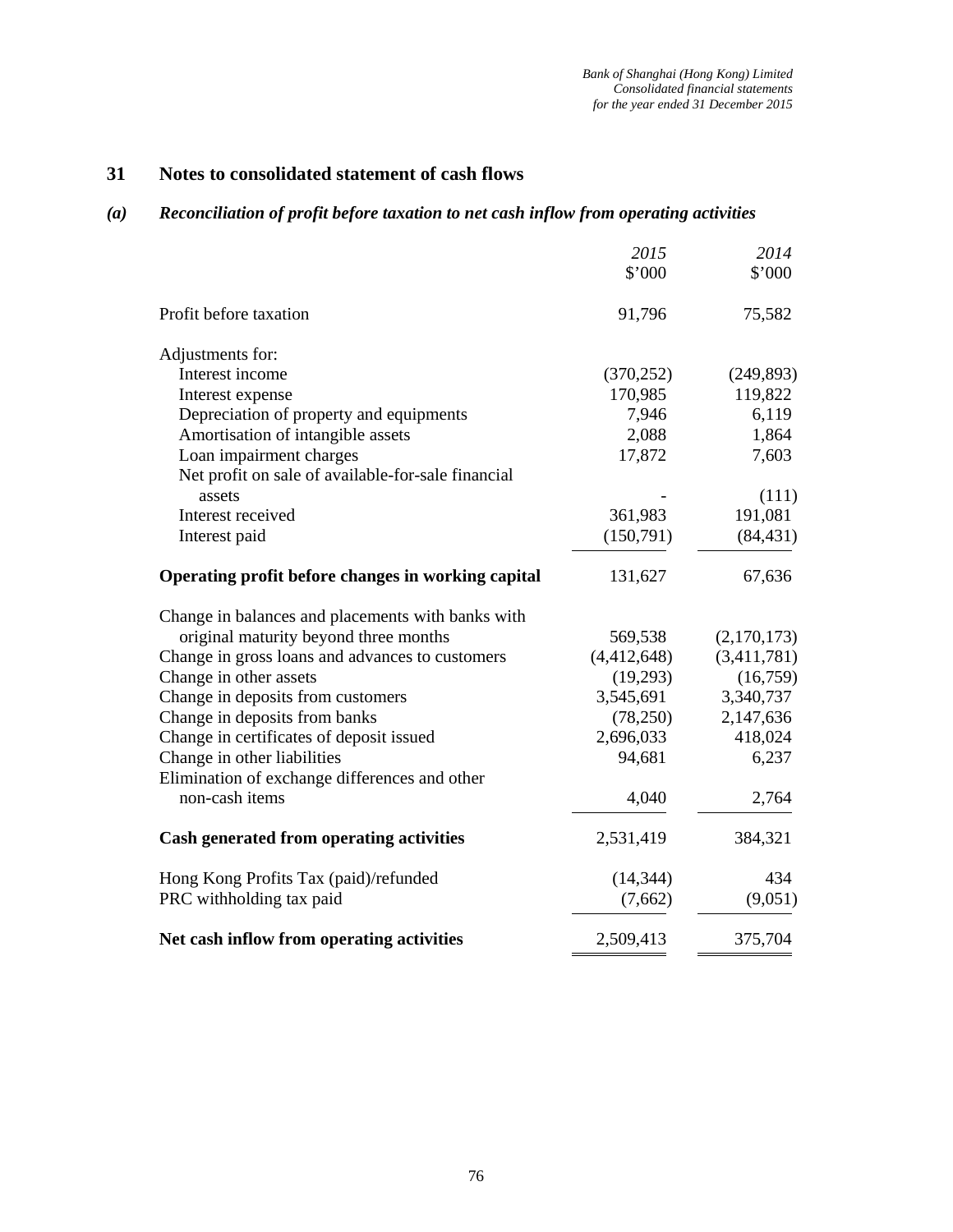## **31 Notes to consolidated statement of cash flows (continued)**

#### *(b) Cash and cash equivalents in the consolidated statement of cash flows:*

|                                                                                                      | 2015<br>\$'000 | 2014<br>\$'000 |
|------------------------------------------------------------------------------------------------------|----------------|----------------|
| Cash and balances with banks and central bank<br>Placements with banks with original maturity within | 60,405         | 74,616         |
| three months                                                                                         | 5,226,907      | 2,719,142      |
|                                                                                                      | 5,287,312      | 2,793,758      |

## *(c) Reconciliation with the consolidated statement of financial position:*

|                                                     | 2015        | 2014        |
|-----------------------------------------------------|-------------|-------------|
|                                                     | \$'000      | \$'000      |
| Cash and balances with banks and central bank       |             |             |
| (note 15)                                           | 60,405      | 74,616      |
| Placements with banks (note 16)                     | 7,086,084   | 5,147,858   |
| Amounts recognised in the consolidated statement of |             |             |
| financial position                                  | 7,146,489   | 5,222,474   |
| Less: Placements with banks with original maturity  |             |             |
| beyond three months                                 | (1,859,177) | (2,428,716) |
| Cash and cash equivalents in the consolidated       |             |             |
| statement of cash flows                             | 5,287,312   | 2,793,758   |

## **32 Immediate and ultimate holding company**

As at 31 December 2015, the Company's immediate and ultimate holding company was Bank of Shanghai Co., Limited, which is incorporated in the People's Republic of China. Bank of Shanghai Co., Limited produces financial statements available for public access.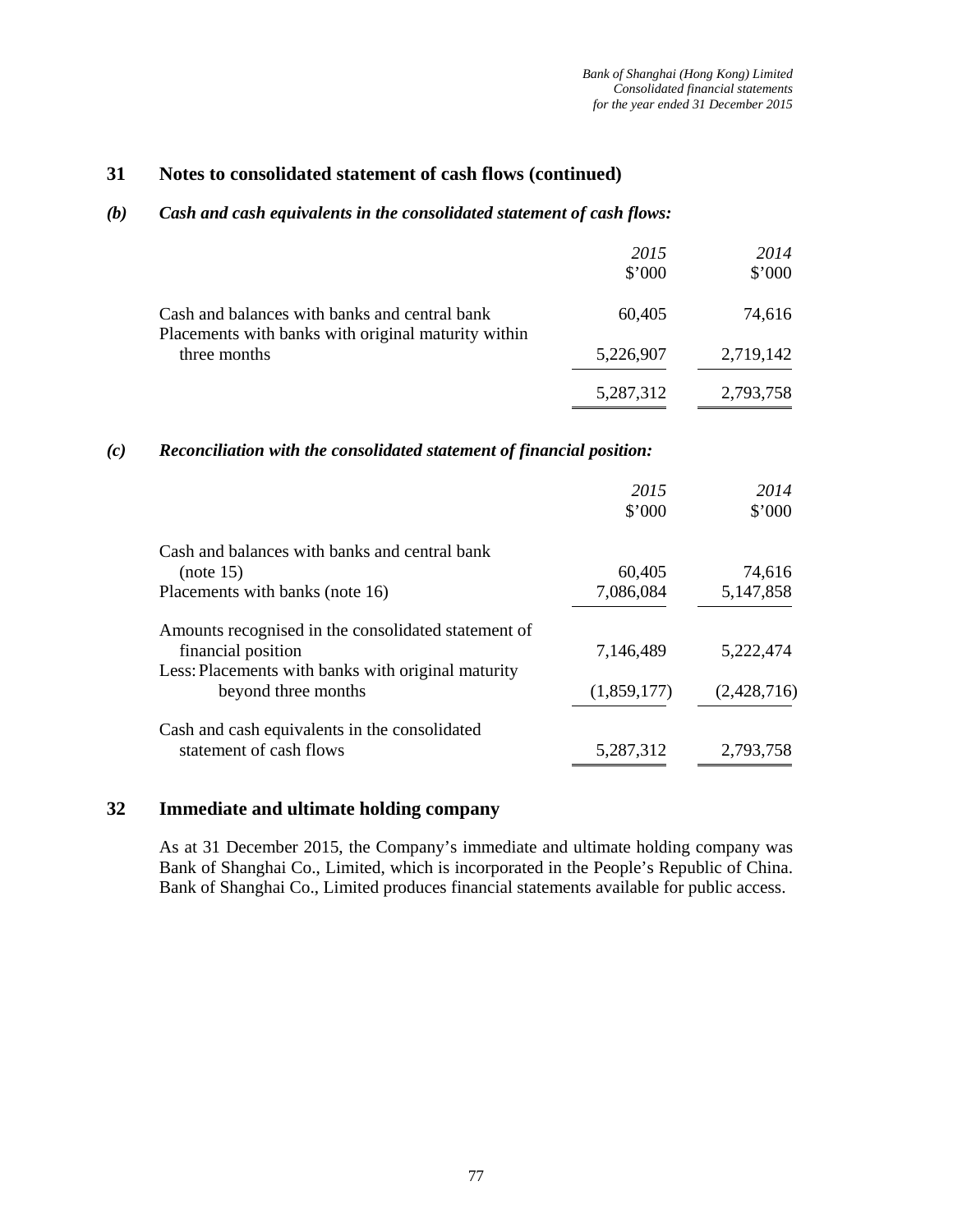## **33 Possible impact of amendments, new standards and interpretations issued but not yet effective for the year ended 31 December 2015**

Up to the date of issue of the financial statements, the HKICPA has issued a few amendments and new standards which were not yet effective for the year ended 31 December 2015 and which have not been adopted in these financial statements. These include the following which may be relevant to the Group.

|                                                                                                            | <i>Effective for</i><br><i>accounting periods</i><br>beginning on or after |
|------------------------------------------------------------------------------------------------------------|----------------------------------------------------------------------------|
| Annual improvements to HKFRSs 2012-2014 cycle                                                              | 1 January 2016                                                             |
| Amendments to HKAS 1, Disclosure initiative                                                                | 1 January 2016                                                             |
| Amendments to HKAS 16 and HKAS 38, Clarification of<br>acceptable methods of depreciation and amortisation | 1 January 2016                                                             |
| <b>HKFRS</b> 9, <i>Financial instruments</i>                                                               | 1 January 2018                                                             |
| <b>HKFRS</b> 15, Revenue from contracts with customers                                                     | 1 January 2018                                                             |

The Group is in the process of making assessment of what the impact of these amendments is expected to be in the period of initial application. So far it has concluded that the adoption of them is unlikely to have significant impact on the Group's results of operation and financial position except for HKFRS 9, *Financial Instruments* which may have an impact on the Group's results of operations and financial position arising from changes in the Group's classification and measurement of financial instruments.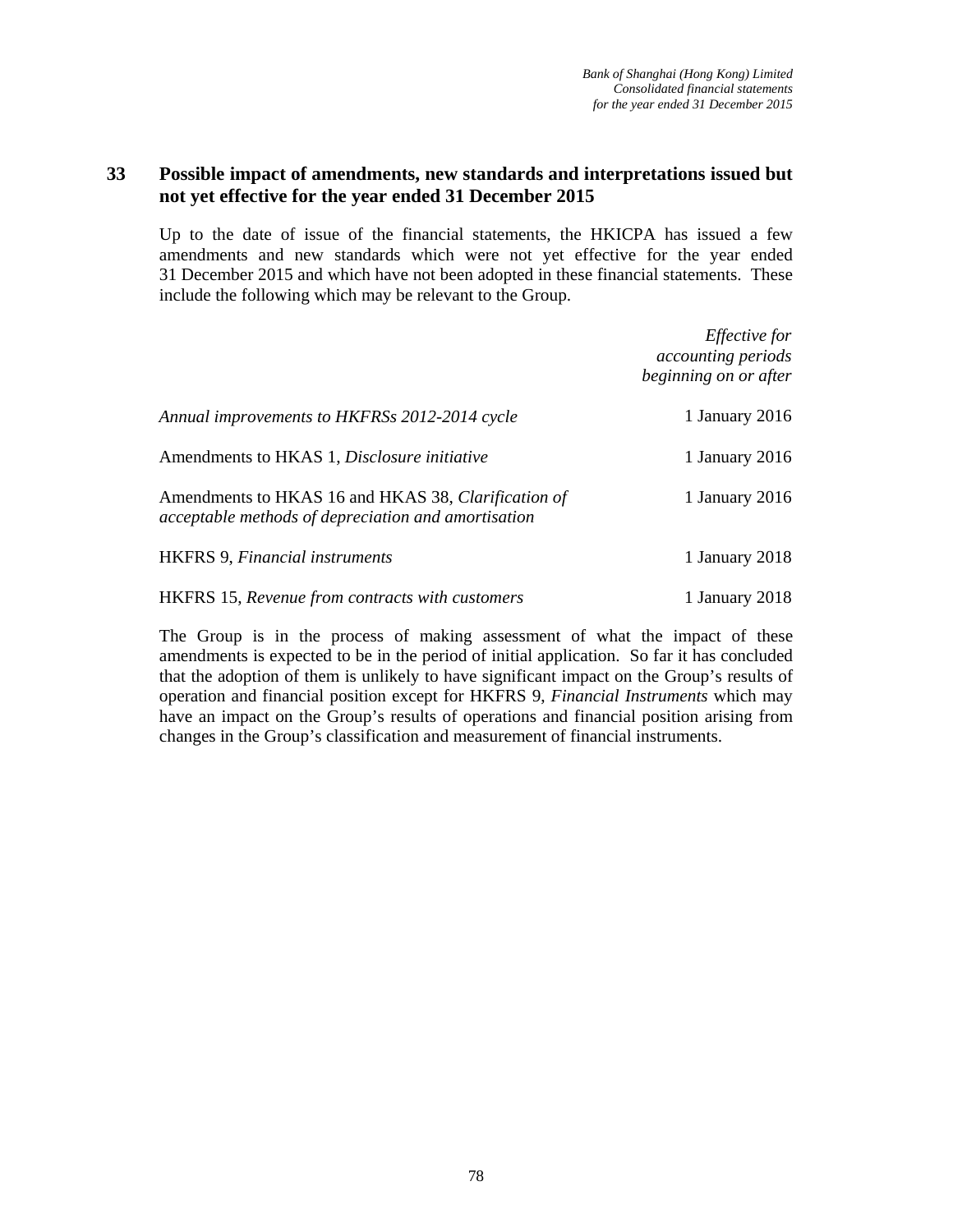# Unaudited Supplementary Financial Information

*(Expressed in Hong Kong dollars)* 

The notes to the financial statements and the following unaudited supplementary information are prepared to comply with the Banking (Disclosure) Rules.

## **1 Overdue and rescheduled assets**

#### *(a) Gross loans and advances overdue for more than three months*

As at 31 December 2015 and 2014, there were no overdue placements with banks.

Loans and advances to customers:

|                                | 2015           | 2014   |
|--------------------------------|----------------|--------|
|                                | $$^{\circ}000$ | \$'000 |
| Overdue for more than 3 months |                |        |
| but not more than 6 months     | 994            |        |
|                                |                |        |

#### *(b) Rescheduled loans and advances*

Rescheduled loans and advances are those loans and advances which have been restructured or renegotiated because of deterioration in the financial position of the borrower, or the inability of the borrower to meet the original repayment schedule and for which the revised payment terms are inferior to the original payment terms. The rescheduled loans and advances are stated net of any loans and advances that have subsequently become overdue for over three months and reported as overdue loans and advances as above.

The overdue loans stated in Note 1(a) above amounting to HK\$994,000 was rescheduled as at 31 December 2015. There was no collateral held, but with personal and corporate guarantee on the overdue loan as at 31 December 2015. There were no rescheduled placements with banks as at 31 December 2015 and 2014.

#### *(c) Other overdue and rescheduled assets*

At 31 December 2015 and 2014, there were no other overdue and rescheduled assets.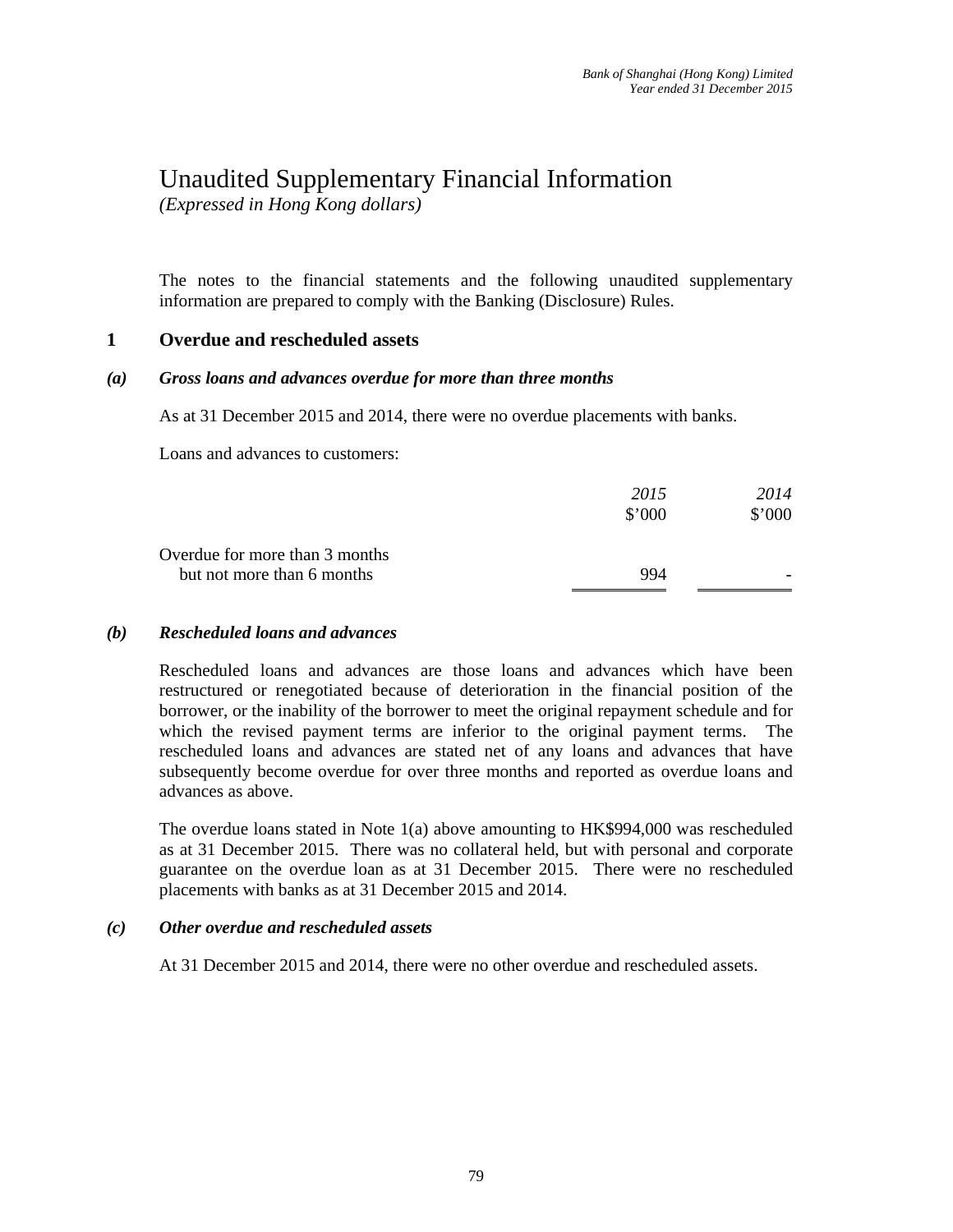## **2 Liquidity ratio**

|                                      | 2015          | 2014 |
|--------------------------------------|---------------|------|
|                                      | $\frac{0}{0}$ | $\%$ |
| Average liquidity ratio for the year | 63            | 165  |

The average liquidity ratio for the year was calculated as the simple average of each calendar month's average liquidity ratio, which was computed on a single company basis as required by the HKMA for its regulatory purposes, and was in accordance with the Fourth Schedule to the Hong Kong Banking Ordinance.

## **3 Capital adequacy ratio and capital management**

#### *(a) Capital ratios*

The capital ratios calculated in accordance with the Banking (Capital) Rules are as follows:

|                                             | 2015          | 2014 |
|---------------------------------------------|---------------|------|
|                                             | $\frac{0}{0}$ | $\%$ |
| Common Equity Tier 1 ("CET1") capital ratio | 19.4          | 41.2 |
| Tier 1 capital ratio                        | 19.4          | 41.2 |
| Total capital ratio                         | 20.1          | 41.9 |

The capital ratios of the Group were computed on the basis as required by the HKMA. For accounting purpose, the consolidated financial statements include the Company and BOSCI. However, under the regulatory guideline, BOSCI is not required to be consolidated for regulatory purpose as it was only established in the first quarter of 2014. Details of the subsidiary not being consolidated for regulatory purpose are as follows:

|                           | Principal  | Total assets as at | Total equity as at |
|---------------------------|------------|--------------------|--------------------|
| Name of company           | activities | 31 December 2015   | 31 December 2015   |
|                           |            | \$'000             | $$^{\circ}000$     |
| <b>BOSC</b> International | Corporate  | 104,294            | 92,655             |
| Company Limited           | finance    |                    |                    |

In calculating the risk-weighted amount, the Group adopted the Standardised (Credit Risk) Approach for credit risk and the Standardised (Market Risk) Approach for market risk. For operational risk, the capital requirement was determined by using the Basic Indicator Approach.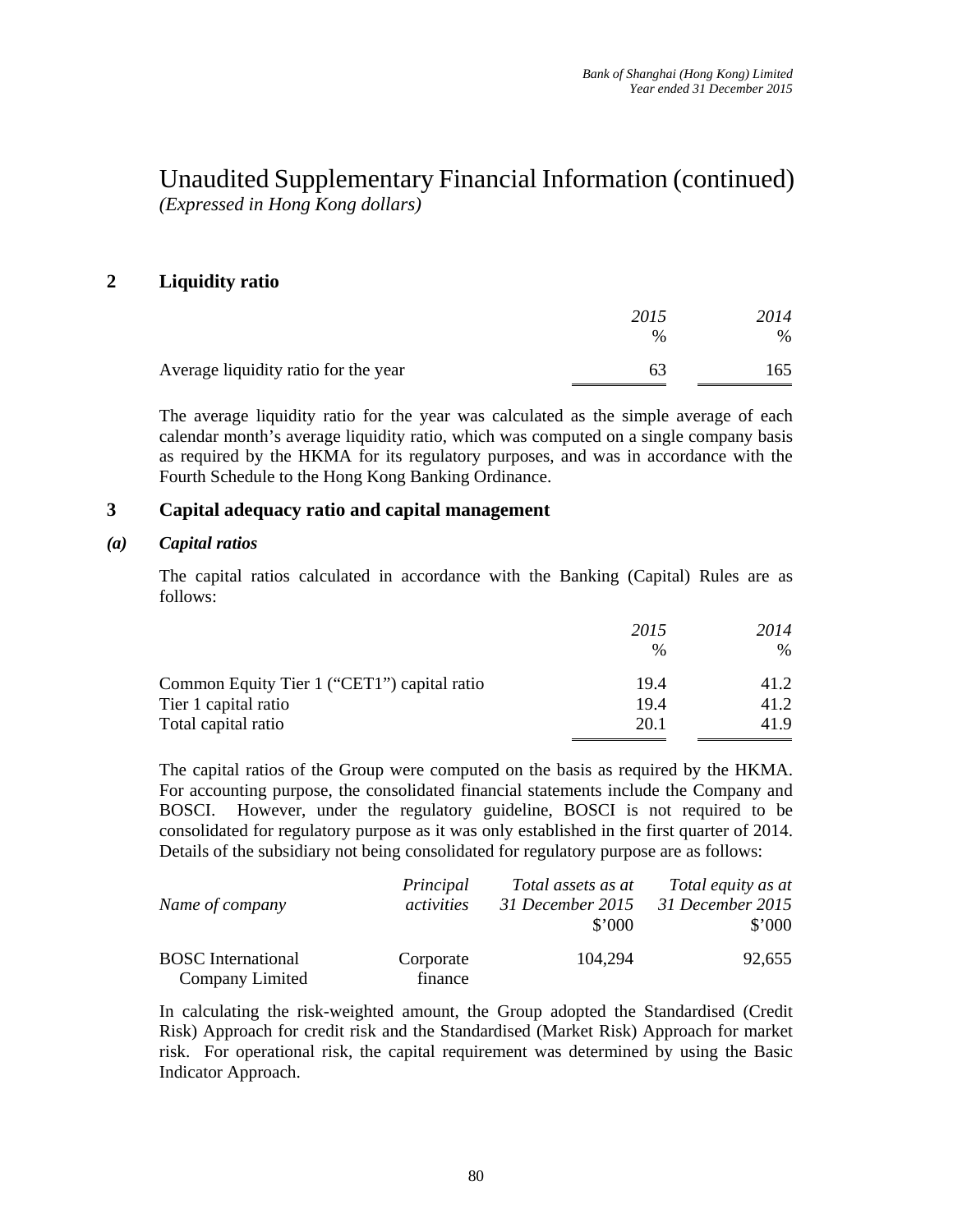# Unaudited Supplementary Financial Information (continued)

*(Expressed in Hong Kong dollars)* 

## **3 Capital adequacy ratio and capital management (continued)**

## *(b) Capital structure*

The capital base after all required deductions for calculation of capital adequacy ratio purpose are shown below:

|                                                                 | 2015      | 2014      |
|-----------------------------------------------------------------|-----------|-----------|
|                                                                 | \$'000    | \$'000    |
| <b>CET1</b> capital                                             |           |           |
| Shareholder's equity<br>Regulatory deductions from CET1 capital | 2,107,496 | 2,035,915 |
| Deferred tax assets in excess of deferred tax                   |           |           |
| liabilities                                                     | (4,687)   | (599)     |
| Intangible assets                                               | (5,070)   | (5,210)   |
| Regulatory reserve                                              | (54, 021) | (27,517)  |
| <b>Total CET1 capital</b>                                       | 2,043,718 | 2,002,589 |
| <b>Additional Tier 1 ("AT1") capital</b>                        |           |           |
| Total AT1 capital before regulatory deductions                  |           |           |
| Regulatory deductions from AT1 capital                          |           |           |
| Total AT1 capital                                               |           |           |
|                                                                 |           |           |
| Total Tier 1 ("T1") capital                                     | 2,043,718 | 2,002,589 |
| Tier 2 ("T2") capital                                           |           |           |
| T2 capital before regulatory deductions                         |           |           |
| - Collective provisions                                         | 25,784    | 8,161     |
| Regulatory reserve                                              | 54,021    | 27,517    |
| Regulatory deductions from T2 capital                           |           |           |
| Total T2 capital                                                | 79,805    | 35,678    |
|                                                                 |           |           |
| <b>Total capital</b>                                            | 2,123,523 | 2,038,267 |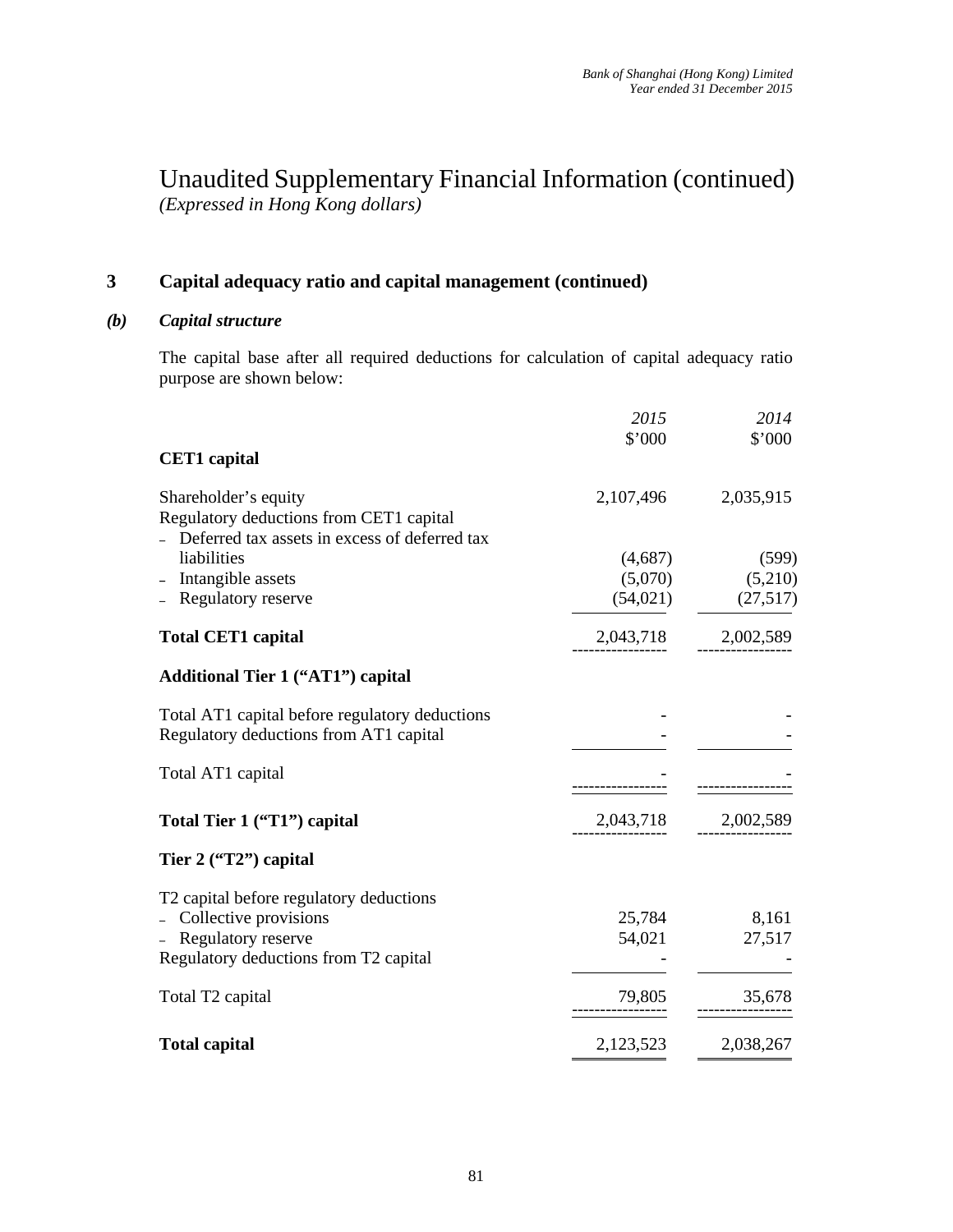## **3 Capital adequacy ratio and capital management (continued)**

## *(c) Additional capital disclosures*

The following items are included in the "Regulatory Disclosure" section in our website at www.bankofshanghai.com.hk:

- A detailed breakdown of the Group's CET1 capital, AT1 capital, T2 capital and regulatory deductions, using the standard template as specified by the HKMA.
- A full reconciliation between the Group's CET1 capital, AT1 capital, T2 capital and regulatory deductions and the Group's statement of financial position in the financial statements.
- A description of the main features and the full terms and conditions of the Group's capital instruments.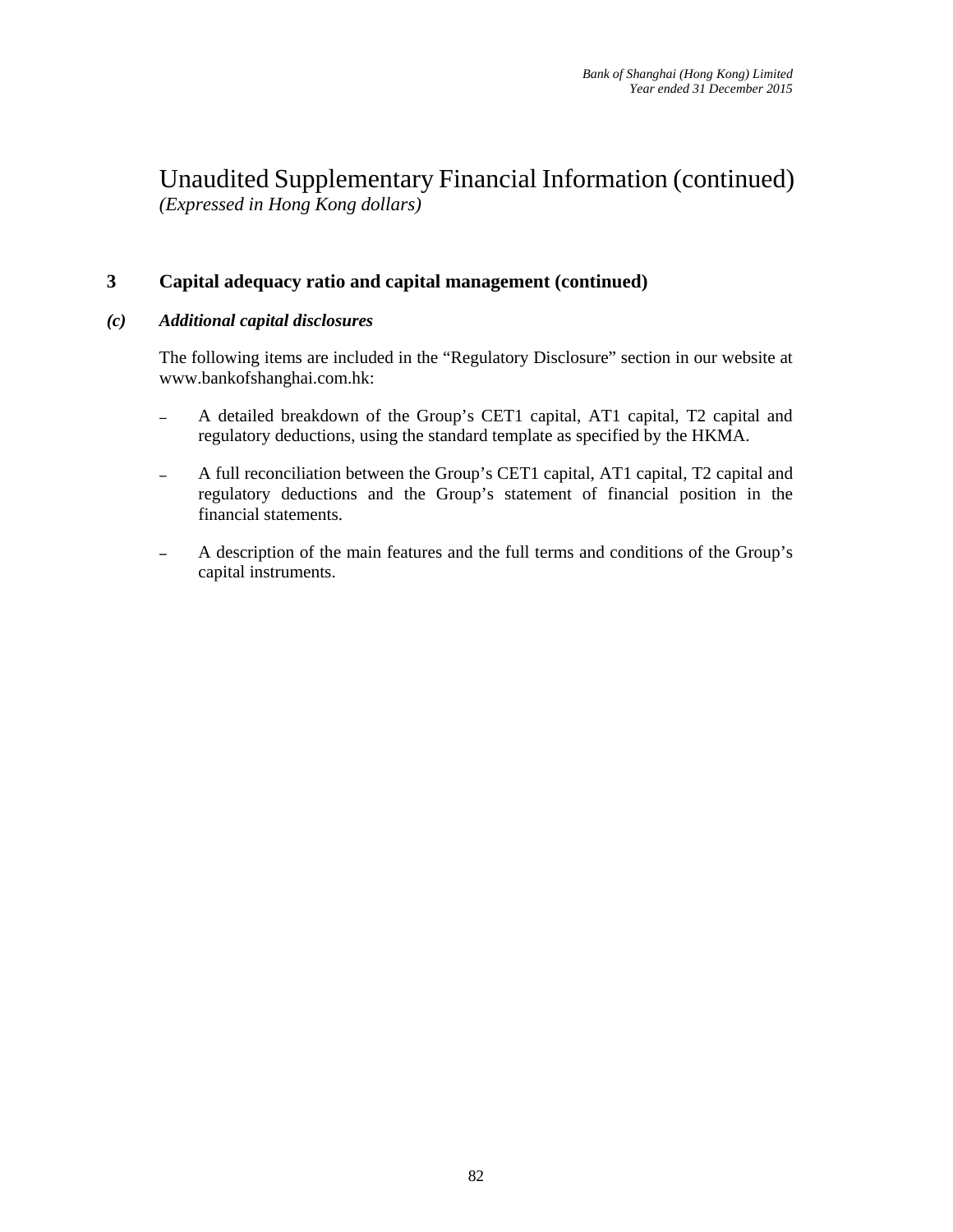## **3 Capital adequacy ratio and capital management (continued)**

- *(d) Credit risk*
- (i) Capital requirement

The capital requirement on each class of exposures calculated under the Standardised (Credit Risk) Approach at the reporting date are summarised as follows:

|                                                  | 2015    | 2014    |
|--------------------------------------------------|---------|---------|
|                                                  | \$'000  | \$'000  |
| <b>Class of exposures</b>                        |         |         |
| Bank                                             | 236,488 | 228,071 |
| Corporate                                        | 488,295 | 113,175 |
| Retail                                           | 504     |         |
| Past due exposures                               | 119     |         |
| Other exposures which are not past due exposures | 41,734  | 22,379  |
| Total capital requirement for on-balance sheet   |         |         |
| exposures                                        | 767,140 | 363,625 |
|                                                  |         |         |
| Trade-related contingencies                      | 2,510   | 68      |
| Other commitments                                | 17,937  | 6,682   |
| Exchange rate contracts                          | 651     | 937     |
| <b>Equity contracts</b>                          |         | 520     |
| Credit valuation adjustment                      | 352     | 530     |
| Total capital requirement for off-balance sheet  |         |         |
|                                                  | 21,450  | 8,737   |
| exposures                                        |         |         |
|                                                  | 788,590 | 372,362 |

The capital requirement is made by multiplying the Group's risk-weighted amounts derived from the relevant calculation approach by 8 per cent. The Group's capital as at 31 December 2015 was \$2,123,523,000 (2014: \$2,038,267,000), which well exceeded the aforesaid capital requirement.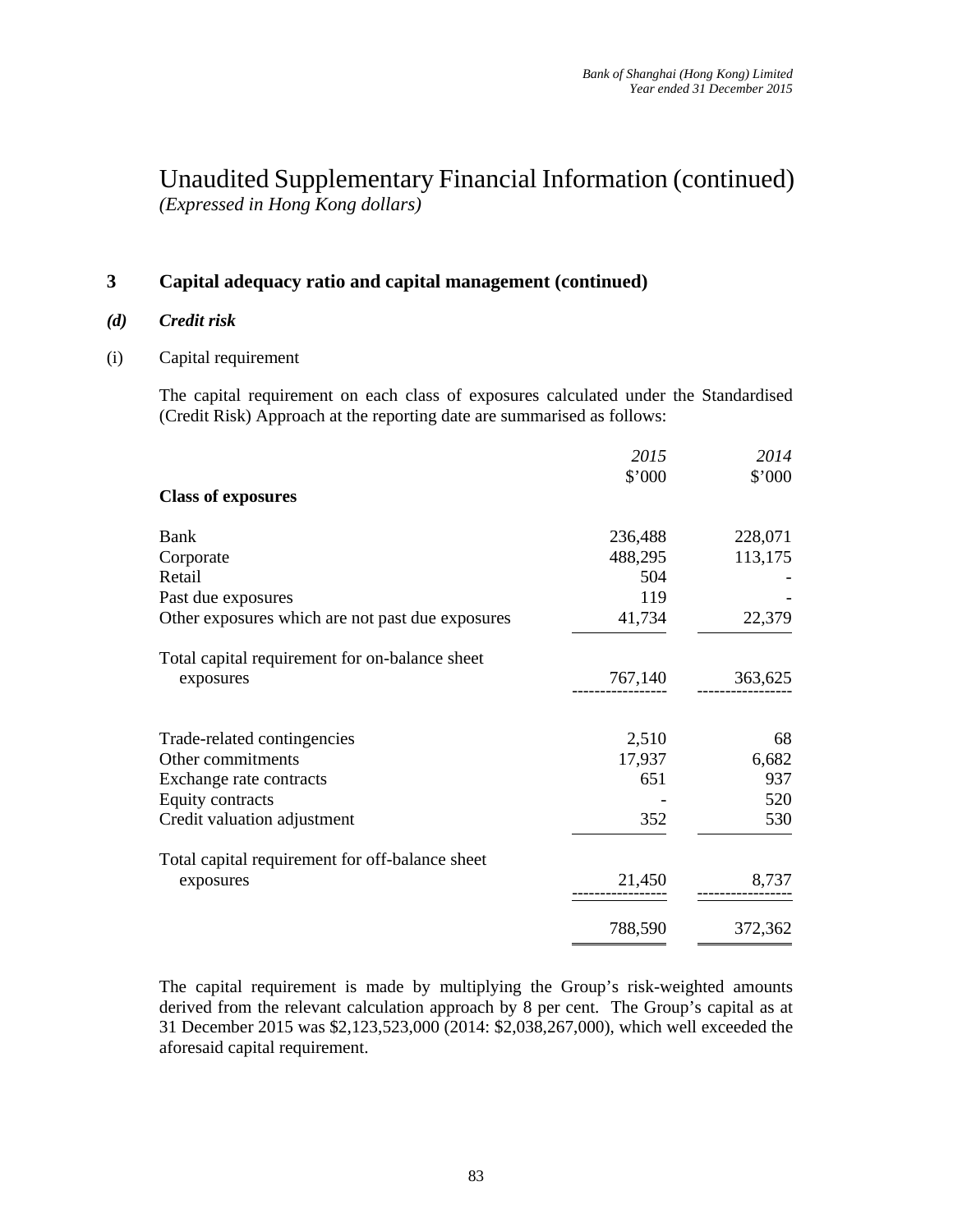## **3 Capital adequacy ratio and capital management (continued)**

- *(d) Credit risk (continued)*
- (ii) Analysis of credit risk exposures and risk-weighted amounts

The Group used the credit ratings from the following external credit assessment institutions ("ECAIs") for all classes of credit exposures mentioned below:

- Moody's Investors Services
- Standard and Poor's Rating Services

The process used to map ECAIs issue specific rating to the exposures recorded in the Group's banking book is consistent with those prescribed in the Banking (Capital) Rules.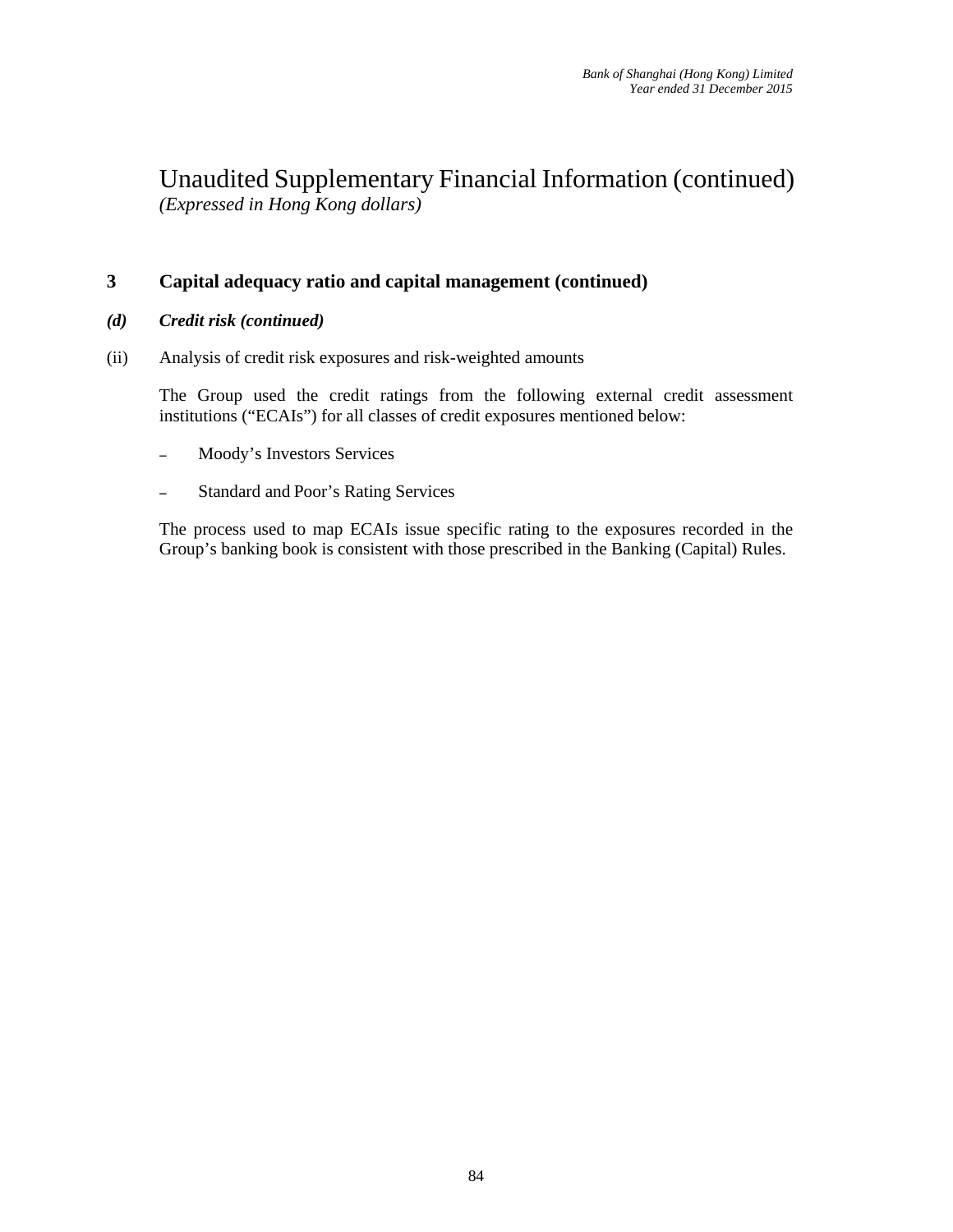## **3 Capital adequacy ratio and capital management (continued)**

- *(d) Credit risk (continued)*
- (ii) Analysis of credit risk exposures and risk-weighted amounts (continued)

An analysis of the credit risk of the Group by class of exposures at the reporting date is reported below:

#### *At 31 December 2015*

|                                                                                                                                                               | $1Total$   |         | Exposures covered by<br>recognised credit risk<br>mitigation | Exposures after<br>recognised credit risk<br>mitigation |                |                          | Risk-weighted amount |           |
|---------------------------------------------------------------------------------------------------------------------------------------------------------------|------------|---------|--------------------------------------------------------------|---------------------------------------------------------|----------------|--------------------------|----------------------|-----------|
|                                                                                                                                                               | Exposures  |         | Collateral Guarantees                                        | Rated                                                   | <b>Unrated</b> | Rated                    | <b>Unrated</b>       | Total     |
|                                                                                                                                                               | \$'000     | \$'000  | \$'000                                                       | \$'000                                                  | \$'000         | \$'000                   | \$'000               | \$'000    |
| <b>Class of exposures</b>                                                                                                                                     |            |         |                                                              |                                                         |                |                          |                      |           |
| On-balance sheet:                                                                                                                                             |            |         |                                                              |                                                         |                |                          |                      |           |
| - Sovereign                                                                                                                                                   | 103,217    |         |                                                              | 99,917                                                  | 3,300          |                          |                      |           |
| - Bank                                                                                                                                                        | 7,243,448  |         |                                                              | 7,517,382                                               | 1,047,271      | 2,675,372                | 280,725              | 2,956,097 |
| Corporate                                                                                                                                                     | 7,769,450  | 430,387 | 1,407,381                                                    | 7                                                       | 5,931,675      | $\overline{4}$           | 6,103,686            | 6,103,690 |
| - Retail                                                                                                                                                      | 8,397      |         |                                                              |                                                         | 8,397          |                          | 6,298                | 6,298     |
| - Past due exposure                                                                                                                                           | 994        |         |                                                              |                                                         | 994            |                          | 1,491                | 1,491     |
| Other exposures<br>which are not<br>past due                                                                                                                  |            |         |                                                              |                                                         |                |                          |                      |           |
| exposures                                                                                                                                                     | 388,436    |         |                                                              |                                                         | 386,676        | $\overline{\phantom{a}}$ | 521,676              | 521,676   |
|                                                                                                                                                               |            |         |                                                              |                                                         |                |                          |                      |           |
|                                                                                                                                                               | 15,513,942 | 430,387 | 1,407,381                                                    | 7,617,306                                               | 7,378,313      | 2,675,376                | 6,913,876            | 9,589,252 |
| Off-balance sheet:<br>- Off-balance sheet<br>exposures other<br>than OTC<br>derivative<br>transactions or<br>credit derivative<br>contracts<br>OTC derivative | 2,250,484  | 15,416  | 90,909                                                       |                                                         | 2,144,078      |                          | 255,591              | 255,591   |
| transactions                                                                                                                                                  | 16,330     |         | $\frac{1}{2}$                                                | 16,330                                                  |                | 8,140                    |                      | 8,140     |
|                                                                                                                                                               | 2,266,814  | 15,416  | 90,909                                                       | 16,330                                                  | 2,144,078      | 8,140                    | 255,591              | 263,731   |
| Total                                                                                                                                                         | 17,780,756 | 445,803 | 1,498,290                                                    | 7,633,636                                               | 9,522,391      | 2,683,516                | 7,169,467            | 9,852,983 |
|                                                                                                                                                               |            |         |                                                              |                                                         |                |                          |                      |           |

Exposures deducted from capital base -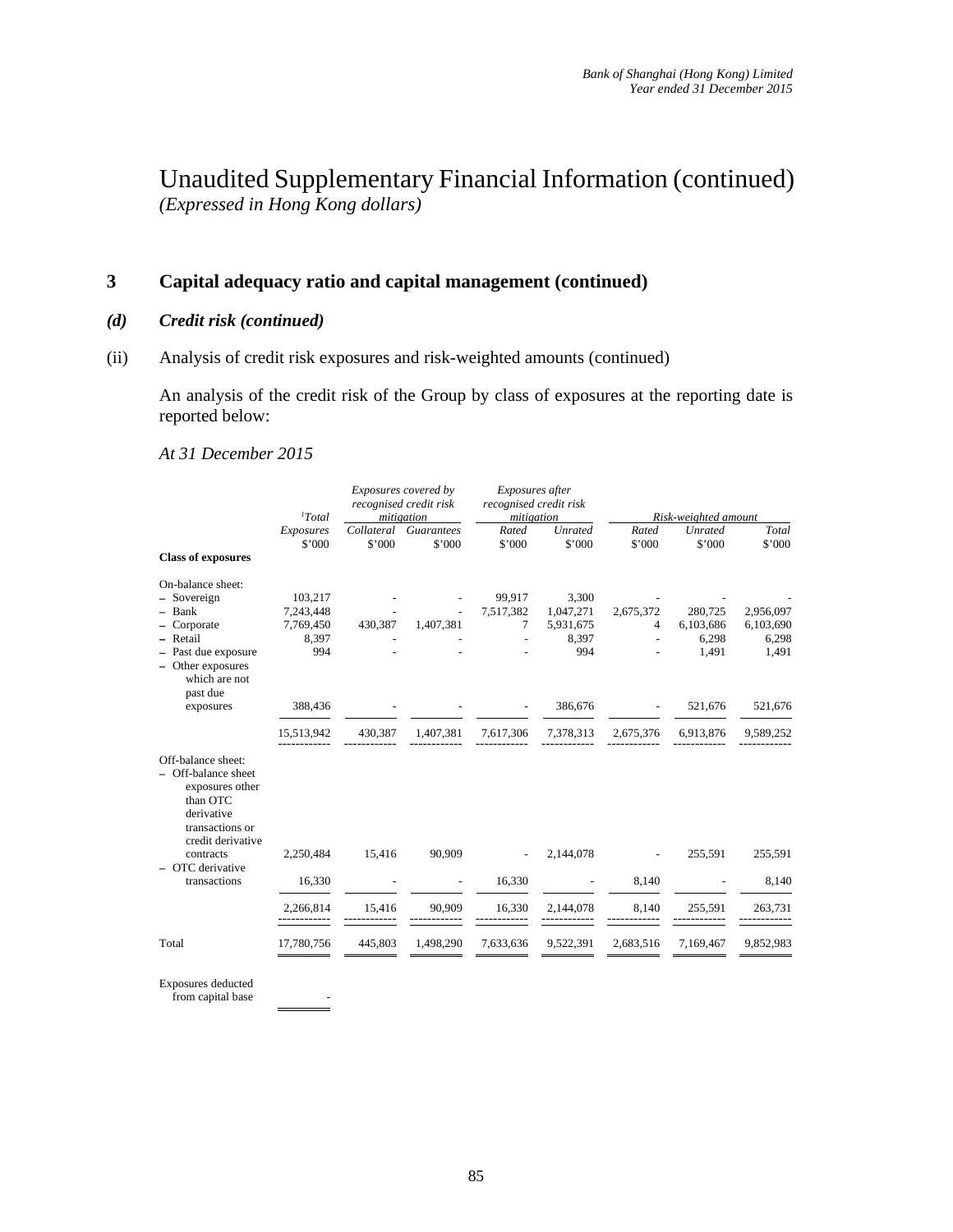## **3 Capital adequacy ratio and capital management (continued)**

#### *(d) Credit risk (continued)*

#### (ii) Analysis of credit risk exposures and risk-weighted amounts (continued)

*At 31 December 2014* 

|                                                                                                                                | $1Total$            | Exposures covered by<br>recognised credit risk<br>mitigation |                                 | Exposures after<br>recognised credit risk<br>mitigation |                          | Risk-weighted amount |                          |                 |
|--------------------------------------------------------------------------------------------------------------------------------|---------------------|--------------------------------------------------------------|---------------------------------|---------------------------------------------------------|--------------------------|----------------------|--------------------------|-----------------|
|                                                                                                                                | Exposures<br>\$'000 | \$'000                                                       | Collateral Guarantees<br>\$'000 | Rated<br>\$'000                                         | <b>Unrated</b><br>\$'000 | Rated<br>\$'000      | <b>Unrated</b><br>\$'000 | Total<br>\$'000 |
| <b>Class of exposures</b>                                                                                                      |                     |                                                              |                                 |                                                         |                          |                      |                          |                 |
| On-balance sheet:<br>- Sovereign                                                                                               | 128,110             |                                                              |                                 | 99,922                                                  | 28,188                   |                      |                          |                 |
| $-$ Bank                                                                                                                       | 5,352,067           |                                                              |                                 | 6,534,113                                               | 542,005                  | 2,704,977            | 145,907                  | 2,850,884       |
| Corporate<br>Other exposures<br>which are not<br>past due                                                                      | 3,382,498           | 243,764                                                      | 1,724,052                       |                                                         | 1,414,682                |                      | 1,414,682                | 1,414,682       |
| exposures                                                                                                                      | 260,055             |                                                              |                                 |                                                         | 260,055                  |                      | 279,738                  | 279,738         |
|                                                                                                                                | 9,122,730           | 243,764                                                      | 1,724,052                       | 6,634,035                                               | 2,244,930                | 2,704,977            | 1,840,327                | 4,545,304       |
| Off-balance sheet:<br>- Off-balance sheet<br>exposures other<br>than OTC<br>derivative<br>transactions or<br>credit derivative |                     |                                                              |                                 |                                                         |                          |                      |                          |                 |
| contracts<br>OTC derivative                                                                                                    | 628,065             | 1,649                                                        |                                 |                                                         | 626,476                  |                      | 84,374                   | 84,374          |
| transactions                                                                                                                   | 38,078              |                                                              |                                 | 31,583                                                  | 6,495                    | 11,712               | 6,495                    | 18,207          |
|                                                                                                                                | 666,143             | 1,649                                                        |                                 | 31,583                                                  | 632,971                  | 11,712               | 90,869                   | 102,581         |
| Total                                                                                                                          | 9,788,873           | 245,413                                                      | 1.724.052                       | 6,665,618                                               | 2.877.901                | 2,716,689            | 1.931.196                | 4,647,885       |

Exposures deducted

from capital base -

<sup>1</sup> Total exposures represent the principal amount or credit equivalent amount, as applicable, net of individually assessed impairment allowances. Among the total exposures reported above, there was no credit exposure risk-weighted at 1250% for the year ended 31 December 2015 and 2014.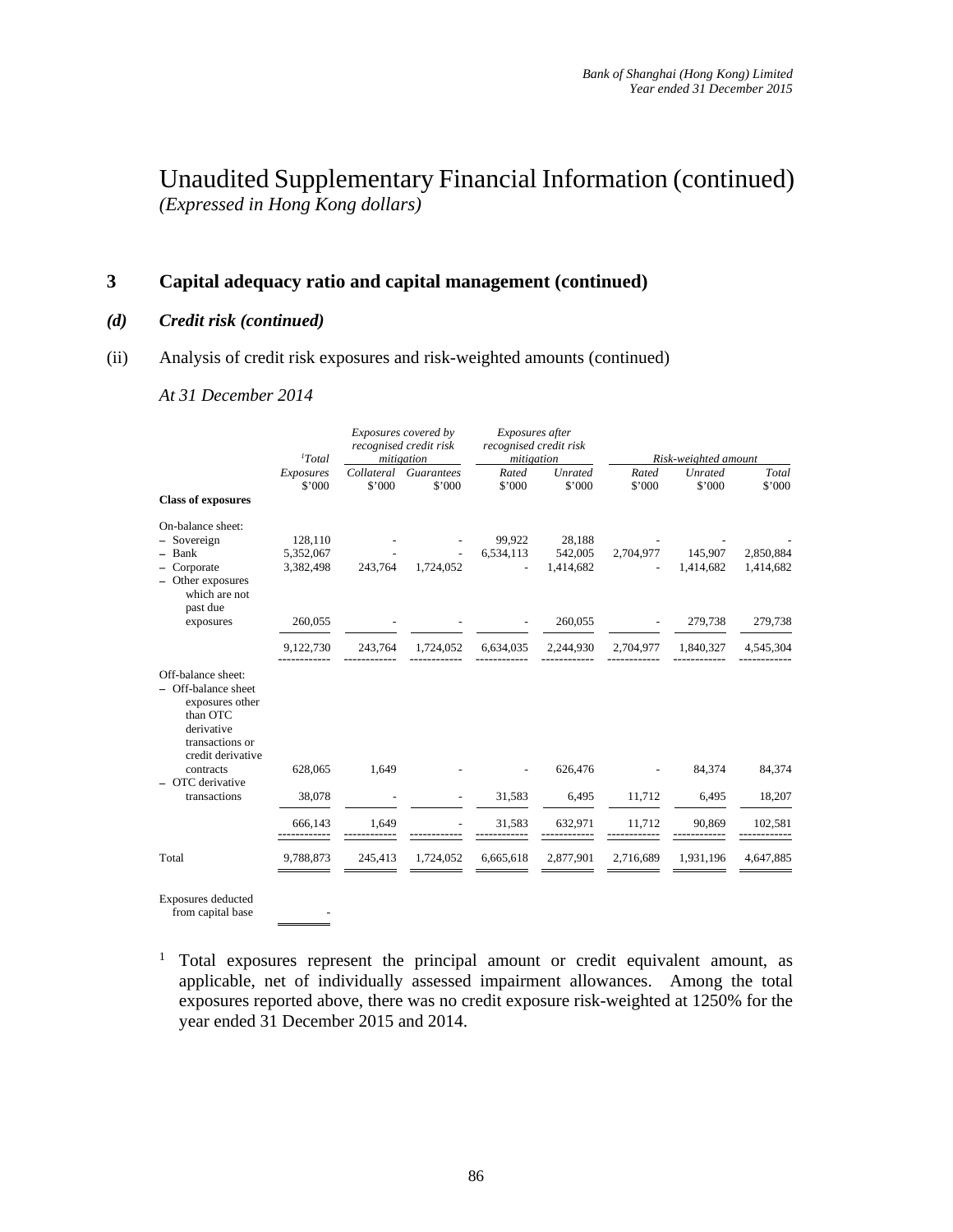## **3 Capital adequacy ratio and capital management (continued)**

## *(e) Credit risk mitigation*

As mentioned in Note 5(a) to the financial statements on the credit risk management of the Group, the Group has established policies in managing and recognising credit risk mitigation, one of which is the taking of collateral and other credit enhancements. The principal types of collateral taken by the Group are also those of the recognised credit risk mitigation as prescribed in the Banking (Capital) Rules.

For regulatory capital calculation, the Group adhered to the criteria as stipulated in the Banking (Capital) Rules when assessing the eligibility of the credit risk mitigation.

Recognised collaterals include both financial and physical collateral. Financial collateral include cash deposit whilst physical collaterals include real estate. The exposure amount after mitigation is determined by applying the standard supervisory haircut stipulated in the Banking (Capital) Rules as an adjustment discount to the current collateral value.

On-balance sheet and off-balance sheet recognised netting is not adopted by the Group.

#### *(f) Counterparty credit risk-related exposures*

Regarding the Group's counterparty credit risk arising from the OTC derivative transactions, under both the banking and trading book, the Group's credit risk management framework as set out in Note 5(a) to the financial statements applied. The Group managed and monitored the risk exposures by determining the current exposure amount of the transactions.

There were neither repo-style transactions nor credit derivative contracts entered by the Group at 31 December 2015 and 2014.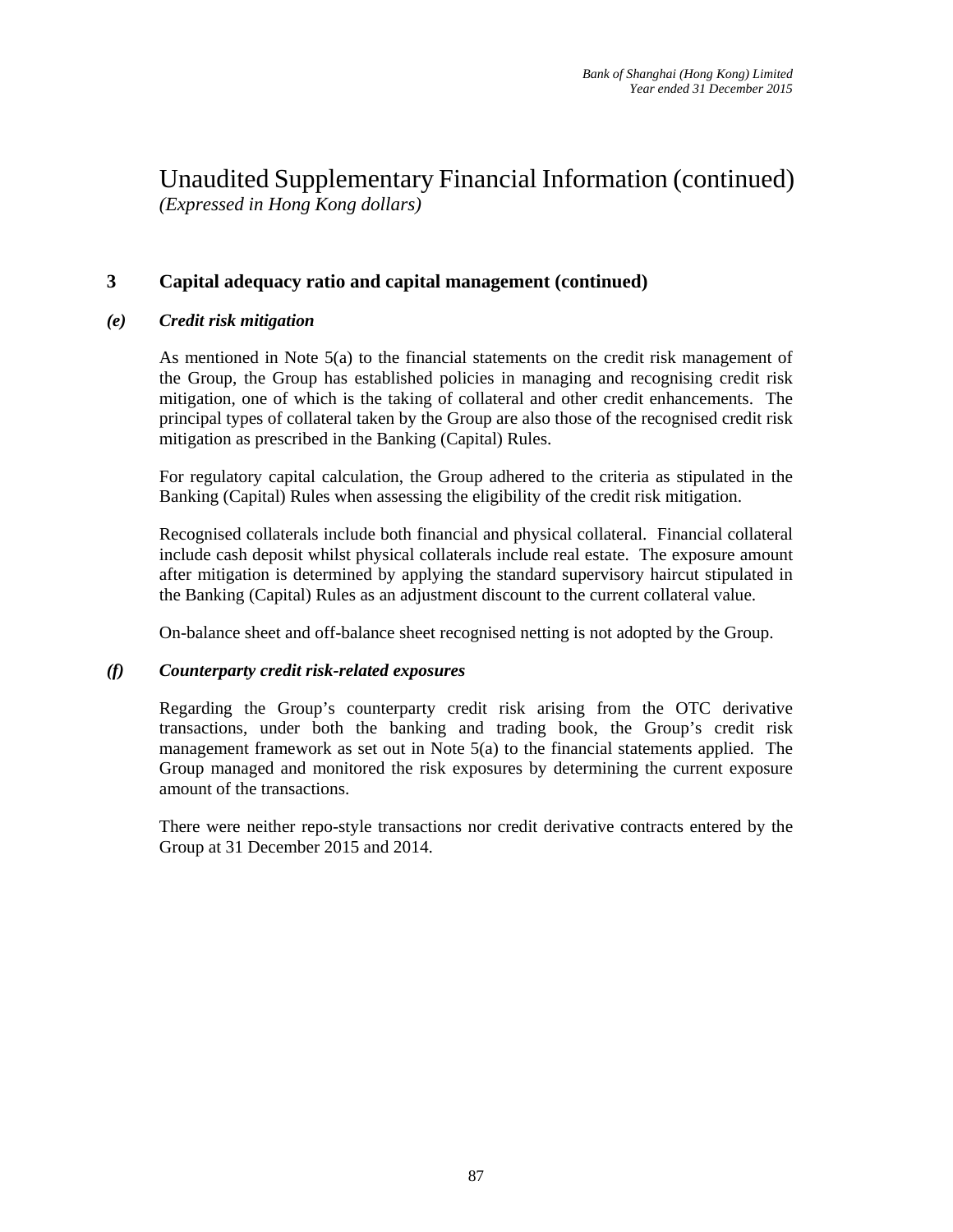## **3 Capital adequacy ratio and capital management (continued)**

## *(f) Counterparty credit risk-related exposures (continued)*

(i) Analysis of counterparty credit risk exposure showing effect of credit risk mitigation

|                                                                                                                    | 2015<br>\$'000 | 2014<br>\$'000 |
|--------------------------------------------------------------------------------------------------------------------|----------------|----------------|
| <b>OTC</b> derivative transactions:                                                                                |                |                |
| Gross total positive fair value                                                                                    | 9,690          | 6,939          |
| Credit equivalent amount<br>Value of recognised collateral<br>Credit equivalent amount or net credit exposures net | 16,330         | 38,078         |
| of recognised collateral held                                                                                      | 16,330         | 38,078         |
| Risk-weighted amounts                                                                                              | 8,140          | 18,207         |
| Notional amounts of recognised credit derivative<br>contracts that provide credit protection                       |                |                |

## (ii) Analysis of counterparty credit risk exposure by counterparty type

|                            |                  | 2015             |                  |
|----------------------------|------------------|------------------|------------------|
|                            |                  | Credit           | Risk-            |
|                            | Contract         | equivalent       | weighted         |
|                            | amount<br>\$'000 | amount<br>\$'000 | amount<br>\$'000 |
| <b>Banks</b><br>Corporates | 1,086,564        | 16,330           | 8,140            |
|                            | 1,086,564        | 16,330           | 8,140            |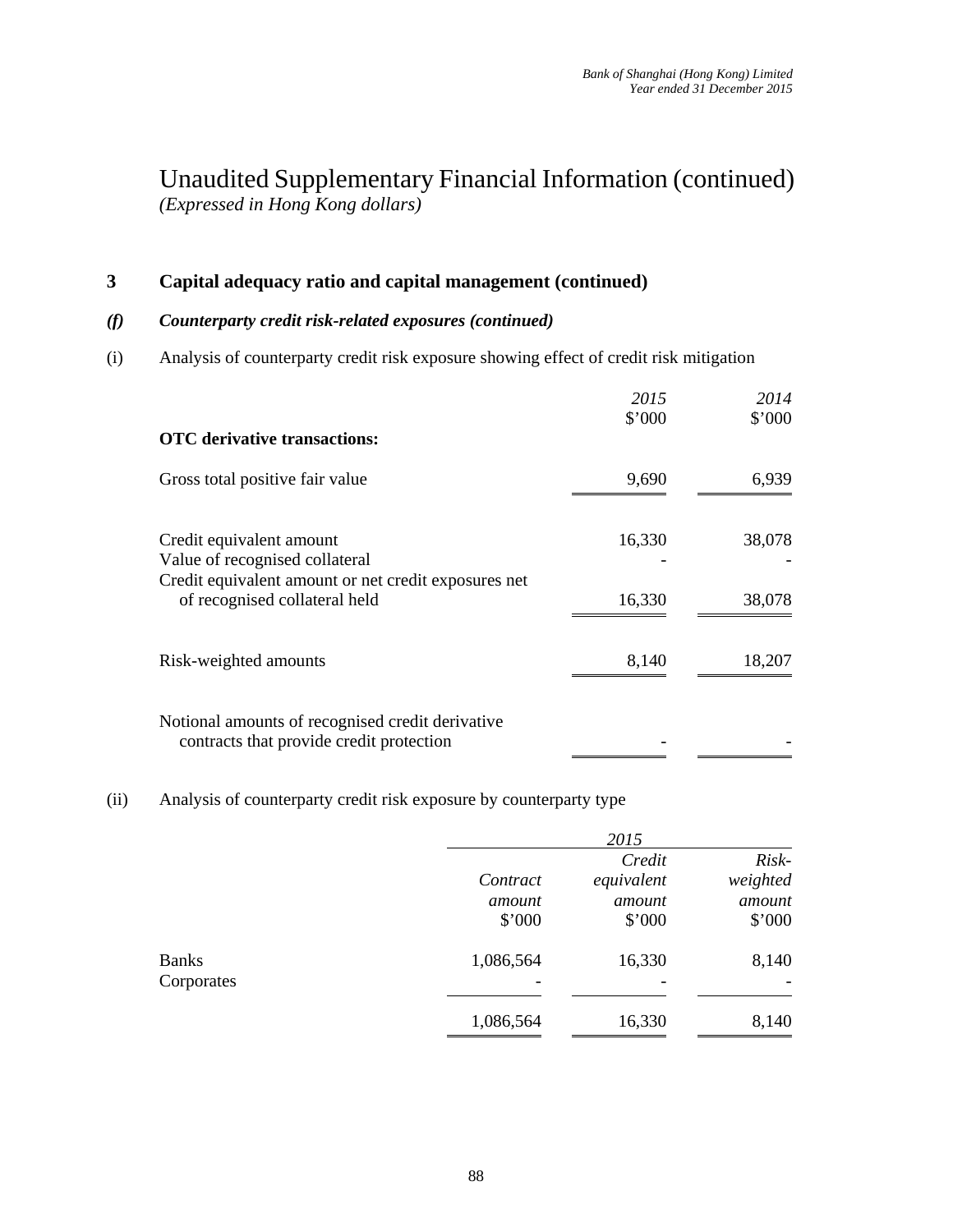## **3 Capital adequacy ratio and capital management (continued)**

## *(f) Counterparty credit risk-related exposures (continued)*

(ii) Analysis of counterparty credit risk exposure by counterparty type (continued)

|              |           | 2014       |          |
|--------------|-----------|------------|----------|
|              |           | Credit     | Risk-    |
|              | Contract  | equivalent | weighted |
|              | amount    | amount     | amount   |
|              | \$'000    | \$'000     | \$'000   |
| <b>Banks</b> | 2,489,874 | 31,583     | 11,712   |
| Corporates   | 104,000   | 6,495      | 6,495    |
|              | 2,593,874 | 38,078     | 18,207   |
|              |           |            |          |

#### *(g) Asset securitisation*

There was no asset securitisation in which the Group was an originating institution or an investing institution as at 31 December 2015 and 2014.

#### *(h) Market risk*

*(i)* 

|                                     | 2015<br>\$'000 | 2014<br>\$'000 |
|-------------------------------------|----------------|----------------|
| Capital charge for market risk      | 37,021         | 7,974          |
| <b>Operational risk</b>             |                |                |
|                                     | 2015<br>\$'000 | 2014<br>\$'000 |
| Capital charge for operational risk | 17,711         | 8,498          |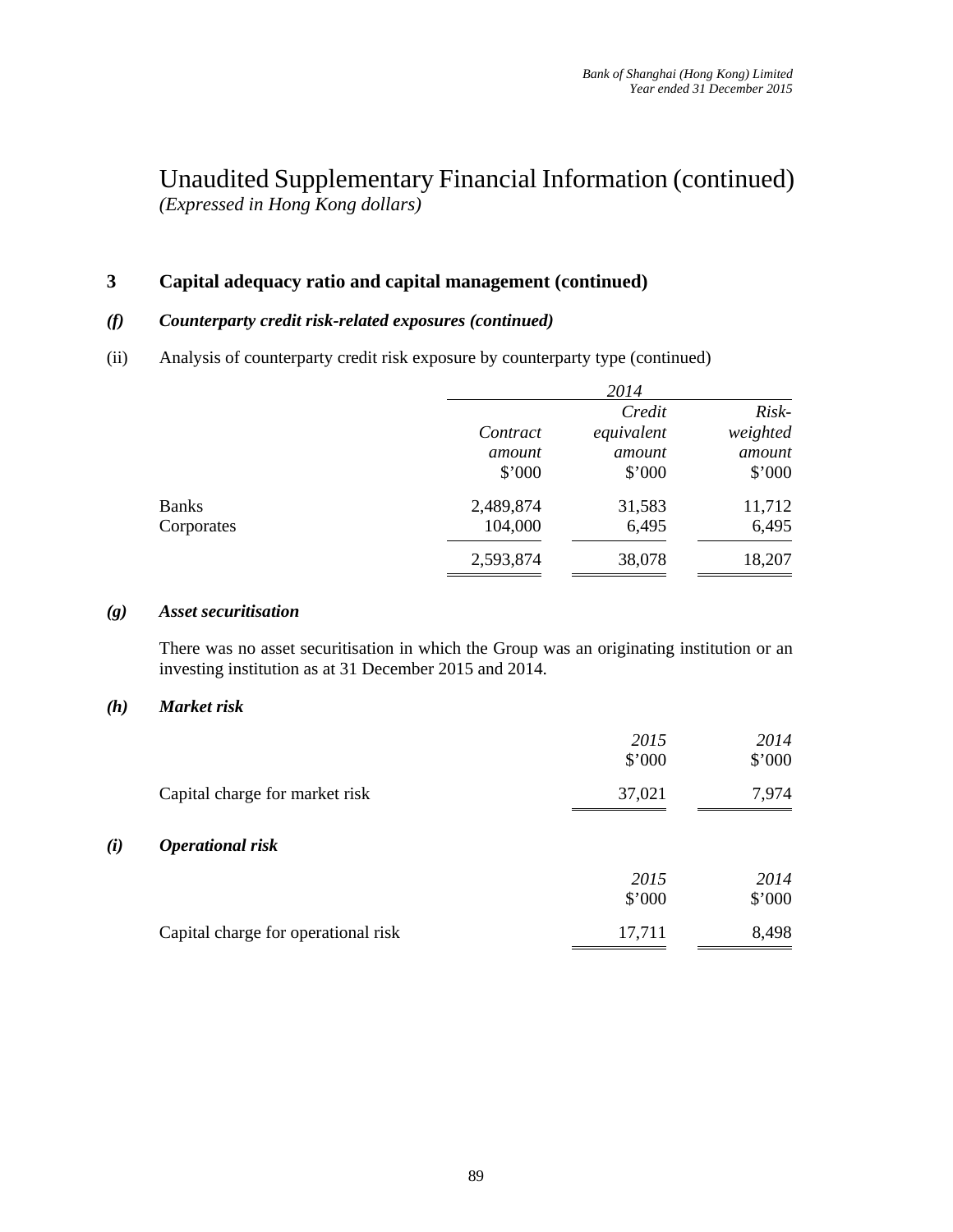## **4 Analysis of gross loans and advances to customers based on internal classification used by the Group**

Gross loans and advances, individually impaired loans and advances, overdue loans and advances, individually assessed and collectively assessed loan impairment allowances, the amount of new impairment allowances charged to profit or loss, and the amount of impaired loans and advances written off during the year in respect of industry sectors representing not less than 10 per cent of gross loans and advances to customers are analysed as follows:

|                                                                                           | Gross<br>loans and<br>advances<br>\$'000       | Overdue<br>loans and<br>advances<br>\$'000 | Individually<br>impaired<br>loans and<br>advances<br>\$'000 | 2015<br>Individually<br>assessed<br>loan<br>impairment<br>allowances<br>\$'000 | Collectively<br>assessed<br>loan<br>impairment<br>allowances<br>\$'000 | New<br>impairment<br>allowances<br>\$'000 | Loans and<br>advances<br>written off<br>during the<br>year<br>$$^{\circ}000$              |
|-------------------------------------------------------------------------------------------|------------------------------------------------|--------------------------------------------|-------------------------------------------------------------|--------------------------------------------------------------------------------|------------------------------------------------------------------------|-------------------------------------------|-------------------------------------------------------------------------------------------|
| Financial concerns<br>Wholesale and retail trade<br>Property development<br>Manufacturing | 993,720<br>1,732,560<br>1,623,632<br>1,453,614 | 994                                        | 994                                                         | (249)                                                                          | (2,948)<br>(5,944)<br>(5,104)<br>(4,657)                               | 666<br>3,760<br>3,939<br>4,105            |                                                                                           |
|                                                                                           | Gross<br>loans and<br>advances                 | Overdue<br>loans and<br>advances           | Individually<br>impaired<br>loans and<br>advances           | 2014<br>Individually<br>assessed<br>loan<br>impairment<br>allowances           | Collectively<br>assessed<br>loan<br>impairment<br>allowances           | New<br>impairment<br>allowances           | Loans and<br>advances<br>written off<br>during the<br>year<br>$\sim$ $\sim$ $\sim$ $\sim$ |

|                            | aavances<br>\$'000 | aavances<br>\$'000       | aavances<br>\$'000       | anowances<br>\$'000 | anowances<br>\$'000 | anowances<br>\$'000 | vear<br>\$'000           |
|----------------------------|--------------------|--------------------------|--------------------------|---------------------|---------------------|---------------------|--------------------------|
| Financial concerns         | .008.225           | $\overline{\phantom{0}}$ | $\overline{\phantom{0}}$ | -                   | (2.279)             | 2.279               | $\overline{\phantom{0}}$ |
| Wholesale and retail trade | 983.106            |                          |                          |                     | (2.184)             | 1.868               | ۰                        |
| Property development       | 568.594            |                          |                          | -                   | (1.165)             | 1.165               | $\overline{\phantom{a}}$ |
| Manufacturing              | 384.338            |                          |                          |                     | (552)               | 426                 |                          |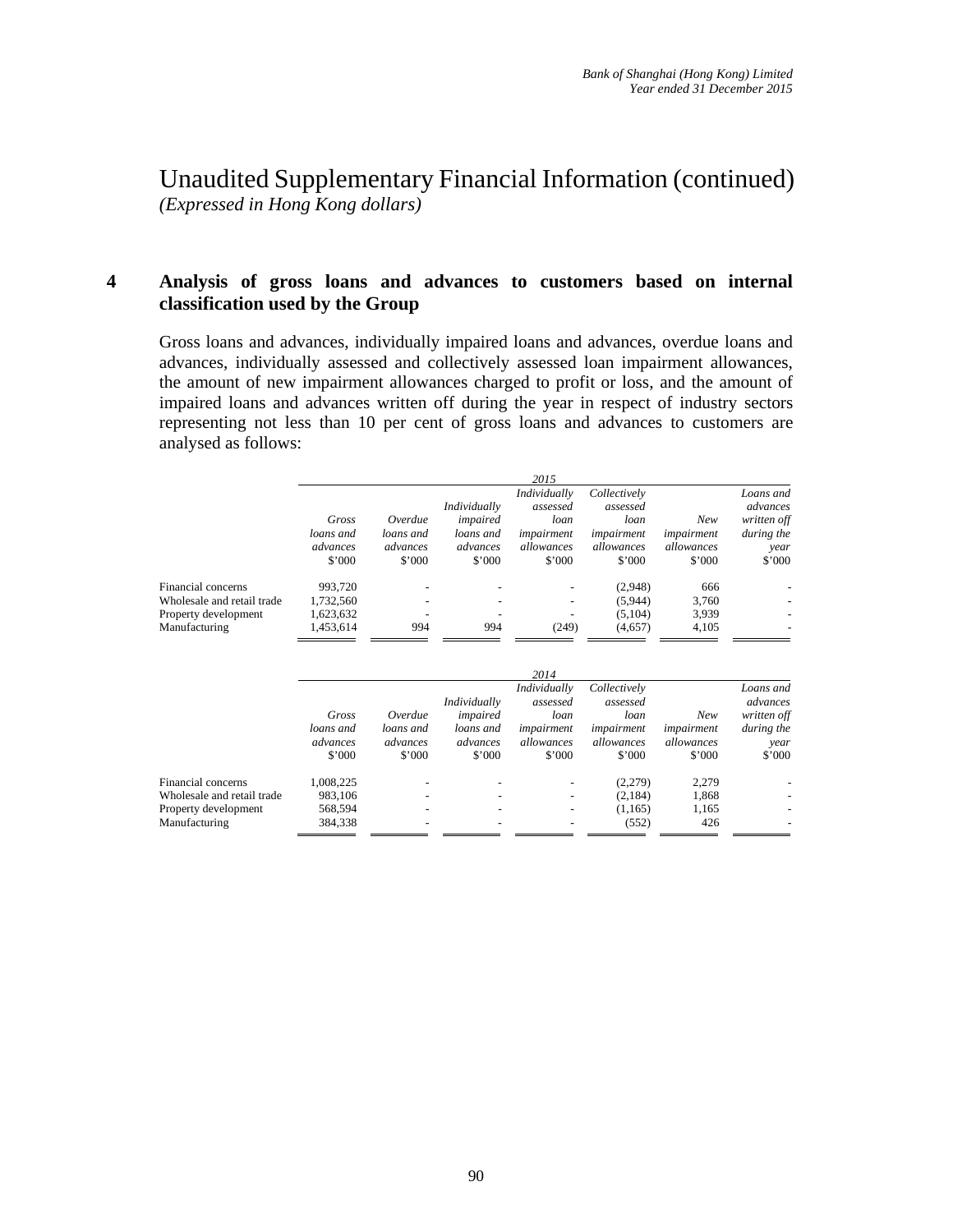## **5 Cross-border claims**

Cross-border claims are exposures of counterparties based on the location of the counterparties after taking into account the transfer of risk. For a claim guaranteed by a party situated in a country different from the counterparty, risk will be transferred to the country of the guarantor. For a claim on the branch of a bank, the risk will be transferred to the country where its head office is situated. Claims on individual countries or areas, after risk transfer, amounting to 10% or more of the aggregate cross-border claims are shown as follows:

|                                  | <b>Banks</b><br>\$'000 | <i>Others</i><br>\$'000 | Total<br>\$'000 |
|----------------------------------|------------------------|-------------------------|-----------------|
| At 31 December 2015              |                        |                         |                 |
| Asia Pacific excluding Hong Kong | 4,227,521              | 3,710,269               | 7,937,790       |
| - of which China                 | 3,461,014              | 3,710,269               | 7,171,283       |
| Western and Eastern Europe       | 2,428,226              | 28                      | 2,428,254       |
| - of which Spain                 | 2,419,619              |                         | 2,419,619       |
| At 31 December 2014              |                        |                         |                 |
| Asia Pacific excluding Hong Kong | 4,954,374              | 1,388,134               | 6,342,508       |
| - of which China                 | 4,954,187              | 1,388,134               | 6,342,321       |
| Western and Eastern Europe       | 1,177,061              |                         | 1,177,061       |
| - of which Spain                 | 1,174,597              |                         | 1,174,597       |

The geographical analysis has taken into account of transfer of risk.

#### **6 Segmental information**

The operating results, assets and liabilities of the Group were attributable to its business in Hong Kong.

Senior management allocated resources and assessed the performance of the business as a whole and thus there was only one reportable segment. Therefore, no additional reportable segment and geographical information were presented.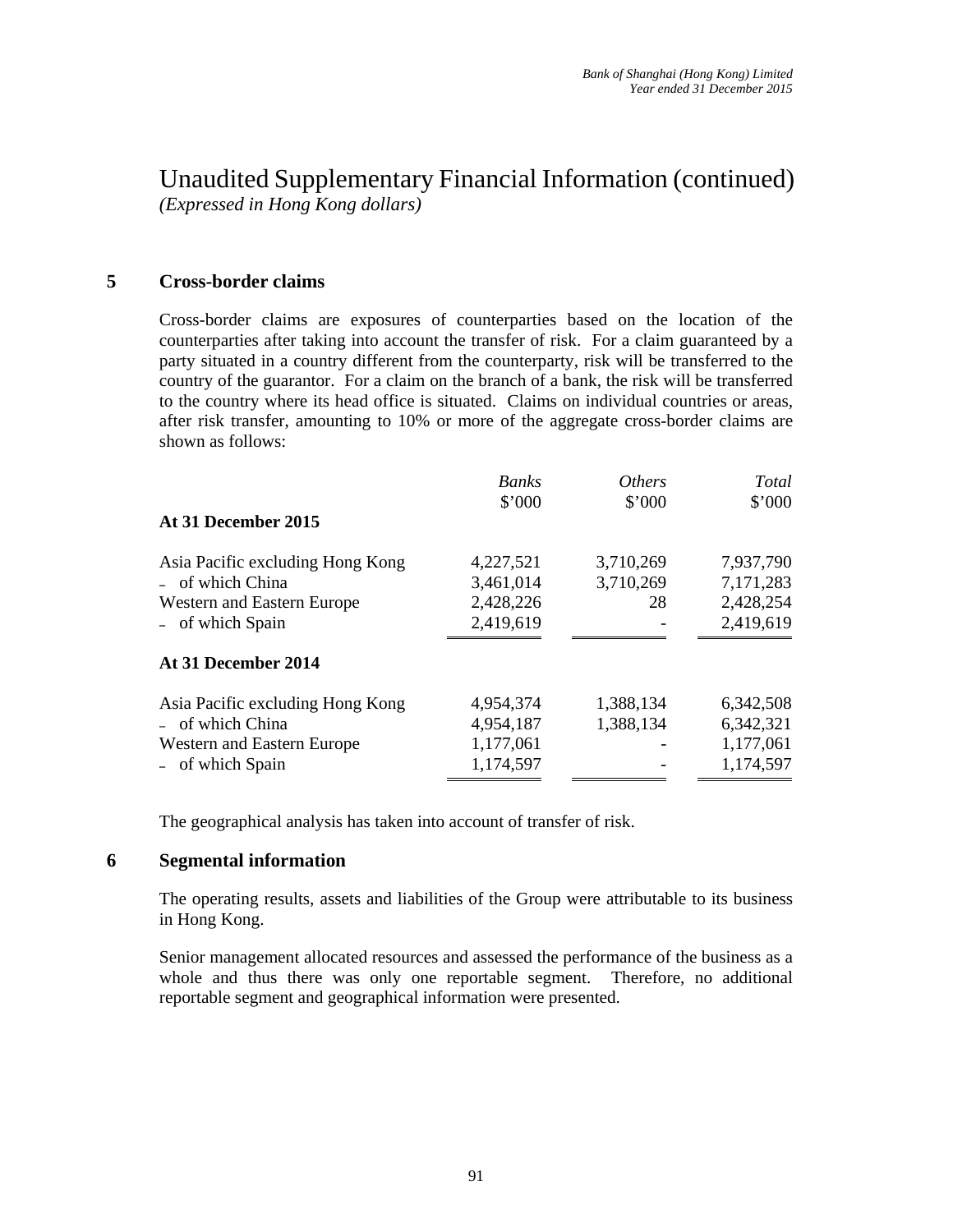**7 Non-bank Mainland exposures** 

The analysis of non-bank Mainland China exposures is based on the categories of nonbank counterparties and the types of direct exposures defined by the HKMA under the Disclosure Rules with reference to the HKMA return in respect of non-bank Mainland China exposures.

| At 31 December 2015                                                                                | On-balance<br>sheet<br>exposure<br>\$'000 | Off-balance<br>sheet<br>exposure<br>\$'000 | Total<br>exposures<br>\$'000 |
|----------------------------------------------------------------------------------------------------|-------------------------------------------|--------------------------------------------|------------------------------|
| 1. Central government, central<br>government-owned entities and<br>their subsidiaries and joint    |                                           |                                            |                              |
| ventures $(JVs)$                                                                                   | 202,715                                   | 65,000                                     | 267,715                      |
| 2. Local governments, local<br>government-owned entities and                                       |                                           |                                            |                              |
| their subsidiaries and JVs                                                                         | 469,549                                   | 7,835                                      | 477,384                      |
| 3. PRC nationals residing in<br>Mainland China or other entities<br>incorporated in Mainland China |                                           |                                            |                              |
| and their subsidiaries and JVs                                                                     | 2,072,007                                 | 86,071                                     | 2,158,078                    |
| 4. Other entities of central<br>government not reported in                                         |                                           |                                            |                              |
| item 1 above                                                                                       | 240,196                                   |                                            | 240,196                      |
| 5. Other entities of local<br>governments not reported in                                          |                                           |                                            |                              |
| item 2 above                                                                                       | 273,437                                   | 87,750                                     | 361,187                      |
|                                                                                                    |                                           |                                            |                              |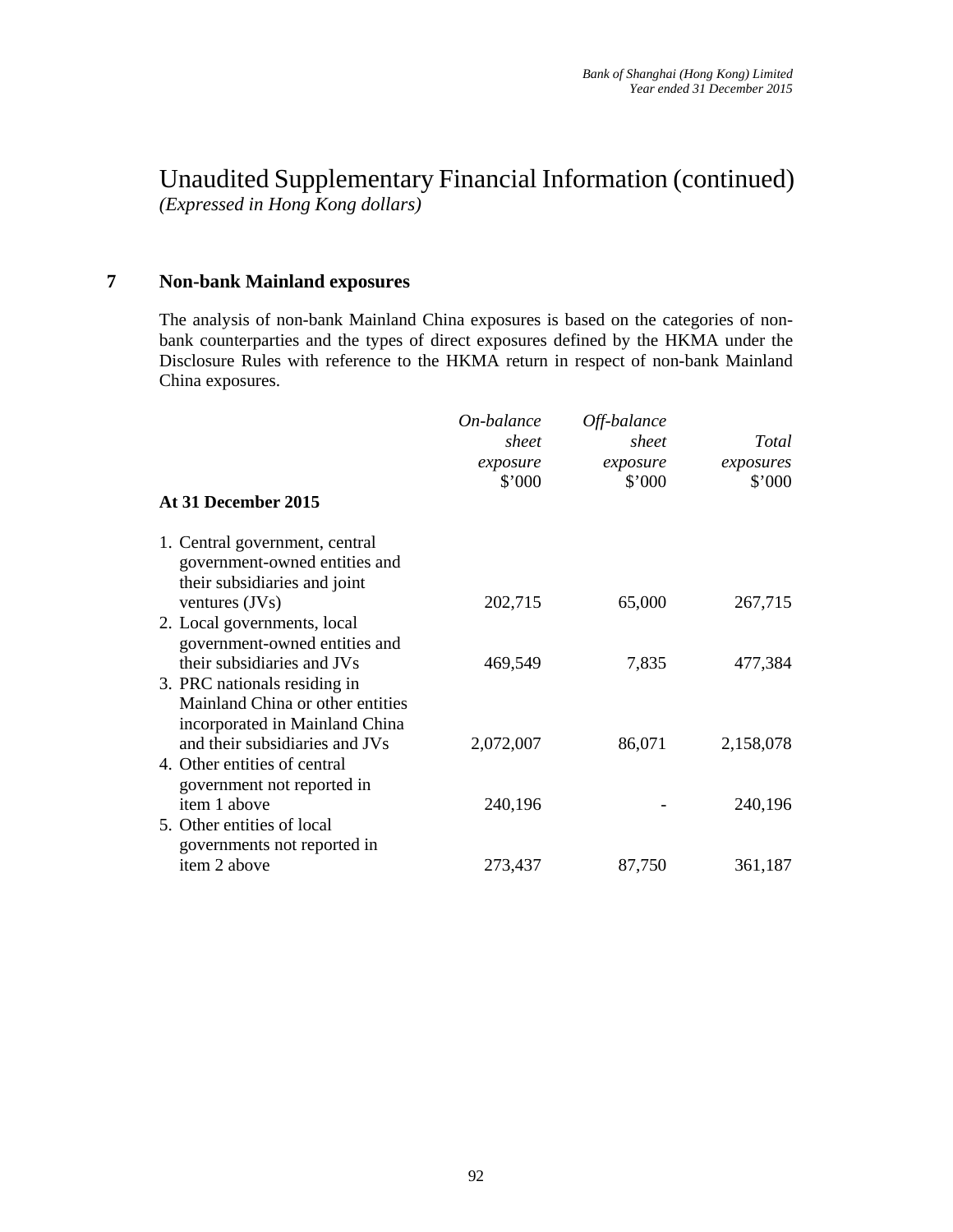## **7 Non-bank Mainland exposures (continued)**

| At 31 December 2015 (continued)                                                                                                                                    | On-balance<br>sheet<br>exposure<br>\$'000 | Off-balance<br>sheet<br>exposure<br>\$'000 | Total<br>exposures<br>\$'000 |
|--------------------------------------------------------------------------------------------------------------------------------------------------------------------|-------------------------------------------|--------------------------------------------|------------------------------|
| 6. PRC nationals residing outside<br>Mainland China or entities<br>incorporated outside Mainland<br>China where the credit is granted<br>for use in Mainland China | 1,348,317                                 | 266,116                                    | 1,614,433                    |
| 7. Other counterparties where the<br>exposures are considered by the<br>reporting institution to be non-<br>bank Mainland China exposures                          | 3,088,577                                 | 274,393                                    | 3,362,970                    |
|                                                                                                                                                                    | 7,694,798                                 | 787,165                                    | 8,481,963                    |
| Total assets after provision                                                                                                                                       | 15,509,155                                |                                            |                              |
| On-balance sheet exposures as<br>percentage of total assets                                                                                                        | 49.61%                                    |                                            |                              |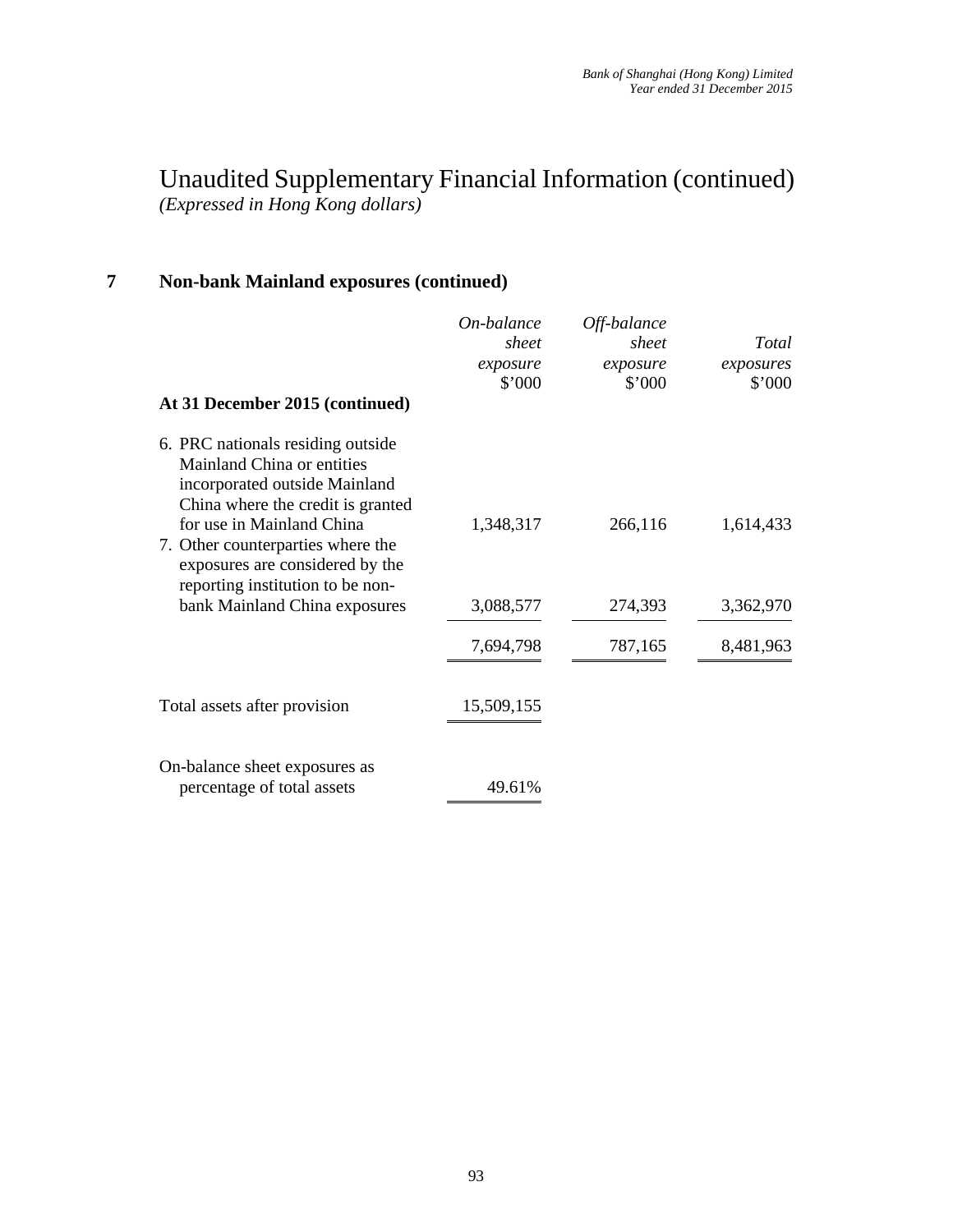## **7 Non-bank Mainland exposures (continued)**

|                                                                                                    | On-balance<br>sheet | Off-balance<br>sheet | Total                       |
|----------------------------------------------------------------------------------------------------|---------------------|----------------------|-----------------------------|
|                                                                                                    | exposure<br>\$'000  | exposure<br>\$'000   | exposures<br>$$^{\circ}000$ |
| At 31 December 2014                                                                                |                     |                      |                             |
| 1. Central government, central<br>government-owned entities and<br>their subsidiaries and joint    |                     |                      |                             |
| ventures $(JVs)$                                                                                   | 276,614             |                      | 276,614                     |
| 2. Local governments, local<br>government-owned entities and                                       |                     |                      |                             |
| their subsidiaries and JVs                                                                         | 79,696              |                      | 79,696                      |
| 3. PRC nationals residing in<br>Mainland China or other entities<br>incorporated in Mainland China |                     |                      |                             |
| and their subsidiaries and JVs                                                                     | 644,539             | 155,104              | 799,643                     |
| 4. Other entities of central<br>government not reported in item 1                                  |                     |                      |                             |
| above                                                                                              | 46,770              |                      | 46,770                      |
| 5. Other entities of local<br>governments not reported in item                                     |                     |                      |                             |
| 2 above                                                                                            | 100,124             |                      | 100,124                     |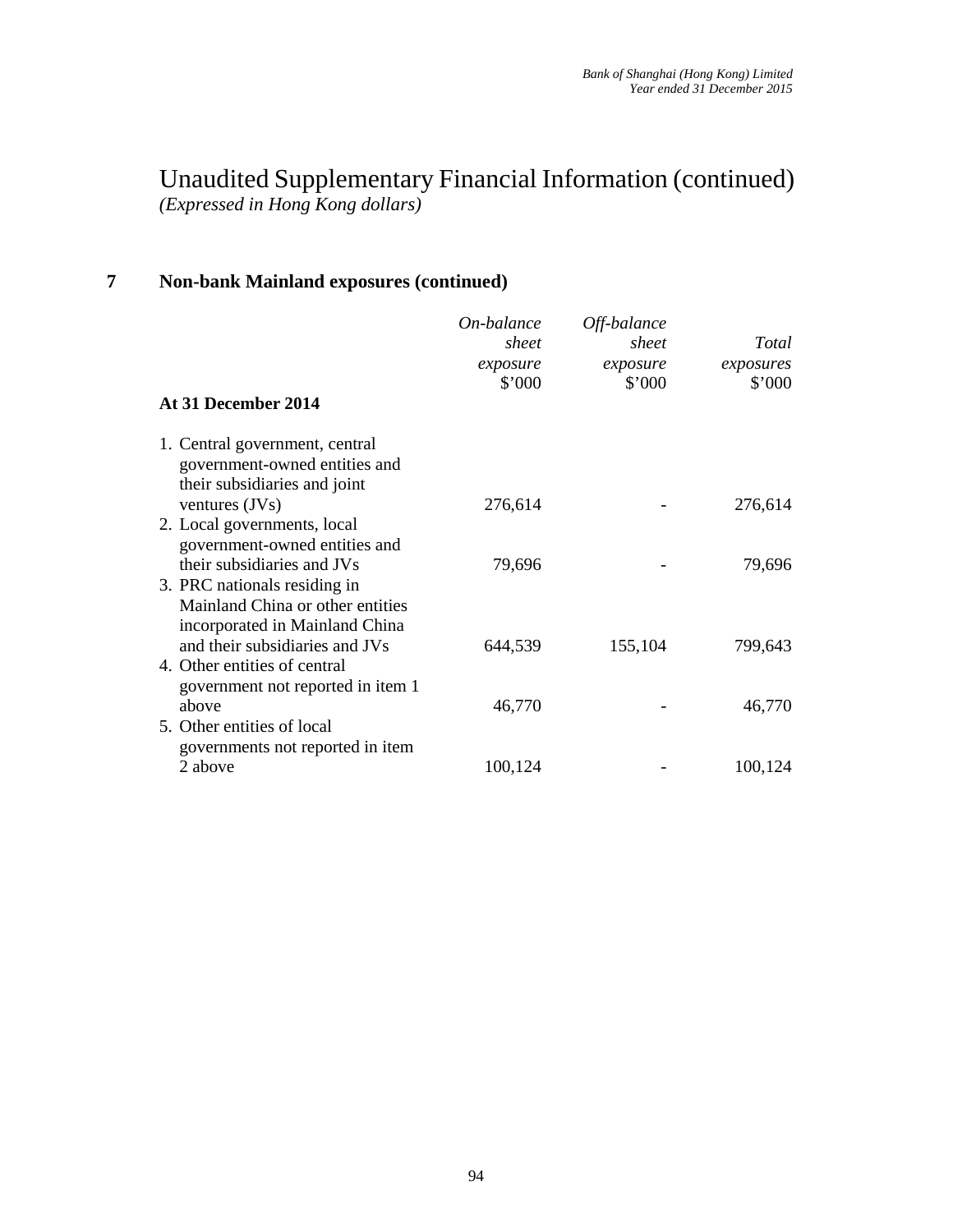## **7 Non-bank Mainland exposures (continued)**

| At 31 December 2014 (continued)                                                                                                                                                                                                            | On-balance<br>sheet<br>exposure<br>\$'000 | Off-balance<br>sheet<br>exposure<br>\$'000 | Total<br>exposures<br>\$'000 |
|--------------------------------------------------------------------------------------------------------------------------------------------------------------------------------------------------------------------------------------------|-------------------------------------------|--------------------------------------------|------------------------------|
| 6. PRC nationals residing outside<br>Mainland China or entities<br>incorporated outside Mainland<br>China where the credit is granted<br>for use in Mainland China<br>7. Other counterparties where the<br>exposures are considered by the | 482,469                                   | 105,014                                    | 587,483                      |
| reporting institution to be non-<br>bank Mainland China exposures                                                                                                                                                                          | 1,429,056                                 |                                            | 1,429,056                    |
|                                                                                                                                                                                                                                            | 3,059,268                                 | 260,118                                    | 3,319,386                    |
| Total assets after provision                                                                                                                                                                                                               | 9,128,937                                 |                                            |                              |
| On-balance sheet exposures as<br>percentage of total assets                                                                                                                                                                                | 33.51%                                    |                                            |                              |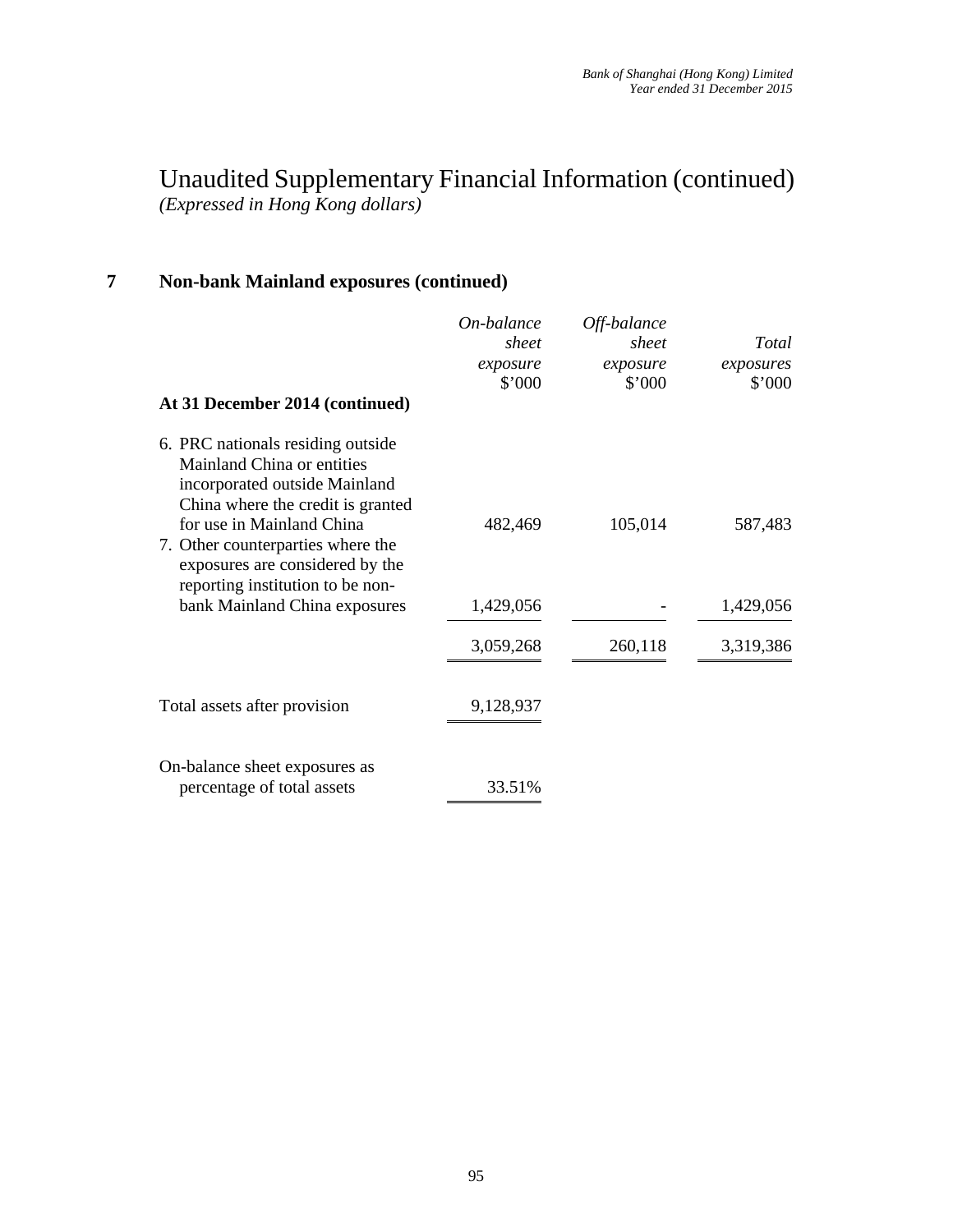## **8 Currency concentrations**

The Group had the following net foreign currency exposures which exceeded 10% of the net foreign currency exposure in all currencies:

|                                          |               |                |            | Other      | Total        |
|------------------------------------------|---------------|----------------|------------|------------|--------------|
|                                          |               |                |            | foreign    | foreign      |
|                                          | <b>USD</b>    | RMB            | <b>EUR</b> | currencies | currencies   |
|                                          | \$'000        | $$^{\circ}000$ | \$'000     | \$'000     | \$'000       |
|                                          | HK\$          | HK\$           | HK\$       | HK\$       | HK\$         |
|                                          | equivalent    | equivalent     | equivalent | equivalent | equivalent   |
| At 31 December 2015                      |               |                |            |            |              |
| Spot assets                              | 8,993,366     | 3,131,734      | 53,594     | 195        | 12,178,889   |
| Spot liabilities                         | (8, 782, 707) | (3,594,640)    | (15,077)   |            | (12,392,424) |
| Forward purchases                        | 550,350       | 327,045        |            |            | 877,395      |
| Forward sales                            | (332, 926)    | (326,900)      | (3,977)    |            | (663, 803)   |
| Net long/(short) non-structural position | 428,083       | (462,761)      | 34,540     | 195        | 57           |
| At 31 December 2014                      |               |                |            |            |              |
| Spot assets                              | 3,676,815     | 3,897,896      | 47,402     | 193        | 7,622,306    |
| Spot liabilities                         | (3,836,625)   | (4, 556, 862)  | (45, 532)  | (23)       | (8,439,042)  |
| Forward purchases                        | 1,083,745     | 1,862,859      | 39,603     |            | 2,986,207    |
| Forward sales                            | (866, 147)    | (1,145,859)    |            |            | (2,012,006)  |
| Net long non-structural position         | 57,788        | 58,034         | 41,473     | 170        | 157,465      |

As at 31 December 2015 and 2014, there was no net structural position.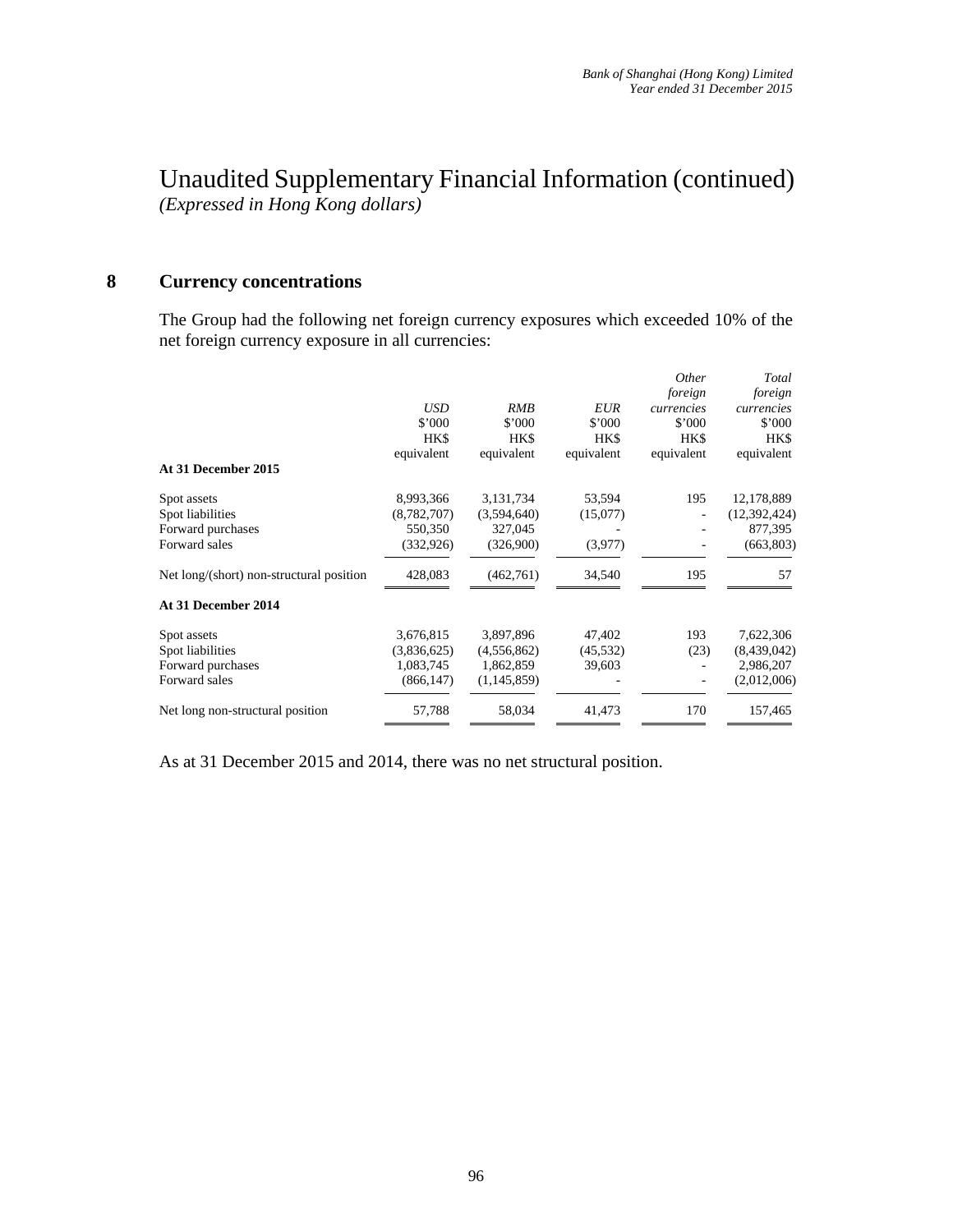## **9 Interest rate exposures in banking book**

In accordance with the prudential return "Interest Rate Risk Exposures" issued by the HKMA, the Group calculated, on a quarterly basis, the impact on earnings over the next 12 months under a scenario that interest rate would rise 200 basis points.

|            | 2015   | 2014   |
|------------|--------|--------|
|            | \$'000 | \$'000 |
| HKD        | 1,000  | -      |
| <b>USD</b> | 27,000 | 7,000  |
| <b>RMB</b> | 6,000  | 32,000 |

#### **10 Corporate governance**

The Group fully complied with the requirements set out in the Supervisory Policy Manual module CG-1, namely "Corporate Governance of Locally Incorporated Authorized Institutions" issued by the HKMA in August 2012.

#### *(a) Board of Directors*

The Board is ultimately responsible for the operation and financial soundness of the Group. In meeting its overall responsibilities to stakeholders, the Board is to:

- ensure that the Group's management is competent by appointing a chief executive (including an alternate chief executive) with integrity, technical competence and experience in the banking business which enables him to administer the Group's affairs effectively and prudently
- oversee the appointment of other senior executives and ensure that they are fit and proper to manage and supervise the Group's key businesses and functions
- approve and monitor the Group's business objectives, strategies and financial plan by:
	- approving annual budgets and reviewing performance against these budgets; and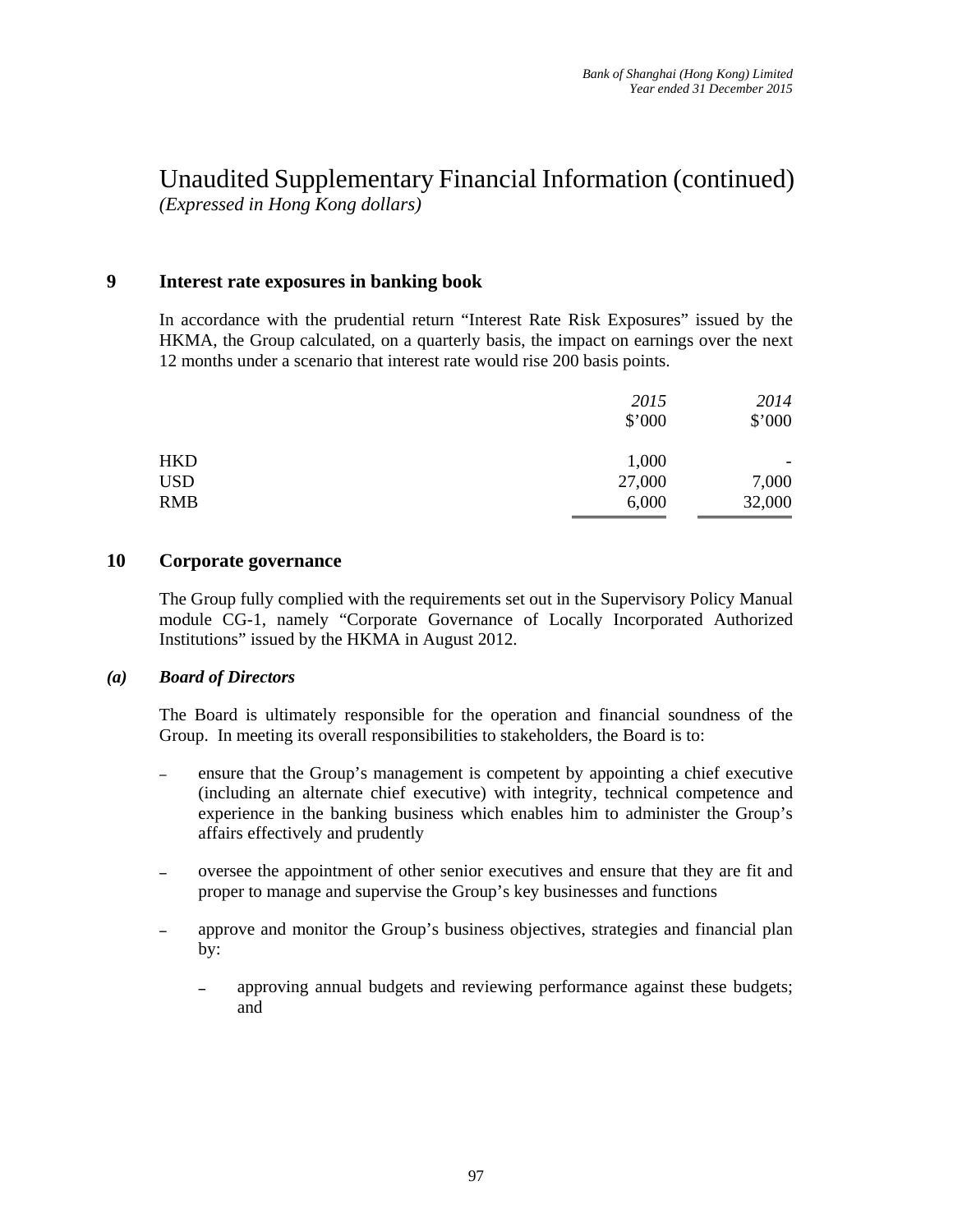## **10 Corporate governance (continued)**

## *(a) Board of Directors (continued)*

- ensure that the Group's operation is conducted prudently and within the framework of law regulations and the Bank's policies by, among other things:
	- approving and periodically reviewing the risk management governance and policies of the Group to ensure that they are adequate and consistent with the Group's operating environment, and that adequate capital is maintained against the risks;
	- ensuring that senior management is implementing the strategies approved by the Board and developing suitable policies and procedures for managing the various types of risk; and
	- regularly reviewing the Group's financial indicators against performance and the established risk targets.
- ensure that the Group conducts its affairs with a high degree of integrity by, among other things, developing appropriate policies and codes of conduct that safeguard against improper or unlawful activities.

#### *(b) Key committees functions and composition*

The Board has ultimate and overall responsibility for the corporate governance of the Group. To assist its performance of the role, the following committees are established:

Audit Committee exercises oversight over objectivity, credibility and integrity of the financial reporting and other mandatory professional reporting requirements, and the work of the internal and external auditors. It is chaired by a non-executive director and its members consist of a non-executive directors and an independent non-executive director.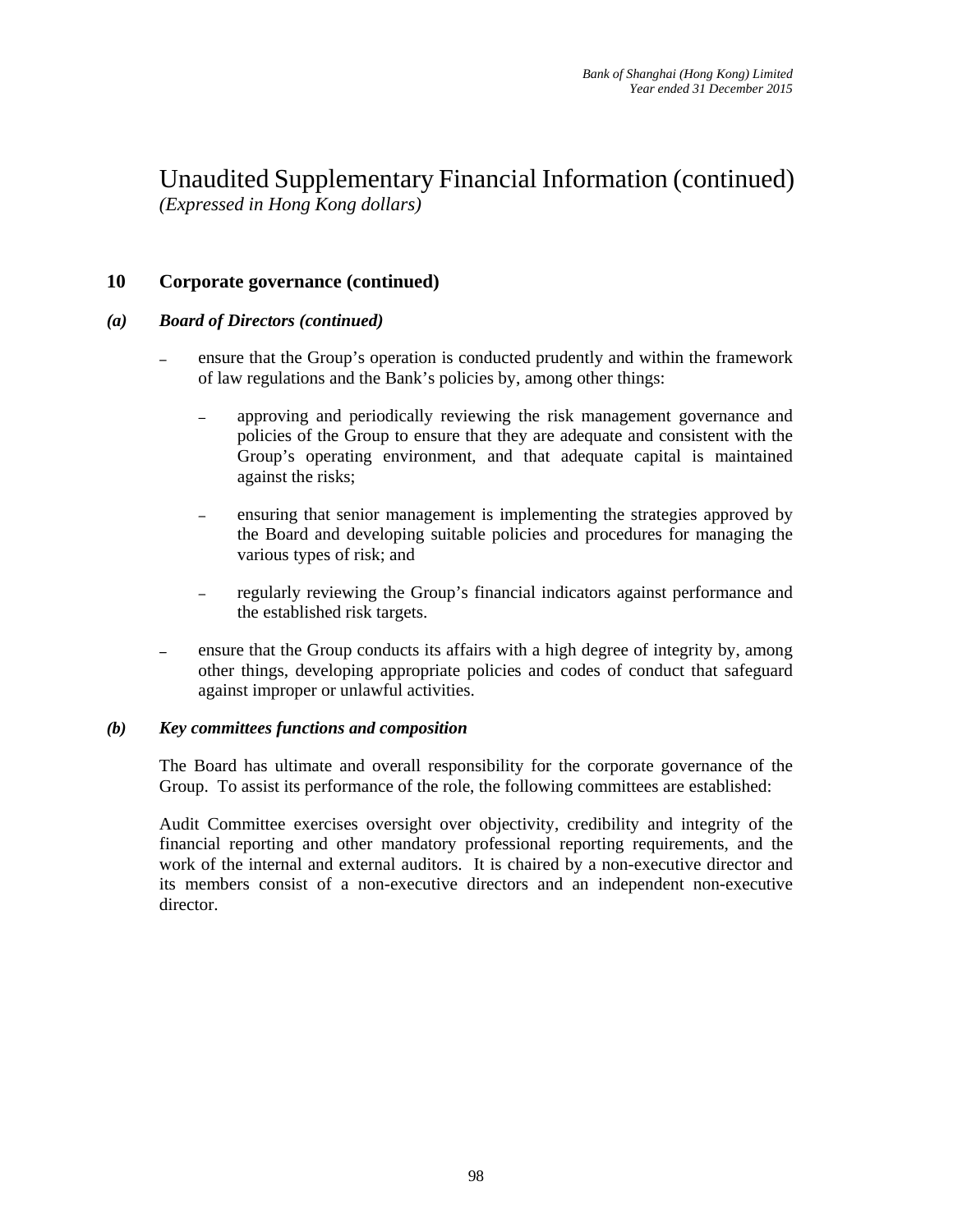## **10 Corporate governance (continued)**

#### *(b) Key committees functions and composition (continued)*

Remuneration and Nomination Committee exercises oversight on the Group's remuneration system and its operation, makes recommendation to the Board on the Group's remuneration structure, annual salary adjustment and performance bonus, and determines the remuneration package of key management personnel. For nomination function, it includes identifying individuals suitably qualified to become board members and recommend to the selection of individuals nominated for directorships; making recommendation to the board on appointment or re-appointment of directors and succession planning for directors, in particular the chairman and the chief executive; and performing annual review on the Board's structure, size and composition. It is chaired by an independent non-executive director and its member consist of a non-executive director.

Risk and Compliance Committee assists the Board in monitoring the Group's risk profile and the Group's compliance with internal policies and statutory regulations. It is chaired by a non-executive director and its members consist of another non-executive director and the executive director.

Executive Committee assists the Board in conducting and managing the day-to-day business and affairs of the Group. It is chaired by the Chief Executive Officer and its members consist of Head of Operations and Technology, Head of Corporate and Institutional Banking, Chief Risk Officer, Head of Treasury and Head of Finance.

Credit Committee is responsible for credit management. It is chaired by the Chief Risk Officer and its members consist of the Chief Executive Officer, Head of Corporate and Institutional Banking and Vice President of Credit Risk Department.

ALCO is responsible for monitoring liquidity risk and asset and liability management. It is chaired by the Head of Treasury and its members consist of the Chief Executive Officer, Head of Operations & Technology, Chief Risk Officer, Head of Finance and Heads of Corporate and Institutional Banking.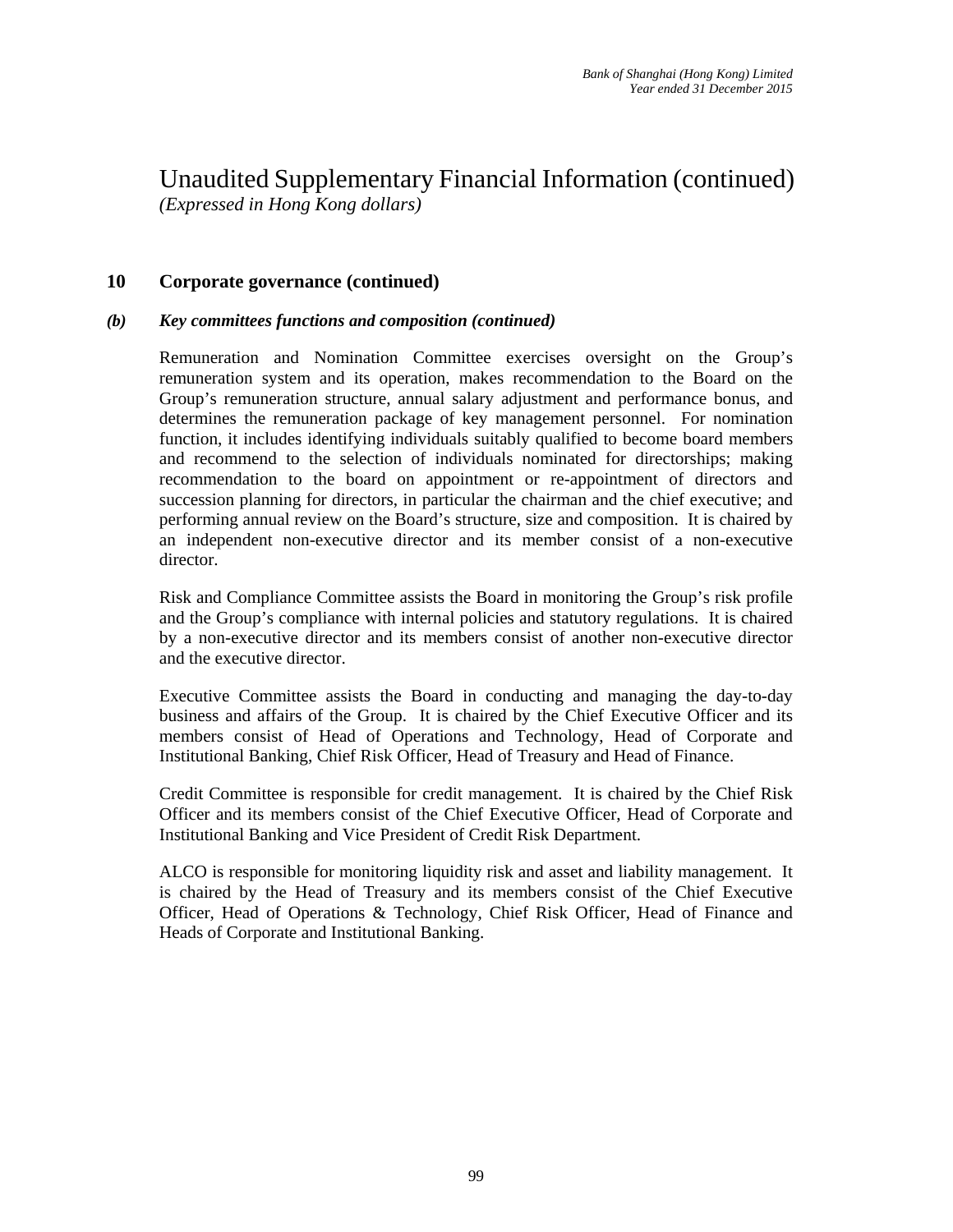## **10 Corporate governance (continued)**

#### *(b) Key committees functions and composition (continued)*

Operation and Technology Committee is responsible for formulating operations policies and procedures to ensure on-going operational efficiency, cost effectiveness and proper controls; reviewing standard service charges and fees; monitoring operational risk issues; formulating system and information technology ("IT") policies and practices; ensuring adequate IT control environment; and evaluating cost and effectiveness of IT systems employed by the Group. It is chaired by Head of Operations and Technology and its members consist of the Chief Executive Officer, Chief Risk Officer, Head of Finance, Head of Corporate and Institutional Banking, Head of Compliance, Head of Information Technology, Head of Treasury and Heads of Corporate Banking.

## *(c) Compliance with "Guideline on a Sound Remuneration System"*

The Group fully complied with the requirements set out in the Supervisory Policy Manual module CG-5, namely "Guideline on a Sound Remuneration System V.2" issued by the HKMA in March 2015.

The Remuneration and Nomination Committee is established with specific terms of reference and its membership consists of an independent non-executive director and a non-executive director. The Remuneration and Nomination Committee meets at least once a year to review and make recommendations to the Board of Directors (the "Board") of the Company on the overall remuneration policy and structure, specific remuneration packages and compensation arrangement relating to the appointment of Senior Management and Key Personnel, and on the formulation of the remuneration policy applicable to all employees of the Company. All remuneration actions and decisions made by the Remuneration and Nomination Committee are reported to the Board for ratification.

The Board and the Remuneration and Nomination Committee provide oversight of the overall remuneration administration of the Company to ensure consistency with its culture, strategy, risk tolerance and control environment. The Remuneration and Nomination Committee reviews the remuneration policy and system periodically or whenever necessary to ensure the Company's effective human resources management.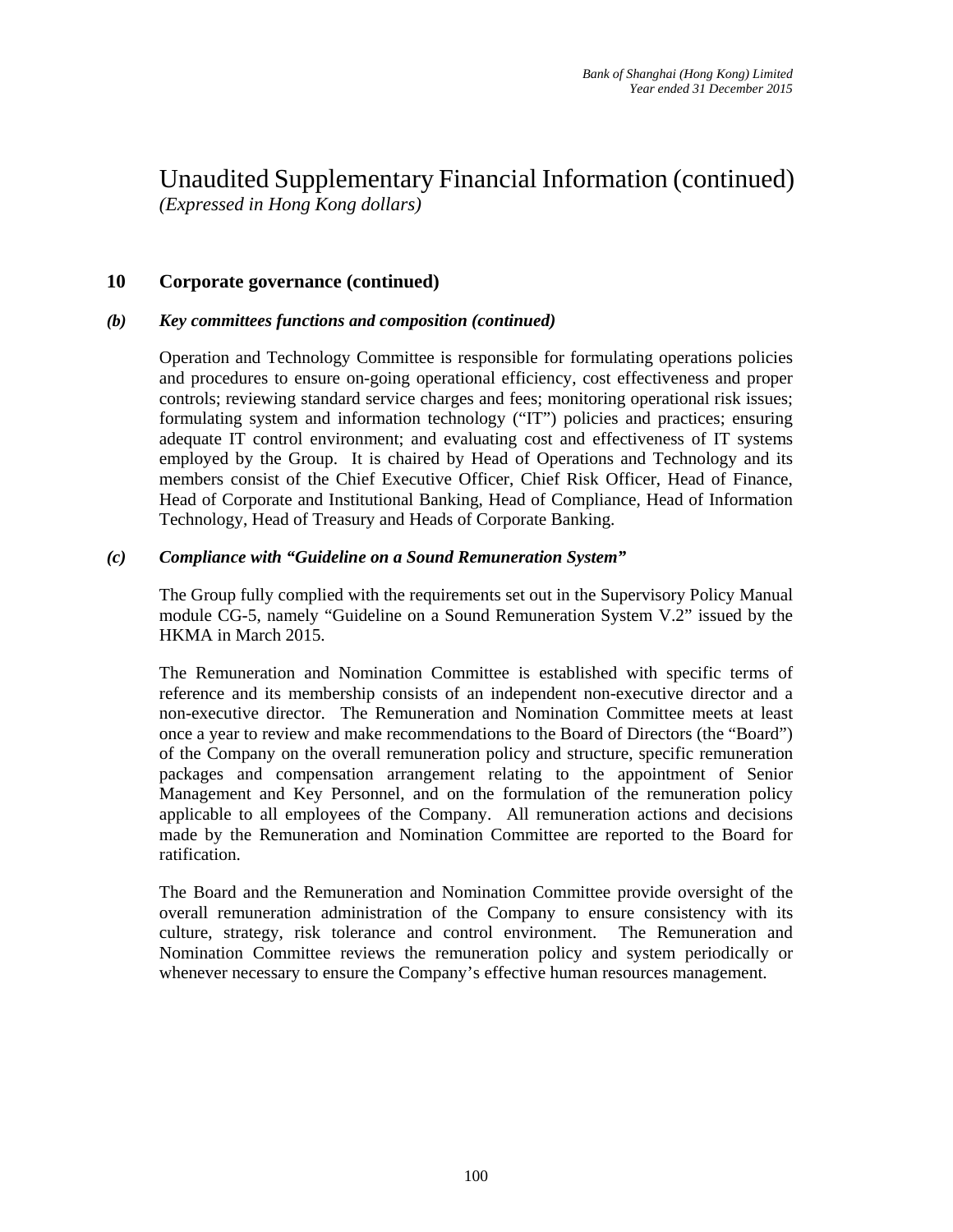## **10 Corporate governance (continued)**

#### *(c) Compliance with "Guideline on a Sound Remuneration System" (continued)*

For the purpose of this disclosure, the Senior Management and Key Personnel mentioned in this section are defined according to the "Guideline on a Sound Remuneration System" issued by the HKMA. Senior Management comprises Chief Executive Officer and Deputy Chief Executive Officers, who are responsible for the oversight of the companywide strategy and activities or those of the major business lines. Key Personnel including Chief Risk Officer, Head of Finance and Head of Treasury, are senior executives whose duties or activities in the course of their employment involve the assumption of material risk or the taking on material exposures on behalf of the Company.

#### *Design and Structure of the Remuneration Process*

The remuneration system of the Company is designed to motivate employee behaviour that supports the Company's overall business goals and objectives, long-term financial soundness and effective risk management. It aims to create long-term value for the Company and to align the remuneration of employees with the Company's profitability and time horizon of risks.

The remuneration package comprises fixed salary and variable remuneration. The objective is to ensure the package is competitive in the market so as to attract, retain and motivate the right talents. The proportion of variable remuneration shall vary according to the staff's roles and responsibilities, as well as performance.

Fixed remuneration refers to base salary, fixed allowances and year-end guaranteed pay (if applicable). Variable remuneration, mainly cash bonus payment, is awarded based on the overall performance of the Company, the relevant business unit and the individual staff member, taking into consideration of the full range of current and potential shortterm and longer-term risks connected with the activities of staff which may affect the performance of the Company.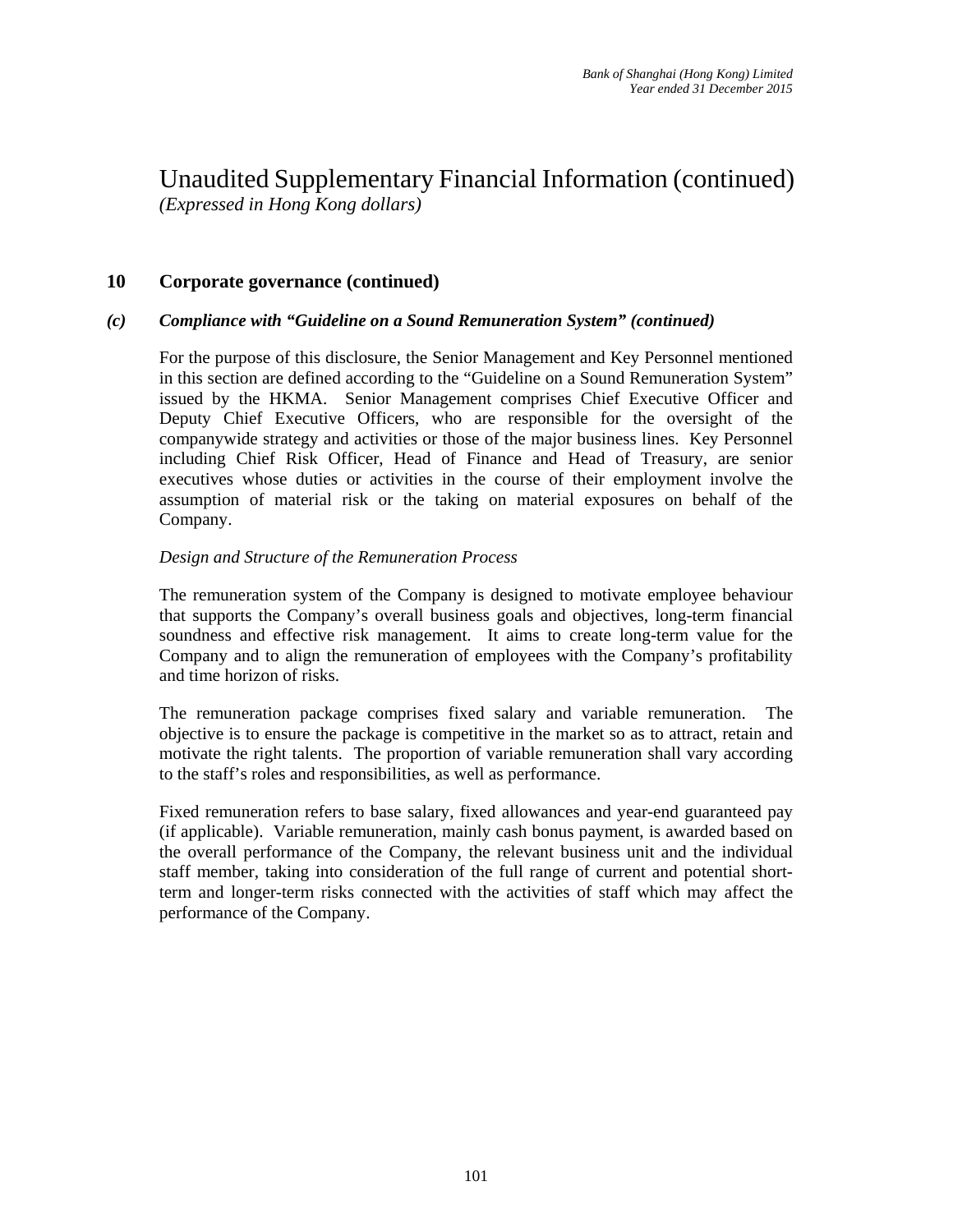## **10 Corporate governance (continued)**

## *(c) Compliance with "Guideline on a Sound Remuneration System" (continued)*

*Performance Management and Consideration of Relevant Risks in the Remuneration Process* 

Performance of individual staff member is assessed against a number of pre-defined and measurable performance goals. The goals are determined according to the job responsibilities and areas of contribution covering both financial and non-financial factors. Financial factors include quantitative measures such as profit, revenue, business turnover or volume. Non-financial factors include criteria such as strict adherence to the code of conduct, internal control policies, compliance requirement and risk management standard. The non-financial factors constitute a significant part of an employee's overall performance measurement. The size and allocation of variable remuneration take into account the full range of current and potential risks associated with the functions and activities conducted by the relevant employee.

The overall and balanced quality of staff performance is therefore measured and determined not only by financial achievements but also non-financial indicators which form an integral part of the performance management system.